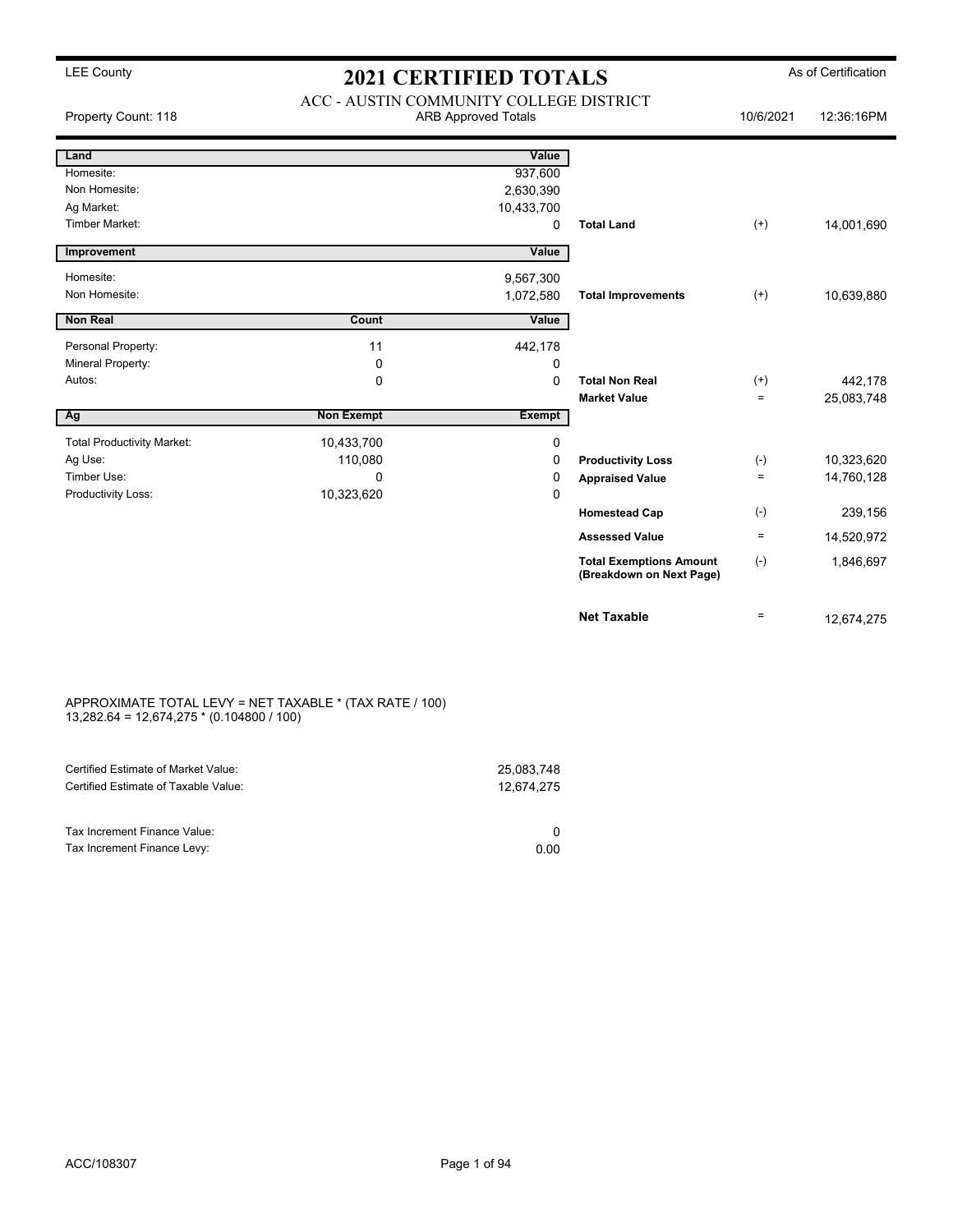ACC - AUSTIN COMMUNITY COLLEGE DISTRICT Property Count: 118 ARB Approved Totals 10/6/2021 12:36:23PM

| <b>Exemption</b> | Count         | Local     | <b>State</b> | <b>Total</b> |
|------------------|---------------|-----------|--------------|--------------|
| DV <sub>4</sub>  |               |           | 13,960       | 13,960       |
| <b>DVHS</b>      |               | υ         | 209,273      | 209,273      |
| EX-XN            |               | υ         | 22,260       | 22,260       |
| EX366            | 4             | u         | 458          | 458          |
| HS               | 34            | 140,755   | ι.           | 140,755      |
| <b>OV65</b>      | 10            | 1,459,991 | 0            | 1,459,991    |
|                  | <b>Totals</b> | 1,600,746 | 245,951      | 1,846,697    |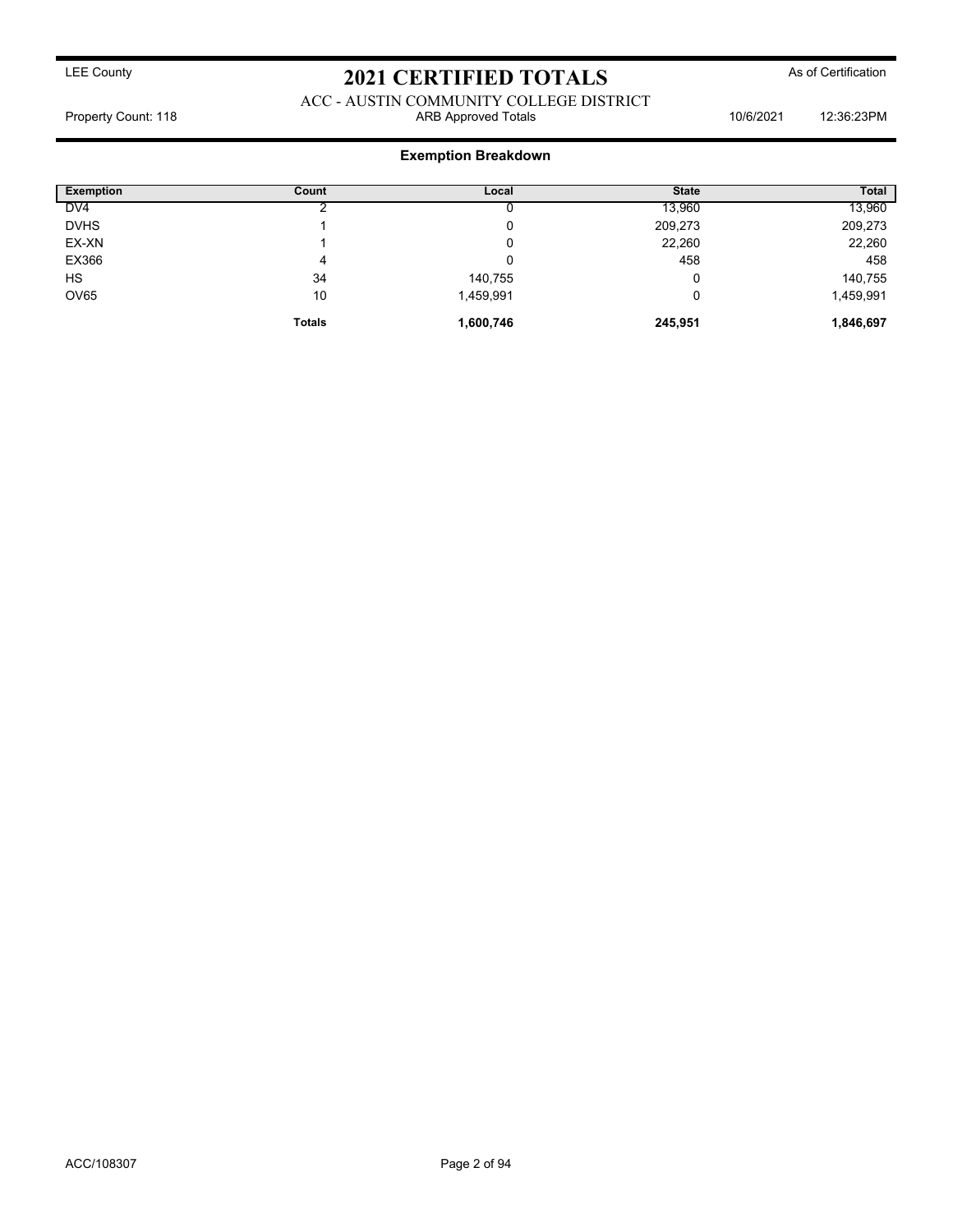| Property Count: 118               | ACC - AUSTIN COMMUNITY COLLEGE DISTRICT | <b>Grand Totals</b> |                                                            | 10/6/2021 | 12:36:16PM |
|-----------------------------------|-----------------------------------------|---------------------|------------------------------------------------------------|-----------|------------|
| Land                              |                                         | Value               |                                                            |           |            |
| Homesite:                         |                                         | 937,600             |                                                            |           |            |
| Non Homesite:                     |                                         | 2,630,390           |                                                            |           |            |
| Ag Market:                        |                                         | 10,433,700          |                                                            |           |            |
| Timber Market:                    |                                         | 0                   | <b>Total Land</b>                                          | $(+)$     | 14,001,690 |
| Improvement                       |                                         | Value               |                                                            |           |            |
| Homesite:                         |                                         | 9,567,300           |                                                            |           |            |
| Non Homesite:                     |                                         | 1,072,580           | <b>Total Improvements</b>                                  | $(+)$     | 10,639,880 |
| <b>Non Real</b>                   | Count                                   | Value               |                                                            |           |            |
| Personal Property:                | 11                                      | 442,178             |                                                            |           |            |
| Mineral Property:                 | $\mathbf 0$                             | 0                   |                                                            |           |            |
| Autos:                            | $\mathbf 0$                             | $\Omega$            | <b>Total Non Real</b>                                      | $(+)$     | 442,178    |
|                                   |                                         |                     | <b>Market Value</b>                                        | $=$       | 25,083,748 |
| Ag                                | <b>Non Exempt</b>                       | <b>Exempt</b>       |                                                            |           |            |
| <b>Total Productivity Market:</b> | 10,433,700                              | 0                   |                                                            |           |            |
| Ag Use:                           | 110,080                                 | 0                   | <b>Productivity Loss</b>                                   | $(-)$     | 10,323,620 |
| Timber Use:                       | 0                                       | 0                   | <b>Appraised Value</b>                                     | $=$       | 14,760,128 |
| Productivity Loss:                | 10,323,620                              | 0                   |                                                            |           |            |
|                                   |                                         |                     | <b>Homestead Cap</b>                                       | $(-)$     | 239,156    |
|                                   |                                         |                     | <b>Assessed Value</b>                                      | $\equiv$  | 14,520,972 |
|                                   |                                         |                     | <b>Total Exemptions Amount</b><br>(Breakdown on Next Page) | $(-)$     | 1,846,697  |
|                                   |                                         |                     | <b>Net Taxable</b>                                         | $=$       | 12,674,275 |

#### APPROXIMATE TOTAL LEVY = NET TAXABLE \* (TAX RATE / 100) 13,282.64 = 12,674,275 \* (0.104800 / 100)

| Certified Estimate of Market Value:                         | 25,083,748 |
|-------------------------------------------------------------|------------|
| Certified Estimate of Taxable Value:                        | 12.674.275 |
| Tax Increment Finance Value:<br>Tax Increment Finance Levy: | 0.00       |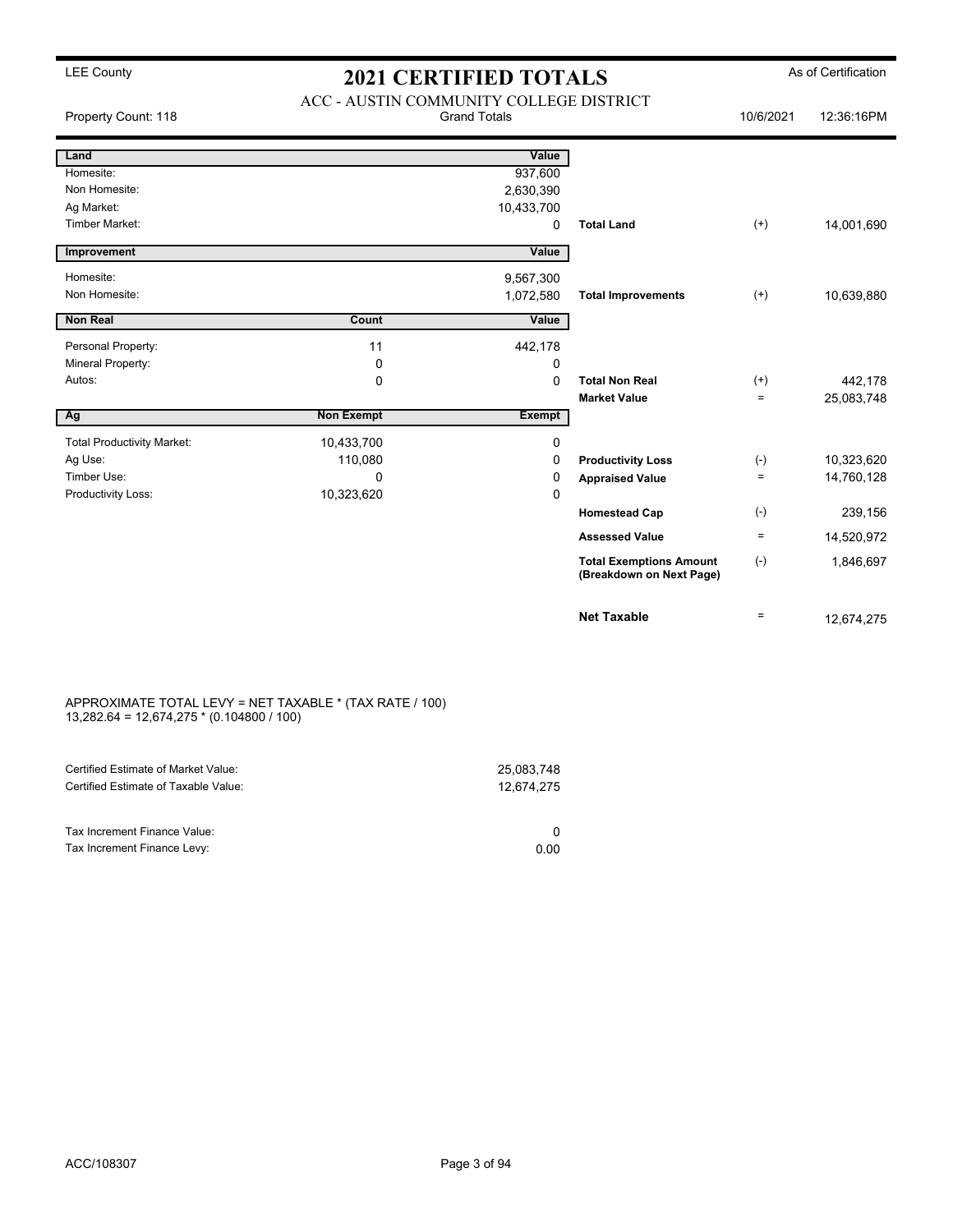ACC - AUSTIN COMMUNITY COLLEGE DISTRICT<br>Grand Totals Property Count: 118 **Property Count: 118** Crand Totals **10/6/2021** 12:36:23PM

| <b>Exemption</b> | Count         | Local     | <b>State</b> | <b>Total</b> |
|------------------|---------------|-----------|--------------|--------------|
| DV <sub>4</sub>  |               |           | 13,960       | 13,960       |
| <b>DVHS</b>      |               | u         | 209,273      | 209,273      |
| EX-XN            |               | v         | 22,260       | 22,260       |
| EX366            | 4             |           | 458          | 458          |
| HS               | 34            | 140,755   |              | 140,755      |
| <b>OV65</b>      | 10            | 1,459,991 |              | 1,459,991    |
|                  | <b>Totals</b> | 1,600,746 | 245,951      | 1,846,697    |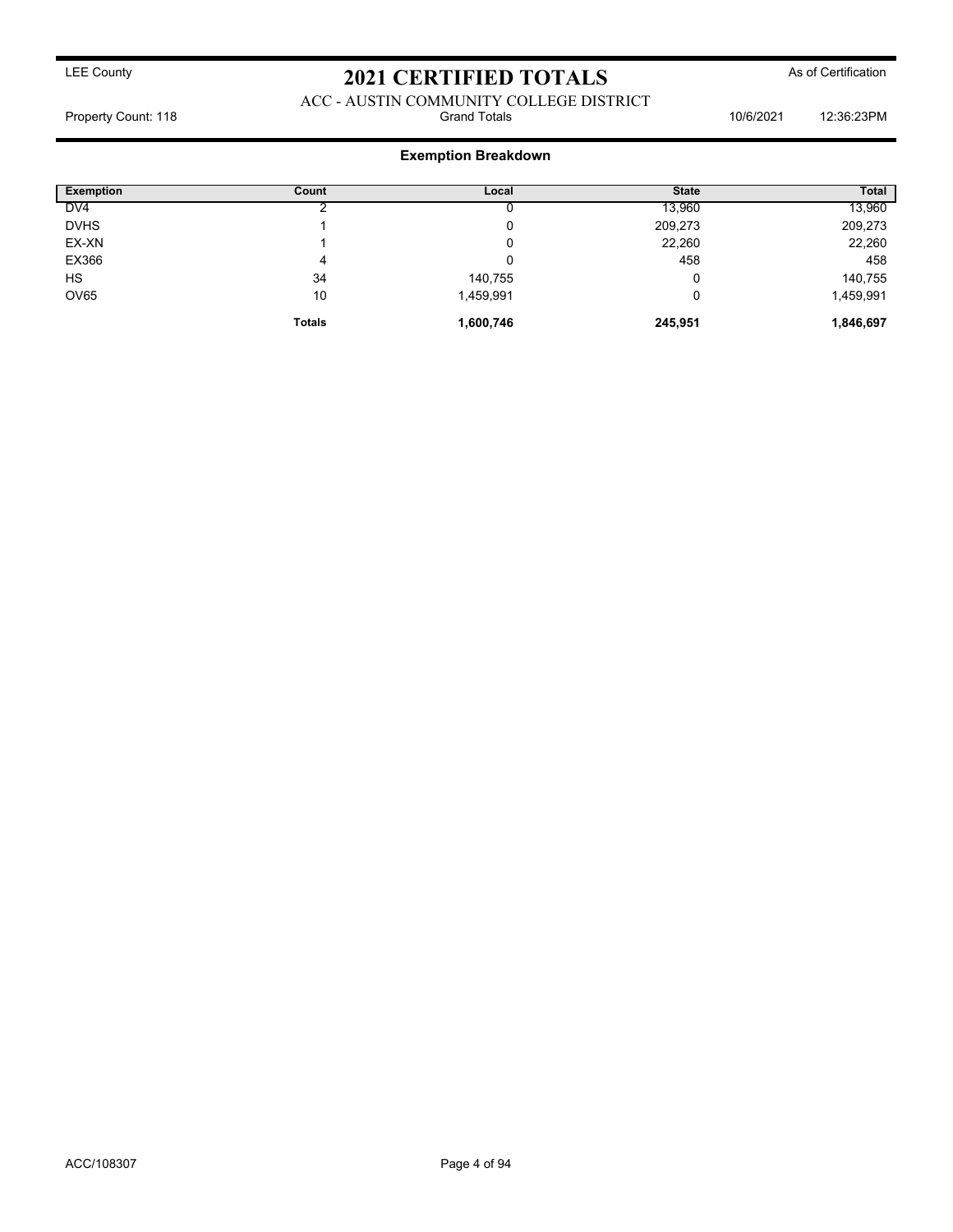ACC - AUSTIN COMMUNITY COLLEGE DISTRICT Property Count: 118 **ARB Approved Totals** 10/6/2021 12:36:23PM

| <b>State Category Breakdown</b>  |                                                                         |             |                    |                  |                           |                         |
|----------------------------------|-------------------------------------------------------------------------|-------------|--------------------|------------------|---------------------------|-------------------------|
|                                  | <b>State Code Description</b>                                           | Count       | Acres              | <b>New Value</b> | <b>Market Value</b>       | Taxable Value           |
| A<br>C <sub>1</sub>              | SINGLE FAMILY RESIDENCE<br>VACANT LOTS AND LAND TRACTS                  | 8           | 12.1870<br>4.0000  | \$0<br>\$0       | \$1,336,990<br>\$59,850   | \$1,115,490<br>\$59.850 |
| D <sub>1</sub><br>D <sub>2</sub> | <b>QUALIFIED OPEN-SPACE LAND</b><br><b>IMPROVEMENTS ON QUALIFIED OP</b> | 60<br>22    | 1.383.4690         | \$0<br>\$0       | \$10.433.700<br>\$500.570 | \$107.410<br>\$500,570  |
| Е<br>F <sub>2</sub>              | RURAL LAND. NON QUALIFIED OPE<br>INDUSTRIAL AND MANUFACTURIN            | 56<br>2     | 469.3420<br>1.1720 | \$567.850<br>\$0 | \$12.150.420<br>\$5.450   | \$10,316,455<br>\$5.450 |
| J3<br>J6                         | ELECTRIC COMPANY (INCLUDING C<br>PIPELAND COMPANY                       |             |                    | \$0<br>\$0       | \$139,630<br>\$272.810    | \$139,630<br>\$272,810  |
| L1<br>M1                         | COMMERCIAL PERSONAL PROPE<br>TANGIBLE OTHER PERSONAL, MOB               | 3           |                    | \$0<br>\$0       | \$7.020<br>\$154,590      | \$7,020<br>\$149.590    |
| x                                | TOTALLY EXEMPT PROPERTY                                                 | 5<br>Totals | 1.870.1700         | \$0<br>\$567.850 | \$22,718<br>\$25,083,748  | \$0<br>\$12.674.275     |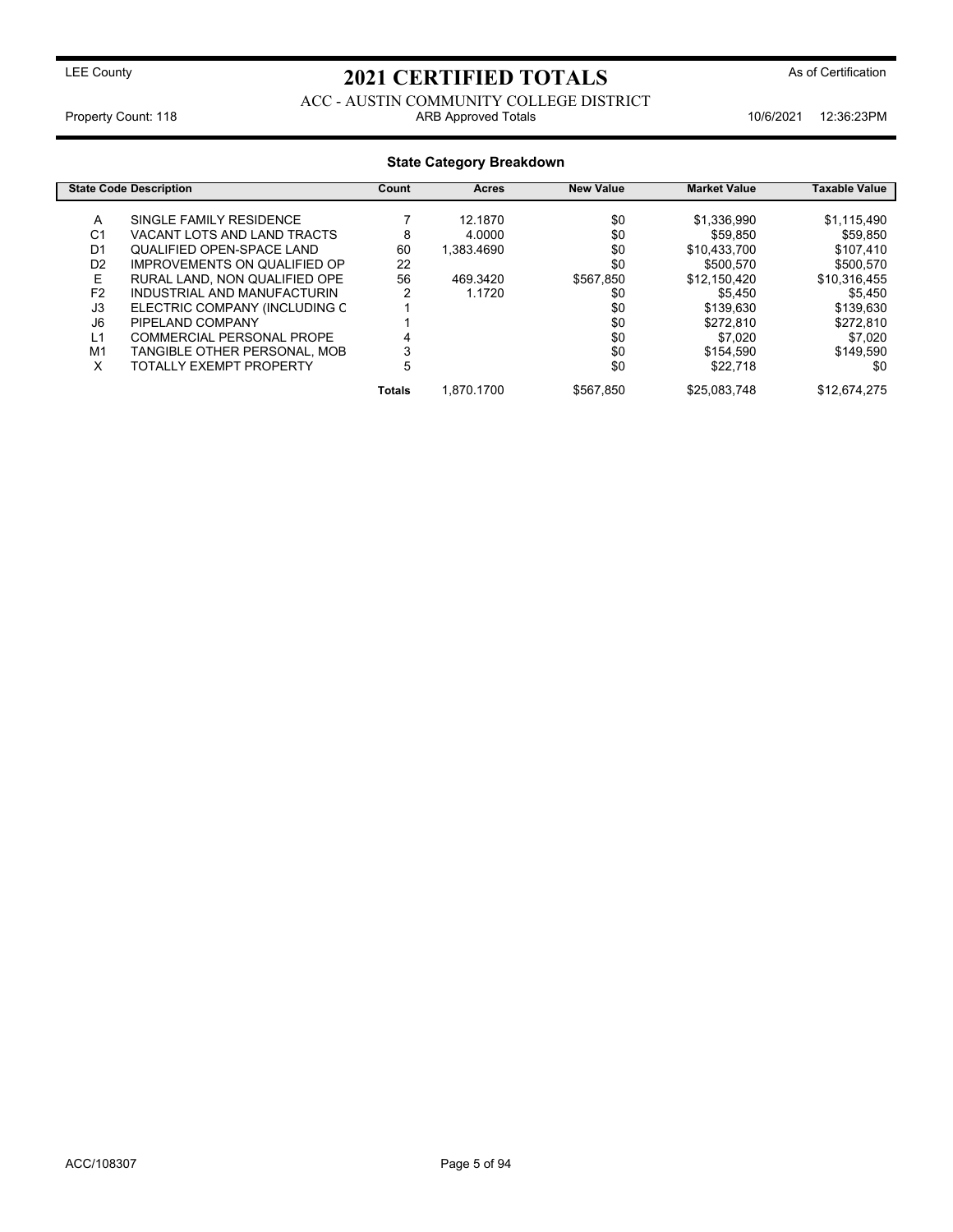ACC - AUSTIN COMMUNITY COLLEGE DISTRICT Property Count: 118 **Property Count: 118** Crand Totals **10/6/2021** 12:36:23PM

| <b>State Category Breakdown</b> |                               |               |            |                  |                     |               |
|---------------------------------|-------------------------------|---------------|------------|------------------|---------------------|---------------|
|                                 | <b>State Code Description</b> | Count         | Acres      | <b>New Value</b> | <b>Market Value</b> | Taxable Value |
| A                               | SINGLE FAMILY RESIDENCE       |               | 12.1870    | \$0              | \$1,336,990         | \$1,115,490   |
| C <sub>1</sub>                  | VACANT LOTS AND LAND TRACTS   | 8             | 4.0000     | \$0              | \$59.850            | \$59.850      |
| D <sub>1</sub>                  | QUALIFIED OPEN-SPACE LAND     | 60            | 1.383.4690 | \$0              | \$10.433.700        | \$107.410     |
| D <sub>2</sub>                  | IMPROVEMENTS ON QUALIFIED OP  | 22            |            | \$0              | \$500.570           | \$500,570     |
| E                               | RURAL LAND. NON QUALIFIED OPE | 56            | 469.3420   | \$567,850        | \$12.150.420        | \$10,316,455  |
| F <sub>2</sub>                  | INDUSTRIAL AND MANUFACTURIN   | ົ             | 1.1720     | \$0              | \$5.450             | \$5,450       |
| J3                              | ELECTRIC COMPANY (INCLUDING C |               |            | \$0              | \$139,630           | \$139,630     |
| J6                              | PIPELAND COMPANY              |               |            | \$0              | \$272,810           | \$272,810     |
| L1                              | COMMERCIAL PERSONAL PROPE     |               |            | \$0              | \$7.020             | \$7,020       |
| M <sub>1</sub>                  | TANGIBLE OTHER PERSONAL, MOB  |               |            | \$0              | \$154,590           | \$149.590     |
| X                               | TOTALLY EXEMPT PROPERTY       | 5             |            | \$0              | \$22,718            | \$0           |
|                                 |                               | <b>Totals</b> | 1.870.1700 | \$567.850        | \$25,083,748        | \$12,674,275  |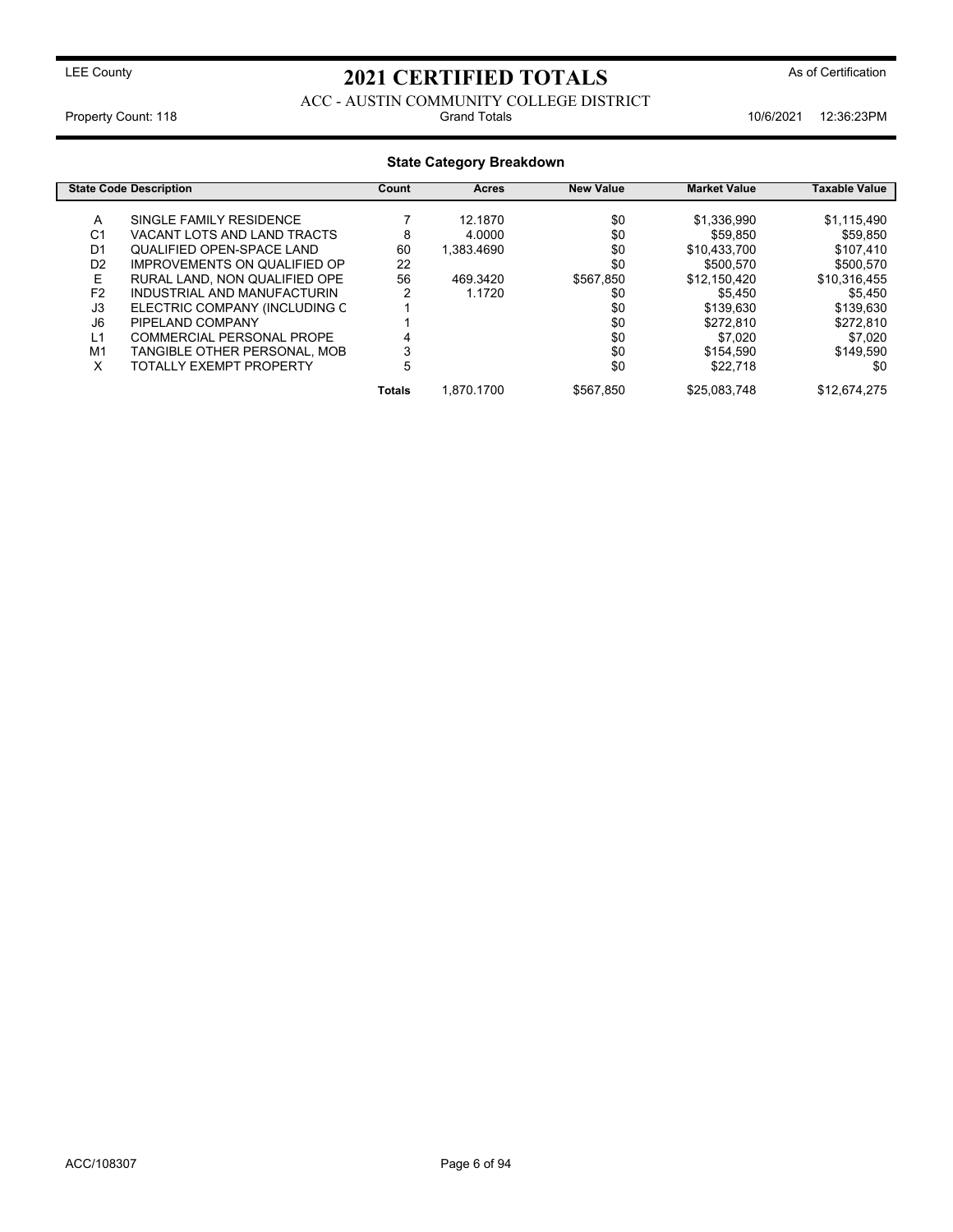ACC - AUSTIN COMMUNITY COLLEGE DISTRICT Property Count: 118 **ARB Approved Totals** 10/6/2021 12:36:23PM

|                | <b>State Code Description</b>         | Count  | Acres      | <b>New Value</b> | <b>Market Value</b> | Taxable Value |
|----------------|---------------------------------------|--------|------------|------------------|---------------------|---------------|
| A1             | REAL, RESIDENTIAL, SINGLE-FAMIL       | 6      | 5.9730     | \$0              | \$1,255,300         | \$1,033,800   |
| A <sub>2</sub> | REAL, RESIDENTIAL, MOBILE HOME        |        | 6.2140     | \$0              | \$81,690            | \$81,690      |
| C <sub>1</sub> | REAL, VACANT PLATTED RESIDENTI        | 8      | 4.0000     | \$0              | \$59,850            | \$59,850      |
| D <sub>1</sub> | REAL, ACREAGE, RANGELAND              | 60     | 1.383.4690 | \$0              | \$10,433,700        | \$107,410     |
| D <sub>2</sub> | <b>IMPROVEMENTS ON QUALIFIED AG L</b> | 22     |            | \$0              | \$500.570           | \$500,570     |
| E <sub>1</sub> | REAL, FARM/RANCH, HOUSE               | 38     | 74.0820    | \$567,850        | \$9,123,540         | \$7,382,878   |
| E <sub>2</sub> | REAL, FARM/RANCH, MOBILE HOME         | 11     | 13.2390    | \$0              | \$339,320           | \$273,276     |
| E <sub>3</sub> | REAL, FARM/RANCH, OTHER IMPROV        | 3      |            | \$0              | \$270,680           | \$251,292     |
| E4             | NON QUALIFIED AG LAND                 | 24     | 382.0210   | \$0              | \$2,416,880         | \$2,409,009   |
| F <sub>2</sub> | <b>REAL. INDUSTRIAL</b>               |        | 1.1720     | \$0              | \$5,450             | \$5,450       |
| J3             | ELECTRIC COMPANIES                    |        |            | \$0              | \$139,630           | \$139,630     |
| J6             | PIPELINE COMPANIES                    |        |            | \$0              | \$272,810           | \$272,810     |
| L1             | TANGIBLE, PERSONAL PROPERTY C         |        |            | \$0              | \$7,020             | \$7,020       |
| M1             | TANGIBLE OTHER PERSONAL, MOBI         | 3      |            | \$0              | \$154,590           | \$149.590     |
| X              | <b>TOTALY EXEMPT PROPERTY</b>         | 5      |            | \$0              | \$22,718            | \$0           |
|                |                                       | Totals | 1.870.1700 | \$567.850        | \$25,083,748        | \$12,674,275  |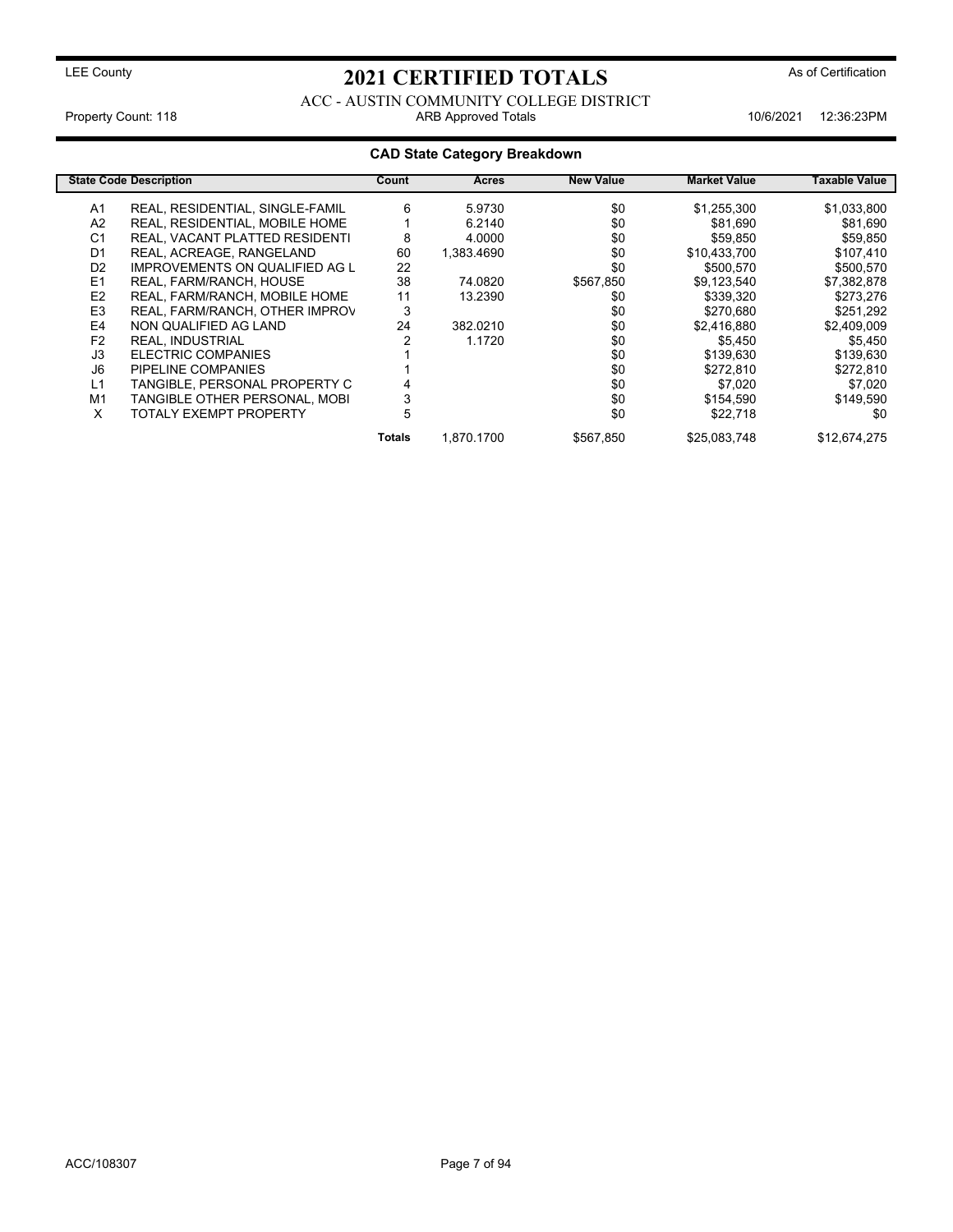#### ACC - AUSTIN COMMUNITY COLLEGE DISTRICT Property Count: 118 **Property Count: 118** Crand Totals **10/6/2021** 12:36:23PM

|                | <b>State Code Description</b>         | Count  | <b>Acres</b> | <b>New Value</b> | <b>Market Value</b> | <b>Taxable Value</b> |
|----------------|---------------------------------------|--------|--------------|------------------|---------------------|----------------------|
| A1             | REAL, RESIDENTIAL, SINGLE-FAMIL       | 6      | 5.9730       | \$0              | \$1,255,300         | \$1,033,800          |
| A2             | REAL, RESIDENTIAL, MOBILE HOME        |        | 6.2140       | \$0              | \$81,690            | \$81,690             |
| C <sub>1</sub> | REAL, VACANT PLATTED RESIDENTI        | 8      | 4.0000       | \$0              | \$59,850            | \$59,850             |
| D <sub>1</sub> | REAL, ACREAGE, RANGELAND              | 60     | 1,383.4690   | \$0              | \$10,433,700        | \$107,410            |
| D <sub>2</sub> | <b>IMPROVEMENTS ON QUALIFIED AG L</b> | 22     |              | \$0              | \$500.570           | \$500,570            |
| E1             | REAL, FARM/RANCH, HOUSE               | 38     | 74.0820      | \$567,850        | \$9,123,540         | \$7,382,878          |
| E <sub>2</sub> | REAL, FARM/RANCH, MOBILE HOME         | 11     | 13.2390      | \$0              | \$339,320           | \$273,276            |
| E <sub>3</sub> | REAL, FARM/RANCH, OTHER IMPROV        | 3      |              | \$0              | \$270,680           | \$251,292            |
| E4             | NON QUALIFIED AG LAND                 | 24     | 382.0210     | \$0              | \$2,416,880         | \$2,409,009          |
| F <sub>2</sub> | <b>REAL, INDUSTRIAL</b>               |        | 1.1720       | \$0              | \$5,450             | \$5,450              |
| J3             | ELECTRIC COMPANIES                    |        |              | \$0              | \$139,630           | \$139,630            |
| J6             | PIPELINE COMPANIES                    |        |              | \$0              | \$272,810           | \$272,810            |
| L1             | TANGIBLE, PERSONAL PROPERTY C         |        |              | \$0              | \$7,020             | \$7,020              |
| M1             | TANGIBLE OTHER PERSONAL, MOBI         | 3      |              | \$0              | \$154,590           | \$149,590            |
| X              | <b>TOTALY EXEMPT PROPERTY</b>         | 5      |              | \$0              | \$22,718            | \$0                  |
|                |                                       | Totals | 1.870.1700   | \$567,850        | \$25,083,748        | \$12,674,275         |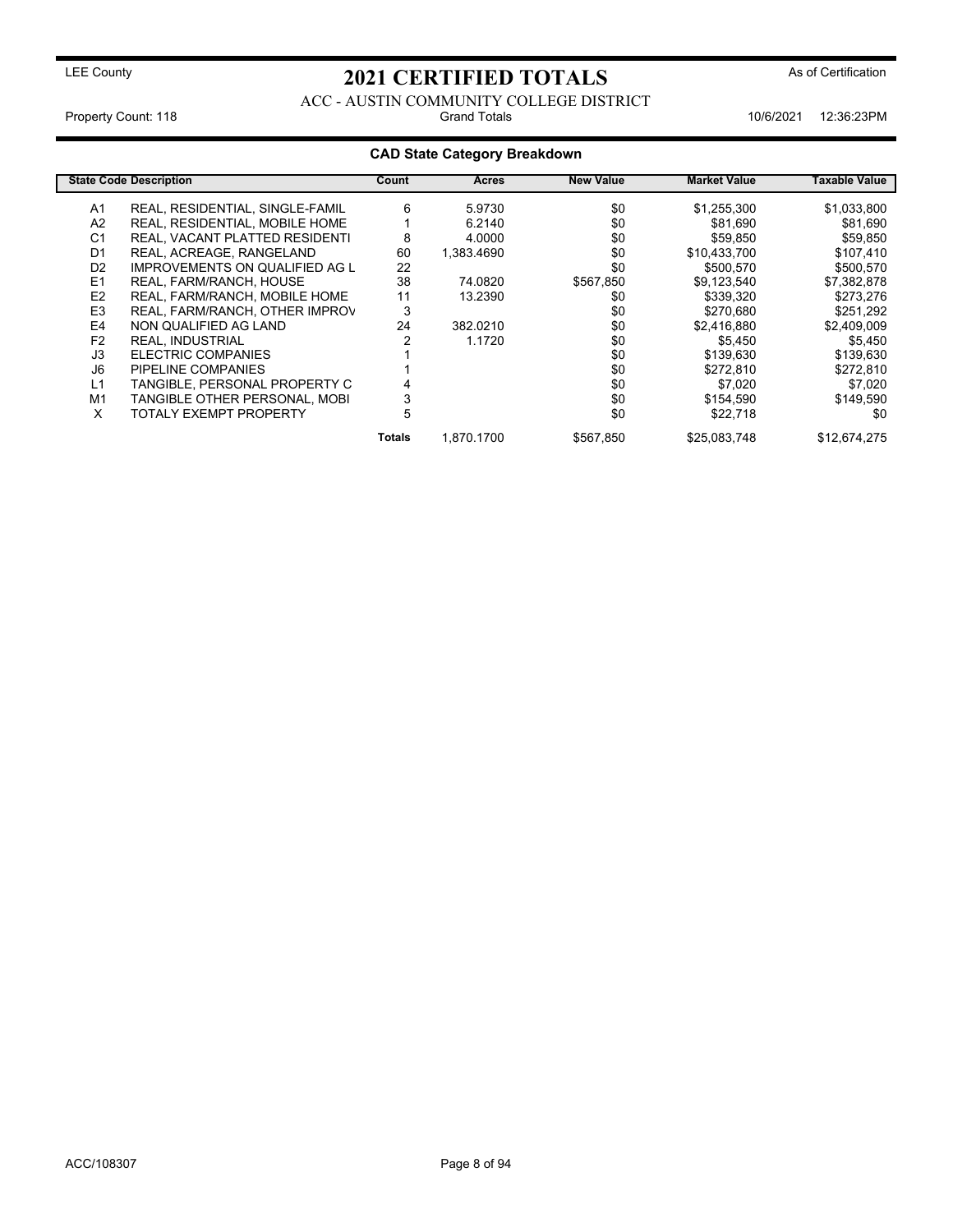ACC - AUSTIN COMMUNITY COLLEGE DISTRICT Property Count: 118 **Effective Rate Assumption** 10/6/2021 12:36:23PM

|                  |                                                                   | <b>New Value</b>                           |                                    |                         |                                   |
|------------------|-------------------------------------------------------------------|--------------------------------------------|------------------------------------|-------------------------|-----------------------------------|
|                  | <b>TOTAL NEW VALUE MARKET:</b><br><b>TOTAL NEW VALUE TAXABLE:</b> |                                            |                                    | \$567,850<br>\$567,850  |                                   |
|                  |                                                                   | <b>New Exemptions</b>                      |                                    |                         |                                   |
| <b>Exemption</b> | <b>Description</b>                                                | Count                                      |                                    |                         |                                   |
| EX-XN            | 11.252 Motor vehicles leased for personal use                     | 1                                          | 2020 Market Value                  |                         | $\sqrt{6}$                        |
| EX366            | HOUSE BILL 366                                                    | 1<br><b>ABSOLUTE EXEMPTIONS VALUE LOSS</b> | 2020 Market Value                  |                         | \$0<br>\$0                        |
| <b>Exemption</b> | <b>Description</b>                                                |                                            | Count                              |                         | <b>Exemption Amount</b>           |
|                  |                                                                   | <b>PARTIAL EXEMPTIONS VALUE LOSS</b>       |                                    |                         |                                   |
|                  |                                                                   |                                            | <b>NEW EXEMPTIONS VALUE LOSS</b>   |                         | \$0                               |
|                  |                                                                   | <b>Increased Exemptions</b>                |                                    |                         |                                   |
| <b>Exemption</b> | <b>Description</b>                                                |                                            | Count                              |                         | <b>Increased Exemption Amount</b> |
| OV65             | OVER <sub>65</sub>                                                |                                            | $\overline{7}$                     |                         | \$98,780                          |
|                  |                                                                   | <b>INCREASED EXEMPTIONS VALUE LOSS</b>     | 7                                  |                         | \$98,780                          |
|                  |                                                                   |                                            | <b>TOTAL EXEMPTIONS VALUE LOSS</b> |                         | \$98,780                          |
|                  |                                                                   | <b>New Ag / Timber Exemptions</b>          |                                    |                         |                                   |
|                  |                                                                   | <b>New Annexations</b>                     |                                    |                         |                                   |
|                  |                                                                   | <b>New Deannexations</b>                   |                                    |                         |                                   |
|                  |                                                                   | <b>Average Homestead Value</b>             |                                    |                         |                                   |
|                  |                                                                   | Category A and E                           |                                    |                         |                                   |
|                  | <b>Count of HS Residences</b>                                     | <b>Average Market</b>                      | <b>Average HS Exemption</b>        |                         | <b>Average Taxable</b>            |
|                  | 33                                                                | \$230,592<br><b>Category A Only</b>        | \$11,361                           |                         | \$219,231                         |
|                  | <b>Count of HS Residences</b>                                     | <b>Average Market</b>                      | <b>Average HS Exemption</b>        |                         | <b>Average Taxable</b>            |
|                  | 4                                                                 | \$198,313                                  | \$18,962                           |                         | \$179,351                         |
|                  |                                                                   | <b>Lower Value Used</b>                    |                                    |                         |                                   |
|                  | <b>Count of Protested Properties</b>                              | <b>Total Market Value</b>                  |                                    | <b>Total Value Used</b> |                                   |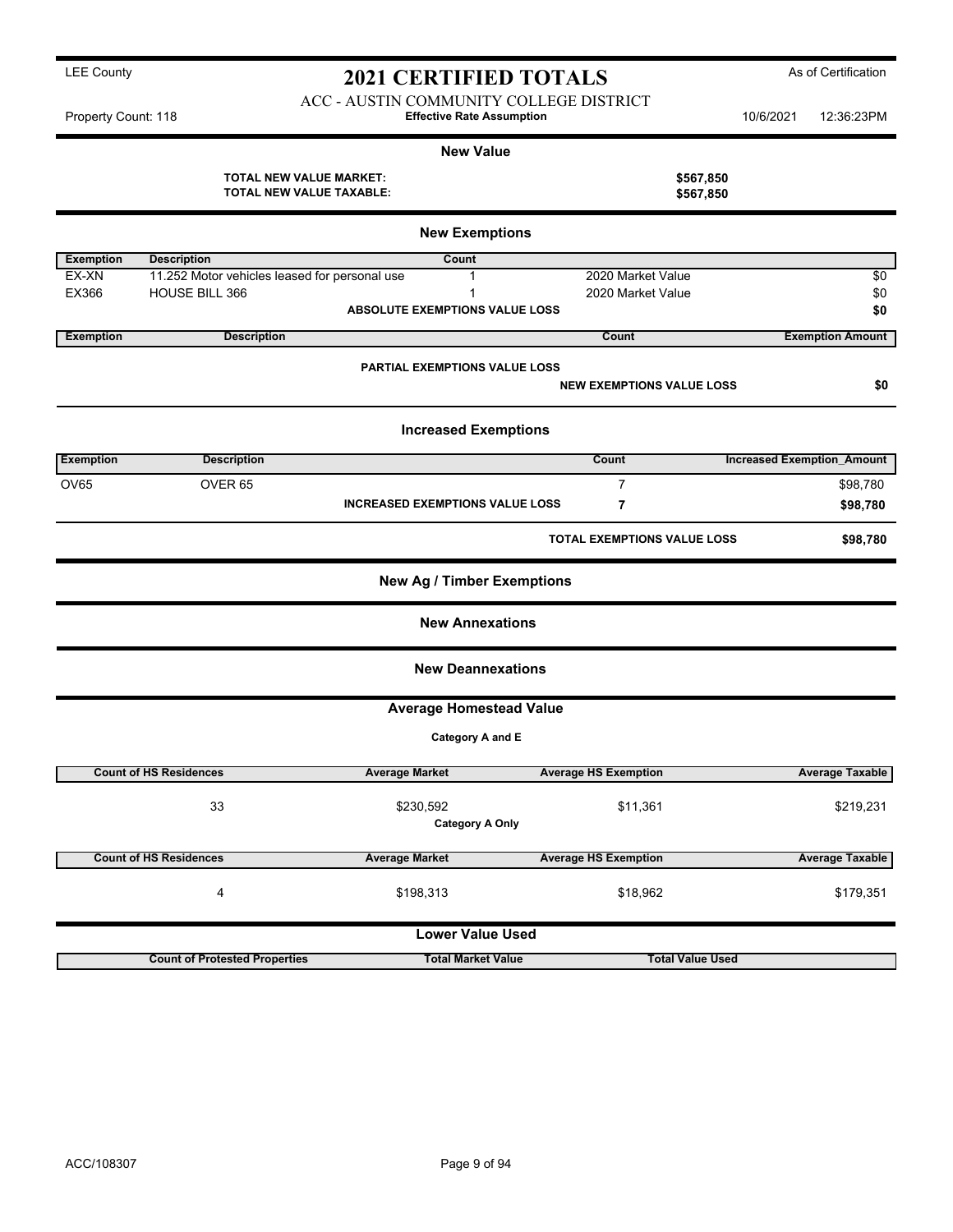| <b>LEE County</b>                 | <b>2021 CERTIFIED TOTALS</b> |                                                             |                                                            | As of Certification |             |  |
|-----------------------------------|------------------------------|-------------------------------------------------------------|------------------------------------------------------------|---------------------|-------------|--|
| Property Count: 4,474             |                              | <b>CGI - CITY OF GIDDINGS</b><br><b>ARB Approved Totals</b> |                                                            | 10/6/2021           | 12:36:16PM  |  |
| Land                              |                              | Value                                                       |                                                            |                     |             |  |
| Homesite:                         |                              | 21,727,131                                                  |                                                            |                     |             |  |
| Non Homesite:                     |                              | 47,721,166                                                  |                                                            |                     |             |  |
| Ag Market:                        |                              | 8,572,990                                                   |                                                            |                     |             |  |
| Timber Market:                    |                              | 0                                                           | <b>Total Land</b>                                          | $(+)$               | 78,021,287  |  |
| Improvement                       |                              | Value                                                       |                                                            |                     |             |  |
| Homesite:                         |                              | 163,611,712                                                 |                                                            |                     |             |  |
| Non Homesite:                     |                              | 155,883,462                                                 | <b>Total Improvements</b>                                  | $(+)$               | 319,495,174 |  |
| <b>Non Real</b>                   | Count                        | Value                                                       |                                                            |                     |             |  |
| Personal Property:                | 592                          | 66,776,381                                                  |                                                            |                     |             |  |
| Mineral Property:                 | 988                          | 882,760                                                     |                                                            |                     |             |  |
| Autos:                            | 0                            | 0                                                           | <b>Total Non Real</b>                                      | $^{(+)}$            | 67,659,141  |  |
|                                   |                              |                                                             | <b>Market Value</b>                                        | $\equiv$            | 465,175,602 |  |
| Ag                                | <b>Non Exempt</b>            | <b>Exempt</b>                                               |                                                            |                     |             |  |
| <b>Total Productivity Market:</b> | 8,572,990                    | 0                                                           |                                                            |                     |             |  |
| Ag Use:                           | 64,690                       | 0                                                           | <b>Productivity Loss</b>                                   | $(\cdot)$           | 8,508,300   |  |
| Timber Use:                       | $\mathbf{0}$                 | 0                                                           | <b>Appraised Value</b>                                     | $=$                 | 456,667,302 |  |
| Productivity Loss:                | 8,508,300                    | $\mathbf 0$                                                 |                                                            |                     |             |  |
|                                   |                              |                                                             | <b>Homestead Cap</b>                                       | $(\text{-})$        | 10,168,820  |  |
|                                   |                              |                                                             | <b>Assessed Value</b>                                      | $\equiv$            | 446,498,482 |  |
|                                   |                              |                                                             | <b>Total Exemptions Amount</b><br>(Breakdown on Next Page) | $(-)$               | 76,955,680  |  |
|                                   |                              |                                                             | <b>Net Taxable</b>                                         | $\equiv$            | 369,542,802 |  |

#### APPROXIMATE TOTAL LEVY = NET TAXABLE \* (TAX RATE / 100) 1,917,188.06 = 369,542,802 \* (0.518800 / 100)

| Certified Estimate of Market Value:<br>Certified Estimate of Taxable Value: | 465.175.602<br>369.542.802 |
|-----------------------------------------------------------------------------|----------------------------|
| Tax Increment Finance Value:<br>Tax Increment Finance Levy:                 | 0.00                       |
|                                                                             |                            |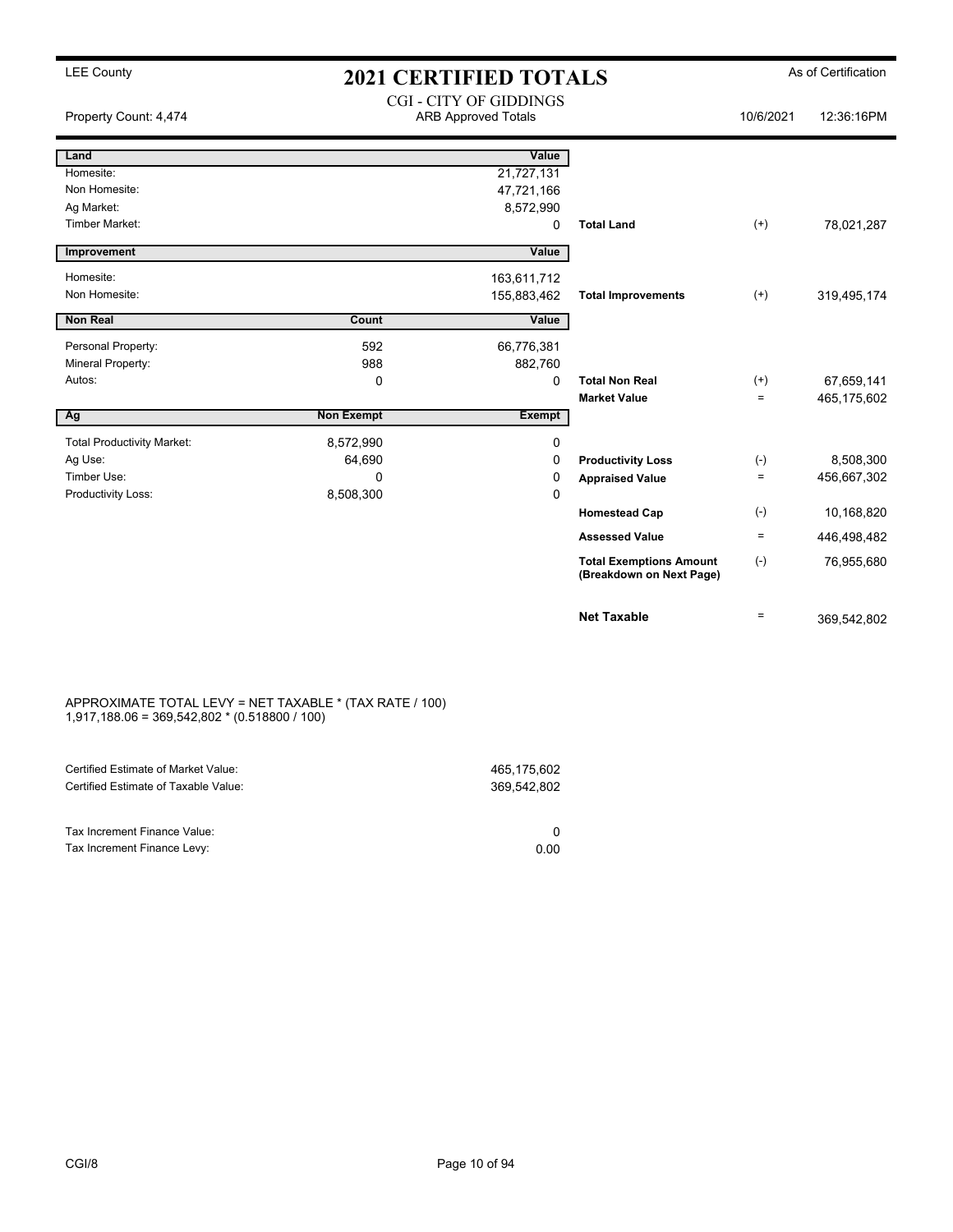CGI - CITY OF GIDDINGS Property Count: 4,474 ARB Approved Totals 10/6/2021 12:36:23PM

| <b>Exemption</b> | Count         | Local     | <b>State</b> | Total      |
|------------------|---------------|-----------|--------------|------------|
| СH               |               | 86,980    |              | 86,980     |
| DV <sub>1</sub>  |               | 0         | 5,000        | 5,000      |
| DV <sub>2</sub>  | 3             | 0         | 22,500       | 22,500     |
| DV3              | 3             | 0         | 34,000       | 34,000     |
| DV4              | 17            | 0         | 138,330      | 138,330    |
| DV4S             | 4             | 0         | 48,000       | 48,000     |
| <b>DVHS</b>      | 8             | 0         | 1,371,480    | 1,371,480  |
| EX               | 6             | 0         | 24,450       | 24,450     |
| EX-XI            | 2             | 0         | 112,430      | 112,430    |
| EX-XN            | 12            | 0         | 978,950      | 978,950    |
| EX-XR            | 2             | 0         | 311,530      | 311,530    |
| EX-XU            |               | 0         | 100          | 100        |
| EX-XV            | 200           | 0         | 72,581,980   | 72,581,980 |
| EX366            | 854           | 0         | 76,700       | 76,700     |
| OV65             | 399           | 1,163,250 | 0            | 1,163,250  |
|                  | <b>Totals</b> | 1,250,230 | 75,705,450   | 76,955,680 |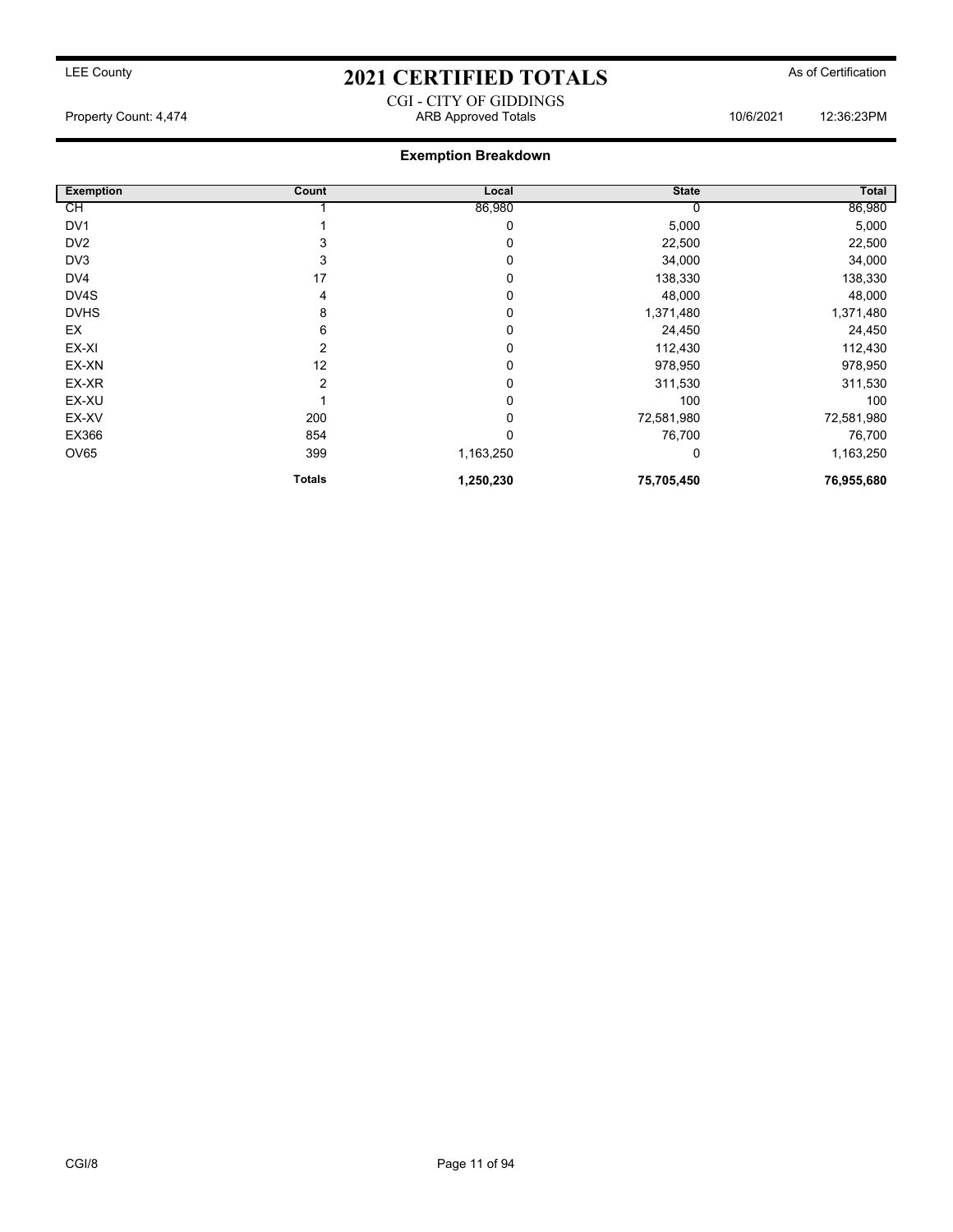| <b>LEE County</b>                 | <b>2021 CERTIFIED TOTALS</b> |                                                      |                                                            |                   | As of Certification |
|-----------------------------------|------------------------------|------------------------------------------------------|------------------------------------------------------------|-------------------|---------------------|
| Property Count: 4,474             |                              | <b>CGI - CITY OF GIDDINGS</b><br><b>Grand Totals</b> |                                                            | 10/6/2021         | 12:36:16PM          |
| Land                              |                              | Value                                                |                                                            |                   |                     |
| Homesite:                         |                              | 21,727,131                                           |                                                            |                   |                     |
| Non Homesite:                     |                              | 47,721,166                                           |                                                            |                   |                     |
| Ag Market:                        |                              | 8,572,990                                            |                                                            |                   |                     |
| <b>Timber Market:</b>             |                              | 0                                                    | <b>Total Land</b>                                          | $^{(+)}$          | 78,021,287          |
| Improvement                       |                              | Value                                                |                                                            |                   |                     |
| Homesite:                         |                              | 163,611,712                                          |                                                            |                   |                     |
| Non Homesite:                     |                              | 155,883,462                                          | <b>Total Improvements</b>                                  | $^{(+)}$          | 319,495,174         |
| <b>Non Real</b>                   | Count                        | Value                                                |                                                            |                   |                     |
| Personal Property:                | 592                          | 66,776,381                                           |                                                            |                   |                     |
| Mineral Property:                 | 988                          | 882,760                                              |                                                            |                   |                     |
| Autos:                            | 0                            | $\mathbf 0$                                          | <b>Total Non Real</b>                                      | $^{(+)}$          | 67,659,141          |
|                                   |                              |                                                      | <b>Market Value</b>                                        | $=$               | 465,175,602         |
| Ag                                | <b>Non Exempt</b>            | <b>Exempt</b>                                        |                                                            |                   |                     |
| <b>Total Productivity Market:</b> | 8,572,990                    | 0                                                    |                                                            |                   |                     |
| Ag Use:                           | 64,690                       | $\Omega$                                             | <b>Productivity Loss</b>                                   | $(\text{-})$      | 8,508,300           |
| Timber Use:                       | $\Omega$                     | 0                                                    | <b>Appraised Value</b>                                     | $=$               | 456,667,302         |
| Productivity Loss:                | 8,508,300                    | 0                                                    |                                                            |                   |                     |
|                                   |                              |                                                      | <b>Homestead Cap</b>                                       | $(\text{-})$      | 10,168,820          |
|                                   |                              |                                                      | <b>Assessed Value</b>                                      | $\equiv$          | 446,498,482         |
|                                   |                              |                                                      | <b>Total Exemptions Amount</b><br>(Breakdown on Next Page) | $(-)$             | 76,955,680          |
|                                   |                              |                                                      | <b>Net Taxable</b>                                         | $\qquad \qquad =$ | 369,542,802         |

#### APPROXIMATE TOTAL LEVY = NET TAXABLE \* (TAX RATE / 100) 1,917,188.06 = 369,542,802 \* (0.518800 / 100)

| Certified Estimate of Market Value:                         | 465.175.602 |
|-------------------------------------------------------------|-------------|
| Certified Estimate of Taxable Value:                        | 369.542.802 |
| Tax Increment Finance Value:<br>Tax Increment Finance Levy: | 0.00        |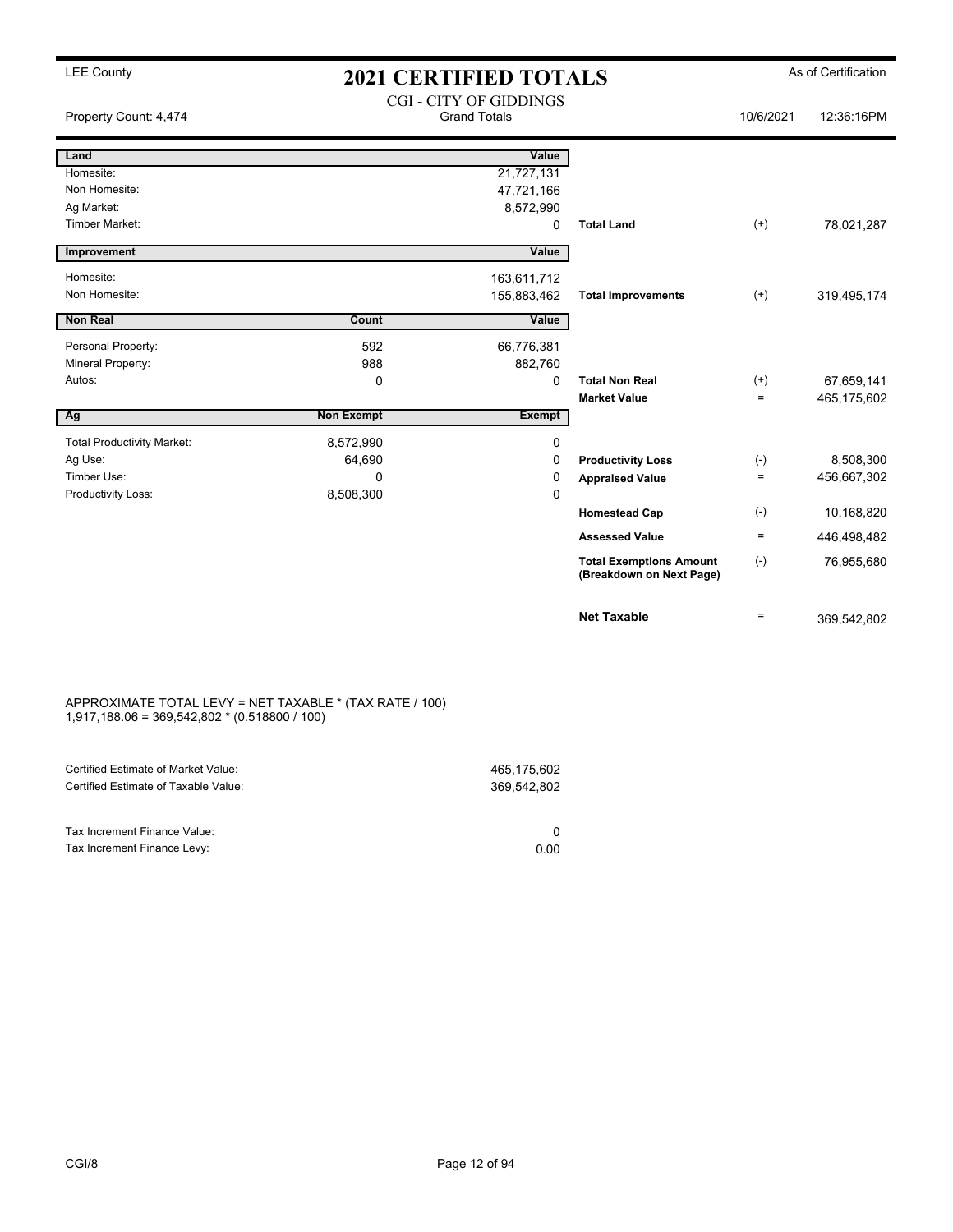#### CGI - CITY OF GIDDINGS Property Count: 4,474 Grand Totals 10/6/2021 12:36:23PM

| <b>Exemption</b> | Count         | Local     | <b>State</b> | Total      |
|------------------|---------------|-----------|--------------|------------|
| СH               |               | 86,980    |              | 86,980     |
| DV <sub>1</sub>  |               | 0         | 5,000        | 5,000      |
| DV <sub>2</sub>  | 3             | 0         | 22,500       | 22,500     |
| DV3              | 3             | 0         | 34,000       | 34,000     |
| DV4              | 17            | 0         | 138,330      | 138,330    |
| DV4S             | 4             | 0         | 48,000       | 48,000     |
| <b>DVHS</b>      | 8             | 0         | 1,371,480    | 1,371,480  |
| EX               | 6             | 0         | 24,450       | 24,450     |
| EX-XI            | 2             | 0         | 112,430      | 112,430    |
| EX-XN            | 12            | 0         | 978,950      | 978,950    |
| EX-XR            | 2             | 0         | 311,530      | 311,530    |
| EX-XU            |               | 0         | 100          | 100        |
| EX-XV            | 200           | 0         | 72,581,980   | 72,581,980 |
| EX366            | 854           | 0         | 76,700       | 76,700     |
| <b>OV65</b>      | 399           | 1,163,250 | 0            | 1,163,250  |
|                  | <b>Totals</b> | 1,250,230 | 75,705,450   | 76,955,680 |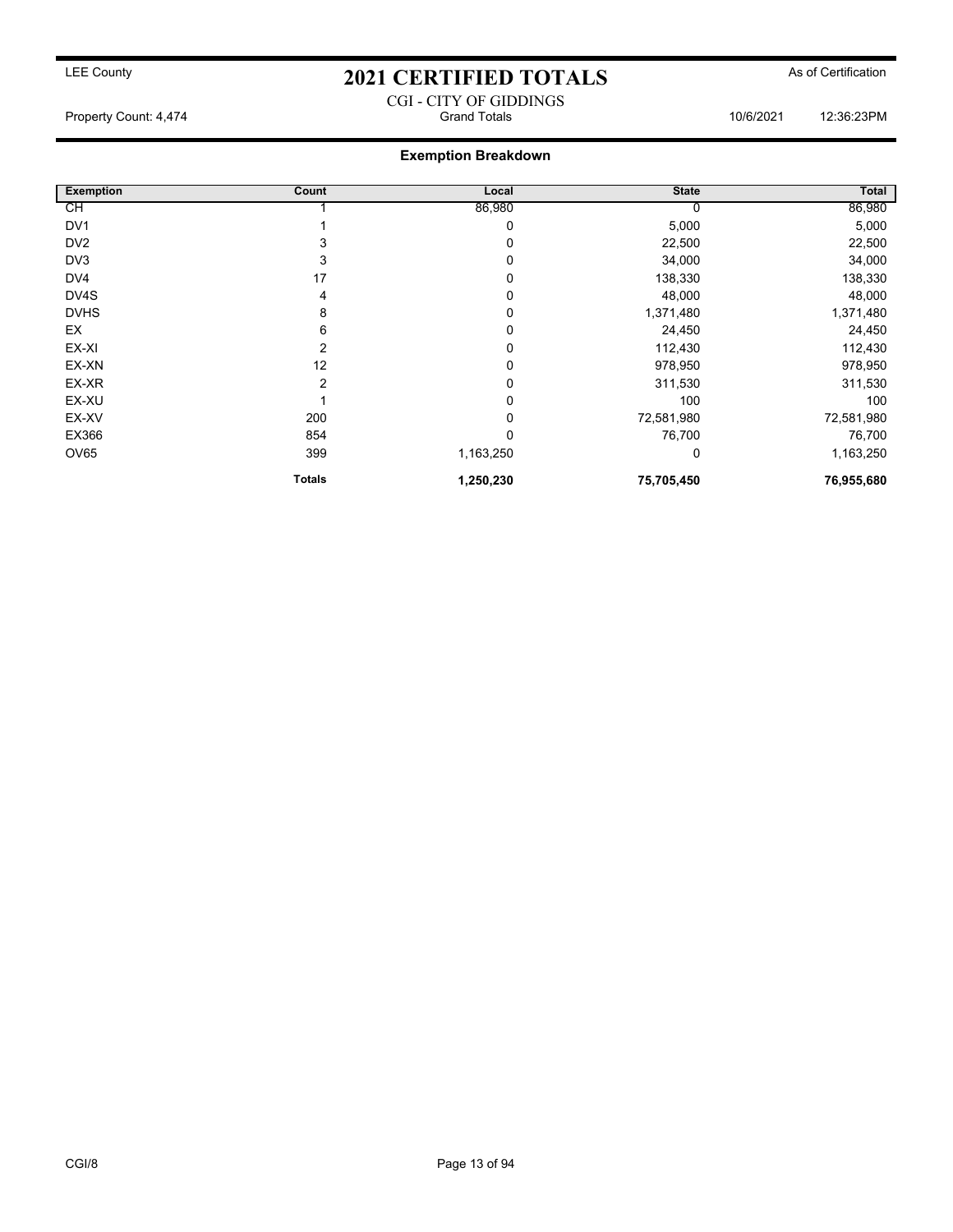#### CGI - CITY OF GIDDINGS Property Count: 4,474 ARB Approved Totals 10/6/2021 12:36:23PM

|                | <b>State Code Description</b>       | Count         | <b>Acres</b> | <b>New Value</b> | <b>Market Value</b> | Taxable Value |
|----------------|-------------------------------------|---------------|--------------|------------------|---------------------|---------------|
| Α              | SINGLE FAMILY RESIDENCE             | 1,484         | 446.6907     | \$2,629,530      | \$189,898,983       | \$177,859,306 |
| B              |                                     |               |              |                  |                     |               |
|                | <b>MULTIFAMILY RESIDENCE</b>        | 64            | 5.8333       | \$448,950        | \$13,706,870        | \$13,706,425  |
| C <sub>1</sub> | VACANT LOTS AND LAND TRACTS         | 401           | 128.2121     | \$0              | \$5,306,310         | \$5,300,310   |
| D <sub>1</sub> | QUALIFIED OPEN-SPACE LAND           | 92            | 855.8449     | \$0              | \$8,572,990         | \$63,859      |
| D <sub>2</sub> | <b>IMPROVEMENTS ON QUALIFIED OP</b> | 22            |              | \$8,960          | \$197,080           | \$197,080     |
| Е              | RURAL LAND, NON QUALIFIED OPE       | 87            | 295.3017     | \$34,790         | \$8,673,512         | \$8,044,529   |
| F <sub>1</sub> | <b>COMMERCIAL REAL PROPERTY</b>     | 414           | 412.0342     | \$16,630         | \$89,518,676        | \$89,518,272  |
| F <sub>2</sub> | INDUSTRIAL AND MANUFACTURIN         | 11            | 21.0614      | \$0              | \$1,876,450         | \$1,876,450   |
| G <sub>1</sub> | OIL AND GAS                         | 179           |              | \$0              | \$789,350           | \$789,350     |
| J2             | <b>GAS DISTRIBUTION SYSTEM</b>      |               |              | \$0              | \$531,890           | \$531,890     |
| J3             | ELECTRIC COMPANY (INCLUDING C       | 11            | 20.7124      | \$0              | \$3,079,800         | \$3,079,800   |
| J4             | TELEPHONE COMPANY (INCLUDI          | 8             | 18.6850      | \$0              | \$722,810           | \$722,810     |
| J5             | <b>RAILROAD</b>                     | 24            | 8.7257       | \$0              | \$1,546,600         | \$1,546,600   |
| J6             | PIPELAND COMPANY                    | 8             |              | \$0              | \$29,910            | \$29,910      |
| J7             | <b>CABLE TELEVISION COMPANY</b>     | 4             |              | \$0              | \$80,240            | \$80,240      |
| L1             | COMMERCIAL PERSONAL PROPE           | 397           |              | \$0              | \$21,199,791        | \$21,199,791  |
| L2             | <b>INDUSTRIAL AND MANUFACTURIN</b>  | 103           |              | \$0              | \$39,197,630        | \$39,197,630  |
| M <sub>1</sub> | TANGIBLE OTHER PERSONAL, MOB        | 191           |              | \$215,720        | \$3,442,200         | \$3,167,160   |
| S              | SPECIAL INVENTORY TAX               | 6             |              | \$0              | \$2,631,390         | \$2,631,390   |
| X              | <b>TOTALLY EXEMPT PROPERTY</b>      |               | 452.7116     |                  |                     | \$0           |
|                |                                     | 1,078         |              | \$20,320         | \$74,173,120        |               |
|                |                                     | <b>Totals</b> | 2,665.8130   | \$3,374,900      | \$465,175,602       | \$369,542,802 |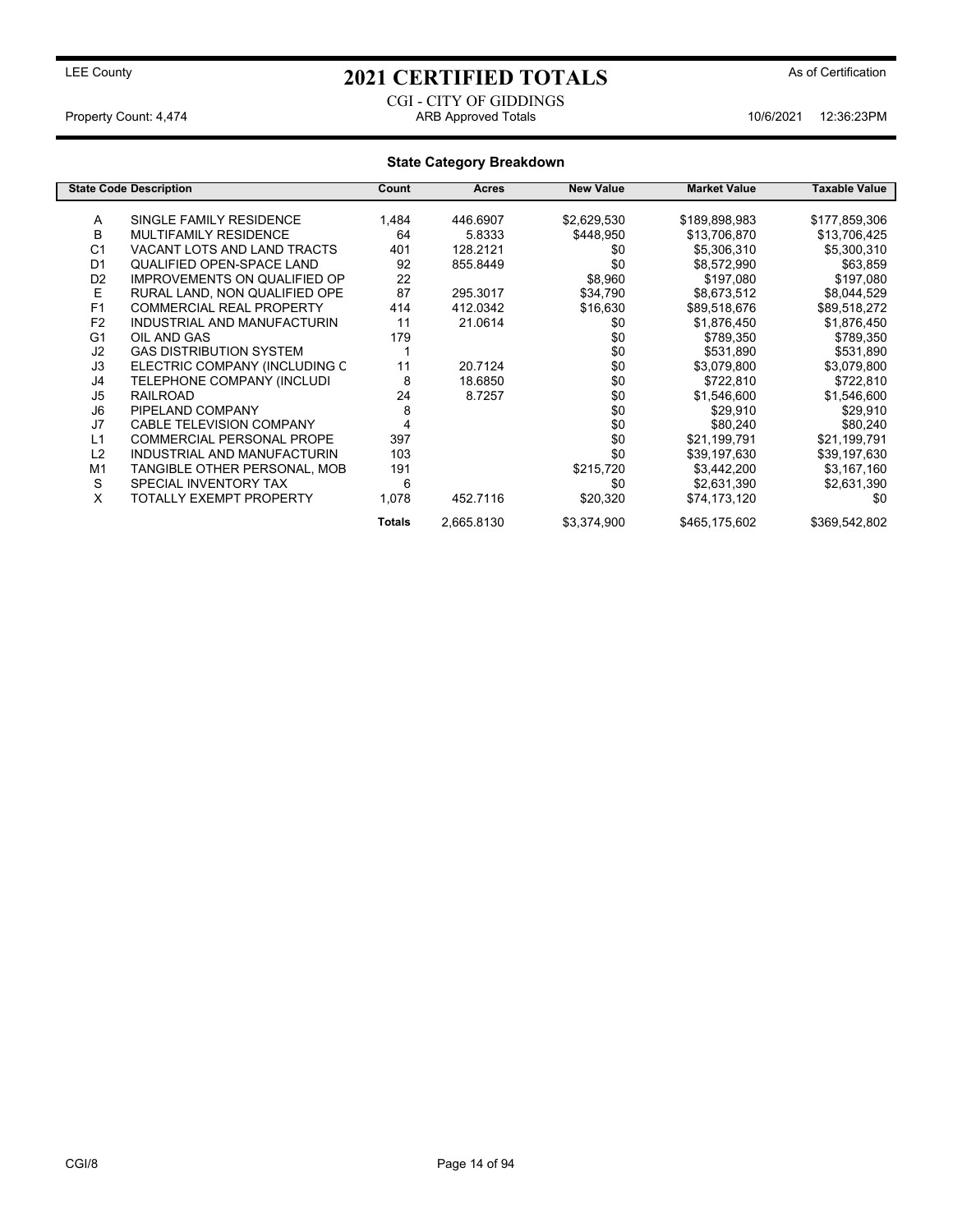#### CGI - CITY OF GIDDINGS Property Count: 4,474 Grand Totals 10/6/2021 12:36:23PM

|                | <b>State Code Description</b>       | Count         | Acres      | <b>New Value</b> | <b>Market Value</b> | Taxable Value |
|----------------|-------------------------------------|---------------|------------|------------------|---------------------|---------------|
| A              | SINGLE FAMILY RESIDENCE             | 1,484         | 446.6907   | \$2,629,530      | \$189,898,983       | \$177,859,306 |
| В              | MULTIFAMILY RESIDENCE               | 64            | 5.8333     | \$448,950        |                     |               |
|                |                                     |               |            |                  | \$13,706,870        | \$13,706,425  |
| C <sub>1</sub> | VACANT LOTS AND LAND TRACTS         | 401           | 128.2121   | \$0              | \$5,306,310         | \$5,300,310   |
| D <sub>1</sub> | QUALIFIED OPEN-SPACE LAND           | 92            | 855.8449   | \$0              | \$8,572,990         | \$63,859      |
| D <sub>2</sub> | <b>IMPROVEMENTS ON QUALIFIED OP</b> | 22            |            | \$8,960          | \$197,080           | \$197,080     |
| Е              | RURAL LAND, NON QUALIFIED OPE       | 87            | 295.3017   | \$34,790         | \$8,673,512         | \$8,044,529   |
| F <sub>1</sub> | <b>COMMERCIAL REAL PROPERTY</b>     | 414           | 412.0342   | \$16,630         | \$89,518,676        | \$89,518,272  |
| F <sub>2</sub> | INDUSTRIAL AND MANUFACTURIN         | 11            | 21.0614    | \$0              | \$1,876,450         | \$1,876,450   |
| G <sub>1</sub> | OIL AND GAS                         | 179           |            | \$0              | \$789,350           | \$789,350     |
| J2             | <b>GAS DISTRIBUTION SYSTEM</b>      |               |            | \$0              | \$531,890           | \$531,890     |
| J3             | ELECTRIC COMPANY (INCLUDING C       | 11            | 20.7124    | \$0              | \$3,079,800         | \$3,079,800   |
| J4             | TELEPHONE COMPANY (INCLUDI          | 8             | 18.6850    | \$0              | \$722,810           | \$722,810     |
| J <sub>5</sub> | <b>RAILROAD</b>                     | 24            | 8.7257     | \$0              | \$1,546,600         | \$1,546,600   |
| J <sub>6</sub> | PIPELAND COMPANY                    | 8             |            | \$0              | \$29,910            | \$29,910      |
| J7             | <b>CABLE TELEVISION COMPANY</b>     | 4             |            | \$0              | \$80,240            | \$80,240      |
| L1             | COMMERCIAL PERSONAL PROPE           | 397           |            | \$0              | \$21,199,791        | \$21,199,791  |
| L2             | INDUSTRIAL AND MANUFACTURIN         | 103           |            | \$0              | \$39,197,630        | \$39,197,630  |
| M <sub>1</sub> | TANGIBLE OTHER PERSONAL, MOB        | 191           |            | \$215,720        | \$3,442,200         | \$3,167,160   |
| S              | SPECIAL INVENTORY TAX               | 6             |            | \$0              | \$2,631,390         | \$2,631,390   |
| X              | TOTALLY EXEMPT PROPERTY             | 1,078         | 452.7116   | \$20,320         | \$74,173,120        | \$0           |
|                |                                     | <b>Totals</b> | 2,665.8130 | \$3,374,900      | \$465,175,602       | \$369,542,802 |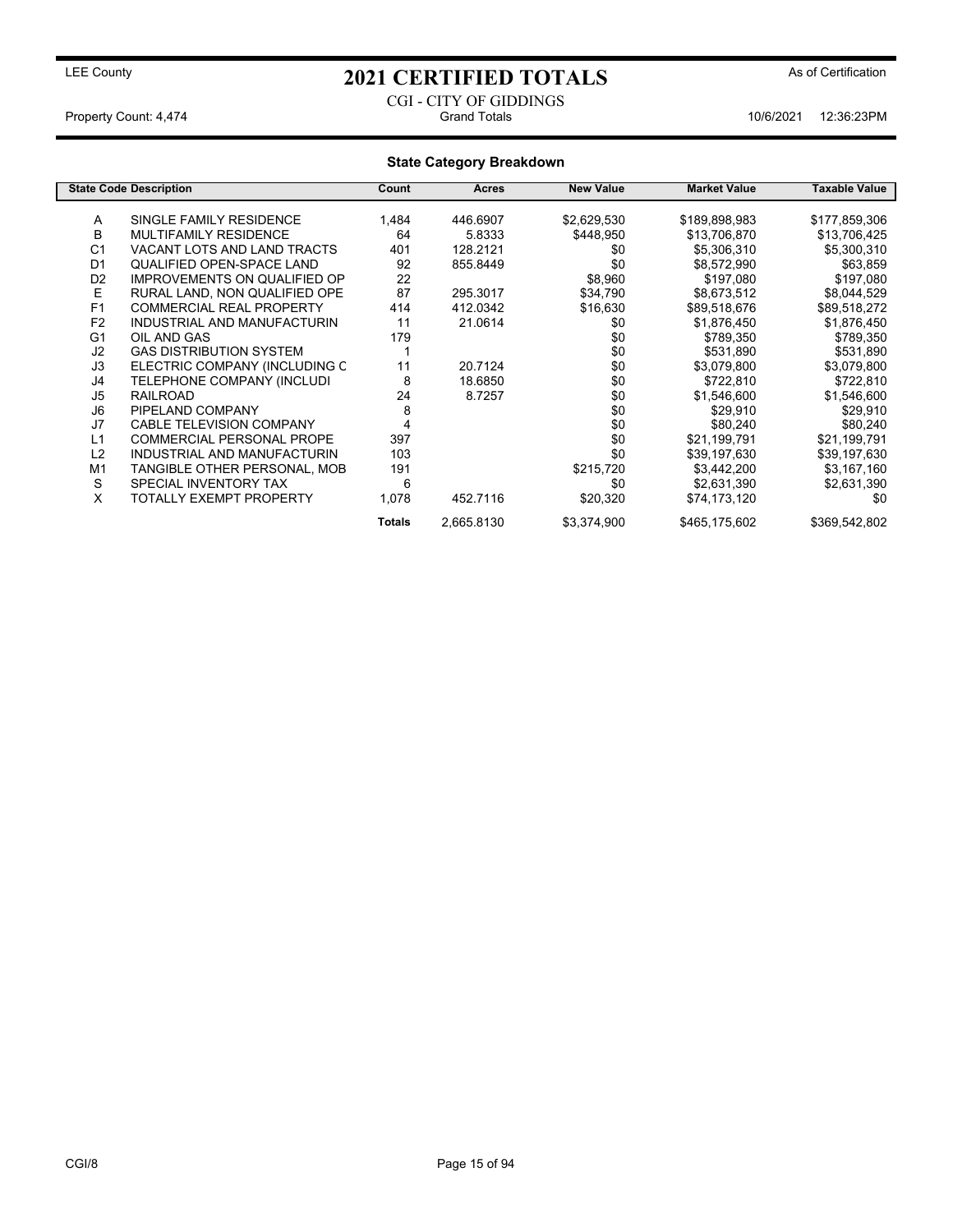CGI - CITY OF GIDDINGS Property Count: 4,474 **ARB Approved Totals** 10/6/2021 12:36:23PM

|                  | <b>State Code Description</b>         | Count          | <b>Acres</b> | <b>New Value</b> | <b>Market Value</b> | <b>Taxable Value</b> |
|------------------|---------------------------------------|----------------|--------------|------------------|---------------------|----------------------|
| A <sub>1</sub>   | REAL, RESIDENTIAL, SINGLE-FAMIL       | 1,362          | 396.8314     | \$2,393,050      | \$186,305,842       | \$174,488,000        |
| A2               | REAL, RESIDENTIAL, MOBILE HOME        | 149            | 49.8593      | \$236,480        | \$3,593,141         | \$3,371,306          |
| <b>B1</b>        | REAL, RESIDENTIAL, MULTI-FAMILY       | 21             | 3.9745       | \$0              | \$7,792,753         | \$7,792,753          |
| <b>B2</b>        | REAL, RESIDENTIAL, DUPLEXES           | 43             | 1.8588       | \$448,950        | \$5,914,117         | \$5,913,672          |
| C <sub>1</sub>   | REAL, VACANT PLATTED RESIDENTI        | 353            | 99.1111      | \$0              | \$3,308,440         | \$3,302,440          |
| C <sub>2</sub>   | REAL, VACANT PLATTED COMMERCI         | 48             | 29.1010      | \$0              | \$1,997,870         | \$1,997,870          |
| D <sub>1</sub>   | REAL, ACREAGE, RANGELAND              | 92             | 855.8449     | \$0              | \$8,572,990         | \$63,859             |
| D <sub>2</sub>   | <b>IMPROVEMENTS ON QUALIFIED AG L</b> | 22             |              | \$8,960          | \$197,080           | \$197,080            |
| E1               | REAL, FARM/RANCH, HOUSE               | 35             | 52.6423      | \$0              | \$5,701,912         | \$5,073,665          |
| E <sub>2</sub>   | REAL, FARM/RANCH, MOBILE HOME         | 6              | 23.6917      | \$0              | \$347,570           | \$346,378            |
| E <sub>3</sub>   | REAL, FARM/RANCH, OTHER IMPROV        | $\overline{4}$ |              | \$34,790         | \$43,020            | \$43,064             |
| E4               | NON QUALIFIED AG LAND                 | 51             | 218.9677     | \$0              | \$2,581,010         | \$2,581,422          |
| F <sub>1</sub>   | REAL, COMMERCIAL                      | 414            | 412.0342     | \$16,630         | \$89,518,676        | \$89,518,272         |
| F <sub>2</sub>   | <b>REAL, INDUSTRIAL</b>               | 11             | 21.0614      | \$0              | \$1,876,450         | \$1,876,450          |
| G <sub>1</sub>   | OIL, GAS & MINERAL RESERVES           | 179            |              | \$0              | \$789,350           | \$789,350            |
| J <sub>2</sub>   | <b>GAS DISTRIBUTION SYSTEMS</b>       | $\mathbf{1}$   |              | \$0              | \$531,890           | \$531,890            |
| J3               | <b>ELECTRIC COMPANIES</b>             | 11             | 20.7124      | \$0              | \$3,079,800         | \$3,079,800          |
| J4               | <b>TELEPHONE COMPANIES</b>            | 8              | 18.6850      | \$0              | \$722,810           | \$722,810            |
| J <sub>5</sub>   | <b>RAILROADS</b>                      | 23             | 8.7257       | \$0              | \$1,494,100         | \$1,494,100          |
| J5A              | <b>RAILROADS</b>                      |                |              | \$0              | \$52,500            | \$52,500             |
| J <sub>6</sub>   | PIPELINE COMPANIES                    | 8              |              | \$0              | \$29,910            | \$29,910             |
| J7               | CABLE TELEVISION COMPANY              | 4              |              | \$0              | \$80,240            | \$80,240             |
| L1               | TANGIBLE, PERSONAL PROPERTY C         | 397            |              | \$0              | \$21,199,791        | \$21,199,791         |
| L2               | TANGIBLE, PERSONAL PROPERTY I         | 1              |              | \$0              | \$125,340           | \$125,340            |
| L2A              | TANGIBLE, PERSONAL PROPERTY I         | $\mathbf{1}$   |              | \$0              | \$34,740            | \$34,740             |
| L2C              | TANGIBLE, PERSONAL PROPERTY I         | 15             |              | \$0              | \$7,191,320         | \$7,191,320          |
| L <sub>2</sub> D | TANGIBLE, PERSONAL PROPERTY I         | 3              |              | \$0              | \$437,520           | \$437,520            |
| L2G              | TANGIBLE, PERSONAL PROPERTY I         | 20             |              | \$0              | \$10,195,260        | \$10,195,260         |
| L <sub>2</sub> H | TANGIBLE, PERSONAL PROPERTY I         | 8              |              | \$0              | \$2,258,330         | \$2,258,330          |
| L2I              | TANGIBLE, PERSONAL PROPERTY I         | $\overline{2}$ |              | \$0              | \$18,900            | \$18,900             |
| L <sub>2</sub> J | TANGIBLE, PERSONAL PROPERTY I         | 30             |              | \$0              | \$471,770           | \$471,770            |
| L2M              | TANGIBLE, PERSONAL PROPERTY I         | 16             |              | \$0              | \$18,116,950        | \$18,116,950         |
| L2P              | TANGIBLE, PERSONAL PROPERTY I         | $\overline{4}$ |              | \$0              | \$158,550           | \$158,550            |
| L2Q              | TANGIBLE, PERSONAL PROPERTY I         | 3              |              | \$0              | \$188,950           | \$188,950            |
| M1               | TANGIBLE OTHER PERSONAL, MOBI         | 191            |              | \$215,720        | \$3,442,200         | \$3,167,160          |
| S                | SPECIAL INVENTORY TAX                 | 6              |              | \$0              | \$2,631,390         | \$2,631,390          |
| X                | <b>TOTALY EXEMPT PROPERTY</b>         | 1,078          | 452.7116     | \$20,320         | \$74,173,120        | \$0                  |
|                  |                                       | <b>Totals</b>  | 2.665.8130   | \$3,374,900      | \$465.175.602       | \$369,542,802        |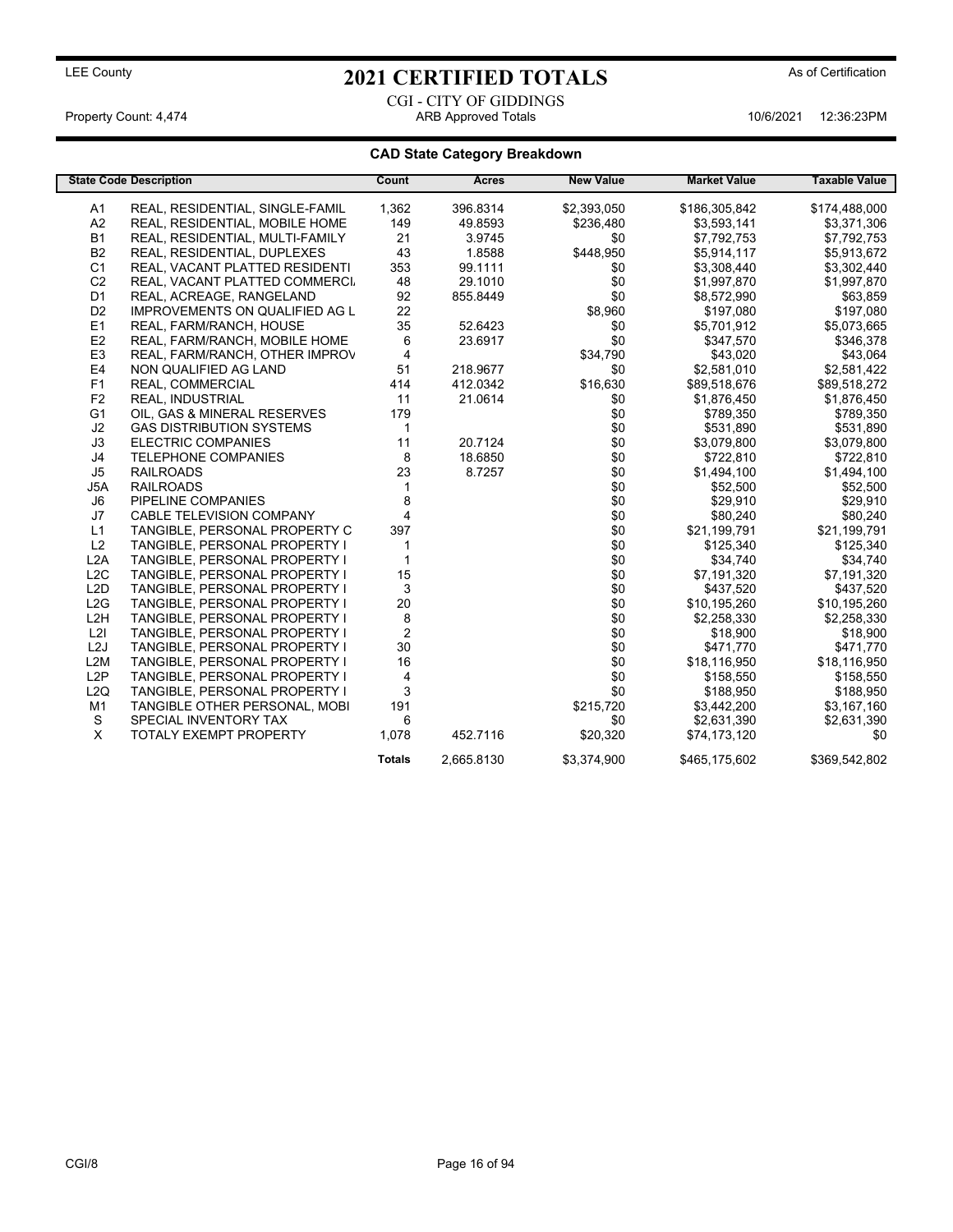CGI - CITY OF GIDDINGS Property Count: 4,474 Grand Totals 10/6/2021 12:36:23PM

|                  | <b>State Code Description</b>         | Count          | Acres      | <b>New Value</b> | <b>Market Value</b> | <b>Taxable Value</b> |
|------------------|---------------------------------------|----------------|------------|------------------|---------------------|----------------------|
| A <sub>1</sub>   | REAL, RESIDENTIAL, SINGLE-FAMIL       | 1,362          | 396.8314   | \$2,393,050      | \$186,305,842       | \$174,488,000        |
| A2               | REAL, RESIDENTIAL, MOBILE HOME        | 149            | 49.8593    | \$236,480        | \$3,593,141         | \$3,371,306          |
| <b>B1</b>        | REAL, RESIDENTIAL, MULTI-FAMILY       | 21             | 3.9745     | \$0              | \$7,792,753         | \$7,792,753          |
| <b>B2</b>        | REAL, RESIDENTIAL, DUPLEXES           | 43             | 1.8588     | \$448,950        | \$5,914,117         | \$5,913,672          |
| C <sub>1</sub>   | REAL, VACANT PLATTED RESIDENTI        | 353            | 99.1111    | \$0              | \$3,308,440         | \$3,302,440          |
| C <sub>2</sub>   | REAL, VACANT PLATTED COMMERCI         | 48             | 29.1010    | \$0              | \$1,997,870         | \$1,997,870          |
| D <sub>1</sub>   | REAL, ACREAGE, RANGELAND              | 92             | 855.8449   | \$0              | \$8,572,990         | \$63,859             |
| D <sub>2</sub>   | <b>IMPROVEMENTS ON QUALIFIED AG L</b> | 22             |            | \$8,960          | \$197,080           | \$197,080            |
| E1               | REAL, FARM/RANCH, HOUSE               | 35             | 52.6423    | \$0              | \$5,701,912         | \$5,073,665          |
| E <sub>2</sub>   | REAL, FARM/RANCH, MOBILE HOME         | 6              | 23.6917    | \$0              | \$347,570           | \$346,378            |
| E <sub>3</sub>   | REAL, FARM/RANCH, OTHER IMPROV        | $\overline{4}$ |            | \$34,790         | \$43,020            | \$43,064             |
| E <sub>4</sub>   | NON QUALIFIED AG LAND                 | 51             | 218.9677   | \$0              | \$2,581,010         | \$2,581,422          |
| F <sub>1</sub>   | REAL, COMMERCIAL                      | 414            | 412.0342   | \$16,630         | \$89,518,676        | \$89,518,272         |
| F <sub>2</sub>   | <b>REAL, INDUSTRIAL</b>               | 11             | 21.0614    | \$0              | \$1,876,450         | \$1,876,450          |
| G <sub>1</sub>   | OIL, GAS & MINERAL RESERVES           | 179            |            | \$0              | \$789,350           | \$789,350            |
| J2               | <b>GAS DISTRIBUTION SYSTEMS</b>       | $\mathbf{1}$   |            | \$0              | \$531,890           | \$531,890            |
| J3               | <b>ELECTRIC COMPANIES</b>             | 11             | 20.7124    | \$0              | \$3,079,800         | \$3,079,800          |
| J4               | <b>TELEPHONE COMPANIES</b>            | 8              | 18.6850    | \$0              | \$722,810           | \$722,810            |
| J5               | <b>RAILROADS</b>                      | 23             | 8.7257     | \$0              | \$1,494,100         | \$1,494,100          |
| J5A              | <b>RAILROADS</b>                      |                |            | \$0              | \$52,500            | \$52,500             |
| J6               | PIPELINE COMPANIES                    | 8              |            | \$0              | \$29,910            | \$29,910             |
| J7               | CABLE TELEVISION COMPANY              | 4              |            | \$0              | \$80,240            | \$80,240             |
| L1               | TANGIBLE, PERSONAL PROPERTY C         | 397            |            | \$0              | \$21,199,791        | \$21,199,791         |
| L2               | TANGIBLE, PERSONAL PROPERTY I         | $\mathbf{1}$   |            | \$0              | \$125,340           | \$125,340            |
| L2A              | TANGIBLE, PERSONAL PROPERTY I         | $\mathbf 1$    |            | \$0              | \$34,740            | \$34,740             |
| L2C              | TANGIBLE, PERSONAL PROPERTY I         | 15             |            | \$0              | \$7,191,320         | \$7,191,320          |
| L <sub>2</sub> D | TANGIBLE, PERSONAL PROPERTY I         | 3              |            | \$0              | \$437,520           | \$437,520            |
| L2G              | TANGIBLE, PERSONAL PROPERTY I         | 20             |            | \$0              | \$10,195,260        | \$10,195,260         |
| L <sub>2</sub> H | TANGIBLE, PERSONAL PROPERTY I         | 8              |            | \$0              | \$2,258,330         | \$2,258,330          |
| L2I              | TANGIBLE, PERSONAL PROPERTY I         | 2              |            | \$0              | \$18,900            | \$18,900             |
| L2J              | TANGIBLE, PERSONAL PROPERTY I         | 30             |            | \$0              | \$471,770           | \$471,770            |
| L <sub>2</sub> M | TANGIBLE, PERSONAL PROPERTY I         | 16             |            | \$0              | \$18,116,950        | \$18,116,950         |
| L2P              | TANGIBLE, PERSONAL PROPERTY I         | 4              |            | \$0              | \$158,550           | \$158,550            |
| L2Q              | TANGIBLE, PERSONAL PROPERTY I         | 3              |            | \$0              | \$188,950           | \$188,950            |
| M <sub>1</sub>   | TANGIBLE OTHER PERSONAL, MOBI         | 191            |            | \$215,720        | \$3,442,200         | \$3,167,160          |
| S                | SPECIAL INVENTORY TAX                 | 6              |            | \$0              | \$2,631,390         | \$2,631,390          |
| X                | <b>TOTALY EXEMPT PROPERTY</b>         | 1,078          | 452.7116   | \$20,320         | \$74,173,120        | \$0                  |
|                  |                                       | <b>Totals</b>  | 2.665.8130 | \$3.374.900      | \$465,175,602       | \$369,542,802        |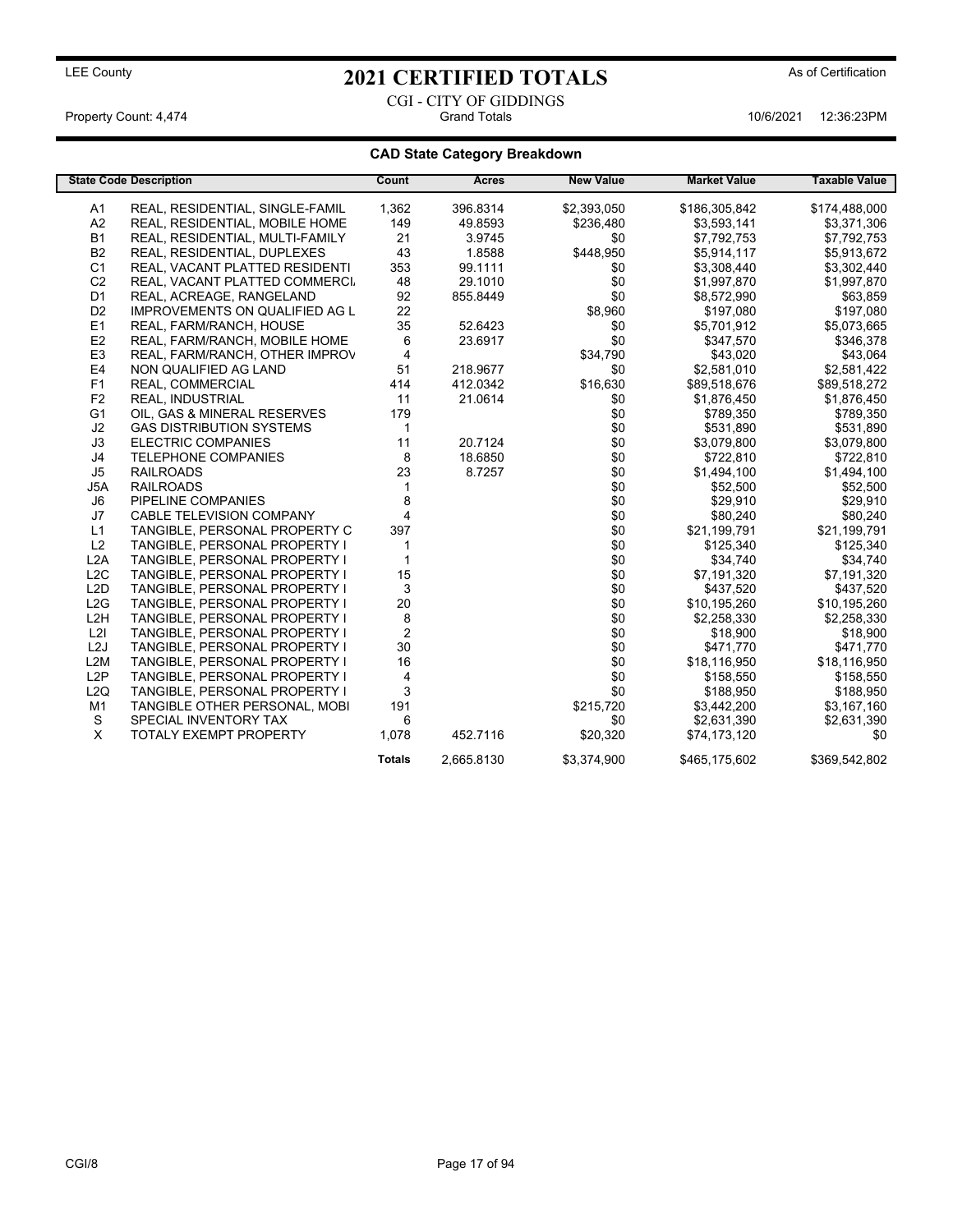| <b>2021 CERTIFIED TOTALS</b> | As of Certification |
|------------------------------|---------------------|
|                              |                     |

CGI - CITY OF GIDDINGS Property Count: 4,474 **Effective Rate Assumption** 10/6/2021 12:36:23PM

#### **New Value**

**TOTAL NEW VALUE MARKET: \$3,374,900 TOTAL NEW VALUE TAXABLE: \$3,216,670**

| <b>New Exemptions</b> |                                                |                                        |                                    |                                   |  |
|-----------------------|------------------------------------------------|----------------------------------------|------------------------------------|-----------------------------------|--|
| <b>Exemption</b>      | <b>Description</b>                             | Count                                  |                                    |                                   |  |
| EX-XV                 | Other Exemptions (including public property, r | 2                                      | 2020 Market Value                  | \$177,120                         |  |
| EX366                 | <b>HOUSE BILL 366</b>                          | 57                                     | 2020 Market Value                  | \$81,480                          |  |
|                       |                                                | <b>ABSOLUTE EXEMPTIONS VALUE LOSS</b>  |                                    | \$258,600                         |  |
|                       |                                                |                                        |                                    |                                   |  |
| <b>Exemption</b>      | <b>Description</b>                             |                                        | Count                              | <b>Exemption Amount</b>           |  |
| DV4                   | Disabled Veterans 70% - 100%                   |                                        | $\overline{2}$                     | \$24,000                          |  |
| <b>OV65</b>           | OVER <sub>65</sub>                             |                                        | 17                                 | \$51,000                          |  |
|                       |                                                | <b>PARTIAL EXEMPTIONS VALUE LOSS</b>   | 19                                 | \$75,000                          |  |
|                       |                                                |                                        | <b>NEW EXEMPTIONS VALUE LOSS</b>   | \$333,600                         |  |
|                       |                                                | <b>Increased Exemptions</b>            |                                    |                                   |  |
| <b>Exemption</b>      | <b>Description</b>                             |                                        | Count                              | <b>Increased Exemption Amount</b> |  |
|                       |                                                | <b>INCREASED EXEMPTIONS VALUE LOSS</b> |                                    |                                   |  |
|                       |                                                |                                        | <b>TOTAL EXEMPTIONS VALUE LOSS</b> | \$333,600                         |  |
|                       |                                                | <b>New Ag / Timber Exemptions</b>      |                                    |                                   |  |
|                       |                                                | <b>New Annexations</b>                 |                                    |                                   |  |
|                       |                                                | <b>New Deannexations</b>               |                                    |                                   |  |
|                       |                                                | <b>Average Homestead Value</b>         |                                    |                                   |  |
|                       |                                                | Category A and E                       |                                    |                                   |  |
|                       | <b>Count of HS Residences</b>                  | <b>Average Market</b>                  | <b>Average HS Exemption</b>        | <b>Average Taxable</b>            |  |
|                       | 846                                            | \$161,209<br><b>Category A Only</b>    | \$11,726                           | \$149,483                         |  |
|                       | <b>Count of HS Residences</b>                  | <b>Average Market</b>                  | <b>Average HS Exemption</b>        | <b>Average Taxable</b>            |  |
|                       | 827                                            | \$160,178                              | \$11,305                           | \$148,873                         |  |
|                       |                                                | <b>Lower Value Used</b>                |                                    |                                   |  |
|                       | <b>Count of Protested Properties</b>           | <b>Total Market Value</b>              | <b>Total Value Used</b>            |                                   |  |
|                       |                                                |                                        |                                    |                                   |  |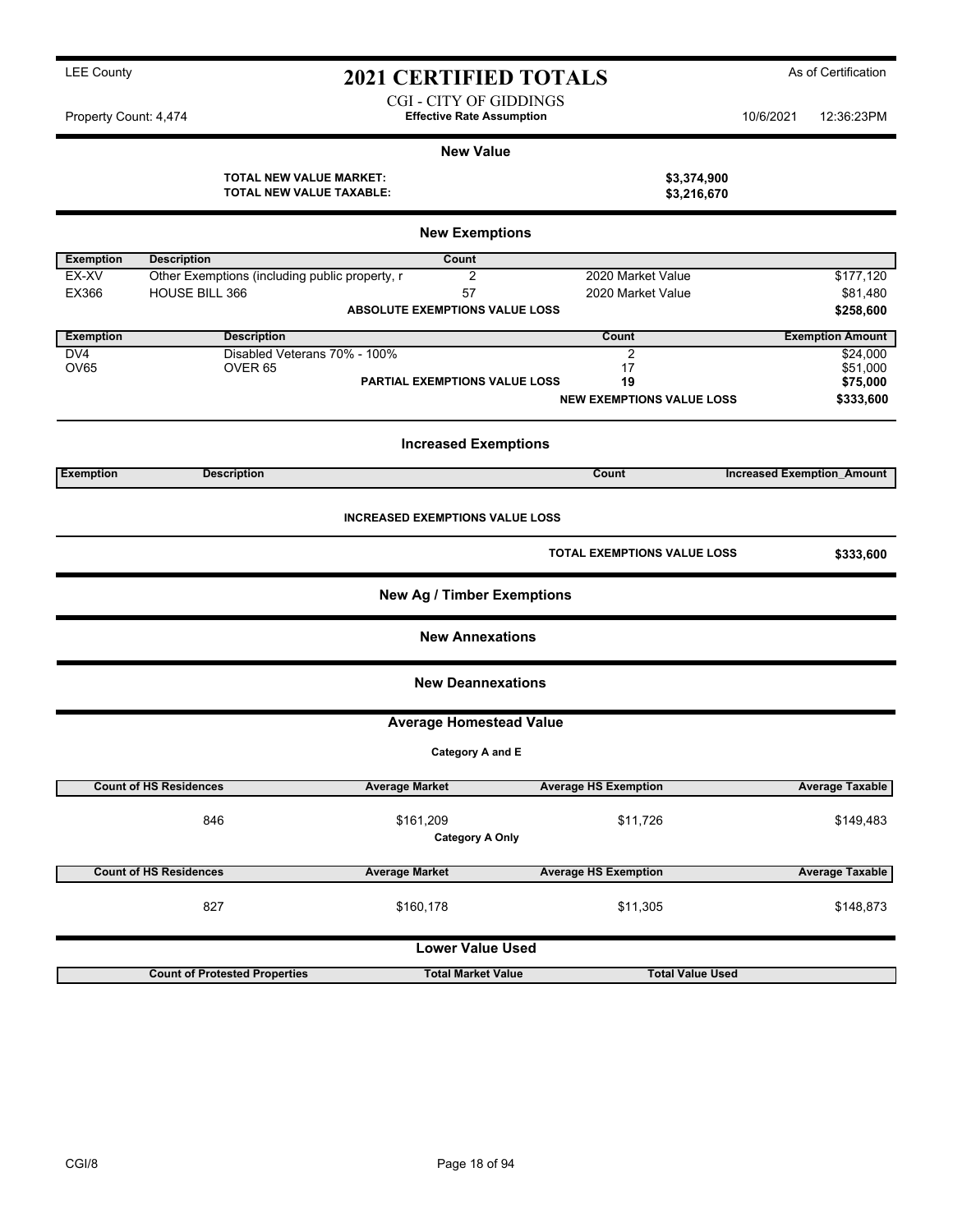| Property Count: 1,005             |                   | <b>CLX - CITY OF LEXINGTON</b><br><b>ARB Approved Totals</b> |                                                            | 10/6/2021    | 12:36:16PM |
|-----------------------------------|-------------------|--------------------------------------------------------------|------------------------------------------------------------|--------------|------------|
| Land                              |                   | Value                                                        |                                                            |              |            |
| Homesite:                         |                   | 5,367,990                                                    |                                                            |              |            |
| Non Homesite:                     |                   | 8,470,590                                                    |                                                            |              |            |
| Ag Market:                        |                   | 3,182,000                                                    |                                                            |              |            |
| Timber Market:                    |                   | 0                                                            | <b>Total Land</b>                                          | $^{(+)}$     | 17,020,580 |
| Improvement                       |                   | Value                                                        |                                                            |              |            |
| Homesite:                         |                   | 43,668,291                                                   |                                                            |              |            |
| Non Homesite:                     |                   | 34,071,699                                                   | <b>Total Improvements</b>                                  | $(+)$        | 77,739,990 |
| <b>Non Real</b>                   | Count             | Value                                                        |                                                            |              |            |
| Personal Property:                | 121               | 3,443,371                                                    |                                                            |              |            |
| Mineral Property:                 | 0                 | 0                                                            |                                                            |              |            |
| Autos:                            | 0                 | 0                                                            | <b>Total Non Real</b>                                      | $(+)$        | 3,443,371  |
|                                   |                   |                                                              | <b>Market Value</b>                                        | $=$          | 98,203,941 |
| Ag                                | <b>Non Exempt</b> | Exempt                                                       |                                                            |              |            |
| <b>Total Productivity Market:</b> | 3,182,000         | 0                                                            |                                                            |              |            |
| Ag Use:                           | 15,380            | 0                                                            | <b>Productivity Loss</b>                                   | $(\text{-})$ | 3,166,620  |
| Timber Use:                       | $\mathbf 0$       | 0                                                            | <b>Appraised Value</b>                                     | $\equiv$     | 95,037,321 |
| Productivity Loss:                | 3,166,620         | $\mathbf 0$                                                  |                                                            |              |            |
|                                   |                   |                                                              | <b>Homestead Cap</b>                                       | $(-)$        | 2,434,773  |
|                                   |                   |                                                              | <b>Assessed Value</b>                                      | $\equiv$     | 92,602,548 |
|                                   |                   |                                                              | <b>Total Exemptions Amount</b><br>(Breakdown on Next Page) | $(-)$        | 24,305,019 |
|                                   |                   |                                                              | <b>Net Taxable</b>                                         | $=$          | 68,297,529 |

#### APPROXIMATE TOTAL LEVY = NET TAXABLE \* (TAX RATE / 100) 320,656.90 = 68,297,529 \* (0.469500 / 100)

| Certified Estimate of Market Value:<br>Certified Estimate of Taxable Value: | 98.203.941<br>68,297,529 |
|-----------------------------------------------------------------------------|--------------------------|
| Tax Increment Finance Value:                                                |                          |
| Tax Increment Finance Levy:                                                 | 0.00                     |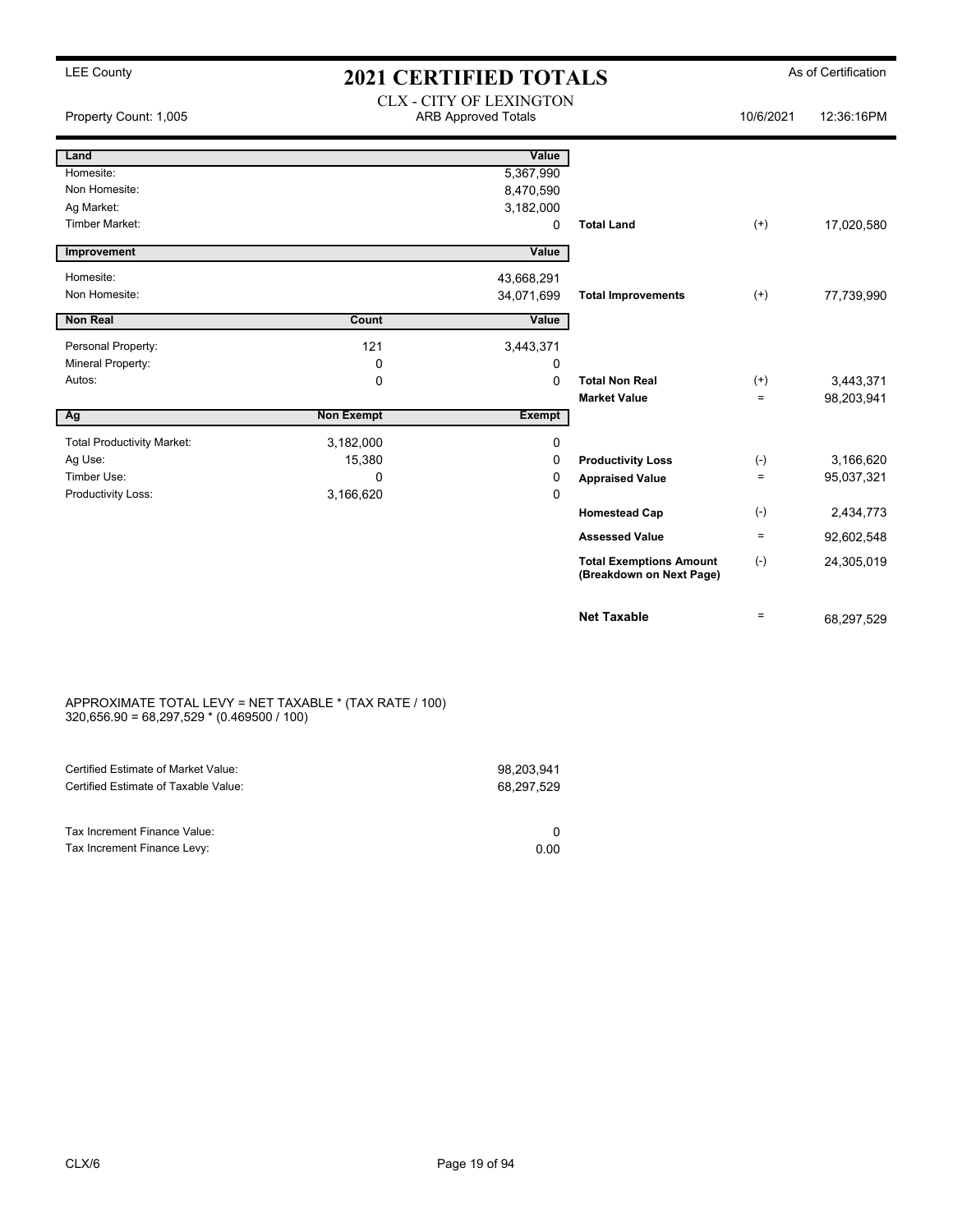#### CLX - CITY OF LEXINGTON Property Count: 1,005 ARB Approved Totals 10/6/2021 12:36:23PM

| <b>Exemption</b> | Count         | Local   | <b>State</b> | Total      |
|------------------|---------------|---------|--------------|------------|
| СH               |               | 101,270 |              | 101,270    |
| DV <sub>2</sub>  |               | 0       | 7,500        | 7,500      |
| DV4              | າ             | 0       | 12,000       | 12,000     |
| <b>DVHS</b>      | 3             | 0       | 493,299      | 493,299    |
| EX-XI            |               | 0       | 15,900       | 15,900     |
| EX-XN            | 2             | 0       | 20           | 20         |
| EX-XU            | າ             | 0       | 247,480      | 247,480    |
| EX-XV            | 72            | 0       | 23,132,670   | 23,132,670 |
| EX366            | 15            | 0       | 2,880        | 2,880      |
| OV65             | 102           | 292,000 | 0            | 292,000    |
|                  | <b>Totals</b> | 393,270 | 23,911,749   | 24,305,019 |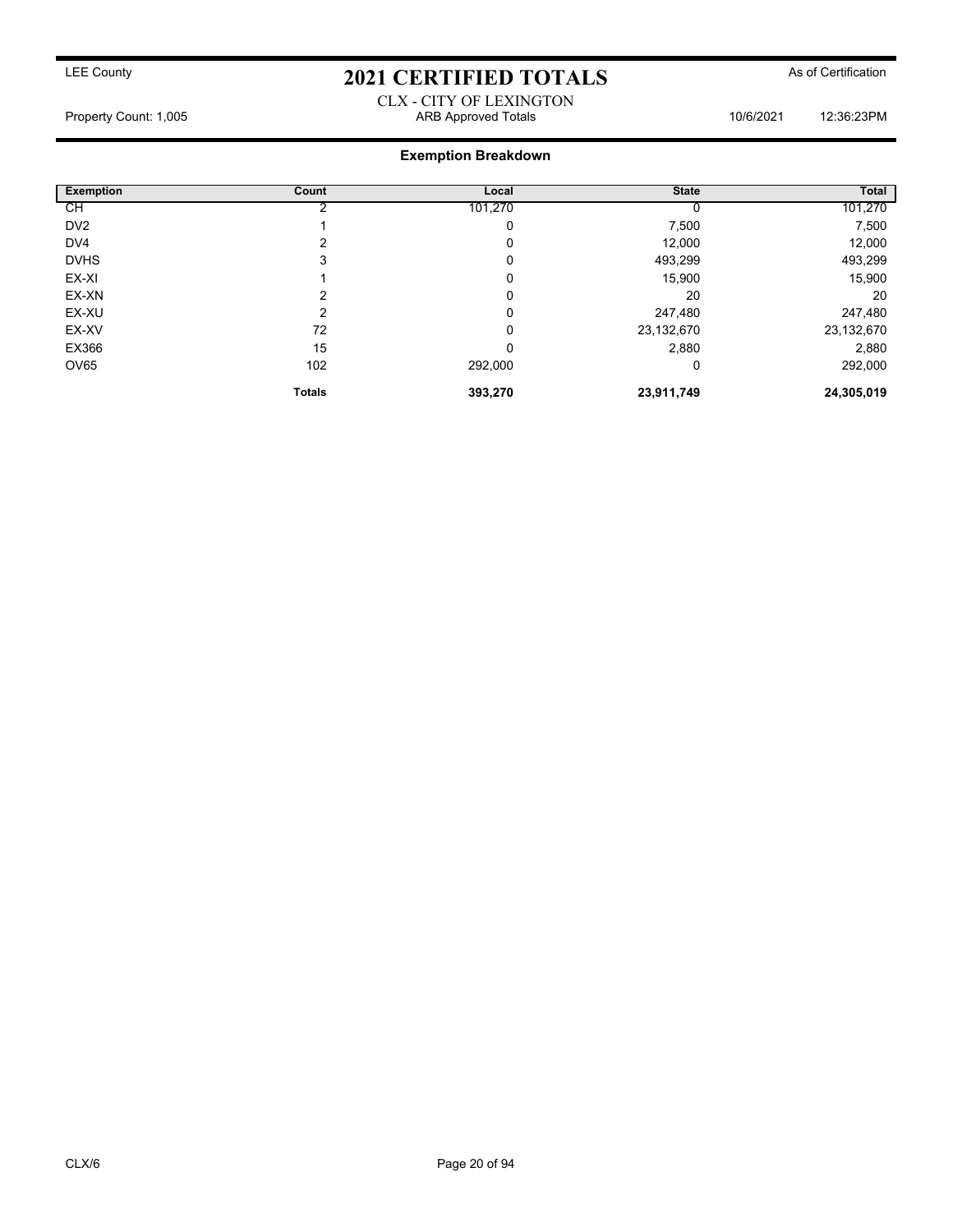## LEE County **2021 CERTIFIED TOTALS** As of Certification CLX - CITY OF LEXINGTON

| Property Count: 1,005             |                   | ULA - UII I UF LEAINUTUN<br><b>Grand Totals</b> |                                                            | 10/6/2021 | 12:36:16PM |
|-----------------------------------|-------------------|-------------------------------------------------|------------------------------------------------------------|-----------|------------|
| Land                              |                   | Value                                           |                                                            |           |            |
| Homesite:                         |                   | 5,367,990                                       |                                                            |           |            |
| Non Homesite:                     |                   | 8,470,590                                       |                                                            |           |            |
| Ag Market:                        |                   | 3,182,000                                       |                                                            |           |            |
| <b>Timber Market:</b>             |                   | 0                                               | <b>Total Land</b>                                          | $^{(+)}$  | 17,020,580 |
| Improvement                       |                   | Value                                           |                                                            |           |            |
| Homesite:                         |                   | 43,668,291                                      |                                                            |           |            |
| Non Homesite:                     |                   | 34,071,699                                      | <b>Total Improvements</b>                                  | $^{(+)}$  | 77,739,990 |
| <b>Non Real</b>                   | Count             | Value                                           |                                                            |           |            |
| Personal Property:                | 121               | 3,443,371                                       |                                                            |           |            |
| Mineral Property:                 | 0                 | 0                                               |                                                            |           |            |
| Autos:                            | 0                 | $\mathbf 0$                                     | <b>Total Non Real</b>                                      | $^{(+)}$  | 3,443,371  |
|                                   |                   |                                                 | <b>Market Value</b>                                        | $=$       | 98,203,941 |
| Ag                                | <b>Non Exempt</b> | <b>Exempt</b>                                   |                                                            |           |            |
| <b>Total Productivity Market:</b> | 3,182,000         | 0                                               |                                                            |           |            |
| Ag Use:                           | 15,380            | 0                                               | <b>Productivity Loss</b>                                   | $(-)$     | 3,166,620  |
| Timber Use:                       | 0                 | 0                                               | <b>Appraised Value</b>                                     | $\equiv$  | 95,037,321 |
| Productivity Loss:                | 3,166,620         | 0                                               |                                                            |           |            |
|                                   |                   |                                                 | <b>Homestead Cap</b>                                       | $(-)$     | 2,434,773  |
|                                   |                   |                                                 | <b>Assessed Value</b>                                      | $\equiv$  | 92,602,548 |
|                                   |                   |                                                 | <b>Total Exemptions Amount</b><br>(Breakdown on Next Page) | $(-)$     | 24,305,019 |
|                                   |                   |                                                 | <b>Net Taxable</b>                                         | $\equiv$  | 68,297,529 |

#### APPROXIMATE TOTAL LEVY = NET TAXABLE \* (TAX RATE / 100) 320,656.90 = 68,297,529 \* (0.469500 / 100)

| Certified Estimate of Market Value:                         | 98,203,941 |
|-------------------------------------------------------------|------------|
| Certified Estimate of Taxable Value:                        | 68,297,529 |
| Tax Increment Finance Value:<br>Tax Increment Finance Levy: | 0.00       |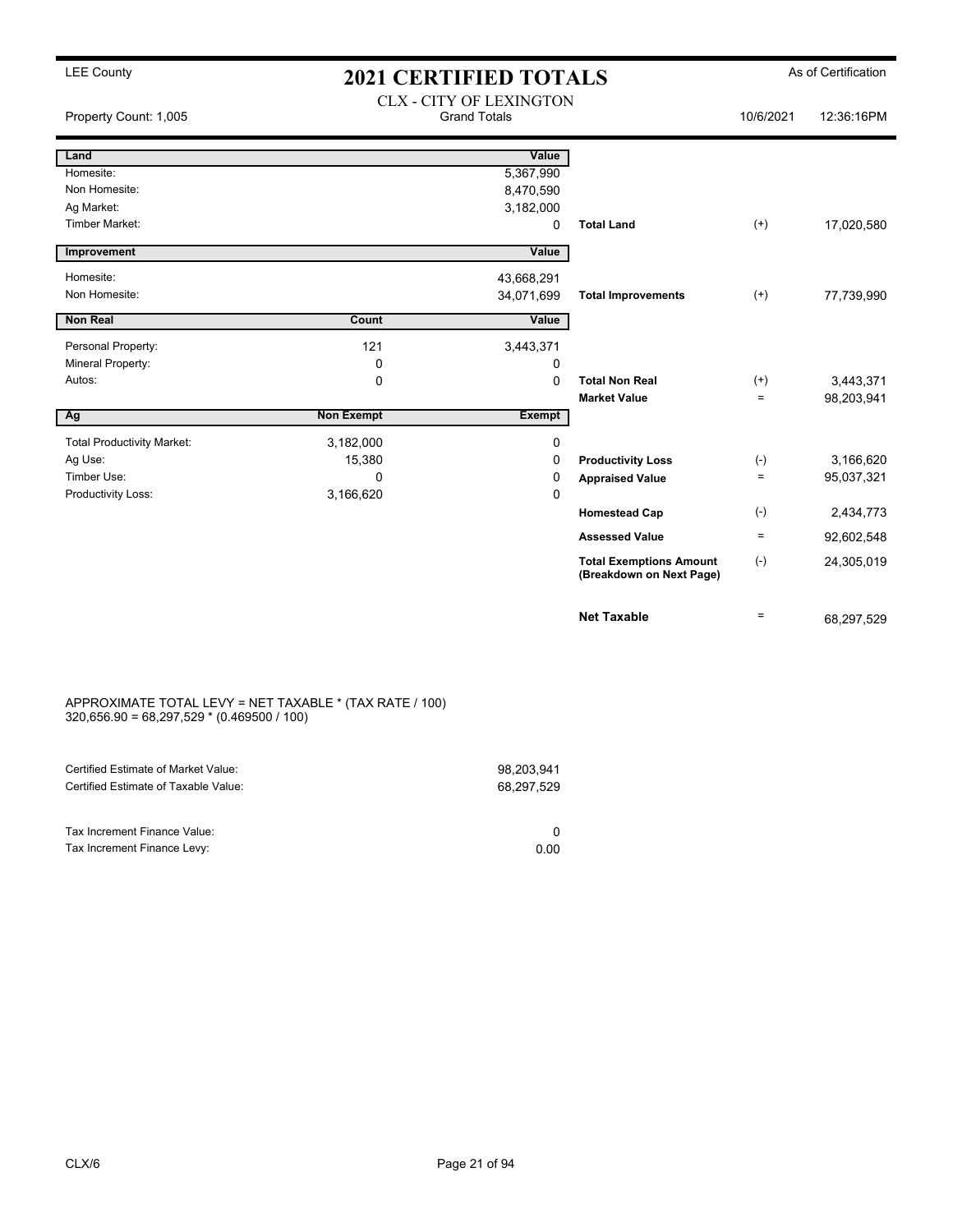#### CLX - CITY OF LEXINGTON Property Count: 1,005 Grand Totals 10/6/2021 12:36:23PM

| <b>Exemption</b> | Count         | Local   | <b>State</b> | Total      |
|------------------|---------------|---------|--------------|------------|
| СH               |               | 101,270 |              | 101,270    |
| DV <sub>2</sub>  |               | 0       | 7,500        | 7,500      |
| DV4              | າ             | 0       | 12,000       | 12,000     |
| <b>DVHS</b>      | 3             | 0       | 493,299      | 493,299    |
| EX-XI            |               | 0       | 15,900       | 15,900     |
| EX-XN            | っ             | 0       | 20           | 20         |
| EX-XU            | ົ             | 0       | 247,480      | 247,480    |
| EX-XV            | 72            | 0       | 23,132,670   | 23,132,670 |
| EX366            | 15            | 0       | 2,880        | 2,880      |
| OV65             | 102           | 292,000 | 0            | 292,000    |
|                  | <b>Totals</b> | 393,270 | 23,911,749   | 24,305,019 |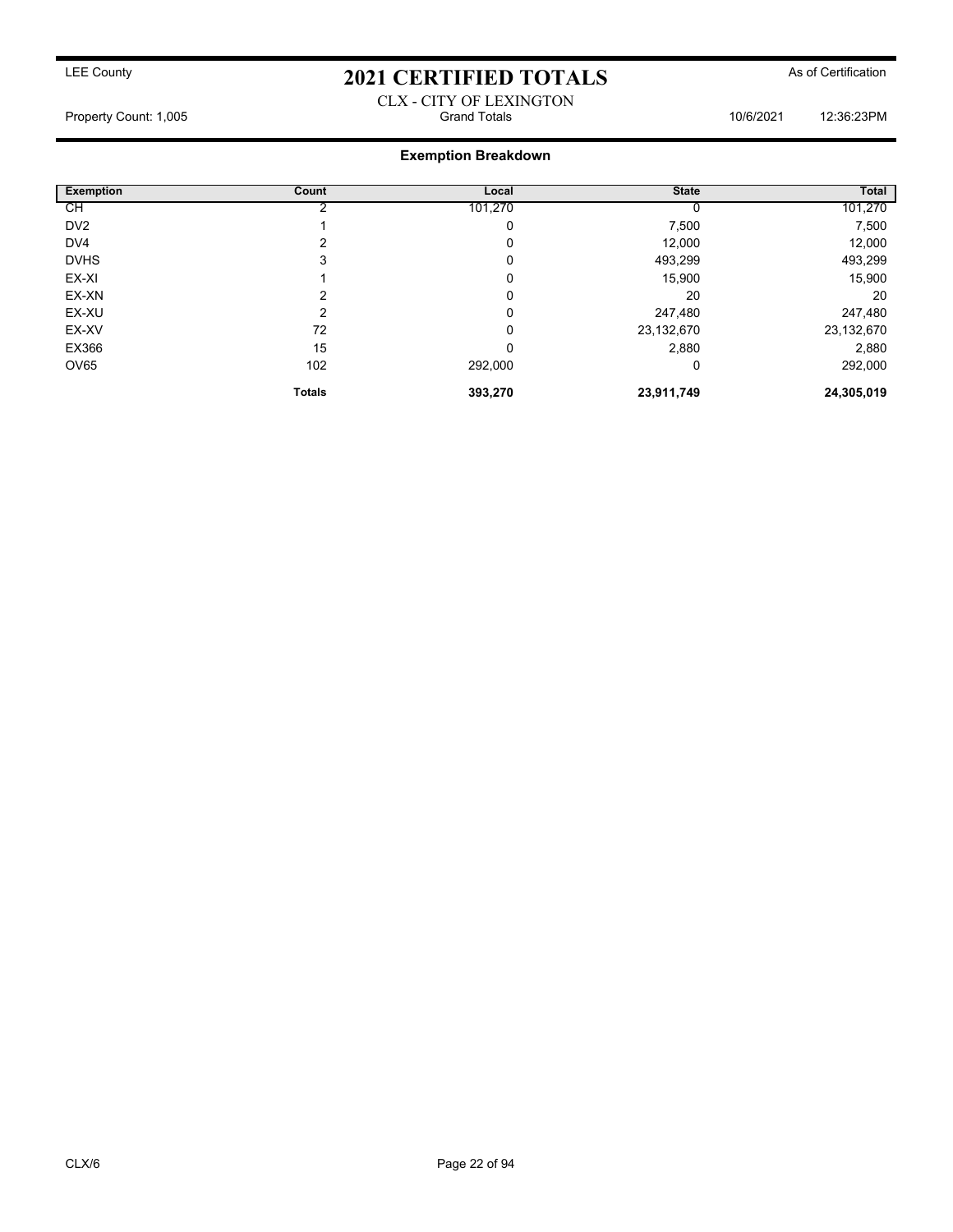#### CLX - CITY OF LEXINGTON Property Count: 1,005 **ARB Approved Totals** 10/6/2021 12:36:23PM

#### **State Category Breakdown State Code Description Count Acres New Value Market Value Taxable Value** A SINGLE FAMILY RESIDENCE 454 186.3102 \$958,280 \$50,264,370 \$47,136,802<br>B MULTIFAMILY RESIDENCE 10 0.4126 \$0 \$1.381.040 \$1.381.040 B MULTIFAMILY RESIDENCE 10 0.4126 \$0 \$1,381,040 \$1,381,040 C1 VACANT LOTS AND LAND TRACTS 124 47.8577 \$0 \$1,836,560 \$1,836,560 \$1,836,560<br>D1 QUALIFIED OPEN-SPACE LAND 64 190.1740 \$0 \$3,182,000 \$15,380 QUALIFIED OPEN-SPACE LAND D2 IMPROVEMENTS ON QUALIFIED OP 7<br>
E RURAL LAND, NON QUALIFIED OPE 27 37.0052 \$125,600 \$2,152,890 \$2,124,085 E RURAL LAND, NON QUALIFIED OPE 27 37.0052 \$125,600 \$2,152,890 \$2,124,085<br>
F1 COMMERCIAL REAL PROPERTY 89 80.1975 \$0 \$10,665,650 \$10,665,650 F1 COMMERCIAL REAL PROPERTY 89 80.1975 \$0 \$10,665,650 \$10,665,650 J2 GAS DISTRIBUTION SYSTEM 1 \$0 \$203,890 \$203,890 J3 ELECTRIC COMPANY (INCLUDING C 4 0.2400 \$0 \$57,010 \$57,010 J4 TELEPHONE COMPANY (INCLUDI 2 0.1970 \$0 \$99,680 \$99,680 CABLE TELEVISION COMPANY L1 COMMERCIAL PERSONAL PROPE 95 \$0 \$2,935,861 \$2,935,861 L2 INDUSTRIAL AND MANUFACTURIN 2 \$0 \$173,290 \$173,290 TANGIBLE OTHER PERSONAL, MOB 73<br>TOTALLY EXEMPT PROPERTY 94 X TOTALLY EXEMPT PROPERTY 94 157.7091 \$0 \$23,500,220 \$0 **Totals** 700.1033 \$1,083,880 \$98,203,941 \$68,297,529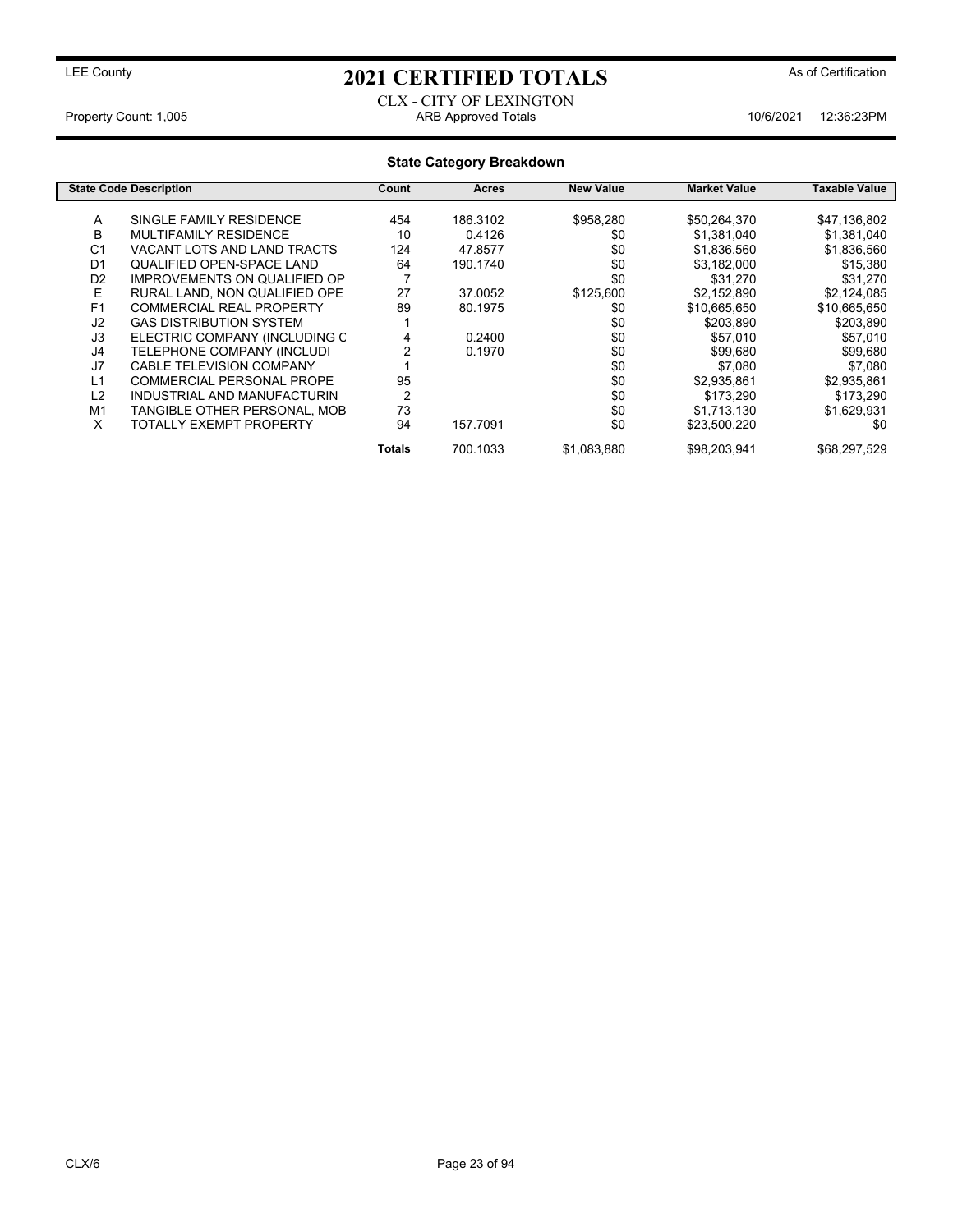#### CLX - CITY OF LEXINGTON Property Count: 1,005 Crand Totals 10/6/2021 12:36:23PM

| <b>State Category Breakdown</b> |                                     |        |              |                  |                     |               |
|---------------------------------|-------------------------------------|--------|--------------|------------------|---------------------|---------------|
|                                 | <b>State Code Description</b>       | Count  | <b>Acres</b> | <b>New Value</b> | <b>Market Value</b> | Taxable Value |
| A                               | SINGLE FAMILY RESIDENCE             | 454    | 186.3102     | \$958,280        | \$50,264,370        | \$47,136,802  |
| B                               | MULTIFAMILY RESIDENCE               | 10     | 0.4126       | \$0              | \$1,381,040         | \$1,381,040   |
| C <sub>1</sub>                  | VACANT LOTS AND LAND TRACTS         | 124    | 47.8577      | \$0              | \$1,836,560         | \$1,836,560   |
| D <sub>1</sub>                  | <b>QUALIFIED OPEN-SPACE LAND</b>    | 64     | 190.1740     | \$0              | \$3,182,000         | \$15,380      |
| D <sub>2</sub>                  | <b>IMPROVEMENTS ON QUALIFIED OP</b> |        |              | \$0              | \$31,270            | \$31,270      |
| Е                               | RURAL LAND, NON QUALIFIED OPE       | 27     | 37.0052      | \$125,600        | \$2,152,890         | \$2,124,085   |
| F <sub>1</sub>                  | <b>COMMERCIAL REAL PROPERTY</b>     | 89     | 80.1975      | \$0              | \$10,665,650        | \$10,665,650  |
| J2                              | <b>GAS DISTRIBUTION SYSTEM</b>      |        |              | \$0              | \$203,890           | \$203,890     |
| J3                              | ELECTRIC COMPANY (INCLUDING C       | 4      | 0.2400       | \$0              | \$57,010            | \$57,010      |
| J4                              | TELEPHONE COMPANY (INCLUDI          |        | 0.1970       | \$0              | \$99,680            | \$99,680      |
| J7                              | <b>CABLE TELEVISION COMPANY</b>     |        |              | \$0              | \$7,080             | \$7,080       |
| L1                              | COMMERCIAL PERSONAL PROPE           | 95     |              | \$0              | \$2,935,861         | \$2,935,861   |
| L2                              | INDUSTRIAL AND MANUFACTURIN         | 2      |              | \$0              | \$173,290           | \$173,290     |
| M1                              | TANGIBLE OTHER PERSONAL, MOB        | 73     |              | \$0              | \$1,713,130         | \$1,629,931   |
| X                               | <b>TOTALLY EXEMPT PROPERTY</b>      | 94     | 157.7091     | \$0              | \$23,500,220        | \$0           |
|                                 |                                     | Totals | 700.1033     | \$1,083,880      | \$98,203,941        | \$68,297,529  |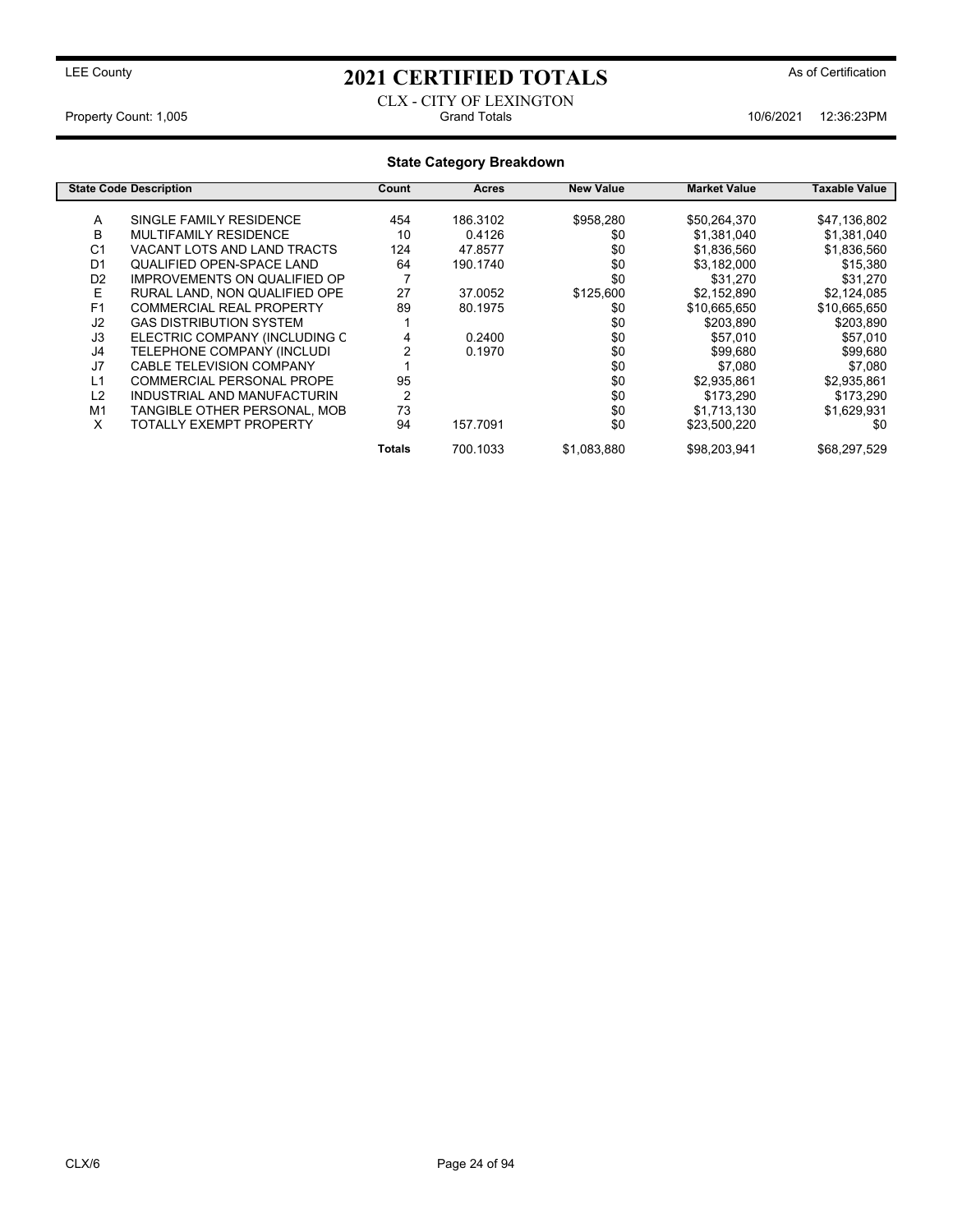#### CLX - CITY OF LEXINGTON Property Count: 1,005 **ARB Approved Totals** 10/6/2021 12:36:23PM

|                  | <b>State Code Description</b>         | Count         | <b>Acres</b> | <b>New Value</b> | <b>Market Value</b> | <b>Taxable Value</b> |
|------------------|---------------------------------------|---------------|--------------|------------------|---------------------|----------------------|
| A1               | REAL, RESIDENTIAL, SINGLE-FAMIL       | 367           | 147.3563     | \$866,400        | \$47,102,150        | \$44,089,070         |
| A <sub>2</sub>   | REAL, RESIDENTIAL, MOBILE HOME        | 102           | 38.9539      | \$91,880         | \$3,162,220         | \$3,047,732          |
| <b>B1</b>        | REAL, RESIDENTIAL, MULTI-FAMILY       | 2             |              | \$0              | \$712,720           | \$712,720            |
| B <sub>2</sub>   | REAL, RESIDENTIAL, DUPLEXES           | 8             | 0.4126       | \$0              | \$668,320           | \$668,320            |
| C <sub>1</sub>   | REAL, VACANT PLATTED RESIDENTI        | 90            | 26.3316      | \$0              | \$992,070           | \$992,070            |
| C <sub>2</sub>   | REAL, VACANT PLATTED COMMERCI         | 33            | 20.4601      | \$0              | \$825,090           | \$825,090            |
| C <sub>3</sub>   | REAL, VACANT PLATTED RURAL OR I       |               | 1.0660       | \$0              | \$19,400            | \$19,400             |
| D <sub>1</sub>   | REAL, ACREAGE, RANGELAND              | 64            | 190.1740     | \$0              | \$3,182,000         | \$15,380             |
| D <sub>2</sub>   | <b>IMPROVEMENTS ON QUALIFIED AG L</b> |               |              | \$0              | \$31,270            | \$31,270             |
| E1               | REAL, FARM/RANCH, HOUSE               | 11            | 12.2622      | \$125,600        | \$1,613,730         | \$1,595,675          |
| E <sub>2</sub>   | REAL, FARM/RANCH, MOBILE HOME         | 3             | 1.4200       | \$0              | \$126,330           | \$115,950            |
| E <sub>3</sub>   | REAL, FARM/RANCH, OTHER IMPROV        | 2             |              | \$0              | \$27,390            | \$27,390             |
| E <sub>4</sub>   | NON QUALIFIED AG LAND                 | 13            | 23.3230      | \$0              | \$385,440           | \$385,070            |
| F1               | REAL, COMMERCIAL                      | 89            | 80.1975      | \$0              | \$10,665,650        | \$10,665,650         |
| J <sub>2</sub>   | <b>GAS DISTRIBUTION SYSTEMS</b>       |               |              | \$0              | \$203,890           | \$203,890            |
| J3               | ELECTRIC COMPANIES                    |               | 0.2400       | \$0              | \$57,010            | \$57,010             |
| J4               | <b>TELEPHONE COMPANIES</b>            |               | 0.1970       | \$0              | \$99,680            | \$99,680             |
| J7               | <b>CABLE TELEVISION COMPANY</b>       |               |              | \$0              | \$7,080             | \$7,080              |
| L1               | TANGIBLE, PERSONAL PROPERTY C         | 95            |              | \$0              | \$2,935,861         | \$2,935,861          |
| L <sub>2</sub> H | TANGIBLE, PERSONAL PROPERTY I         |               |              | \$0              | \$32,650            | \$32,650             |
| L2Q              | TANGIBLE, PERSONAL PROPERTY I         |               |              | \$0              | \$140,640           | \$140,640            |
| M <sub>1</sub>   | TANGIBLE OTHER PERSONAL, MOBI         | 73            |              | \$0              | \$1,713,130         | \$1,629,931          |
| X                | TOTALY EXEMPT PROPERTY                | 94            | 157.7091     | \$0              | \$23,500,220        | \$0                  |
|                  |                                       | <b>Totals</b> | 700.1033     | \$1,083,880      | \$98,203,941        | \$68,297,529         |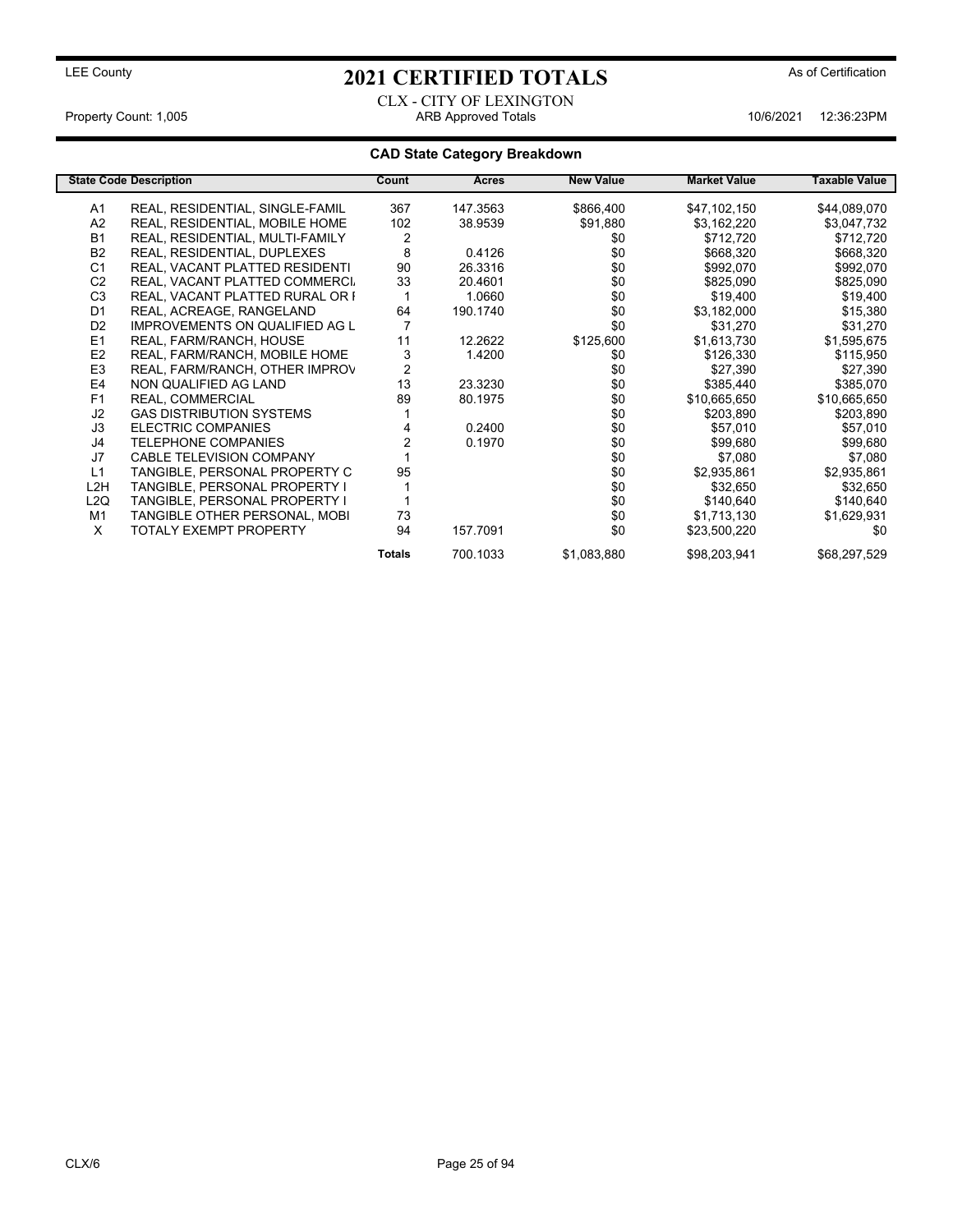### CLX - CITY OF LEXINGTON Property Count: 1,005 Crand Totals 10/6/2021 12:36:23PM

|                 | <b>State Code Description</b>         | Count  | <b>Acres</b> | <b>New Value</b> | <b>Market Value</b> | <b>Taxable Value</b> |
|-----------------|---------------------------------------|--------|--------------|------------------|---------------------|----------------------|
| A1              | REAL, RESIDENTIAL, SINGLE-FAMIL       | 367    | 147.3563     | \$866,400        | \$47,102,150        | \$44,089,070         |
| A <sub>2</sub>  | REAL, RESIDENTIAL, MOBILE HOME        | 102    | 38.9539      | \$91,880         | \$3,162,220         | \$3,047,732          |
| <b>B1</b>       | REAL, RESIDENTIAL, MULTI-FAMILY       | 2      |              | \$0              | \$712,720           | \$712,720            |
| <b>B2</b>       | REAL, RESIDENTIAL, DUPLEXES           | 8      | 0.4126       | \$0              | \$668,320           | \$668,320            |
| C <sub>1</sub>  | REAL, VACANT PLATTED RESIDENTI        | 90     | 26.3316      | \$0              | \$992,070           | \$992,070            |
| C <sub>2</sub>  | REAL, VACANT PLATTED COMMERCI         | 33     | 20.4601      | \$0              | \$825,090           | \$825,090            |
| C <sub>3</sub>  | REAL, VACANT PLATTED RURAL OR F       |        | 1.0660       | \$0              | \$19,400            | \$19,400             |
| D <sub>1</sub>  | REAL, ACREAGE, RANGELAND              | 64     | 190.1740     | \$0              | \$3,182,000         | \$15,380             |
| D <sub>2</sub>  | <b>IMPROVEMENTS ON QUALIFIED AG L</b> |        |              | \$0              | \$31,270            | \$31,270             |
| E <sub>1</sub>  | REAL, FARM/RANCH, HOUSE               | 11     | 12.2622      | \$125,600        | \$1,613,730         | \$1,595,675          |
| E <sub>2</sub>  | REAL, FARM/RANCH, MOBILE HOME         | 3      | 1.4200       | \$0              | \$126,330           | \$115,950            |
| E <sub>3</sub>  | REAL, FARM/RANCH, OTHER IMPROV        |        |              | \$0              | \$27,390            | \$27,390             |
| E4              | NON QUALIFIED AG LAND                 | 13     | 23.3230      | \$0              | \$385,440           | \$385,070            |
| F <sub>1</sub>  | REAL, COMMERCIAL                      | 89     | 80.1975      | \$0              | \$10,665,650        | \$10,665,650         |
| J <sub>2</sub>  | <b>GAS DISTRIBUTION SYSTEMS</b>       |        |              | \$0              | \$203,890           | \$203,890            |
| J3              | ELECTRIC COMPANIES                    |        | 0.2400       | \$0              | \$57,010            | \$57,010             |
| J4              | <b>TELEPHONE COMPANIES</b>            |        | 0.1970       | \$0              | \$99,680            | \$99,680             |
| J7              | <b>CABLE TELEVISION COMPANY</b>       |        |              | \$0              | \$7,080             | \$7,080              |
| L1              | TANGIBLE, PERSONAL PROPERTY C         | 95     |              | \$0              | \$2,935,861         | \$2,935,861          |
| L2H             | TANGIBLE, PERSONAL PROPERTY I         |        |              | \$0              | \$32,650            | \$32,650             |
| L <sub>2Q</sub> | TANGIBLE, PERSONAL PROPERTY I         |        |              | \$0              | \$140,640           | \$140,640            |
| M1              | TANGIBLE OTHER PERSONAL, MOBI         | 73     |              | \$0              | \$1,713,130         | \$1,629,931          |
| X               | <b>TOTALY EXEMPT PROPERTY</b>         | 94     | 157.7091     | \$0              | \$23,500,220        | \$0                  |
|                 |                                       | Totals | 700.1033     | \$1,083,880      | \$98,203,941        | \$68,297,529         |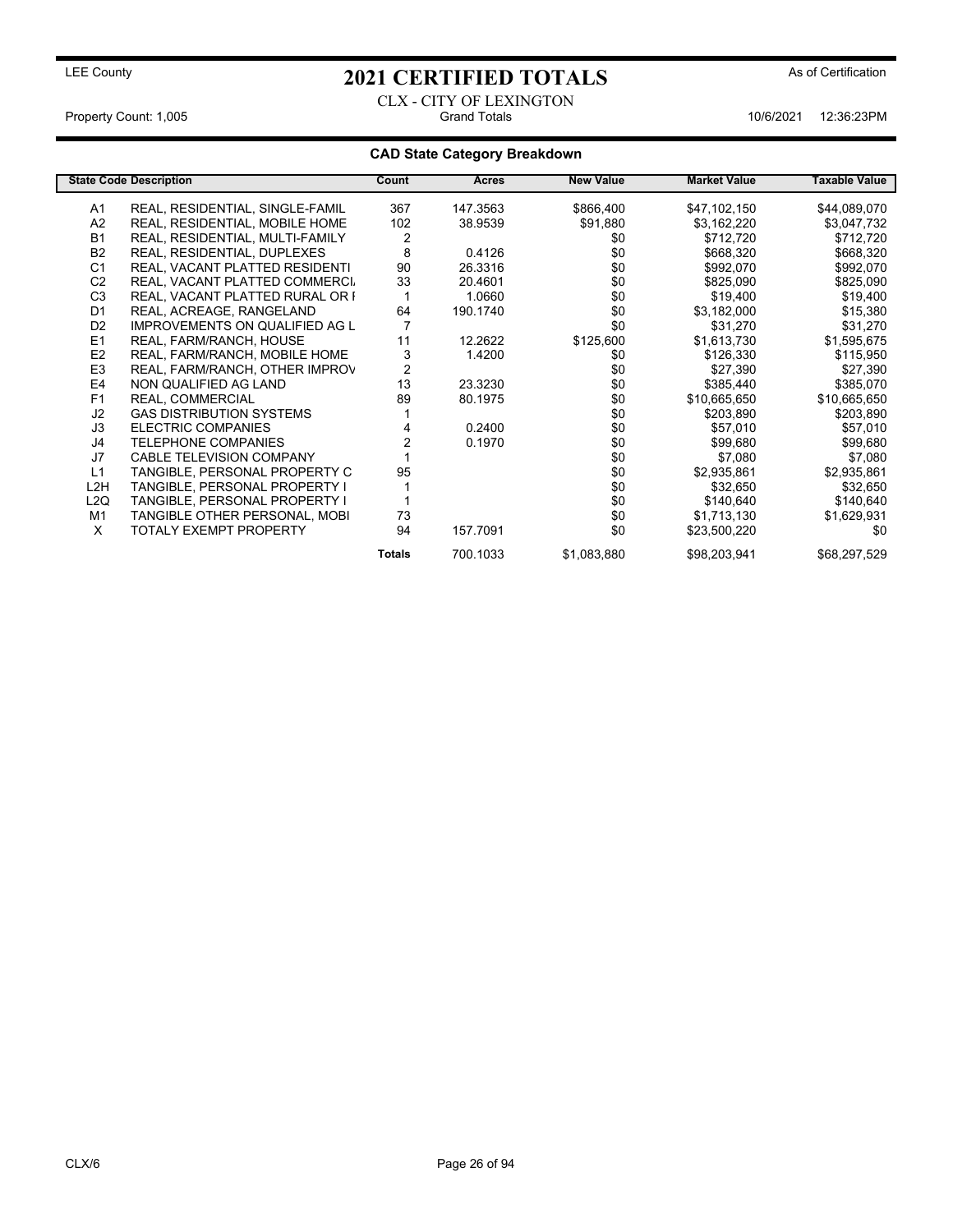CLX - CITY OF LEXINGTON Property Count: 1,005 **Effective Rate Assumption** 10/6/2021 12:36:23PM

#### **New Value**

| TOTAL NEW VALUE MARKET:  | \$1,083,880 |
|--------------------------|-------------|
| TOTAL NEW VALUE TAXABLE: | \$1,083,880 |

|                  | <b>New Exemptions</b>                |                                        |                                       |                                   |  |  |  |  |
|------------------|--------------------------------------|----------------------------------------|---------------------------------------|-----------------------------------|--|--|--|--|
| <b>Exemption</b> | <b>Description</b>                   | Count                                  |                                       |                                   |  |  |  |  |
| EX366            | HOUSE BILL 366                       | 4                                      | 2020 Market Value                     | \$7,670                           |  |  |  |  |
|                  |                                      | <b>ABSOLUTE EXEMPTIONS VALUE LOSS</b>  |                                       | \$7,670                           |  |  |  |  |
| <b>Exemption</b> | <b>Description</b>                   |                                        | Count                                 | <b>Exemption Amount</b>           |  |  |  |  |
| <b>DVHS</b>      | Disabled Veteran Homestead           |                                        | $\mathbf{1}$                          | \$242,150                         |  |  |  |  |
| <b>OV65</b>      | OVER <sub>65</sub>                   |                                        | 6                                     | \$18,000                          |  |  |  |  |
|                  |                                      | PARTIAL EXEMPTIONS VALUE LOSS          | 7<br><b>NEW EXEMPTIONS VALUE LOSS</b> | \$260,150<br>\$267,820            |  |  |  |  |
|                  |                                      | <b>Increased Exemptions</b>            |                                       |                                   |  |  |  |  |
| <b>Exemption</b> | <b>Description</b>                   |                                        | Count                                 | <b>Increased Exemption Amount</b> |  |  |  |  |
|                  |                                      | <b>INCREASED EXEMPTIONS VALUE LOSS</b> |                                       |                                   |  |  |  |  |
|                  |                                      |                                        | TOTAL EXEMPTIONS VALUE LOSS           | \$267,820                         |  |  |  |  |
|                  |                                      | <b>New Ag / Timber Exemptions</b>      |                                       |                                   |  |  |  |  |
|                  |                                      | <b>New Annexations</b>                 |                                       |                                   |  |  |  |  |
|                  |                                      | <b>New Deannexations</b>               |                                       |                                   |  |  |  |  |
|                  |                                      | <b>Average Homestead Value</b>         |                                       |                                   |  |  |  |  |
|                  |                                      | Category A and E                       |                                       |                                   |  |  |  |  |
|                  | <b>Count of HS Residences</b>        | <b>Average Market</b>                  | <b>Average HS Exemption</b>           | <b>Average Taxable</b>            |  |  |  |  |
|                  | 225                                  | \$143,303<br><b>Category A Only</b>    | \$10,507                              | \$132,796                         |  |  |  |  |
|                  | <b>Count of HS Residences</b>        | <b>Average Market</b>                  | <b>Average HS Exemption</b>           | <b>Average Taxable</b>            |  |  |  |  |
|                  | 219                                  | \$142,818                              | \$10,679                              | \$132,139                         |  |  |  |  |
|                  |                                      | <b>Lower Value Used</b>                |                                       |                                   |  |  |  |  |
|                  | <b>Count of Protested Properties</b> | <b>Total Market Value</b>              | <b>Total Value Used</b>               |                                   |  |  |  |  |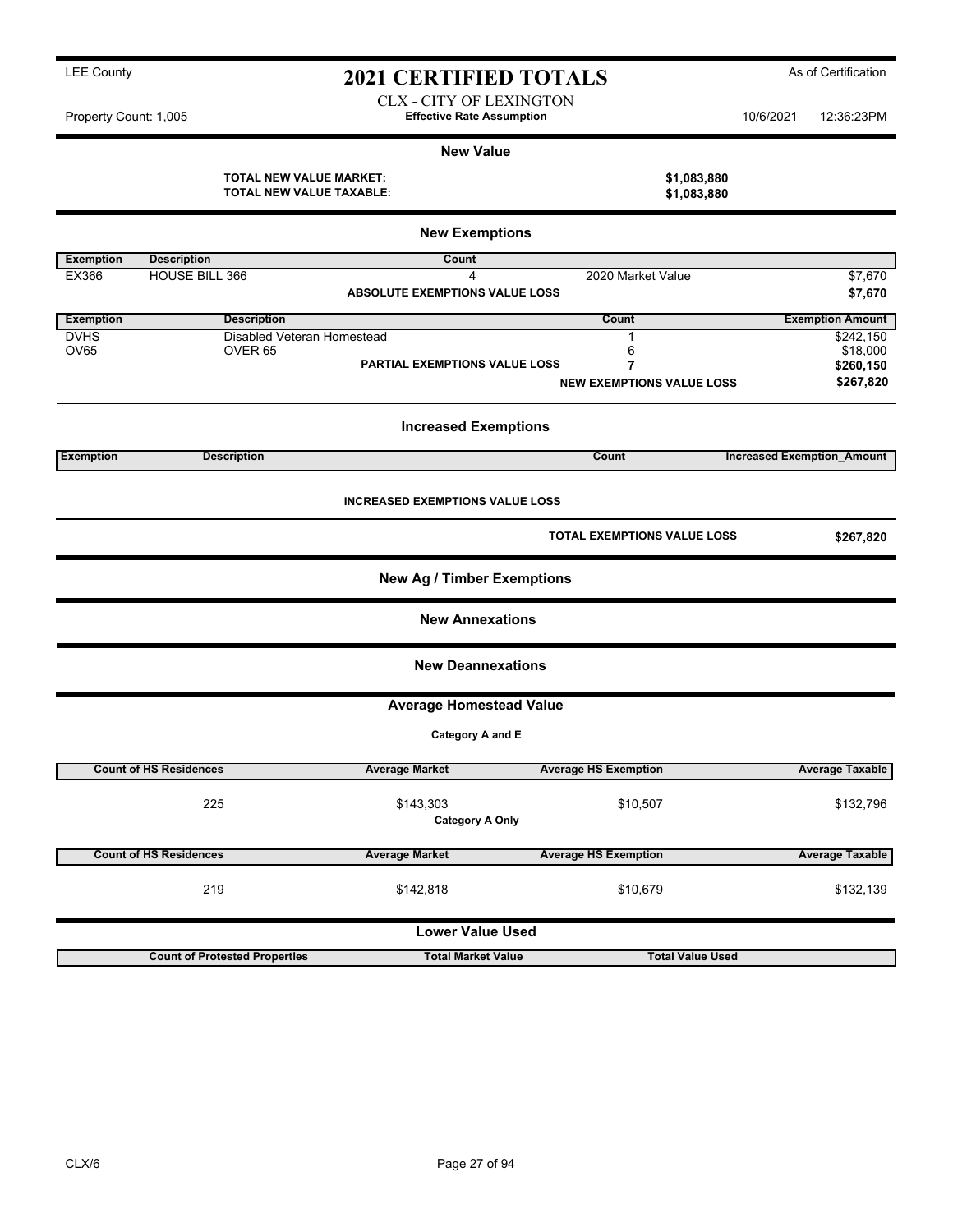|                                                                    | Property Count: 40,011                                         |                                                   |                                                                                                                                                   | <b>G144 - LEE COUNTY GENERAL FUND</b><br><b>ARB Approved Totals</b> |                                                           |                                                            | 10/6/2021                      | 12:36:16PM                     |
|--------------------------------------------------------------------|----------------------------------------------------------------|---------------------------------------------------|---------------------------------------------------------------------------------------------------------------------------------------------------|---------------------------------------------------------------------|-----------------------------------------------------------|------------------------------------------------------------|--------------------------------|--------------------------------|
| Land<br>Homesite:<br>Non Homesite:<br>Ag Market:<br>Timber Market: |                                                                |                                                   |                                                                                                                                                   |                                                                     | Value<br>121,459,347<br>200,208,213<br>2,146,784,920<br>0 | <b>Total Land</b>                                          | $^{(+)}$                       | 2,468,452,480                  |
| Improvement                                                        |                                                                |                                                   |                                                                                                                                                   |                                                                     | <b>Value</b>                                              |                                                            |                                |                                |
| Homesite:<br>Non Homesite:                                         |                                                                |                                                   |                                                                                                                                                   |                                                                     | 863,848,280<br>364,969,419                                | <b>Total Improvements</b>                                  | $^{(+)}$                       | 1,228,817,699                  |
| <b>Non Real</b>                                                    |                                                                |                                                   | Count                                                                                                                                             |                                                                     | Value                                                     |                                                            |                                |                                |
| Personal Property:<br>Mineral Property:                            |                                                                |                                                   | 1,937<br>21,165                                                                                                                                   |                                                                     | 375,601,851<br>128,844,089                                |                                                            |                                |                                |
| Autos:<br>Ag                                                       |                                                                |                                                   | 0<br><b>Non Exempt</b>                                                                                                                            |                                                                     | 0<br><b>Exempt</b>                                        | <b>Total Non Real</b><br><b>Market Value</b>               | $^{(+)}$<br>$\equiv$           | 504,445,940<br>4,201,716,119   |
| Ag Use:<br>Timber Use:                                             | <b>Total Productivity Market:</b>                              |                                                   | 2,143,434,880<br>22,334,993<br>0                                                                                                                  |                                                                     | 3,350,040<br>25,280<br>0                                  | <b>Productivity Loss</b><br><b>Appraised Value</b>         | $(\textnormal{-})$<br>$\equiv$ | 2,121,099,887<br>2,080,616,232 |
| Productivity Loss:                                                 |                                                                |                                                   | 2,121,099,887                                                                                                                                     |                                                                     | 3,324,760                                                 | <b>Homestead Cap</b>                                       | $(-)$                          | 42,961,919                     |
|                                                                    |                                                                |                                                   |                                                                                                                                                   |                                                                     |                                                           | <b>Assessed Value</b>                                      | $\equiv$                       | 2,037,654,313                  |
|                                                                    |                                                                |                                                   |                                                                                                                                                   |                                                                     |                                                           | <b>Total Exemptions Amount</b><br>(Breakdown on Next Page) | $(-)$                          | 239,018,567                    |
|                                                                    |                                                                |                                                   |                                                                                                                                                   |                                                                     |                                                           | <b>Net Taxable</b>                                         | $\equiv$                       | 1,798,635,746                  |
| Freeze                                                             | <b>Assessed</b>                                                | <b>Taxable</b>                                    | <b>Actual Tax</b>                                                                                                                                 | Ceiling                                                             | Count                                                     |                                                            |                                |                                |
| DP<br><b>DPS</b><br>OV65<br><b>Total</b><br><b>Tax Rate</b>        | 9,732,255<br>63,668<br>315,594,224<br>325,390,147<br>0.5468000 | 8,177,023<br>51,668<br>282,303,169<br>290,531,860 | 31,227.68<br>260.14<br>1,002,433.16<br>1,033,920.98                                                                                               | 32,415.58<br>260.14<br>1,021,235.26<br>1,053,910.98                 | 86<br>1<br>1,942<br>2,029                                 | <b>Freeze Taxable</b>                                      | $(-)$                          | 290,531,860                    |
| <b>Transfer</b>                                                    | <b>Assessed</b>                                                | <b>Taxable</b>                                    | Post % Taxable                                                                                                                                    | <b>Adjustment</b>                                                   | Count                                                     |                                                            |                                |                                |
| DP<br>OV65<br>Total                                                | 51,490<br>1,233,110<br>1,284,600                               | 39,490<br>1,125,110<br>1,164,600                  | 28,087<br>716,935<br>745,022                                                                                                                      | 11,403<br>408,175<br>419,578                                        | $\mathbf{1}$<br>9                                         | 10 Transfer Adjustment                                     | $(-)$                          | 419,578                        |
|                                                                    |                                                                |                                                   |                                                                                                                                                   |                                                                     |                                                           | <b>Freeze Adjusted Taxable</b>                             | $\equiv$                       | 1,507,684,308                  |
|                                                                    | Certified Estimate of Market Value:                            |                                                   | APPROXIMATE LEVY = (FREEZE ADJUSTED TAXABLE * (TAX RATE / 100)) + ACTUAL TAX<br>$9,277,938.78 = 1,507,684,308 * (0.5468000 / 100) + 1,033,920.98$ |                                                                     | 4,201,716,119                                             |                                                            |                                |                                |
|                                                                    | Certified Estimate of Taxable Value:                           |                                                   |                                                                                                                                                   |                                                                     | 1,798,635,746                                             |                                                            |                                |                                |
|                                                                    | Tax Increment Finance Value:<br>Tax Increment Finance Levy:    |                                                   |                                                                                                                                                   |                                                                     | 0<br>0.00                                                 |                                                            |                                |                                |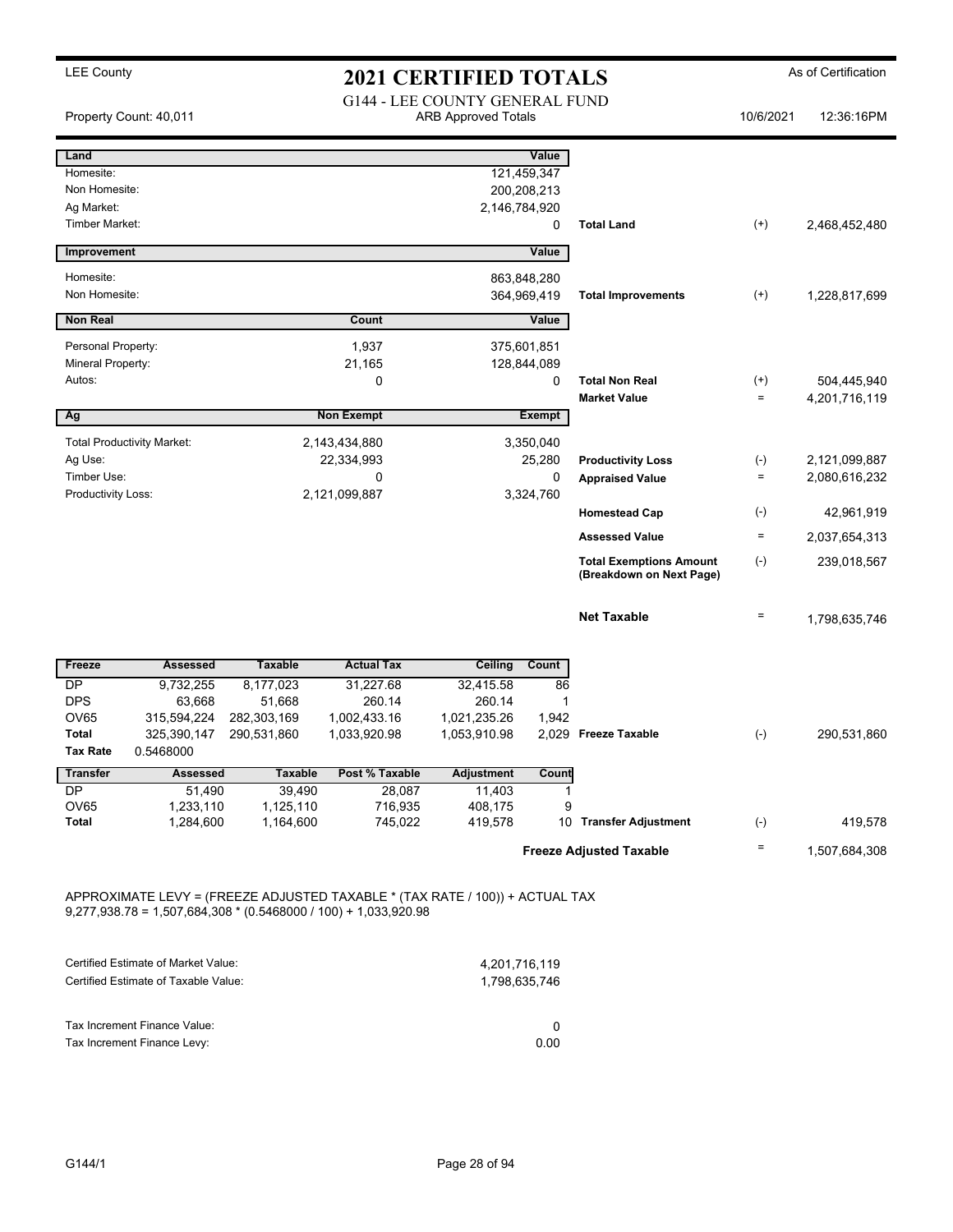G144 - LEE COUNTY GENERAL FUND Property Count: 40,011 ARB Approved Totals 10/6/2021 12:36:23PM

| <b>Exemption</b> | Count          | Local       | <b>State</b> | Total       |
|------------------|----------------|-------------|--------------|-------------|
| CH               | 5              | 386,540     |              | 386,540     |
| <b>DP</b>        | 92             | 1,024,235   | O            | 1,024,235   |
| <b>DPS</b>       |                | 12,000      | U            | 12,000      |
| DV <sub>1</sub>  | 15             | 0           | 112,321      | 112,321     |
| DV1S             |                | 0           | 5,000        | 5,000       |
| DV <sub>2</sub>  | 10             | 0           | 79,500       | 79,500      |
| DV <sub>3</sub>  | 17             | 0           | 173,000      | 173,000     |
| DV3S             | $\overline{2}$ | $\mathbf 0$ | 20,000       | 20,000      |
| DV4              | 130            | 0           | 1,114,060    | 1,114,060   |
| DV4S             | 20             | 0           | 202,000      | 202,000     |
| <b>DVHS</b>      | 72             | 0           | 15,383,380   | 15,383,380  |
| <b>DVHSS</b>     | 6              | 0           | 833,087      | 833,087     |
| EX               | 34             | 0           | 27,350,330   | 27,350,330  |
| EX-XG            |                | 0           | 7,400        | 7,400       |
| EX-XI            | 10             | 0           | 2,490,750    | 2,490,750   |
| EX-XN            | 43             | 0           | 2,054,240    | 2,054,240   |
| EX-XR            | 40             | 0           | 10,715,010   | 10,715,010  |
| EX-XU            | 10             | 0           | 2,611,215    | 2,611,215   |
| EX-XV            | 616            | 0           | 150,363,265  | 150,363,265 |
| EX-XV (Prorated) |                | 0           | 2            | 2           |
| EX366            | 6,848          | $\mathbf 0$ | 587,450      | 587,450     |
| <b>OV65</b>      | 2,079          | 23,417,792  | 0            | 23,417,792  |
| OV65S            | 5              | 60,000      | 0            | 60,000      |
| ${\sf PC}$       |                | 15,990      | O            | 15,990      |
|                  | <b>Totals</b>  | 24,916,557  | 214,102,010  | 239,018,567 |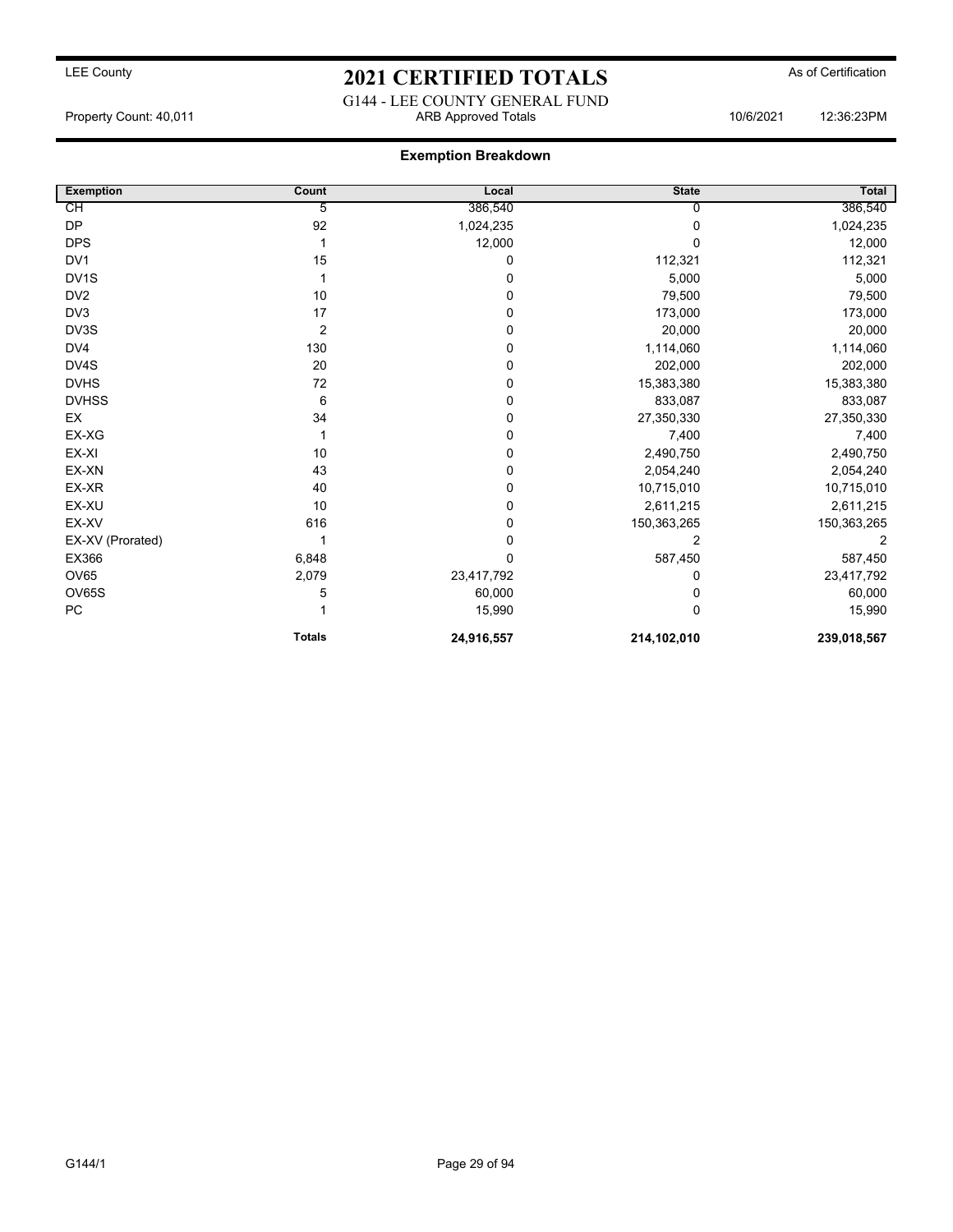|                                    | Property Count: 40,011               |                     |                                                                                                                                                   | <b>G144 - LEE COUNTY GENERAL FUND</b><br><b>Grand Totals</b> |                   |                                | 10/6/2021          | 12:36:16PM    |
|------------------------------------|--------------------------------------|---------------------|---------------------------------------------------------------------------------------------------------------------------------------------------|--------------------------------------------------------------|-------------------|--------------------------------|--------------------|---------------|
| Land                               |                                      |                     |                                                                                                                                                   |                                                              | Value             |                                |                    |               |
| Homesite:                          |                                      |                     |                                                                                                                                                   |                                                              | 121,459,347       |                                |                    |               |
| Non Homesite:                      |                                      |                     |                                                                                                                                                   |                                                              | 200,208,213       |                                |                    |               |
| Ag Market:                         |                                      |                     |                                                                                                                                                   |                                                              | 2,146,784,920     |                                |                    |               |
| <b>Timber Market:</b>              |                                      |                     |                                                                                                                                                   |                                                              | 0                 | <b>Total Land</b>              | $^{(+)}$           | 2,468,452,480 |
| Improvement                        |                                      |                     |                                                                                                                                                   |                                                              | Value             |                                |                    |               |
| Homesite:                          |                                      |                     |                                                                                                                                                   |                                                              | 863,848,280       |                                |                    |               |
| Non Homesite:                      |                                      |                     |                                                                                                                                                   |                                                              | 364,969,419       | <b>Total Improvements</b>      | $^{(+)}$           | 1,228,817,699 |
| <b>Non Real</b>                    |                                      |                     | Count                                                                                                                                             |                                                              | Value             |                                |                    |               |
| Personal Property:                 |                                      |                     | 1,937                                                                                                                                             |                                                              | 375,601,851       |                                |                    |               |
| Mineral Property:                  |                                      |                     | 21,165                                                                                                                                            |                                                              | 128,844,089       |                                |                    |               |
| Autos:                             |                                      |                     | 0                                                                                                                                                 |                                                              | 0                 | <b>Total Non Real</b>          | $^{(+)}$           | 504,445,940   |
|                                    |                                      |                     |                                                                                                                                                   |                                                              |                   | <b>Market Value</b>            | $\equiv$           | 4,201,716,119 |
| Ag                                 |                                      |                     | <b>Non Exempt</b>                                                                                                                                 |                                                              | <b>Exempt</b>     |                                |                    |               |
|                                    | <b>Total Productivity Market:</b>    |                     | 2,143,434,880                                                                                                                                     |                                                              | 3,350,040         |                                |                    |               |
| Ag Use:                            |                                      |                     | 22,334,993                                                                                                                                        |                                                              | 25,280            | <b>Productivity Loss</b>       | $(-)$              | 2,121,099,887 |
| Timber Use:<br>Productivity Loss:  |                                      | 0<br>2,121,099,887  |                                                                                                                                                   | 0<br>3,324,760                                               |                   | <b>Appraised Value</b>         | $\equiv$           | 2,080,616,232 |
|                                    |                                      |                     |                                                                                                                                                   |                                                              |                   | <b>Homestead Cap</b>           | $(\textnormal{-})$ | 42,961,919    |
|                                    |                                      |                     |                                                                                                                                                   |                                                              |                   | <b>Assessed Value</b>          | $\equiv$           | 2,037,654,313 |
|                                    |                                      |                     |                                                                                                                                                   |                                                              |                   | <b>Total Exemptions Amount</b> | $(-)$              | 239,018,567   |
|                                    |                                      |                     |                                                                                                                                                   |                                                              |                   | (Breakdown on Next Page)       |                    |               |
|                                    |                                      |                     |                                                                                                                                                   |                                                              |                   | <b>Net Taxable</b>             | $\qquad \qquad =$  | 1,798,635,746 |
| Freeze                             | <b>Assessed</b>                      | <b>Taxable</b>      | <b>Actual Tax</b>                                                                                                                                 | Ceiling                                                      | Count             |                                |                    |               |
| DP                                 | 9,732,255                            | 8,177,023           | 31,227.68                                                                                                                                         | 32,415.58                                                    | 86                |                                |                    |               |
| <b>DPS</b>                         | 63,668                               | 51,668              | 260.14                                                                                                                                            | 260.14                                                       | 1                 |                                |                    |               |
| OV65                               | 315,594,224                          | 282,303,169         | 1,002,433.16                                                                                                                                      | 1,021,235.26                                                 | 1,942             |                                |                    |               |
| <b>Total</b>                       | 325,390,147                          | 290,531,860         | 1,033,920.98                                                                                                                                      | 1,053,910.98                                                 |                   | 2,029 Freeze Taxable           | $(-)$              | 290,531,860   |
| <b>Tax Rate</b><br><b>Transfer</b> | 0.5468000<br><b>Assessed</b>         | <b>Taxable</b>      | Post % Taxable                                                                                                                                    | <b>Adjustment</b>                                            | Count             |                                |                    |               |
|                                    |                                      |                     |                                                                                                                                                   |                                                              |                   |                                |                    |               |
| DP<br>OV65                         | 51,490<br>1,233,110                  | 39,490<br>1,125,110 | 28,087<br>716,935                                                                                                                                 | 11,403<br>408,175                                            | $\mathbf{1}$<br>9 |                                |                    |               |
| Total                              | 1,284,600                            | 1,164,600           | 745,022                                                                                                                                           | 419,578                                                      |                   | 10 Transfer Adjustment         | $(-)$              | 419,578       |
|                                    |                                      |                     |                                                                                                                                                   |                                                              |                   | <b>Freeze Adjusted Taxable</b> | $\quad \  \  =$    | 1,507,684,308 |
|                                    |                                      |                     |                                                                                                                                                   |                                                              |                   |                                |                    |               |
|                                    |                                      |                     | APPROXIMATE LEVY = (FREEZE ADJUSTED TAXABLE * (TAX RATE / 100)) + ACTUAL TAX<br>$9,277,938.78 = 1,507,684,308 * (0.5468000 / 100) + 1,033,920.98$ |                                                              |                   |                                |                    |               |
|                                    |                                      |                     |                                                                                                                                                   |                                                              |                   |                                |                    |               |
|                                    | Certified Estimate of Market Value:  |                     |                                                                                                                                                   |                                                              | 4,201,716,119     |                                |                    |               |
|                                    | Certified Estimate of Taxable Value: |                     |                                                                                                                                                   |                                                              | 1,798,635,746     |                                |                    |               |
|                                    | Tax Increment Finance Value:         |                     |                                                                                                                                                   |                                                              | 0                 |                                |                    |               |
|                                    | Tax Increment Finance Levy:          |                     |                                                                                                                                                   |                                                              | 0.00              |                                |                    |               |
|                                    |                                      |                     |                                                                                                                                                   |                                                              |                   |                                |                    |               |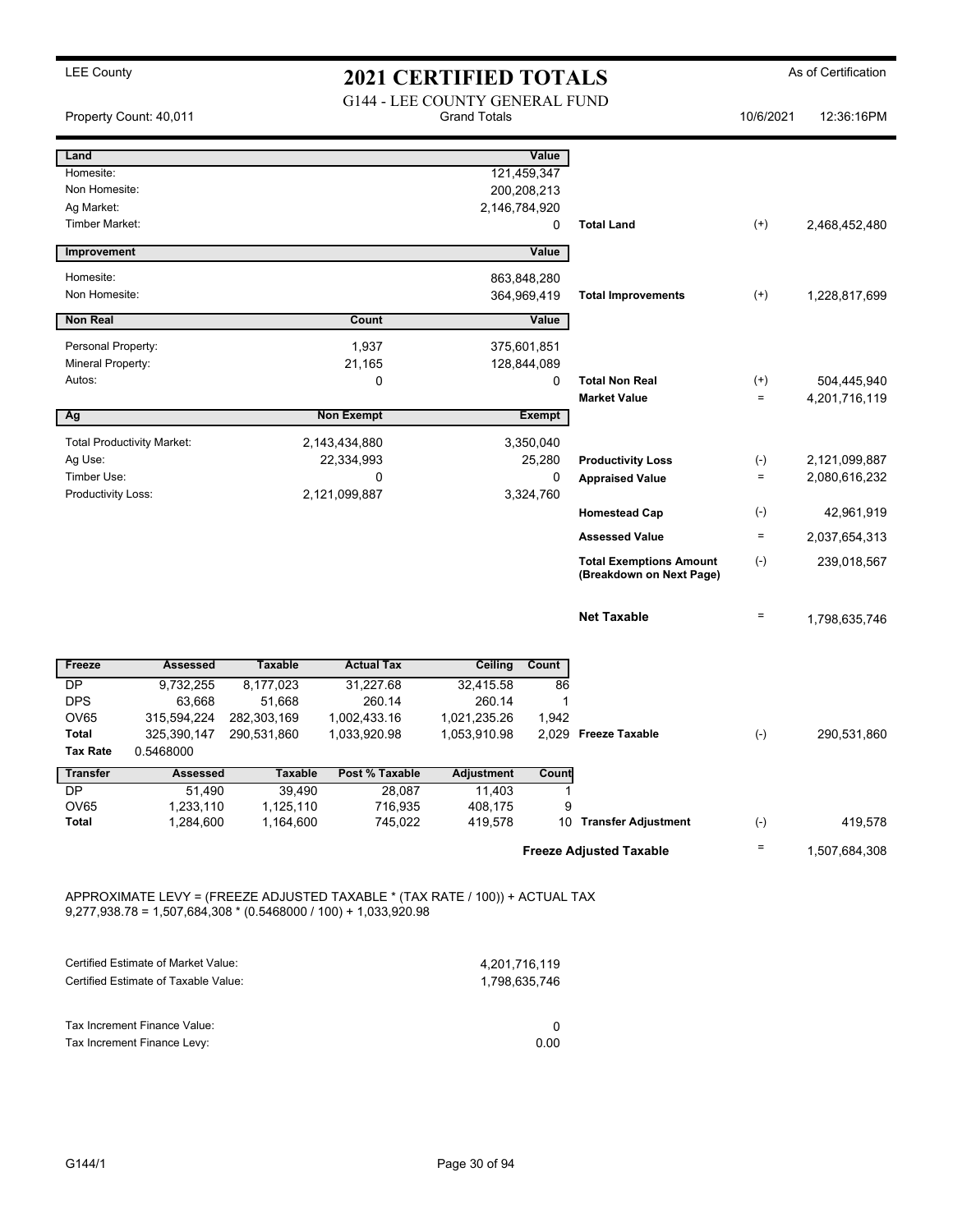## LEE County **2021 CERTIFIED TOTALS** As of Certification G144 - LEE COUNTY GENERAL FUND

Property Count: 40,011 Grand Totals 10/6/2021 12:36:23PM

| <b>Exemption</b> | Count          | Local      | <b>State</b> | Total       |
|------------------|----------------|------------|--------------|-------------|
| СH               | 5              | 386,540    |              | 386,540     |
| <b>DP</b>        | 92             | 1,024,235  | $\Omega$     | 1,024,235   |
| <b>DPS</b>       |                | 12,000     | <sup>0</sup> | 12,000      |
| DV <sub>1</sub>  | 15             | 0          | 112,321      | 112,321     |
| DV1S             |                | 0          | 5,000        | 5,000       |
| DV <sub>2</sub>  | 10             | 0          | 79,500       | 79,500      |
| DV <sub>3</sub>  | 17             | 0          | 173,000      | 173,000     |
| DV3S             | $\overline{2}$ | 0          | 20,000       | 20,000      |
| DV4              | 130            | 0          | 1,114,060    | 1,114,060   |
| DV4S             | 20             | 0          | 202,000      | 202,000     |
| <b>DVHS</b>      | 72             | 0          | 15,383,380   | 15,383,380  |
| <b>DVHSS</b>     | 6              | 0          | 833,087      | 833,087     |
| EX               | 34             | 0          | 27,350,330   | 27,350,330  |
| EX-XG            |                | 0          | 7,400        | 7,400       |
| EX-XI            | 10             | 0          | 2,490,750    | 2,490,750   |
| EX-XN            | 43             | 0          | 2,054,240    | 2,054,240   |
| EX-XR            | 40             | 0          | 10,715,010   | 10,715,010  |
| EX-XU            | 10             | 0          | 2,611,215    | 2,611,215   |
| EX-XV            | 616            | 0          | 150,363,265  | 150,363,265 |
| EX-XV (Prorated) |                | 0          | 2            | 2           |
| EX366            | 6,848          | 0          | 587,450      | 587,450     |
| OV65             | 2,079          | 23,417,792 | 0            | 23,417,792  |
| <b>OV65S</b>     | 5              | 60,000     | $\Omega$     | 60,000      |
| PC               |                | 15,990     | $\Omega$     | 15,990      |
|                  | <b>Totals</b>  | 24,916,557 | 214,102,010  | 239,018,567 |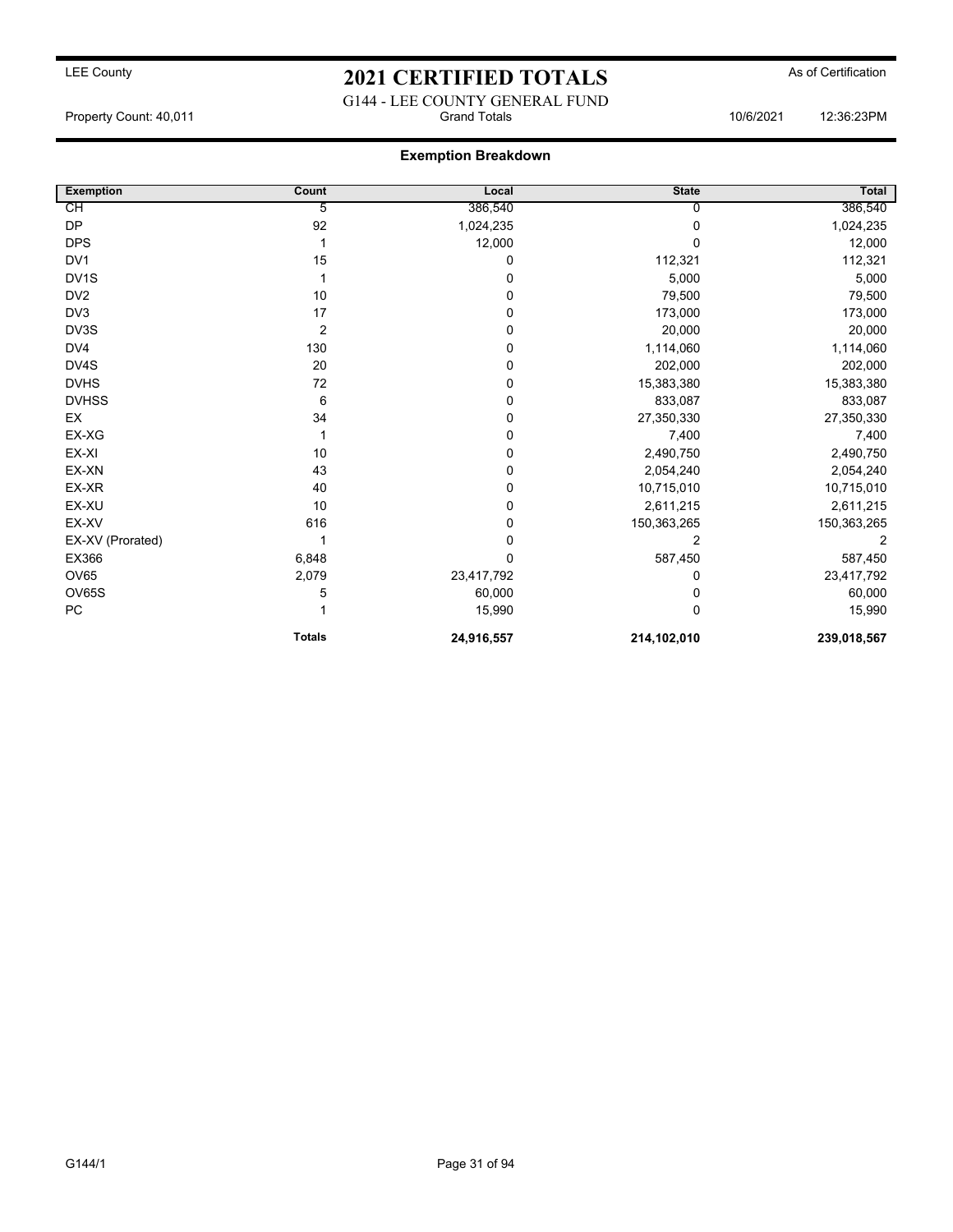G144 - LEE COUNTY GENERAL FUND Property Count: 40,011 ARB Approved Totals 10/6/2021 12:36:23PM

|                | <b>State Code Description</b>       | Count          | Acres        | <b>New Value</b> | <b>Market Value</b> | Taxable Value   |
|----------------|-------------------------------------|----------------|--------------|------------------|---------------------|-----------------|
|                |                                     |                |              |                  |                     |                 |
| Α              | SINGLE FAMILY RESIDENCE             | 3,353          | 3,882.7481   | \$6,812,590      | \$425,687,002       | \$388,736,619   |
| B              | <b>MULTIFAMILY RESIDENCE</b>        | 79             | 17.5972      | \$448,950        | \$16,764,233        | \$16,748,872    |
| C <sub>1</sub> | VACANT LOTS AND LAND TRACTS         | 747            | 733.8477     | \$0              | \$13,960,183        | \$13,943,713    |
| D <sub>1</sub> | <b>QUALIFIED OPEN-SPACE LAND</b>    | 8,325          | 364,866.2224 | \$0              | \$2,143,434,878     | \$22,239,909    |
| D <sub>2</sub> | <b>IMPROVEMENTS ON QUALIFIED OP</b> | 2,594          |              | \$508,600        | \$33,906,024        | \$33,656,603    |
| Е              | RURAL LAND, NON QUALIFIED OPE       | 5,760          | 16,965.1670  | \$18,610,940     | \$714,558,197       | \$670,376,819   |
| F <sub>1</sub> | <b>COMMERCIAL REAL PROPERTY</b>     | 832            | 1,516.1078   | \$16,630         | \$133,029,865       | \$132,993,394   |
| F <sub>2</sub> | INDUSTRIAL AND MANUFACTURIN         | 71             | 1,496.0542   | \$0              | \$18,268,720        | \$18,268,720    |
| G <sub>1</sub> | OIL AND GAS                         | 14,419         |              | \$0              | \$128,094,479       | \$128,094,479   |
| J <sub>1</sub> | <b>WATER SYSTEMS</b>                | 2              | 0.7230       | \$0              | \$14,530            | \$14,530        |
| J <sub>2</sub> | <b>GAS DISTRIBUTION SYSTEM</b>      | 5              |              | \$0              | \$778,300           | \$778,300       |
| J3             | ELECTRIC COMPANY (INCLUDING C       | 29             | 21.9524      | \$0              | \$25,580,120        | \$25,580,120    |
| J4             | TELEPHONE COMPANY (INCLUDI          | 27             | 20.7506      | \$0              | \$2,408,650         | \$2,408,650     |
| J <sub>5</sub> | RAILROAD                            | 34             | 38.5457      | \$0              | \$22,911,630        | \$22,911,630    |
| J6             | PIPELAND COMPANY                    | 331            | 0.5730       | \$0              | \$82,870,610        | \$82,870,610    |
| J7             | <b>CABLE TELEVISION COMPANY</b>     | 16             |              | \$0              | \$441,420           | \$441,420       |
| J8             | OTHER TYPE OF UTILITY               | 6              |              | \$0              | \$44,411,570        | \$44,411,570    |
| J9             | RAILROAD ROLLING STOCK              | $\overline{2}$ |              | \$0              | \$4,602,631         | \$4,602,631     |
| L1             | COMMERCIAL PERSONAL PROPE           | 974            |              | \$0              | \$38,253,080        | \$38,245,580    |
| L2             | INDUSTRIAL AND MANUFACTURIN         | 356            |              | \$0              | \$116,302,120       | \$116,286,130   |
| M <sub>1</sub> | TANGIBLE OTHER PERSONAL, MOB        | 1,146          |              | \$3,694,220      | \$36,160,900        | \$32,314,672    |
| S              | SPECIAL INVENTORY TAX               | 8              |              | \$0              | \$2,703,310         | \$2,703,310     |
| X              | TOTALLY EXEMPT PROPERTY             | 7,608          | 3,710.5992   | \$475,880        | \$196,573,667       | \$7,465         |
|                |                                     | Totals         | 393,270.8883 | \$30,567,810     | \$4,201,716,119     | \$1,798,635,746 |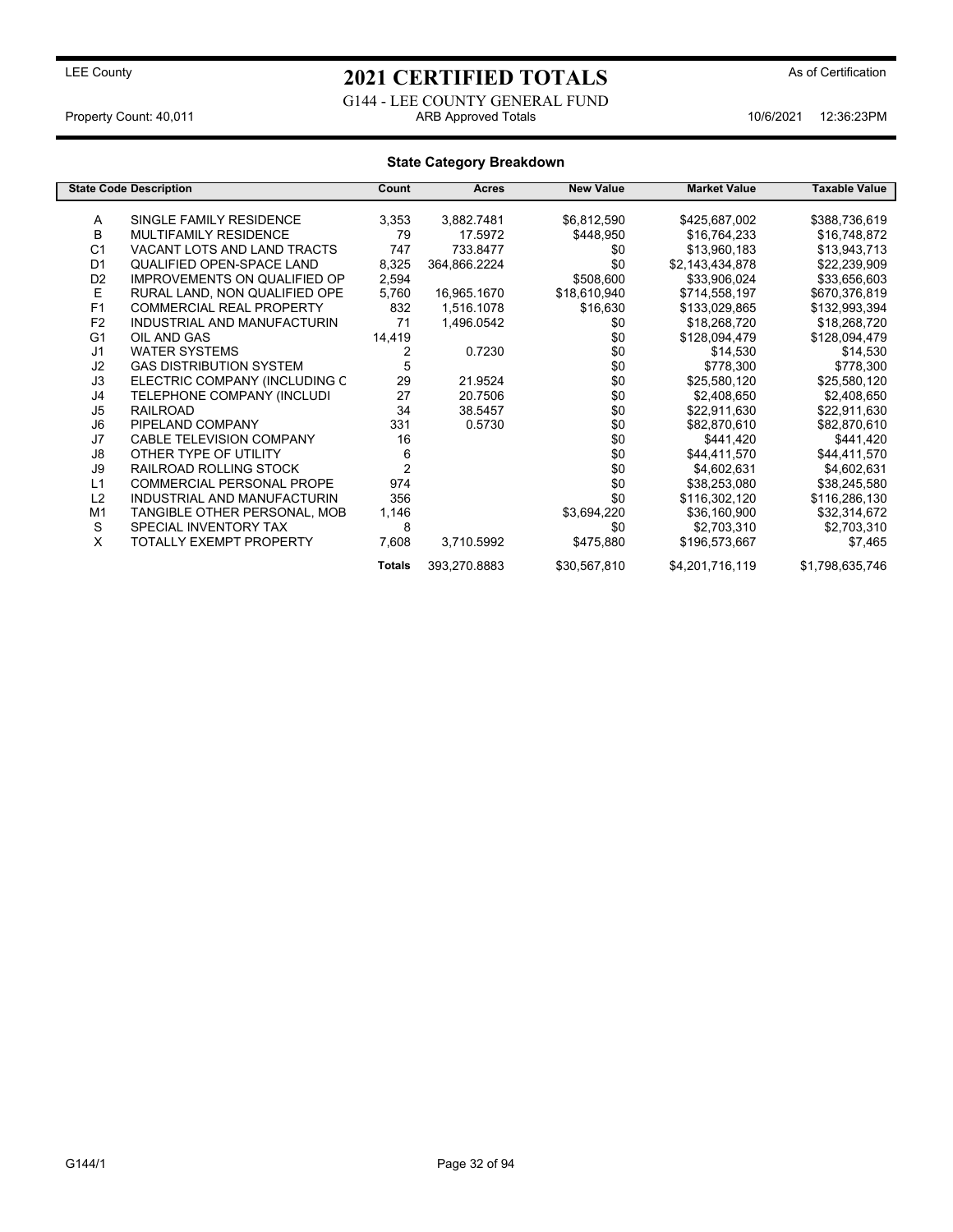G144 - LEE COUNTY GENERAL FUND

**Totals** 393,270.8883 \$30,567,810 \$4,201,716,119 \$1,798,635,746

Property Count: 40,011 **Property Count: 40,011** Crand Totals 10/6/2021 12:36:23PM

#### **State Category Breakdown State Code Description Count Acres New Value Market Value Taxable Value** A SINGLE FAMILY RESIDENCE 3,353 3,882.7481 \$6,812,590 \$425,687,002 \$388,736,619<br>B MULTIFAMILY RESIDENCE 79 17.5972 \$448.950 \$16.764.233 \$16.748.872 B MULTIFAMILY RESIDENCE 79 17.5972 \$448,950 \$16,764,233 \$16,748,872 C1 VACANT LOTS AND LAND TRACTS 747 733.8477 \$0 \$13,960,183 \$13,943,713<br>D1 QUALIFIED OPEN-SPACE LAND 8,325 364,866.2224 \$0 \$2,143,434,878 \$22,239,909 QUALIFIED OPEN-SPACE LAND D2 IMPROVEMENTS ON QUALIFIED OP 2,594 \$508,600 \$33,906,024 \$33,656,603<br>E RURAL LAND, NON QUALIFIED OPE 5,760 16,965.1670 \$18,610,940 \$714,558,197 \$670,376,819 E RURAL LAND, NON QUALIFIED OPE 5,760 16,965.1670 \$18,610,940 \$714,558,197 \$670,376,819<br>F1 COMMERCIAL REAL PROPERTY 832 1,516.1078 \$16,630 \$133,029,865 \$132,993,394 F1 COMMERCIAL REAL PROPERTY 832 1,516.1078 \$16,630 \$133,029,865 \$132,993,394<br>F2 INDUSTRIAL AND MANUFACTURIN 71 1,496.0542 \$0 \$18,268,720 \$18,268,720 F2 INDUSTRIAL AND MANUFACTURIN 71 1,496.0542 \$0 \$18,268,720 \$18,268,720 G1 OIL AND GAS 14,419 \$0 \$128,094,479 \$128,094,479 J1 WATER SYSTEMS 2 0.7230 \$0 \$14,530 \$14,530 GAS DISTRIBUTION SYSTEM 5 \$0 \$0 \$78.500 \$7878,300 \$78.300 \$78.300 \$778,300 \$778,300 \$778,300 \$778,300 \$778,300 J3 ELECTRIC COMPANY (INCLUDING C 29 21.9524 \$0 \$25,580,120 \$25,580,120 J4 TELEPHONE COMPANY (INCLUDI 27 20.7506 \$0 \$2,408,650 \$2,408,650 J5 RAILROAD 34 38.5457 \$0 \$22,911,630 \$22,911,630 J6 PIPELAND COMPANY 331 0.5730 \$0 \$82,870,610 \$82,870,610 J7 CABLE TELEVISION COMPANY 16 16 50 \$441,420 \$441,420 \$441,420 J8 OTHER TYPE OF UTILITY 6 \$0 \$44,411,570 \$44,411,570 RAILROAD ROLLING STOCK 2<br>COMMERCIAL PERSONAL PROPE 974 L1 COMMERCIAL PERSONAL PROPE 974 \$0 \$38,253,080 \$38,245,580 L2 INDUSTRIAL AND MANUFACTURIN 356 \$0 \$116,302,120 \$116,286,130 TANGIBLE OTHER PERSONAL, MOB S SPECIAL INVENTORY TAX 8 \$0 \$2,703,310 \$2,703,310 TOTALLY EXEMPT PROPERTY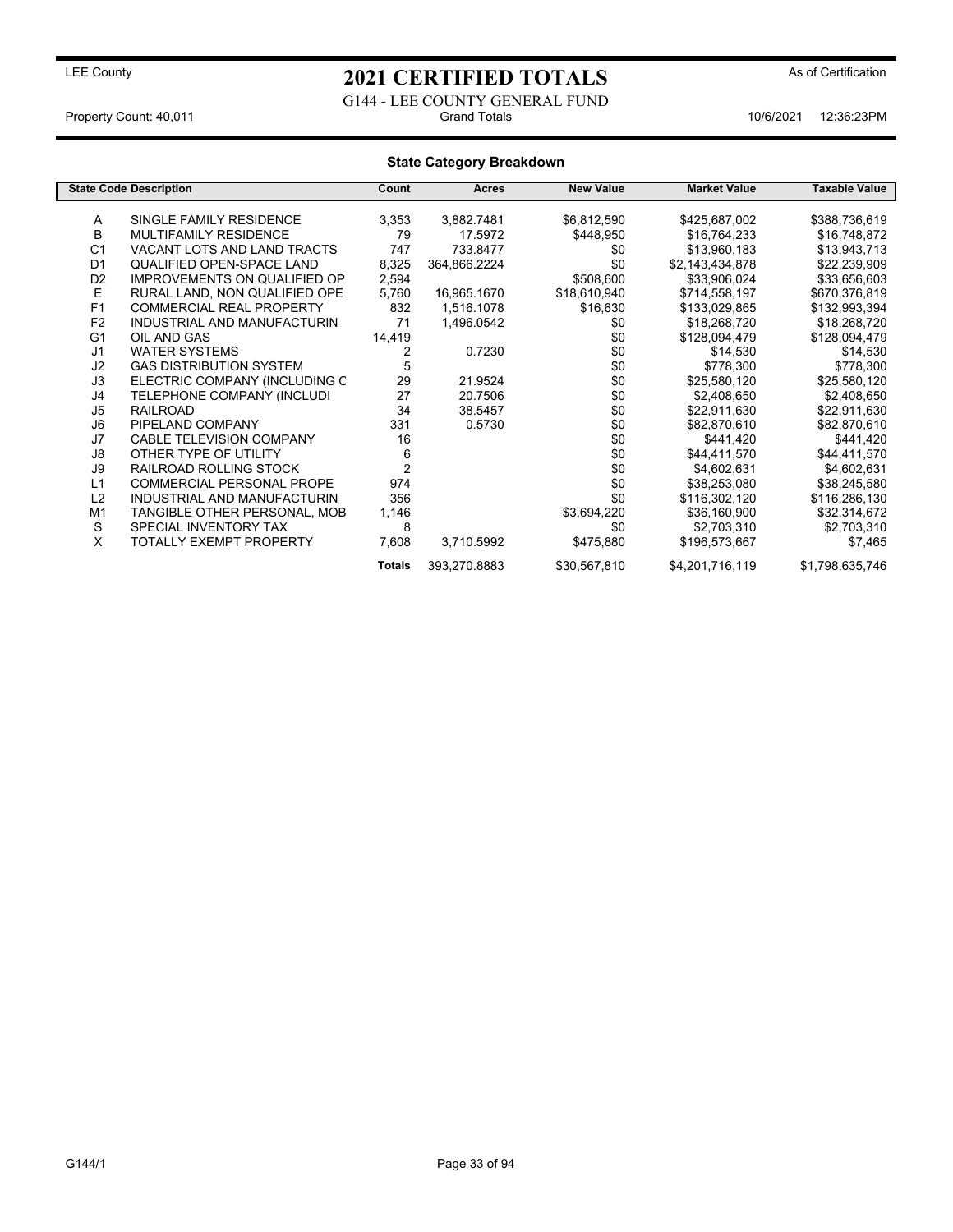G144 - LEE COUNTY GENERAL FUND Property Count: 40,011 ARB Approved Totals 10/6/2021 12:36:23PM

| <b>State Code Description</b> |                                          | Count                   | <b>Acres</b>   | <b>New Value</b> | <b>Market Value</b> | <b>Taxable Value</b> |
|-------------------------------|------------------------------------------|-------------------------|----------------|------------------|---------------------|----------------------|
| A1                            | REAL, RESIDENTIAL, SINGLE-FAMIL          | 2,712                   | 2,667.2130     | \$5,643,030      | \$393,907,393       | \$360,287,418        |
| A <sub>2</sub>                | REAL, RESIDENTIAL, MOBILE HOME           | 802                     | 1,215.5351     | \$1,169,560      | \$31,779,609        | \$28,449,200         |
| <b>B1</b>                     | REAL, RESIDENTIAL, MULTI-FAMILY          | 27                      | 10.6258        | \$0              | \$9,881,366         | \$9,881,366          |
| <b>B2</b>                     | REAL, RESIDENTIAL, DUPLEXES              | 52                      | 6.9714         | \$448,950        | \$6,882,867         | \$6,867,506          |
| C <sub>1</sub>                | REAL, VACANT PLATTED RESIDENTI           | 640                     | 639.2599       | \$0              | \$10,530,243        | \$10,513,773         |
| C <sub>2</sub>                | REAL, VACANT PLATTED COMMERCI.           | 105                     | 90.4918        | \$0              | \$3,389,990         | \$3,389,990          |
| C <sub>3</sub>                | REAL, VACANT PLATTED RURAL OR I          | 2                       | 4.0960         | \$0              | \$39,950            | \$39,950             |
| D <sub>1</sub>                | REAL, ACREAGE, RANGELAND                 | 8,339                   | 365, 173. 4610 | \$0              | \$2,145,241,374     | \$24,046,405         |
| D <sub>2</sub>                | IMPROVEMENTS ON QUALIFIED AG L           | 2,594                   |                | \$508,600        | \$33,906,024        | \$33,656,603         |
| D <sub>3</sub>                | REAL, ACREAGE, FARMLAND                  | $\overline{2}$          | 4.3750         | \$95,580         | \$120,199           | \$120,199            |
| E1                            | REAL, FARM/RANCH, HOUSE                  | 3.330                   | 4.604.2205     | \$17,105,520     | \$576,139,823       | \$536,833,615        |
| E <sub>2</sub>                | REAL, FARM/RANCH, MOBILE HOME            | 1,316                   | 1,623.1385     | \$924,400        | \$34,700,627        | \$31,170,710         |
| E <sub>3</sub>                | REAL, FARM/RANCH, OTHER IMPROV           | 385                     | 25.9950        | \$485,440        | \$6,454,117         | \$6,021,344          |
| E4                            | NON QUALIFIED AG LAND                    | 2,681                   | 10,400.1994    | \$0              | \$95,336,935        | \$94,424,453         |
| F1                            | REAL, COMMERCIAL                         | 832                     | 1,516.1078     | \$16,630         | \$133,029,865       | \$132,993,394        |
| F <sub>2</sub>                | <b>REAL, INDUSTRIAL</b>                  | 69                      | 1,496.0542     | \$0              | \$17,753,350        | \$17,753,350         |
| G <sub>1</sub>                | OIL, GAS & MINERAL RESERVES              | 14,419                  |                | \$0              | \$128,094,479       | \$128,094,479        |
| J1                            | <b>REAL &amp; TANGIBLE PERSONAL WATE</b> | 2                       | 0.7230         | \$0              | \$14,530            | \$14,530             |
| J <sub>2</sub>                | <b>GAS DISTRIBUTION SYSTEMS</b>          | 5                       |                | \$0              | \$778,300           | \$778,300            |
| J3                            | <b>ELECTRIC COMPANIES</b>                | 29                      | 21.9524        | \$0              | \$25,580,120        | \$25,580,120         |
| J4                            | <b>TELEPHONE COMPANIES</b>               | 27                      | 20.7506        | \$0              | \$2,408,650         | \$2,408,650          |
| J <sub>5</sub>                | <b>RAILROADS</b>                         | 33                      | 38.5457        | \$0              | \$22,859,130        | \$22,859,130         |
| J5A                           | <b>RAILROADS</b>                         | $\mathbf{1}$            |                | \$0              | \$52,500            | \$52,500             |
| J6                            | PIPELINE COMPANIES                       | 329                     | 0.5730         | \$0              | \$82,861,240        | \$82,861,240         |
| J6A                           | PIPELINE COMPANIES                       | 2                       |                | \$0              | \$9,370             | \$9,370              |
| J7                            | CABLE TELEVISION COMPANY                 | 16                      |                | \$0              | \$441,420           | \$441.420            |
| J8                            | OTHER TYPE OF UTILITY                    | 6                       |                | \$0              | \$44,411,570        | \$44,411,570         |
| J9                            | RAILROAD ROLLING STOCK                   | $\overline{\mathbf{c}}$ |                | \$0              | \$4,602,631         | \$4,602,631          |
| L1                            | TANGIBLE, PERSONAL PROPERTY C            | 974                     |                | \$0              | \$38,253,080        | \$38,245,580         |
| L2                            | TANGIBLE, PERSONAL PROPERTY I            | $\mathbf{1}$            |                | \$0              | \$125,340           | \$125,340            |
| L <sub>2</sub> A              | TANGIBLE, PERSONAL PROPERTY I            | $\mathbf 5$             |                | \$0              | \$5,011,250         | \$5,011,250          |
| L2C                           | TANGIBLE, PERSONAL PROPERTY I            | 44                      |                | \$0              | \$15,871,120        | \$15,871,120         |
| L <sub>2</sub> D              | TANGIBLE, PERSONAL PROPERTY I            | 6                       |                | \$0              | \$1,632,000         | \$1,632,000          |
| L <sub>2</sub> E              | TANGIBLE, PERSONAL PROPERTY I            | $\mathbf{1}$            |                | \$0              | \$400,000           | \$400,000            |
| L <sub>2</sub> F              | TANGIBLE, PERSONAL PROPERTY I            | $\mathbf{1}$            |                | \$0              | \$1,750,000         | \$1,750,000          |
| L2G                           | TANGIBLE, PERSONAL PROPERTY I            | 78                      |                | \$0              | \$52,947,040        | \$52,931,050         |
| L <sub>2</sub> H              | TANGIBLE, PERSONAL PROPERTY I            | 25                      |                | \$0              | \$3,734,630         | \$3,734,630          |
| L2I                           | TANGIBLE, PERSONAL PROPERTY I            | 3                       |                | \$0              | \$23,700            | \$23,700             |
| L2J                           | TANGIBLE, PERSONAL PROPERTY I            | 72                      |                | \$0              | \$2,682,760         | \$2,682,760          |
| L <sub>2</sub> L              | TANGIBLE, PERSONAL PROPERTY I            | 4                       |                | \$0              | \$331,530           | \$331,530            |
| L <sub>2</sub> M              | TANGIBLE, PERSONAL PROPERTY I            | 49                      |                | \$0              | \$27,200,240        | \$27,200,240         |
| L2O                           | TANGIBLE, PERSONAL PROPERTY I            | $\mathbf{1}$            |                | \$0              | \$1,650             | \$1,650              |
| L <sub>2</sub> P              | TANGIBLE, PERSONAL PROPERTY I            | 38                      |                | \$0              | \$1,906,990         | \$1,906,990          |
| L2Q                           | TANGIBLE, PERSONAL PROPERTY I            | 28                      |                | \$0              | \$2,683,870         | \$2,683,870          |
| L <sub>2</sub> T              | INDUSTRIAL AND MANUFACTURING             | $\overline{\mathbf{c}}$ |                | \$0              | \$515,370           | \$515,370            |
| M <sub>1</sub>                | TANGIBLE OTHER PERSONAL, MOBI            | 1,146                   |                | \$3,694,220      | \$36,160,900        | \$32,314,672         |
| S                             | SPECIAL INVENTORY TAX                    | 8                       |                | \$0              | \$2,703,310         | \$2,703,310          |
| $\mathsf X$                   | TOTALY EXEMPT PROPERTY                   | 7,608                   | 3,710.5992     | \$475,880        | \$196,573,667       | \$7,465              |
|                               |                                          | <b>Totals</b>           | 393,270.8883   | \$30,567,810     | \$4,201,716,119     | \$1,798,635,743      |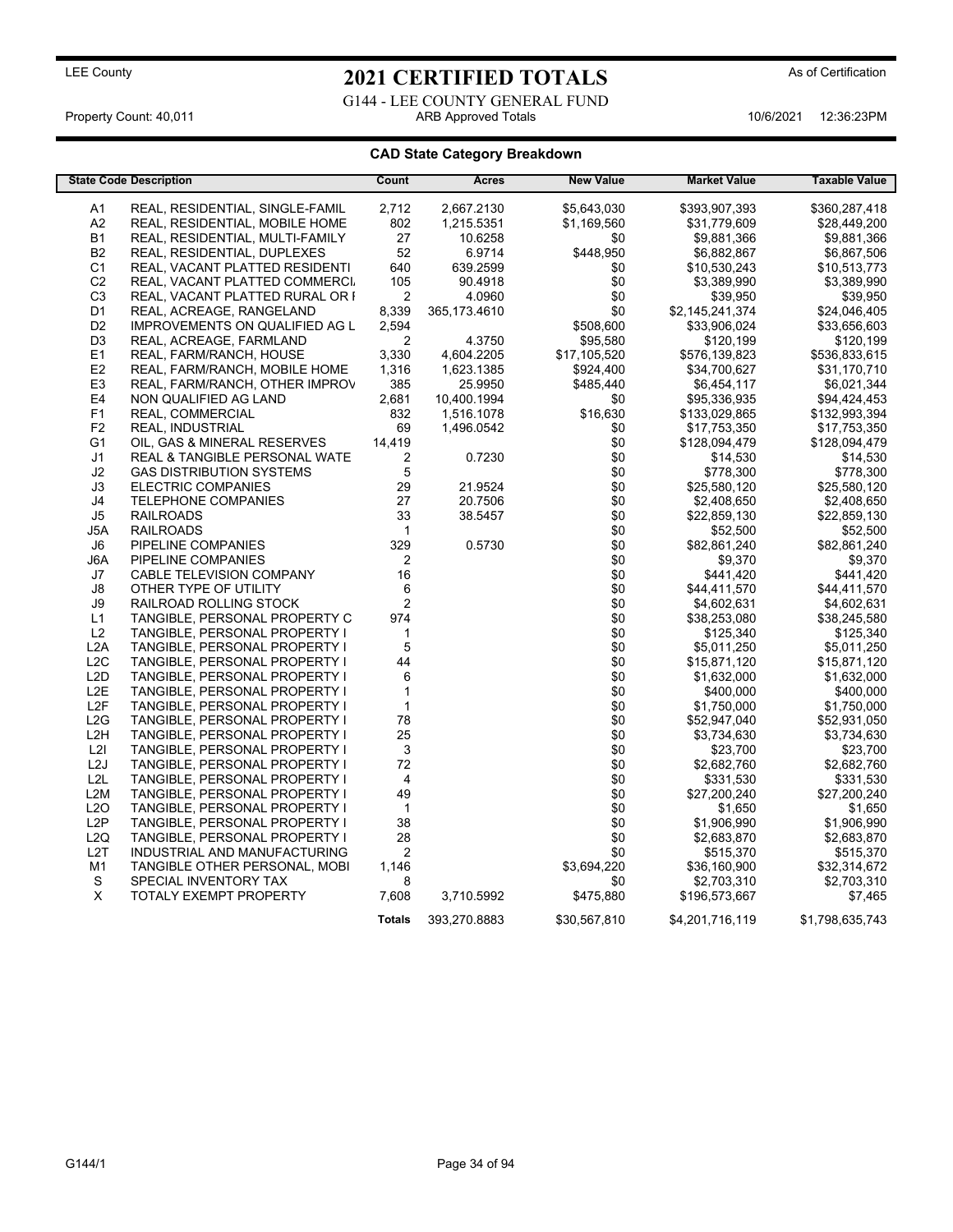G144 - LEE COUNTY GENERAL FUND<br>Grand Totals

Property Count: 40,011 **Accord 12:36:23PM** Grand Totals 10/6/2021 12:36:23PM

| <b>State Code Description</b> |                                       | Count                   | <b>Acres</b>   | <b>New Value</b> | <b>Market Value</b> | <b>Taxable Value</b> |
|-------------------------------|---------------------------------------|-------------------------|----------------|------------------|---------------------|----------------------|
| A1                            | REAL, RESIDENTIAL, SINGLE-FAMIL       | 2,712                   | 2,667.2130     | \$5,643,030      | \$393,907,393       | \$360,287,418        |
| A <sub>2</sub>                | REAL, RESIDENTIAL, MOBILE HOME        | 802                     | 1,215.5351     | \$1,169,560      | \$31,779,609        | \$28,449,200         |
| <b>B1</b>                     | REAL, RESIDENTIAL, MULTI-FAMILY       | 27                      | 10.6258        | \$0              | \$9,881,366         | \$9,881,366          |
| <b>B2</b>                     | REAL, RESIDENTIAL, DUPLEXES           | 52                      | 6.9714         | \$448,950        | \$6,882,867         | \$6,867,506          |
| C <sub>1</sub>                | REAL, VACANT PLATTED RESIDENTI        | 640                     | 639.2599       | \$0              | \$10,530,243        | \$10,513,773         |
| C <sub>2</sub>                | REAL, VACANT PLATTED COMMERCI.        | 105                     | 90.4918        | \$0              | \$3,389,990         | \$3,389,990          |
| C <sub>3</sub>                | REAL, VACANT PLATTED RURAL OR I       | $\overline{2}$          | 4.0960         | \$0              | \$39,950            | \$39,950             |
| D <sub>1</sub>                | REAL, ACREAGE, RANGELAND              | 8,339                   | 365, 173. 4610 | \$0              | \$2,145,241,374     | \$24,046,405         |
| D <sub>2</sub>                | <b>IMPROVEMENTS ON QUALIFIED AG L</b> | 2,594                   |                | \$508,600        | \$33,906,024        | \$33,656,603         |
| D <sub>3</sub>                | REAL, ACREAGE, FARMLAND               | $\overline{2}$          | 4.3750         | \$95,580         | \$120,199           | \$120,199            |
| E1                            | REAL, FARM/RANCH, HOUSE               | 3,330                   | 4,604.2205     | \$17,105,520     | \$576,139,823       | \$536,833,615        |
| E2                            | REAL, FARM/RANCH, MOBILE HOME         | 1,316                   | 1,623.1385     | \$924,400        | \$34,700,627        | \$31,170,710         |
| E <sub>3</sub>                | REAL, FARM/RANCH, OTHER IMPROV        | 385                     | 25.9950        | \$485,440        | \$6,454,117         | \$6,021,344          |
| E4                            | NON QUALIFIED AG LAND                 | 2,681                   | 10,400.1994    | \$0              | \$95,336,935        | \$94,424,453         |
| F1                            | REAL, COMMERCIAL                      | 832                     | 1,516.1078     | \$16,630         | \$133,029,865       | \$132,993,394        |
| F <sub>2</sub>                | <b>REAL, INDUSTRIAL</b>               | 69                      | 1,496.0542     | \$0              | \$17,753,350        | \$17,753,350         |
| G <sub>1</sub>                | OIL, GAS & MINERAL RESERVES           | 14,419                  |                | \$0              | \$128,094,479       | \$128,094,479        |
| J1                            | REAL & TANGIBLE PERSONAL WATE         | $\overline{2}$          | 0.7230         | \$0              | \$14,530            | \$14,530             |
| J2                            | <b>GAS DISTRIBUTION SYSTEMS</b>       | 5                       |                | \$0              | \$778,300           | \$778,300            |
| J3                            | <b>ELECTRIC COMPANIES</b>             | 29                      | 21.9524        | \$0              | \$25,580,120        | \$25,580,120         |
| J4                            | <b>TELEPHONE COMPANIES</b>            | 27                      | 20.7506        | \$0              | \$2,408,650         | \$2,408,650          |
| J5                            | <b>RAILROADS</b>                      | 33                      | 38.5457        | \$0              | \$22,859,130        | \$22,859,130         |
| J5A                           | <b>RAILROADS</b>                      | $\mathbf{1}$            |                | \$0              | \$52,500            | \$52,500             |
| J6                            | PIPELINE COMPANIES                    | 329                     | 0.5730         | \$0              | \$82,861,240        | \$82,861,240         |
| J6A                           | PIPELINE COMPANIES                    | $\boldsymbol{2}$        |                | \$0              | \$9,370             | \$9,370              |
| J7                            | CABLE TELEVISION COMPANY              | 16                      |                | \$0              | \$441,420           | \$441,420            |
| J8                            | OTHER TYPE OF UTILITY                 | 6                       |                | \$0              | \$44,411,570        | \$44,411,570         |
| J9                            | RAILROAD ROLLING STOCK                | $\overline{c}$          |                | \$0              | \$4,602,631         | \$4,602,631          |
| L1                            | TANGIBLE, PERSONAL PROPERTY C         | 974                     |                | \$0              | \$38,253,080        | \$38,245,580         |
| L2                            | TANGIBLE, PERSONAL PROPERTY I         | $\mathbf{1}$            |                | \$0              | \$125,340           | \$125,340            |
| L2A                           | TANGIBLE, PERSONAL PROPERTY I         | $\mathbf 5$             |                | \$0              | \$5,011,250         | \$5,011,250          |
| L2C                           | TANGIBLE, PERSONAL PROPERTY I         | 44                      |                | \$0              | \$15,871,120        | \$15,871,120         |
| L <sub>2</sub> D              | TANGIBLE, PERSONAL PROPERTY I         | $\,6$                   |                | \$0              | \$1,632,000         | \$1,632,000          |
| L <sub>2</sub> E              | TANGIBLE, PERSONAL PROPERTY I         | $\mathbf{1}$            |                | \$0              | \$400,000           | \$400,000            |
| L <sub>2F</sub>               | TANGIBLE, PERSONAL PROPERTY I         | $\mathbf{1}$            |                | \$0              | \$1,750,000         | \$1,750,000          |
| L2G                           | TANGIBLE, PERSONAL PROPERTY I         | 78                      |                | \$0              | \$52,947,040        | \$52,931,050         |
| L <sub>2</sub> H              | TANGIBLE, PERSONAL PROPERTY I         | 25                      |                | \$0              | \$3,734,630         | \$3,734,630          |
| L2I                           | TANGIBLE, PERSONAL PROPERTY I         | $\mathsf 3$             |                | \$0              | \$23,700            | \$23,700             |
| L <sub>2</sub> J              | TANGIBLE, PERSONAL PROPERTY I         | 72                      |                | \$0              | \$2,682,760         | \$2,682,760          |
| L2L                           | TANGIBLE, PERSONAL PROPERTY I         | $\overline{\mathbf{4}}$ |                | \$0              | \$331,530           | \$331,530            |
| L <sub>2</sub> M              | TANGIBLE, PERSONAL PROPERTY I         | 49                      |                | \$0              | \$27,200,240        | \$27,200,240         |
| L2O                           | TANGIBLE, PERSONAL PROPERTY I         | $\mathbf{1}$            |                | \$0              | \$1,650             | \$1,650              |
| L2P                           | TANGIBLE, PERSONAL PROPERTY I         | 38                      |                | \$0              | \$1,906,990         | \$1,906,990          |
| L2Q                           | TANGIBLE, PERSONAL PROPERTY I         | 28                      |                | \$0              | \$2,683,870         | \$2,683,870          |
| L <sub>2</sub> T              | INDUSTRIAL AND MANUFACTURING          | $\mathbf 2$             |                | \$0              | \$515,370           | \$515,370            |
| M <sub>1</sub>                | TANGIBLE OTHER PERSONAL, MOBI         | 1,146                   |                | \$3,694,220      | \$36,160,900        | \$32,314,672         |
| S                             | SPECIAL INVENTORY TAX                 | 8                       |                | \$0              | \$2,703,310         | \$2,703,310          |
| $\mathsf X$                   | TOTALY EXEMPT PROPERTY                | 7,608                   | 3,710.5992     | \$475,880        | \$196,573,667       | \$7,465              |
|                               |                                       |                         |                |                  |                     |                      |
|                               |                                       | <b>Totals</b>           | 393,270.8883   | \$30,567,810     | \$4,201,716,119     | \$1,798,635,743      |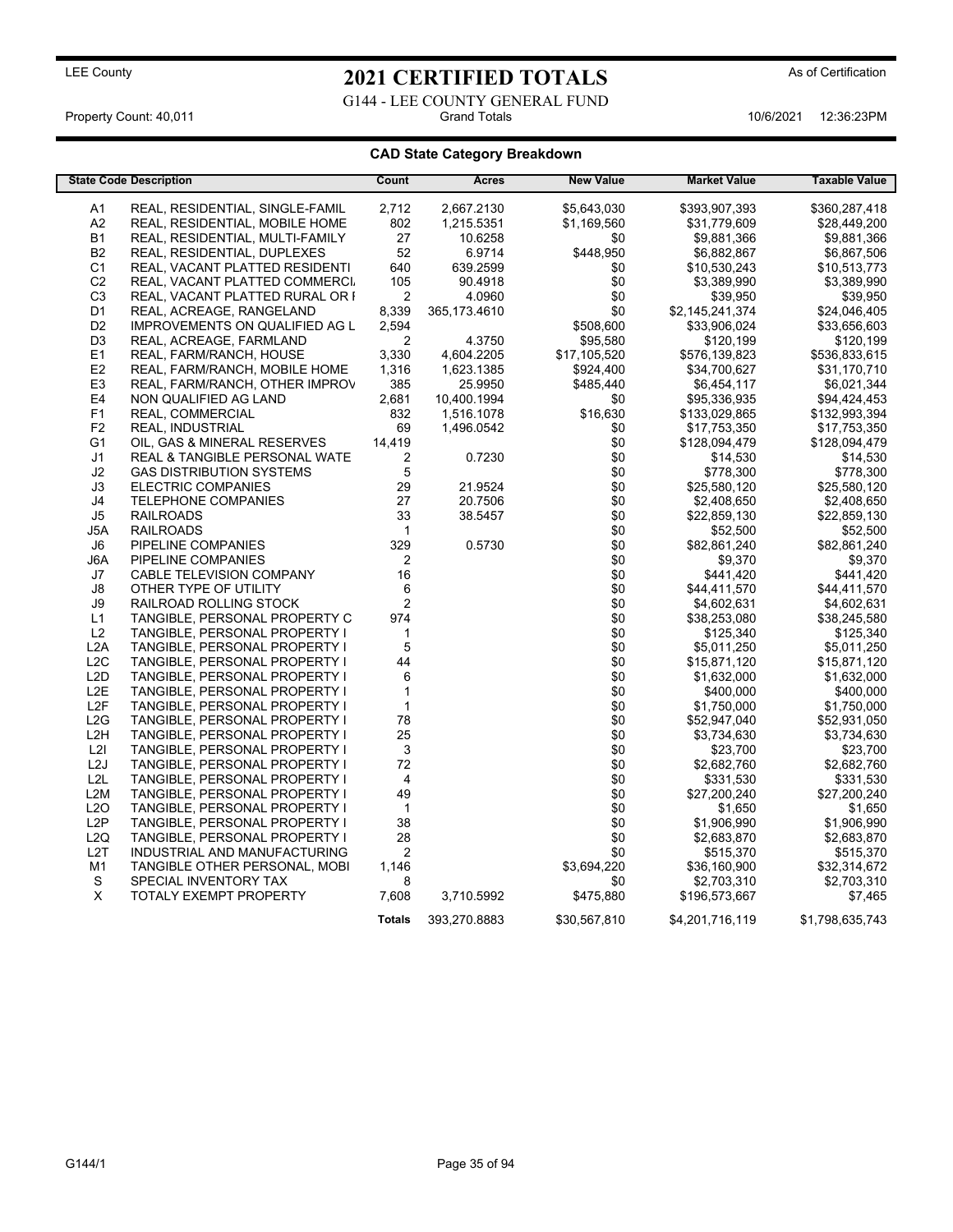## LEE County **2021 CERTIFIED TOTALS** As of Certification G144 - LEE COUNTY GENERAL FUND

Property Count: 40,011 **Effective Rate Assumption Effective Rate Assumption** 10/6/2021 12:36:23PM

#### **New Value**

**TOTAL NEW VALUE MARKET: \$30,567,810 TOTAL NEW VALUE TAXABLE: \$29,592,434**

| <b>New Exemptions</b>                                                                       |                                                             |                                       |                                  |                                   |  |  |  |  |
|---------------------------------------------------------------------------------------------|-------------------------------------------------------------|---------------------------------------|----------------------------------|-----------------------------------|--|--|--|--|
| <b>Exemption</b>                                                                            | <b>Description</b>                                          | Count                                 |                                  |                                   |  |  |  |  |
| EX-XI                                                                                       | 11.19 Youth spiritual, mental, and physical dev             | 1                                     | 2020 Market Value                | \$348,430                         |  |  |  |  |
| EX-XN                                                                                       | 11.252 Motor vehicles leased for personal use               | 6                                     | 2020 Market Value                | \$115,320                         |  |  |  |  |
| EX-XV                                                                                       | Other Exemptions (including public property, r              | 5                                     | 2020 Market Value                | \$177,120                         |  |  |  |  |
| EX366                                                                                       | <b>HOUSE BILL 366</b>                                       | 1,248                                 | 2020 Market Value                | \$2,063,030                       |  |  |  |  |
|                                                                                             |                                                             | <b>ABSOLUTE EXEMPTIONS VALUE LOSS</b> |                                  | \$2,703,900                       |  |  |  |  |
| <b>Exemption</b>                                                                            | <b>Description</b>                                          |                                       | Count                            | <b>Exemption Amount</b>           |  |  |  |  |
| DP                                                                                          | <b>DISABILITY</b>                                           |                                       | 6                                | \$48,000                          |  |  |  |  |
| DV <sub>1</sub>                                                                             | Disabled Veterans 10% - 29%                                 |                                       | 1                                | \$5,000                           |  |  |  |  |
| DV <sub>3</sub><br>DV4                                                                      | Disabled Veterans 50% - 69%<br>Disabled Veterans 70% - 100% |                                       | 7                                | \$10,000<br>\$48,320              |  |  |  |  |
| <b>DVHS</b>                                                                                 | Disabled Veteran Homestead                                  |                                       | 4                                | \$1,381,004                       |  |  |  |  |
| OV65                                                                                        | OVER <sub>65</sub>                                          |                                       | 134                              | \$1,494,289                       |  |  |  |  |
|                                                                                             |                                                             | <b>PARTIAL EXEMPTIONS VALUE LOSS</b>  | 153                              | \$2,986,613                       |  |  |  |  |
|                                                                                             |                                                             |                                       | <b>NEW EXEMPTIONS VALUE LOSS</b> | \$5,690,513                       |  |  |  |  |
|                                                                                             |                                                             | <b>Increased Exemptions</b>           |                                  |                                   |  |  |  |  |
| <b>Exemption</b>                                                                            | <b>Description</b>                                          |                                       | Count                            | <b>Increased Exemption Amount</b> |  |  |  |  |
| <b>INCREASED EXEMPTIONS VALUE LOSS</b><br><b>TOTAL EXEMPTIONS VALUE LOSS</b><br>\$5,690,513 |                                                             |                                       |                                  |                                   |  |  |  |  |
|                                                                                             |                                                             | <b>New Ag / Timber Exemptions</b>     |                                  |                                   |  |  |  |  |
| 2020 Market Value                                                                           | Count: 2                                                    |                                       |                                  |                                   |  |  |  |  |
| 2021 Ag/Timber Use                                                                          |                                                             | \$1,980                               |                                  |                                   |  |  |  |  |
|                                                                                             | <b>NEW AG / TIMBER VALUE LOSS</b>                           | \$409,357                             |                                  |                                   |  |  |  |  |
| <b>New Annexations</b>                                                                      |                                                             |                                       |                                  |                                   |  |  |  |  |
|                                                                                             |                                                             | <b>New Deannexations</b>              |                                  |                                   |  |  |  |  |
|                                                                                             |                                                             | <b>Average Homestead Value</b>        |                                  |                                   |  |  |  |  |
|                                                                                             |                                                             | Category A and E                      |                                  |                                   |  |  |  |  |
|                                                                                             | <b>Count of HS Residences</b><br><b>Average Market</b>      |                                       | <b>Average HS Exemption</b>      | <b>Average Taxable</b>            |  |  |  |  |
|                                                                                             | 3,997                                                       | \$186,034<br><b>Category A Only</b>   | \$10,268                         | \$175,766                         |  |  |  |  |
|                                                                                             | <b>Count of HS Residences</b><br><b>Average Market</b>      |                                       | <b>Average HS Exemption</b>      | <b>Average Taxable</b>            |  |  |  |  |
|                                                                                             | 1,805                                                       | \$166,433                             | \$11,255                         | \$155,178                         |  |  |  |  |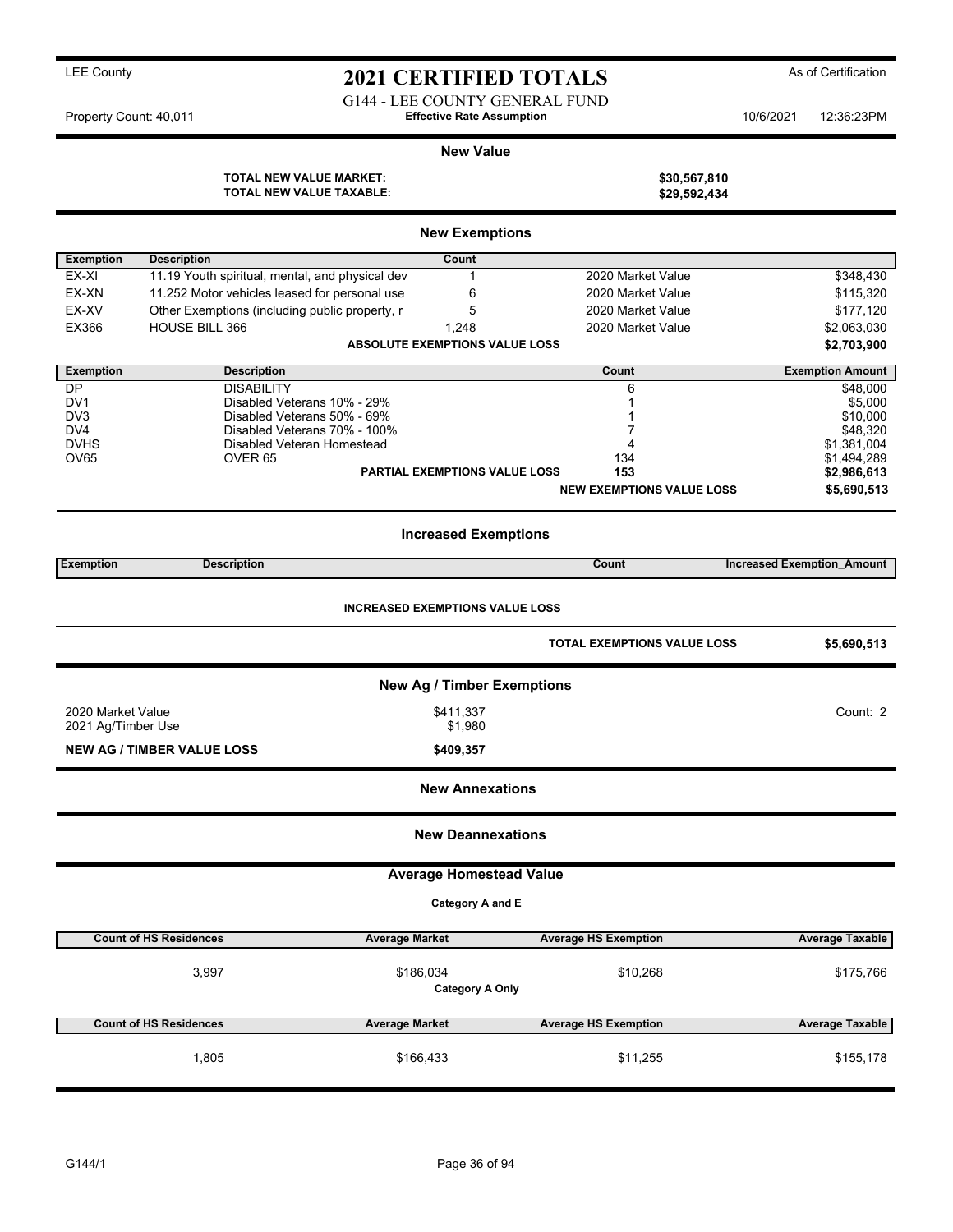G144 - LEE COUNTY GENERAL FUND

**Lower Value Used**

**Count of Protested Properties Total Market Value Total Value Used**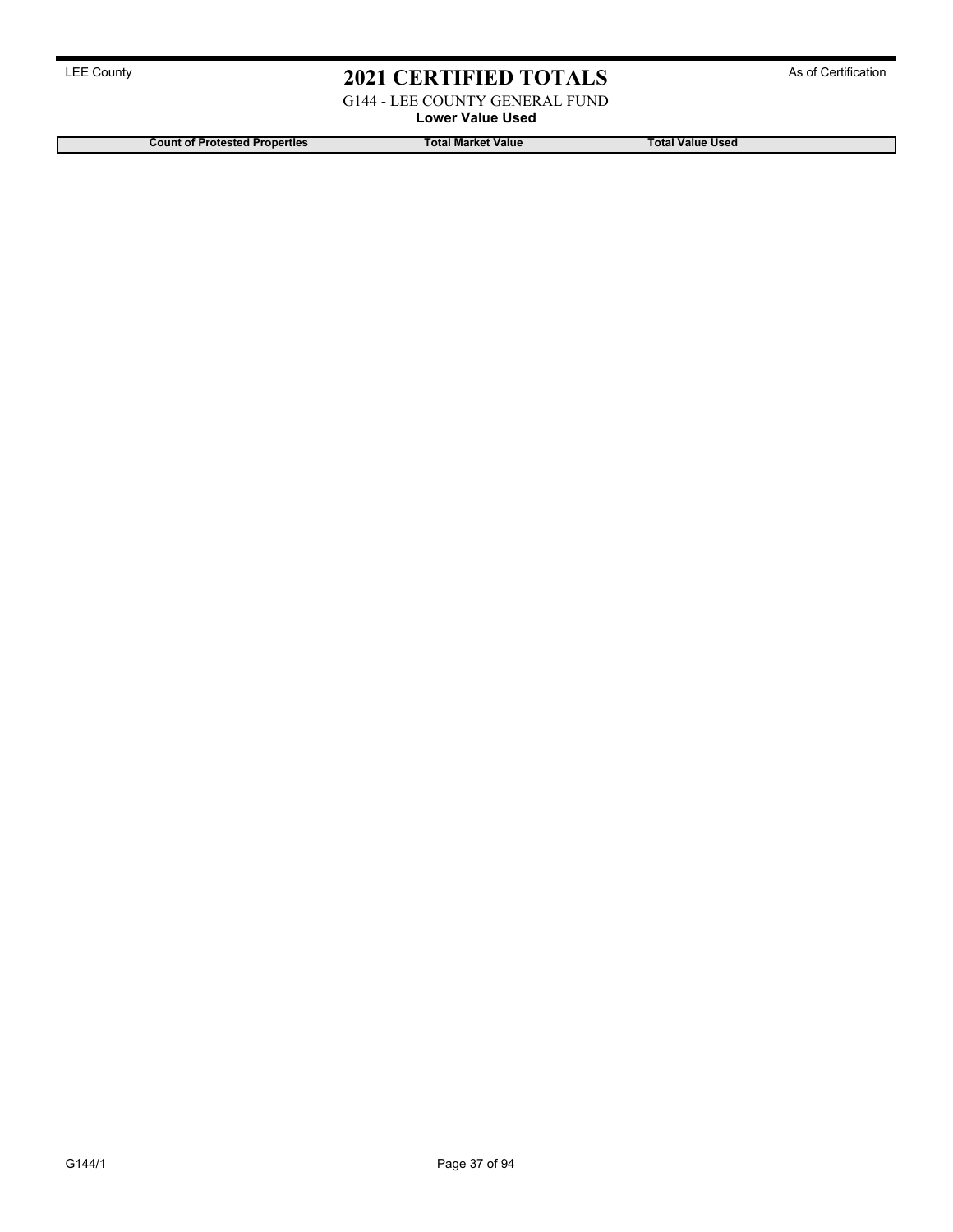| Value<br>121,459,347<br>200,208,213<br>2,146,784,920<br>0<br>Value<br>863,848,280<br>364,969,419<br>Value<br>370,999,220 | <b>Total Land</b><br><b>Total Improvements</b> | $^{(+)}$<br>$^{(+)}$                                                                                                                                                                                                                                | 2,468,452,480                                        |
|--------------------------------------------------------------------------------------------------------------------------|------------------------------------------------|-----------------------------------------------------------------------------------------------------------------------------------------------------------------------------------------------------------------------------------------------------|------------------------------------------------------|
|                                                                                                                          |                                                |                                                                                                                                                                                                                                                     |                                                      |
|                                                                                                                          |                                                |                                                                                                                                                                                                                                                     |                                                      |
|                                                                                                                          |                                                |                                                                                                                                                                                                                                                     |                                                      |
|                                                                                                                          |                                                |                                                                                                                                                                                                                                                     |                                                      |
|                                                                                                                          |                                                |                                                                                                                                                                                                                                                     |                                                      |
|                                                                                                                          |                                                |                                                                                                                                                                                                                                                     |                                                      |
|                                                                                                                          |                                                |                                                                                                                                                                                                                                                     |                                                      |
|                                                                                                                          |                                                |                                                                                                                                                                                                                                                     | 1,228,817,699                                        |
|                                                                                                                          |                                                |                                                                                                                                                                                                                                                     |                                                      |
|                                                                                                                          |                                                |                                                                                                                                                                                                                                                     |                                                      |
| 128,844,089                                                                                                              |                                                |                                                                                                                                                                                                                                                     |                                                      |
| 0                                                                                                                        | <b>Total Non Real</b>                          | $^{(+)}$                                                                                                                                                                                                                                            | 499,843,309                                          |
|                                                                                                                          | <b>Market Value</b>                            | $\equiv$                                                                                                                                                                                                                                            | 4,197,113,488                                        |
| <b>Exempt</b>                                                                                                            |                                                |                                                                                                                                                                                                                                                     |                                                      |
| 3,350,040                                                                                                                |                                                |                                                                                                                                                                                                                                                     |                                                      |
| 25,280                                                                                                                   | <b>Productivity Loss</b>                       | $(\textnormal{-})$                                                                                                                                                                                                                                  | 2,121,099,887                                        |
| 0                                                                                                                        | <b>Appraised Value</b>                         | $\quad =$                                                                                                                                                                                                                                           | 2,076,013,601                                        |
| 3,324,760                                                                                                                |                                                |                                                                                                                                                                                                                                                     |                                                      |
|                                                                                                                          |                                                |                                                                                                                                                                                                                                                     | 42,961,919                                           |
|                                                                                                                          |                                                |                                                                                                                                                                                                                                                     | 2,033,051,682                                        |
|                                                                                                                          | (Breakdown on Next Page)                       |                                                                                                                                                                                                                                                     | 239,018,567                                          |
|                                                                                                                          | <b>Net Taxable</b>                             | $\qquad \qquad =$                                                                                                                                                                                                                                   | 1,794,033,115                                        |
| Count                                                                                                                    |                                                |                                                                                                                                                                                                                                                     |                                                      |
|                                                                                                                          |                                                |                                                                                                                                                                                                                                                     |                                                      |
| 1                                                                                                                        |                                                |                                                                                                                                                                                                                                                     |                                                      |
|                                                                                                                          |                                                |                                                                                                                                                                                                                                                     |                                                      |
|                                                                                                                          |                                                | $(-)$                                                                                                                                                                                                                                               | 290,531,860                                          |
|                                                                                                                          |                                                |                                                                                                                                                                                                                                                     |                                                      |
|                                                                                                                          |                                                |                                                                                                                                                                                                                                                     |                                                      |
|                                                                                                                          |                                                |                                                                                                                                                                                                                                                     |                                                      |
|                                                                                                                          |                                                | $(\textnormal{-})$                                                                                                                                                                                                                                  | 488,870                                              |
|                                                                                                                          |                                                | $\equiv$                                                                                                                                                                                                                                            | 1,503,012,385                                        |
|                                                                                                                          | 86<br>1,942<br>Count<br>$\mathbf 1$<br>9       | <b>Homestead Cap</b><br><b>Assessed Value</b><br><b>Total Exemptions Amount</b><br>2,029 Freeze Taxable<br>10 Transfer Adjustment<br><b>Freeze Adjusted Taxable</b><br>APPROXIMATE LEVY = (FREEZE ADJUSTED TAXABLE * (TAX RATE / 100)) + ACTUAL TAX | $(\textnormal{-})$<br>$\equiv$<br>$(\textnormal{-})$ |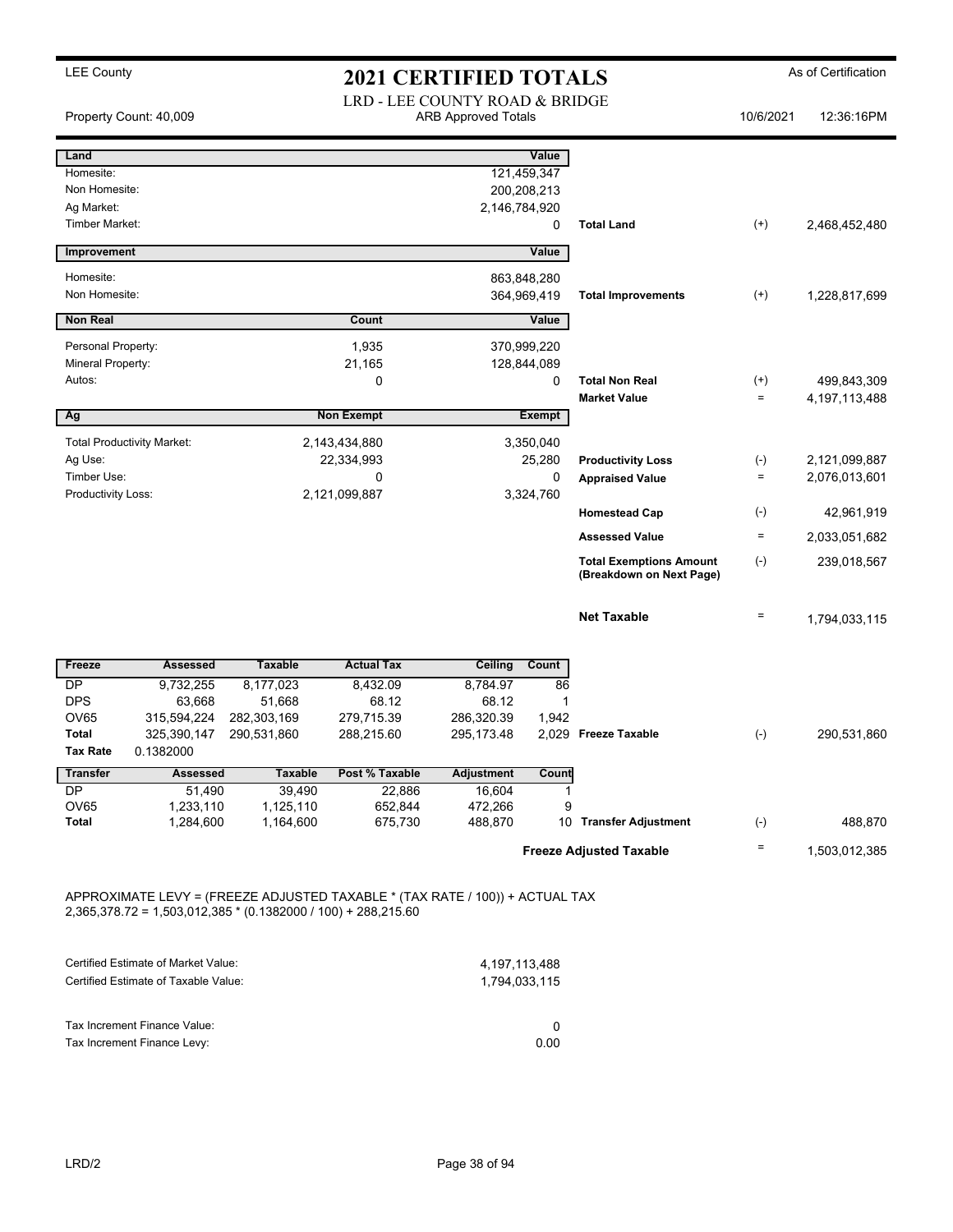## LRD - LEE COUNTY ROAD & BRIDGE Property Count: 40,009 ARB Approved Totals 10/6/2021 12:36:23PM

| <b>Exemption</b>  | Count          | Local      | <b>State</b> | Total       |
|-------------------|----------------|------------|--------------|-------------|
| CH                | 5              | 386,540    |              | 386,540     |
| <b>DP</b>         | 92             | 1,024,235  | $\Omega$     | 1,024,235   |
| <b>DPS</b>        |                | 12,000     | U            | 12,000      |
| DV <sub>1</sub>   | 15             | 0          | 112,321      | 112,321     |
| DV <sub>1</sub> S |                | 0          | 5,000        | 5,000       |
| DV <sub>2</sub>   | 10             | 0          | 79,500       | 79,500      |
| DV3               | 17             | 0          | 173,000      | 173,000     |
| DV3S              | $\overline{2}$ | 0          | 20,000       | 20,000      |
| DV4               | 130            | 0          | 1,114,060    | 1,114,060   |
| DV4S              | 20             | 0          | 202,000      | 202,000     |
| <b>DVHS</b>       | 72             | 0          | 15,383,380   | 15,383,380  |
| <b>DVHSS</b>      | 6              | 0          | 833,087      | 833,087     |
| EX                | 34             | 0          | 27,350,330   | 27,350,330  |
| EX-XG             |                | 0          | 7,400        | 7,400       |
| EX-XI             | 10             | 0          | 2,490,750    | 2,490,750   |
| EX-XN             | 43             | 0          | 2,054,240    | 2,054,240   |
| EX-XR             | 40             | 0          | 10,715,010   | 10,715,010  |
| EX-XU             | 10             | 0          | 2,611,215    | 2,611,215   |
| EX-XV             | 616            | 0          | 150,363,265  | 150,363,265 |
| EX-XV (Prorated)  |                | 0          | 2            | 2           |
| EX366             | 6,848          | $\Omega$   | 587,450      | 587,450     |
| OV65              | 2,079          | 23,417,792 | 0            | 23,417,792  |
| OV65S             | 5              | 60,000     | 0            | 60,000      |
| PC                |                | 15,990     | $\Omega$     | 15,990      |
|                   | <b>Totals</b>  | 24,916,557 | 214,102,010  | 239,018,567 |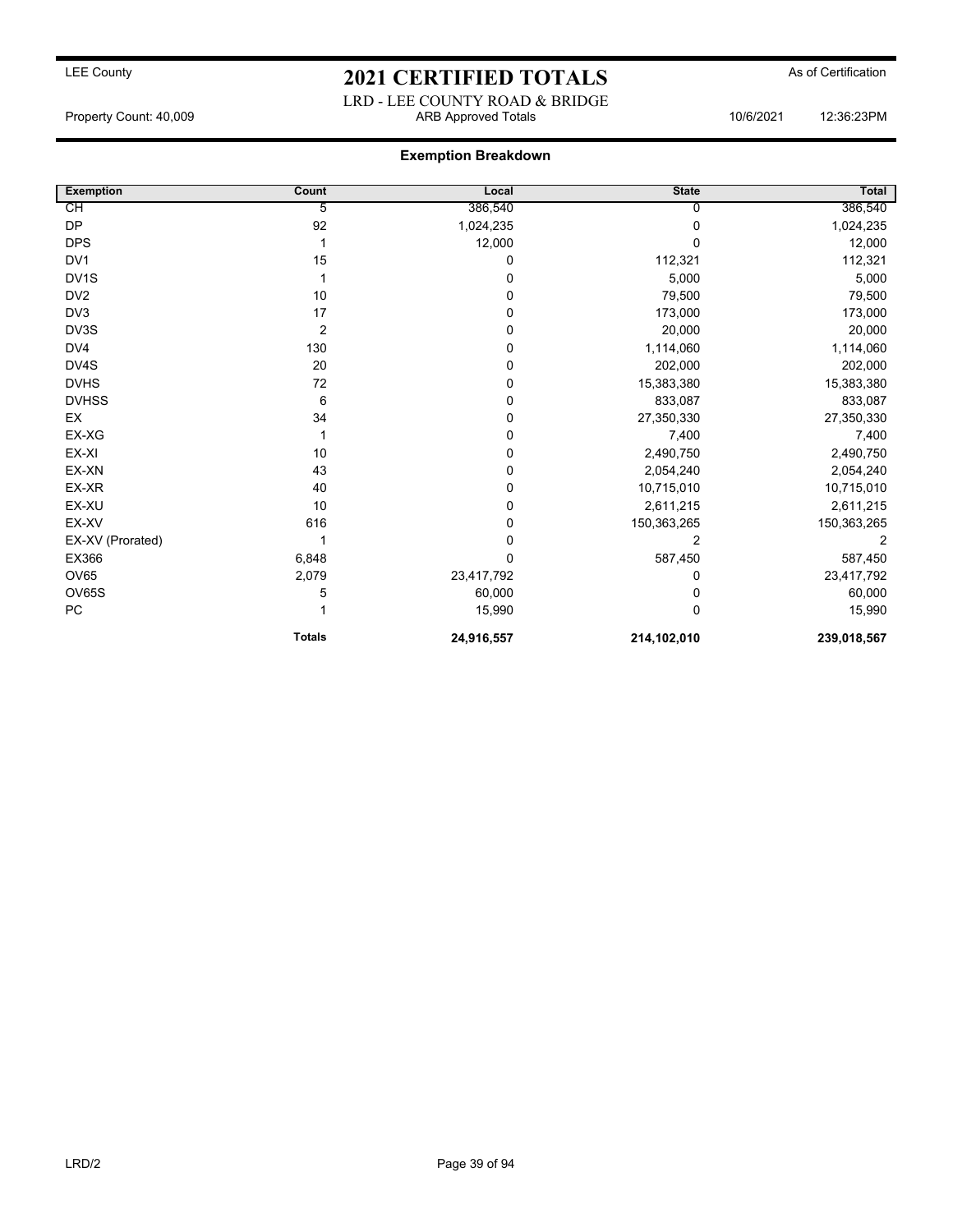| Property Count: 40,009                       |                                                                             |                        | LRD - LEE COUNTY ROAD & BRIDGE                                                                                                                  | <b>Grand Totals</b> |                                   |                                                            | 10/6/2021          | 12:36:16PM                     |
|----------------------------------------------|-----------------------------------------------------------------------------|------------------------|-------------------------------------------------------------------------------------------------------------------------------------------------|---------------------|-----------------------------------|------------------------------------------------------------|--------------------|--------------------------------|
| Land                                         |                                                                             |                        |                                                                                                                                                 |                     | Value                             |                                                            |                    |                                |
| Homesite:                                    |                                                                             |                        |                                                                                                                                                 |                     | 121,459,347                       |                                                            |                    |                                |
| Non Homesite:                                |                                                                             |                        |                                                                                                                                                 |                     | 200,208,213                       |                                                            |                    |                                |
| Ag Market:<br><b>Timber Market:</b>          |                                                                             |                        |                                                                                                                                                 |                     | 2,146,784,920<br>0                | <b>Total Land</b>                                          | $^{(+)}$           | 2,468,452,480                  |
|                                              |                                                                             |                        |                                                                                                                                                 |                     |                                   |                                                            |                    |                                |
| Improvement                                  |                                                                             |                        |                                                                                                                                                 |                     | Value                             |                                                            |                    |                                |
| Homesite:<br>Non Homesite:                   |                                                                             |                        |                                                                                                                                                 |                     | 863,848,280<br>364,969,419        | <b>Total Improvements</b>                                  | $^{(+)}$           | 1,228,817,699                  |
| <b>Non Real</b>                              |                                                                             |                        | Count                                                                                                                                           |                     | Value                             |                                                            |                    |                                |
| Personal Property:                           |                                                                             |                        | 1,935                                                                                                                                           |                     | 370,999,220                       |                                                            |                    |                                |
| Mineral Property:                            |                                                                             |                        | 21,165                                                                                                                                          |                     | 128,844,089                       |                                                            |                    |                                |
| Autos:                                       |                                                                             |                        | 0                                                                                                                                               |                     | 0                                 | <b>Total Non Real</b>                                      | $^{(+)}$           | 499,843,309                    |
| Ag                                           |                                                                             |                        | <b>Non Exempt</b>                                                                                                                               |                     | <b>Exempt</b>                     | <b>Market Value</b>                                        | $\equiv$           | 4, 197, 113, 488               |
|                                              |                                                                             |                        |                                                                                                                                                 |                     |                                   |                                                            |                    |                                |
| <b>Total Productivity Market:</b><br>Ag Use: |                                                                             |                        | 2,143,434,880                                                                                                                                   |                     | 3,350,040<br>25,280               |                                                            |                    |                                |
| Timber Use:                                  |                                                                             |                        | 22,334,993<br>0                                                                                                                                 |                     | 0                                 | <b>Productivity Loss</b><br><b>Appraised Value</b>         | $(-)$<br>$\equiv$  | 2,121,099,887<br>2,076,013,601 |
| Productivity Loss:                           |                                                                             |                        | 2,121,099,887                                                                                                                                   |                     | 3,324,760                         |                                                            |                    |                                |
|                                              |                                                                             |                        |                                                                                                                                                 |                     |                                   | <b>Homestead Cap</b>                                       | $(\textnormal{-})$ | 42,961,919                     |
|                                              |                                                                             |                        |                                                                                                                                                 |                     |                                   | <b>Assessed Value</b>                                      | $\equiv$           | 2,033,051,682                  |
|                                              |                                                                             |                        |                                                                                                                                                 |                     |                                   | <b>Total Exemptions Amount</b><br>(Breakdown on Next Page) | $(-)$              | 239,018,567                    |
|                                              |                                                                             |                        |                                                                                                                                                 |                     |                                   | <b>Net Taxable</b>                                         | $\quad \  \  =$    | 1,794,033,115                  |
| Freeze                                       | <b>Assessed</b>                                                             | <b>Taxable</b>         | <b>Actual Tax</b>                                                                                                                               | <b>Ceiling</b>      | Count                             |                                                            |                    |                                |
| DP                                           | 9,732,255                                                                   | 8,177,023              | 8,432.09                                                                                                                                        | 8,784.97            | 86                                |                                                            |                    |                                |
| <b>DPS</b><br>OV65                           | 63,668<br>315,594,224                                                       | 51,668<br>282,303,169  | 68.12<br>279,715.39                                                                                                                             | 68.12<br>286,320.39 | $\mathbf 1$<br>1,942              |                                                            |                    |                                |
| <b>Total</b>                                 | 325,390,147                                                                 | 290,531,860            | 288,215.60                                                                                                                                      | 295, 173.48         |                                   | 2,029 Freeze Taxable                                       | $(-)$              | 290,531,860                    |
| <b>Tax Rate</b>                              | 0.1382000                                                                   |                        |                                                                                                                                                 |                     |                                   |                                                            |                    |                                |
| <b>Transfer</b>                              | <b>Assessed</b>                                                             | <b>Taxable</b>         | Post % Taxable                                                                                                                                  | <b>Adjustment</b>   | Count                             |                                                            |                    |                                |
| DP                                           | 51,490                                                                      | 39,490                 | 22,886                                                                                                                                          | 16,604              | $\mathbf{1}$                      |                                                            |                    |                                |
| OV65<br>Total                                | 1,233,110<br>1,284,600                                                      | 1,125,110<br>1,164,600 | 652,844<br>675,730                                                                                                                              | 472,266<br>488,870  | 9                                 | 10 Transfer Adjustment                                     | $(-)$              | 488,870                        |
|                                              |                                                                             |                        |                                                                                                                                                 |                     |                                   |                                                            |                    |                                |
|                                              |                                                                             |                        |                                                                                                                                                 |                     |                                   | <b>Freeze Adjusted Taxable</b>                             | $\quad \  \  =$    | 1,503,012,385                  |
|                                              |                                                                             |                        | APPROXIMATE LEVY = (FREEZE ADJUSTED TAXABLE * (TAX RATE / 100)) + ACTUAL TAX<br>$2,365,378.72 = 1,503,012,385 * (0.1382000 / 100) + 288,215.60$ |                     |                                   |                                                            |                    |                                |
|                                              | Certified Estimate of Market Value:<br>Certified Estimate of Taxable Value: |                        |                                                                                                                                                 |                     | 4, 197, 113, 488<br>1,794,033,115 |                                                            |                    |                                |
|                                              | Tax Increment Finance Value:                                                |                        |                                                                                                                                                 |                     | 0                                 |                                                            |                    |                                |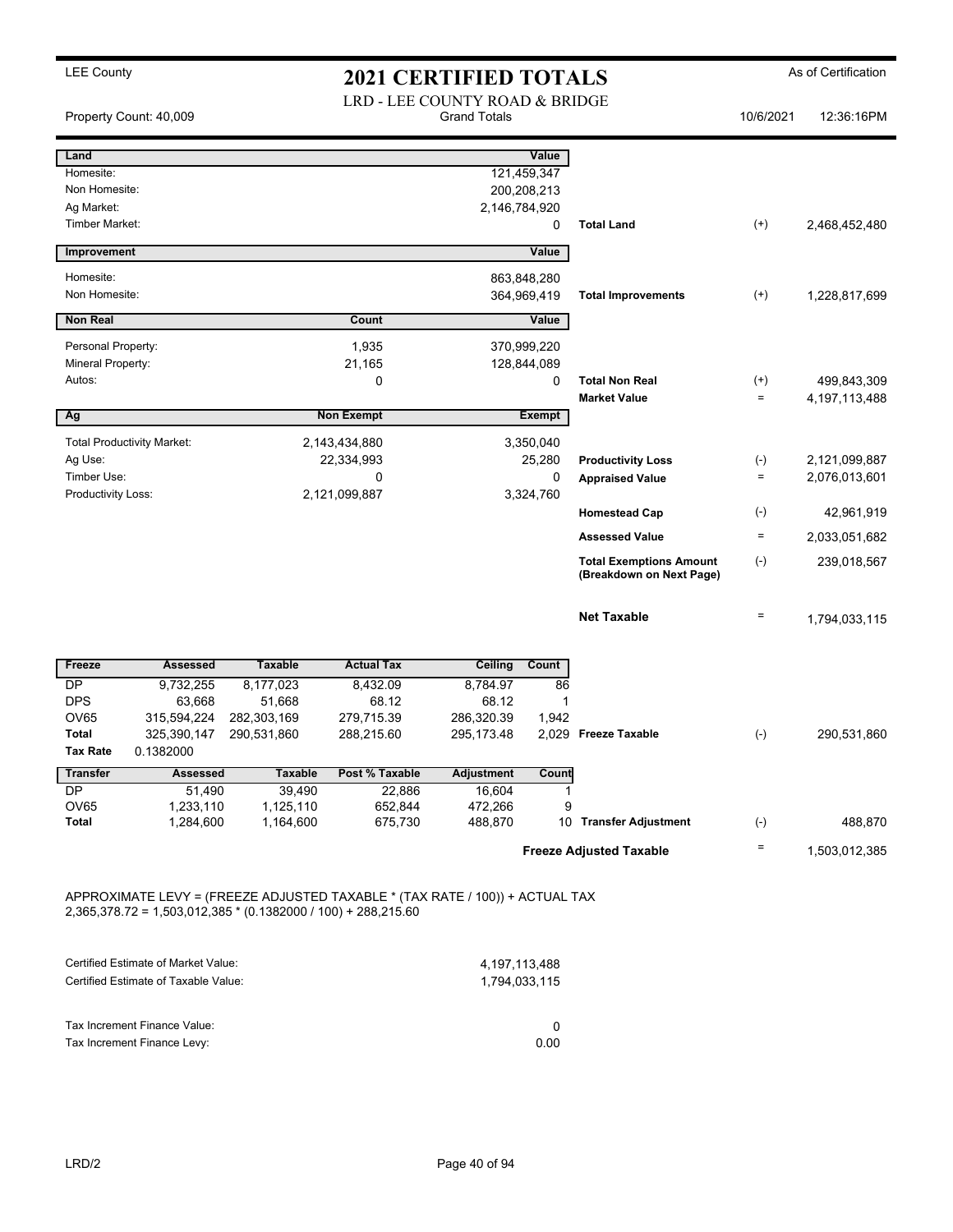### LRD - LEE COUNTY ROAD & BRIDGE Property Count: 40,009 Grand Totals 10/6/2021 12:36:23PM

| <b>Exemption</b>  | Count          | Local       | <b>State</b> | Total       |
|-------------------|----------------|-------------|--------------|-------------|
| CН                | 5              | 386,540     | 0            | 386,540     |
| <b>DP</b>         | 92             | 1,024,235   | 0            | 1,024,235   |
| <b>DPS</b>        |                | 12,000      | $\Omega$     | 12,000      |
| DV <sub>1</sub>   | 15             | 0           | 112,321      | 112,321     |
| DV <sub>1</sub> S |                | 0           | 5,000        | 5,000       |
| DV <sub>2</sub>   | 10             | 0           | 79,500       | 79,500      |
| DV <sub>3</sub>   | 17             | 0           | 173,000      | 173,000     |
| DV3S              | $\overline{2}$ | 0           | 20,000       | 20,000      |
| DV4               | 130            | 0           | 1,114,060    | 1,114,060   |
| DV4S              | 20             | 0           | 202,000      | 202,000     |
| <b>DVHS</b>       | 72             | 0           | 15,383,380   | 15,383,380  |
| <b>DVHSS</b>      | 6              | 0           | 833,087      | 833,087     |
| EX                | 34             | 0           | 27,350,330   | 27,350,330  |
| EX-XG             |                | 0           | 7,400        | 7,400       |
| EX-XI             | 10             | 0           | 2,490,750    | 2,490,750   |
| EX-XN             | 43             | 0           | 2,054,240    | 2,054,240   |
| EX-XR             | 40             | 0           | 10,715,010   | 10,715,010  |
| EX-XU             | 10             | 0           | 2,611,215    | 2,611,215   |
| EX-XV             | 616            | 0           | 150,363,265  | 150,363,265 |
| EX-XV (Prorated)  |                | $\Omega$    | 2            | 2           |
| EX366             | 6,848          | $\mathbf 0$ | 587,450      | 587,450     |
| <b>OV65</b>       | 2,079          | 23,417,792  | 0            | 23,417,792  |
| OV65S             | 5              | 60,000      | 0            | 60,000      |
| PC                |                | 15,990      | $\Omega$     | 15,990      |
|                   | <b>Totals</b>  | 24,916,557  | 214,102,010  | 239,018,567 |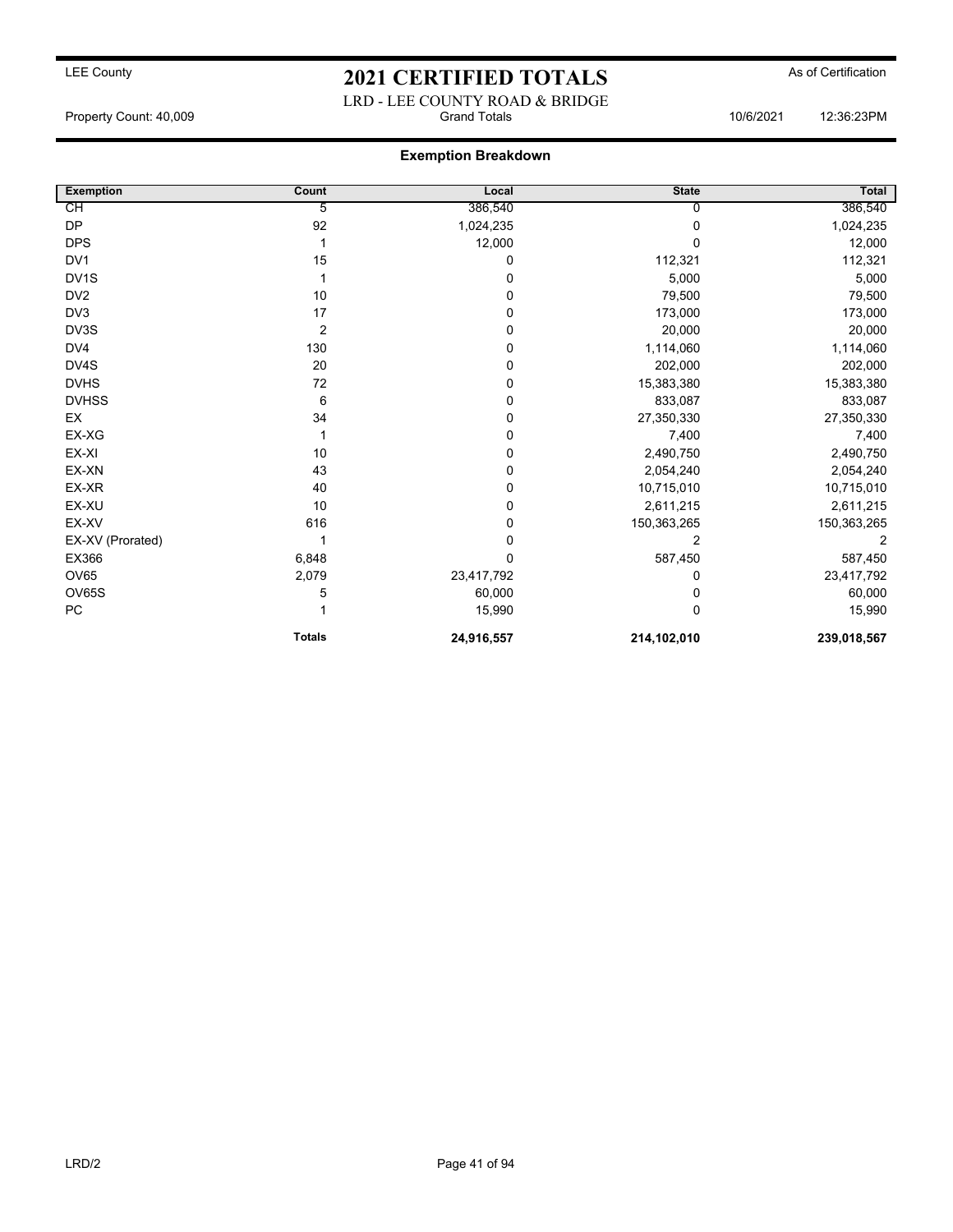LRD - LEE COUNTY ROAD & BRIDGE Property Count: 40,009 ARB Approved Totals 10/6/2021 12:36:23PM

## **State Category Breakdown**

|                | <b>State Code Description</b>       | Count         | Acres        | <b>New Value</b> | <b>Market Value</b> | Taxable Value   |
|----------------|-------------------------------------|---------------|--------------|------------------|---------------------|-----------------|
|                |                                     |               |              |                  |                     |                 |
| Α              | SINGLE FAMILY RESIDENCE             | 3,353         | 3,882.7481   | \$6,812,590      | \$425,687,002       | \$388,736,619   |
| В              | <b>MULTIFAMILY RESIDENCE</b>        | 79            | 17.5972      | \$448,950        | \$16,764,233        | \$16,748,872    |
| C <sub>1</sub> | VACANT LOTS AND LAND TRACTS         | 747           | 733.8477     | \$0              | \$13,960,183        | \$13,943,713    |
| D <sub>1</sub> | QUALIFIED OPEN-SPACE LAND           | 8,325         | 364,866.2224 | \$0              | \$2,143,434,878     | \$22,239,909    |
| D <sub>2</sub> | <b>IMPROVEMENTS ON QUALIFIED OP</b> | 2,594         |              | \$508,600        | \$33,906,024        | \$33,656,603    |
| E              | RURAL LAND, NON QUALIFIED OPE       | 5,760         | 16,965.1670  | \$18,610,940     | \$714,558,197       | \$670,376,819   |
| F1             | <b>COMMERCIAL REAL PROPERTY</b>     | 832           | 1,516.1078   | \$16,630         | \$133,029,865       | \$132,993,394   |
| F <sub>2</sub> | INDUSTRIAL AND MANUFACTURIN         | 71            | 1,496.0542   | \$0              | \$18,268,720        | \$18,268,720    |
| G <sub>1</sub> | OIL AND GAS                         | 14,419        |              | \$0              | \$128,094,479       | \$128,094,479   |
| J1             | <b>WATER SYSTEMS</b>                | 2             | 0.7230       | \$0              | \$14,530            | \$14,530        |
| J <sub>2</sub> | <b>GAS DISTRIBUTION SYSTEM</b>      | 5             |              | \$0              | \$778,300           | \$778,300       |
| J3             | ELECTRIC COMPANY (INCLUDING C       | 29            | 21.9524      | \$0              | \$25,580,120        | \$25,580,120    |
| J4             | TELEPHONE COMPANY (INCLUDI          | 27            | 20.7506      | \$0              | \$2,408,650         | \$2,408,650     |
| J <sub>5</sub> | <b>RAILROAD</b>                     | 34            | 38.5457      | \$0              | \$22,911,630        | \$22,911,630    |
| J6             | PIPELAND COMPANY                    | 331           | 0.5730       | \$0              | \$82,870,610        | \$82,870,610    |
| J7             | CABLE TELEVISION COMPANY            | 16            |              | \$0              | \$441,420           | \$441,420       |
| J8             | OTHER TYPE OF UTILITY               | 6             |              | \$0              | \$44,411,570        | \$44,411,570    |
| L1             | <b>COMMERCIAL PERSONAL PROPE</b>    | 974           |              | \$0              | \$38,253,080        | \$38,245,580    |
| L2             | INDUSTRIAL AND MANUFACTURIN         | 356           |              | \$0              | \$116,302,120       | \$116,286,130   |
| M <sub>1</sub> | TANGIBLE OTHER PERSONAL, MOB        | 1,146         |              | \$3,694,220      | \$36,160,900        | \$32,314,672    |
| S              | SPECIAL INVENTORY TAX               | 8             |              | \$0              | \$2,703,310         | \$2,703,310     |
| X              | TOTALLY EXEMPT PROPERTY             | 7,608         | 3,710.5992   | \$475,880        | \$196,573,667       | \$7,465         |
|                |                                     | <b>Totals</b> | 393,270.8883 | \$30,567,810     | \$4,197,113,488     | \$1,794,033,115 |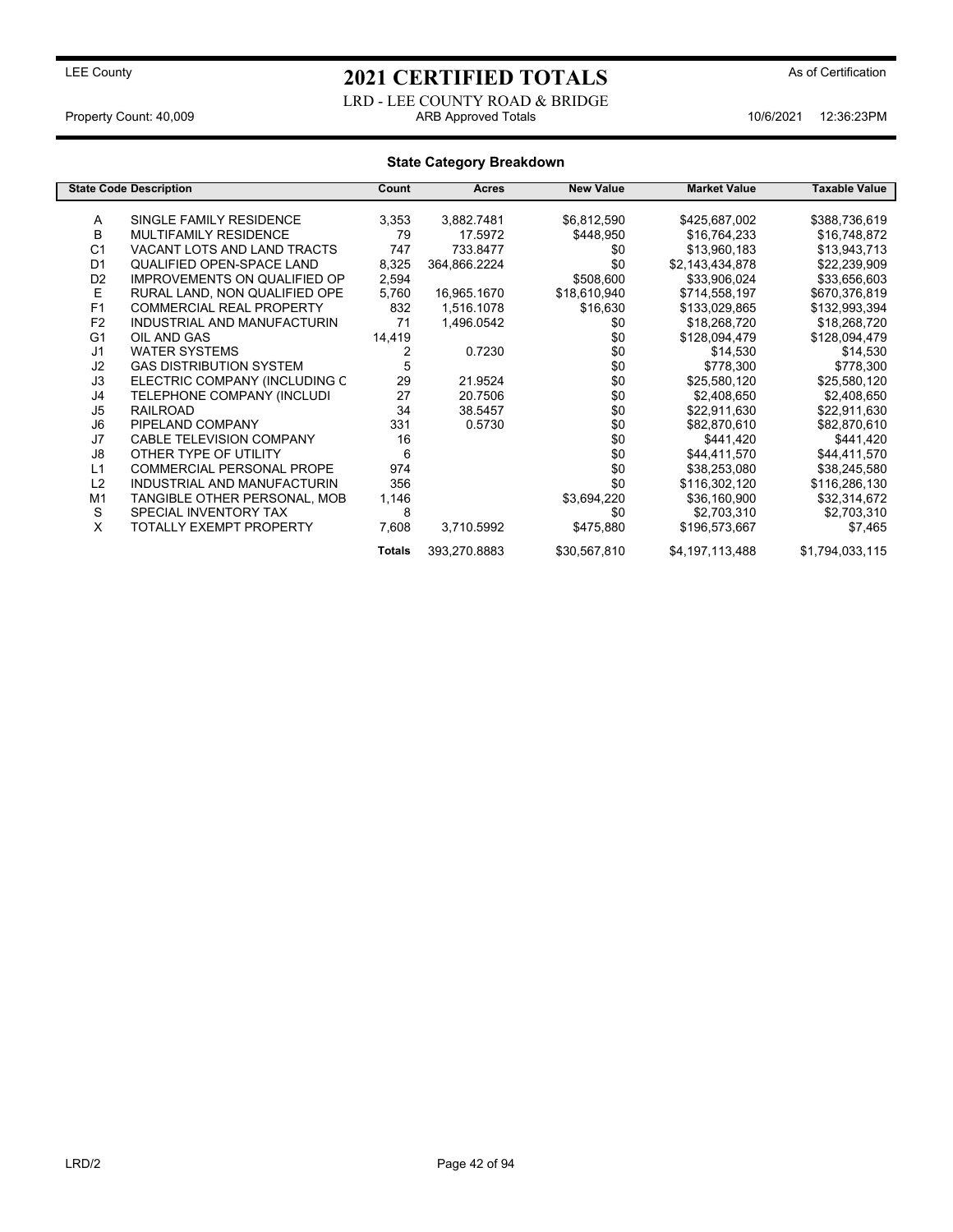LRD - LEE COUNTY ROAD & BRIDGE<br>Grand Totals Property Count: 40,009 **Accord Property Count: 40,009** Crand Totals 10/6/2021 12:36:23PM

## **State Category Breakdown**

|                | <b>State Code Description</b>       | Count         | Acres        | <b>New Value</b> | <b>Market Value</b> | Taxable Value   |
|----------------|-------------------------------------|---------------|--------------|------------------|---------------------|-----------------|
|                |                                     |               |              |                  |                     |                 |
| A              | SINGLE FAMILY RESIDENCE             | 3,353         | 3,882.7481   | \$6,812,590      | \$425,687,002       | \$388,736,619   |
| В              | <b>MULTIFAMILY RESIDENCE</b>        | 79            | 17.5972      | \$448,950        | \$16,764,233        | \$16,748,872    |
| C <sub>1</sub> | VACANT LOTS AND LAND TRACTS         | 747           | 733.8477     | \$0              | \$13,960,183        | \$13,943,713    |
| D <sub>1</sub> | QUALIFIED OPEN-SPACE LAND           | 8,325         | 364,866.2224 | \$0              | \$2,143,434,878     | \$22,239,909    |
| D <sub>2</sub> | <b>IMPROVEMENTS ON QUALIFIED OP</b> | 2,594         |              | \$508,600        | \$33,906,024        | \$33,656,603    |
| Е              | RURAL LAND, NON QUALIFIED OPE       | 5,760         | 16,965.1670  | \$18,610,940     | \$714,558,197       | \$670,376,819   |
| F1             | <b>COMMERCIAL REAL PROPERTY</b>     | 832           | 1,516.1078   | \$16,630         | \$133,029,865       | \$132,993,394   |
| F <sub>2</sub> | INDUSTRIAL AND MANUFACTURIN         | 71            | 1,496.0542   | \$0              | \$18,268,720        | \$18,268,720    |
| G <sub>1</sub> | OIL AND GAS                         | 14,419        |              | \$0              | \$128,094,479       | \$128,094,479   |
| J <sub>1</sub> | <b>WATER SYSTEMS</b>                | 2             | 0.7230       | \$0              | \$14,530            | \$14,530        |
| J <sub>2</sub> | <b>GAS DISTRIBUTION SYSTEM</b>      | 5             |              | \$0              | \$778,300           | \$778,300       |
| J3             | ELECTRIC COMPANY (INCLUDING C       | 29            | 21.9524      | \$0              | \$25,580,120        | \$25,580,120    |
| J4             | TELEPHONE COMPANY (INCLUDI          | 27            | 20.7506      | \$0              | \$2,408,650         | \$2,408,650     |
| J <sub>5</sub> | <b>RAILROAD</b>                     | 34            | 38.5457      | \$0              | \$22,911,630        | \$22,911,630    |
| J <sub>6</sub> | PIPELAND COMPANY                    | 331           | 0.5730       | \$0              | \$82,870,610        | \$82,870,610    |
| J7             | <b>CABLE TELEVISION COMPANY</b>     | 16            |              | \$0              | \$441,420           | \$441,420       |
| J8             | OTHER TYPE OF UTILITY               | 6             |              | \$0              | \$44,411,570        | \$44,411,570    |
| L1             | <b>COMMERCIAL PERSONAL PROPE</b>    | 974           |              | \$0              | \$38,253,080        | \$38,245,580    |
| L2             | INDUSTRIAL AND MANUFACTURIN         | 356           |              | \$0              | \$116,302,120       | \$116,286,130   |
| M <sub>1</sub> | TANGIBLE OTHER PERSONAL, MOB        | 1,146         |              | \$3,694,220      | \$36,160,900        | \$32,314,672    |
| S              | SPECIAL INVENTORY TAX               | 8             |              | \$0              | \$2,703,310         | \$2,703,310     |
| X              | TOTALLY EXEMPT PROPERTY             | 7,608         | 3,710.5992   | \$475,880        | \$196,573,667       | \$7,465         |
|                |                                     | <b>Totals</b> | 393,270.8883 | \$30,567,810     | \$4,197,113,488     | \$1,794,033,115 |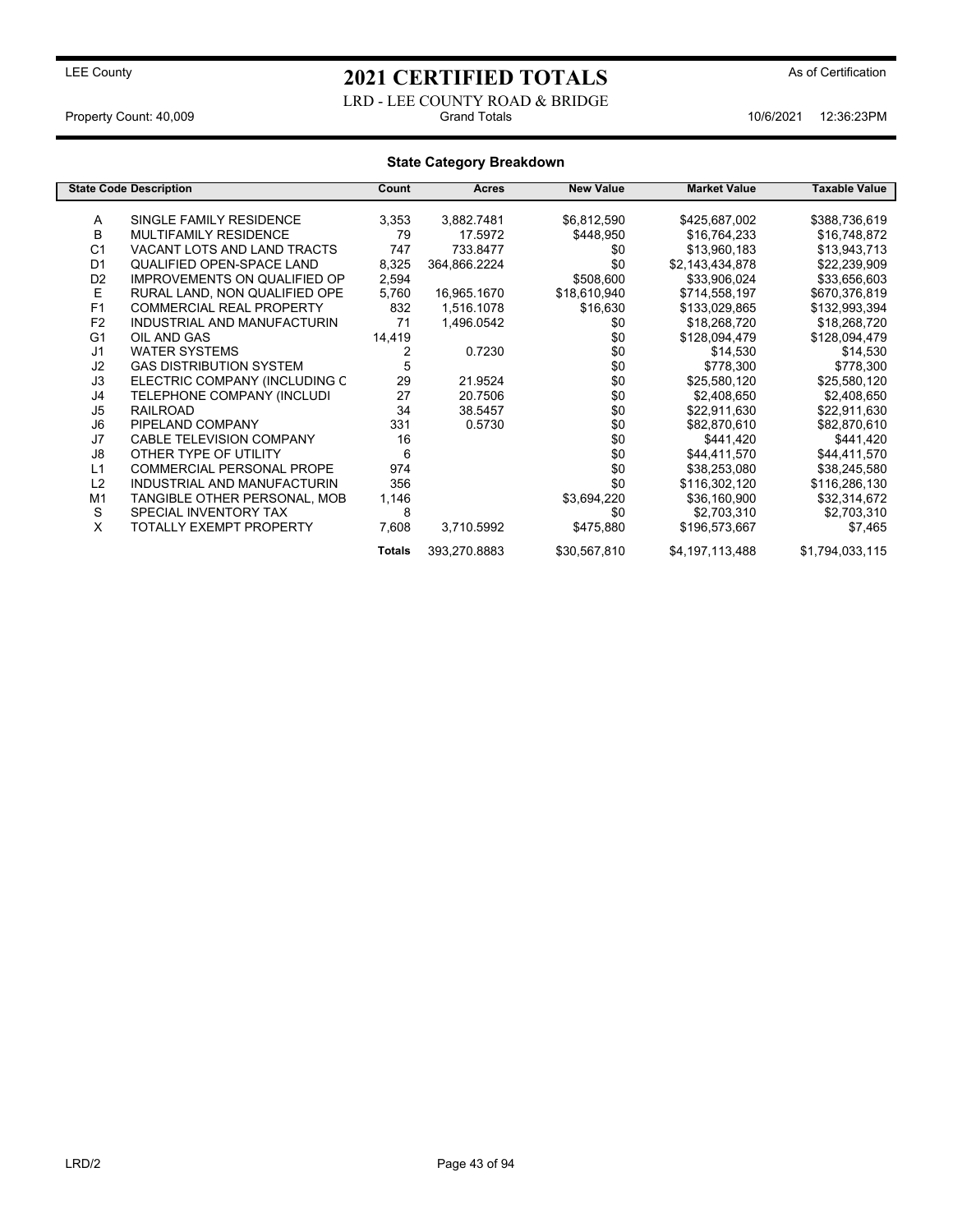## LEE County **2021 CERTIFIED TOTALS** As of Certification LRD - LEE COUNTY ROAD & BRIDGE

Property Count: 40,009 **ARB Approved Totals** 10/6/2021 12:36:23PM

## **CAD State Category Breakdown**

|                  | <b>State Code Description</b>            | Count                   | <b>Acres</b>   | <b>New Value</b> | <b>Market Value</b> | <b>Taxable Value</b> |
|------------------|------------------------------------------|-------------------------|----------------|------------------|---------------------|----------------------|
| A1               | REAL, RESIDENTIAL, SINGLE-FAMIL          | 2,712                   | 2,667.2130     | \$5,643,030      | \$393,907,393       | \$360,287,418        |
| A2               | REAL, RESIDENTIAL, MOBILE HOME           | 802                     | 1,215.5351     | \$1,169,560      | \$31,779,609        | \$28,449,200         |
| <b>B1</b>        | REAL, RESIDENTIAL, MULTI-FAMILY          | 27                      | 10.6258        | \$0              | \$9,881,366         | \$9,881,366          |
| B <sub>2</sub>   | REAL, RESIDENTIAL, DUPLEXES              | 52                      | 6.9714         | \$448,950        | \$6,882,867         | \$6,867,506          |
|                  |                                          |                         |                |                  |                     |                      |
| C1               | REAL, VACANT PLATTED RESIDENTI           | 640                     | 639.2599       | \$0              | \$10,530,243        | \$10,513,773         |
| C <sub>2</sub>   | REAL, VACANT PLATTED COMMERCI            | 105                     | 90.4918        | \$0              | \$3,389,990         | \$3,389,990          |
| C <sub>3</sub>   | REAL, VACANT PLATTED RURAL OR F          | $\boldsymbol{2}$        | 4.0960         | \$0              | \$39,950            | \$39,950             |
| D <sub>1</sub>   | REAL, ACREAGE, RANGELAND                 | 8,339                   | 365, 173. 4610 | \$0              | \$2,145,241,374     | \$24,046,405         |
| D <sub>2</sub>   | IMPROVEMENTS ON QUALIFIED AG L           | 2,594                   |                | \$508,600        | \$33,906,024        | \$33,656,603         |
| D <sub>3</sub>   | REAL, ACREAGE, FARMLAND                  | $\overline{2}$          | 4.3750         | \$95,580         | \$120,199           | \$120,199            |
| E1               | REAL, FARM/RANCH, HOUSE                  | 3,330                   | 4,604.2205     | \$17,105,520     | \$576,139,823       | \$536,833,615        |
| E <sub>2</sub>   | REAL, FARM/RANCH, MOBILE HOME            | 1,316                   | 1,623.1385     | \$924,400        | \$34,700,627        | \$31,170,710         |
| E <sub>3</sub>   | REAL, FARM/RANCH, OTHER IMPROV           | 385                     | 25.9950        | \$485,440        | \$6,454,117         | \$6,021,344          |
| E4               | NON QUALIFIED AG LAND                    | 2,681                   | 10,400.1994    | \$0              | \$95,336,935        | \$94,424,453         |
| F <sub>1</sub>   | REAL, COMMERCIAL                         | 832                     | 1,516.1078     | \$16,630         | \$133,029,865       | \$132,993,394        |
| F <sub>2</sub>   | REAL, INDUSTRIAL                         | 69                      | 1,496.0542     | \$0              | \$17,753,350        | \$17,753,350         |
| G <sub>1</sub>   | OIL, GAS & MINERAL RESERVES              | 14,419                  |                | \$0              | \$128,094,479       | \$128,094,479        |
| J1               | <b>REAL &amp; TANGIBLE PERSONAL WATE</b> | $\overline{\mathbf{c}}$ | 0.7230         | \$0              | \$14,530            | \$14,530             |
| J2               | <b>GAS DISTRIBUTION SYSTEMS</b>          | 5                       |                | \$0              | \$778,300           | \$778,300            |
| J3               | <b>ELECTRIC COMPANIES</b>                | 29                      | 21.9524        | \$0              | \$25,580,120        | \$25,580,120         |
| J4               | <b>TELEPHONE COMPANIES</b>               | 27                      | 20.7506        | \$0              | \$2,408,650         | \$2,408,650          |
| J5               | <b>RAILROADS</b>                         | 33                      | 38.5457        | \$0              | \$22,859,130        | \$22,859,130         |
| J5A              | <b>RAILROADS</b>                         | $\mathbf{1}$            |                | \$0              | \$52,500            | \$52,500             |
| J6               | PIPELINE COMPANIES                       | 329                     | 0.5730         | \$0              | \$82,861,240        | \$82,861,240         |
| J6A              | PIPELINE COMPANIES                       | $\boldsymbol{2}$        |                | \$0              | \$9,370             | \$9,370              |
| J7               | CABLE TELEVISION COMPANY                 | 16                      |                | \$0              | \$441,420           | \$441,420            |
| J8               | OTHER TYPE OF UTILITY                    | 6                       |                | \$0              | \$44,411,570        | \$44,411,570         |
| L1               | TANGIBLE, PERSONAL PROPERTY C            | 974                     |                | \$0              | \$38,253,080        | \$38,245,580         |
| L2               | TANGIBLE, PERSONAL PROPERTY I            | $\mathbf{1}$            |                | \$0              | \$125,340           | \$125,340            |
| L <sub>2</sub> A | TANGIBLE, PERSONAL PROPERTY I            | $\mathbf 5$             |                | \$0              | \$5,011,250         | \$5,011,250          |
| L2C              | TANGIBLE, PERSONAL PROPERTY I            | 44                      |                | \$0              | \$15,871,120        | \$15,871,120         |
| L <sub>2</sub> D | TANGIBLE, PERSONAL PROPERTY I            | 6                       |                | \$0              | \$1,632,000         | \$1,632,000          |
| L <sub>2</sub> E | TANGIBLE, PERSONAL PROPERTY I            | $\mathbf{1}$            |                | \$0              | \$400,000           | \$400,000            |
| L <sub>2F</sub>  | TANGIBLE, PERSONAL PROPERTY I            | $\mathbf{1}$            |                | \$0              | \$1,750,000         | \$1,750,000          |
| L2G              | TANGIBLE, PERSONAL PROPERTY I            | 78                      |                | \$0              | \$52,947,040        | \$52,931,050         |
| L <sub>2</sub> H | TANGIBLE, PERSONAL PROPERTY I            | 25                      |                | \$0              | \$3,734,630         | \$3,734,630          |
| L2I              |                                          | 3                       |                | \$0              | \$23,700            | \$23,700             |
| L2J              | TANGIBLE, PERSONAL PROPERTY I            | 72                      |                | \$0              | \$2,682,760         | \$2,682,760          |
|                  | TANGIBLE, PERSONAL PROPERTY I            |                         |                |                  |                     |                      |
| L <sub>2L</sub>  | TANGIBLE, PERSONAL PROPERTY I            | 4                       |                | \$0              | \$331,530           | \$331,530            |
| L <sub>2</sub> M | TANGIBLE, PERSONAL PROPERTY I            | 49                      |                | \$0              | \$27,200,240        | \$27,200,240         |
| L2O              | TANGIBLE, PERSONAL PROPERTY I            | $\mathbf{1}$            |                | \$0              | \$1,650             | \$1,650              |
| L2P              | TANGIBLE, PERSONAL PROPERTY I            | 38                      |                | \$0              | \$1,906,990         | \$1,906,990          |
| L2Q              | TANGIBLE, PERSONAL PROPERTY I            | 28                      |                | \$0              | \$2,683,870         | \$2,683,870          |
| L <sub>2</sub> T | INDUSTRIAL AND MANUFACTURING             | $\overline{2}$          |                | \$0              | \$515,370           | \$515,370            |
| M1               | TANGIBLE OTHER PERSONAL, MOBI            | 1,146                   |                | \$3,694,220      | \$36,160,900        | \$32,314,672         |
| ${\mathbb S}$    | SPECIAL INVENTORY TAX                    | 8                       |                | \$0              | \$2,703,310         | \$2,703,310          |
| $\sf X$          | TOTALY EXEMPT PROPERTY                   | 7,608                   | 3,710.5992     | \$475,880        | \$196,573,667       | \$7,465              |
|                  |                                          | <b>Totals</b>           | 393,270.8883   | \$30,567,810     | \$4,197,113,488     | \$1,794,033,112      |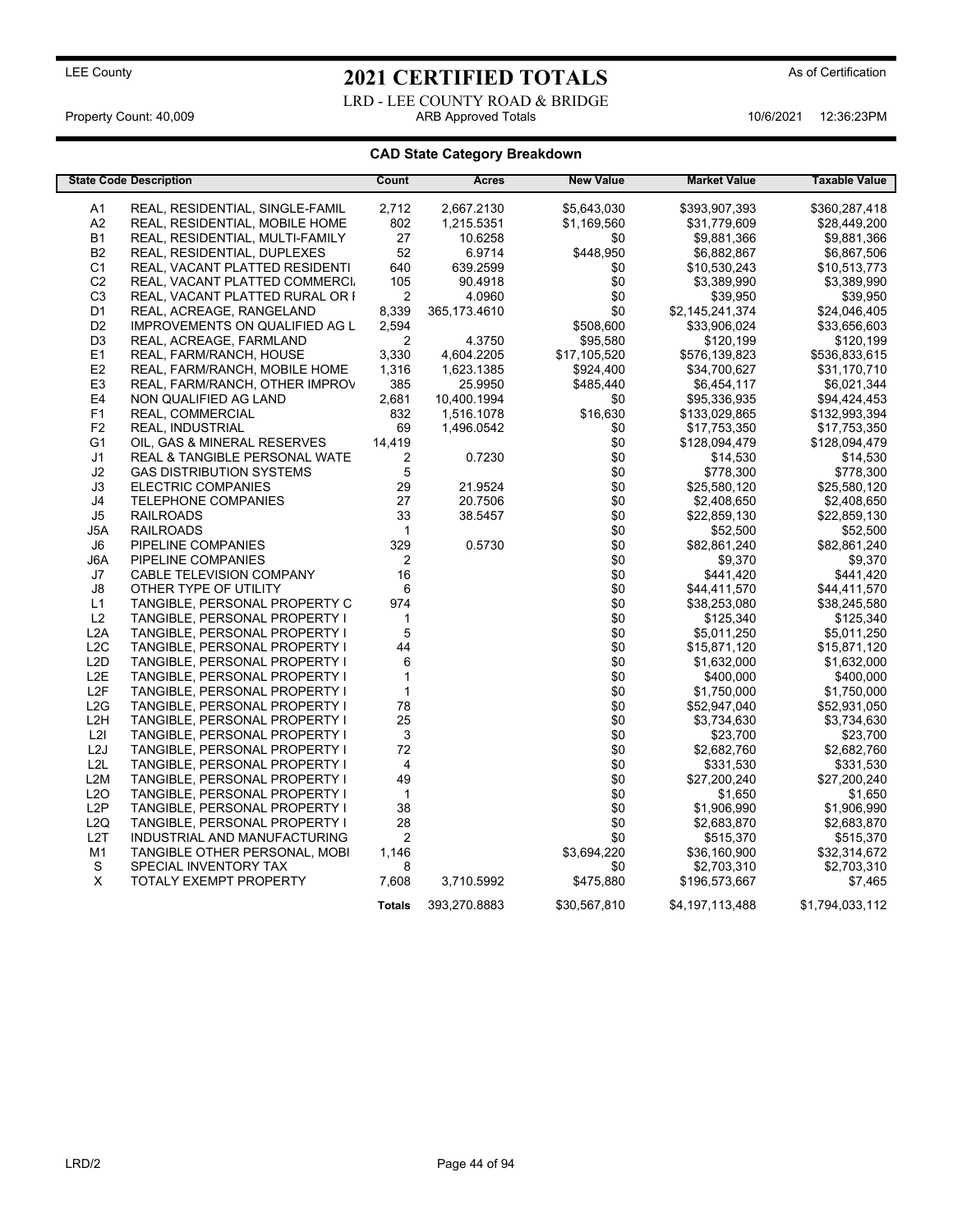LRD - LEE COUNTY ROAD & BRIDGE<br>Grand Totals Property Count: 40,009 **Accord Property Count: 40,009** Crand Totals 10/6/2021 12:36:23PM

## **CAD State Category Breakdown**

|                  | <b>State Code Description</b>            | Count                     | <b>Acres</b>   | <b>New Value</b> | <b>Market Value</b> | <b>Taxable Value</b> |
|------------------|------------------------------------------|---------------------------|----------------|------------------|---------------------|----------------------|
| A1               | REAL, RESIDENTIAL, SINGLE-FAMIL          | 2,712                     | 2,667.2130     | \$5,643,030      | \$393,907,393       | \$360,287,418        |
| A <sub>2</sub>   | REAL, RESIDENTIAL, MOBILE HOME           | 802                       | 1,215.5351     | \$1,169,560      | \$31,779,609        | \$28,449,200         |
| <b>B1</b>        | REAL, RESIDENTIAL, MULTI-FAMILY          | 27                        | 10.6258        | \$0              | \$9,881,366         | \$9,881,366          |
| <b>B2</b>        | REAL, RESIDENTIAL, DUPLEXES              | 52                        | 6.9714         | \$448,950        | \$6,882,867         | \$6,867,506          |
| C <sub>1</sub>   | REAL, VACANT PLATTED RESIDENTI           | 640                       | 639.2599       | \$0              | \$10,530,243        | \$10,513,773         |
| C <sub>2</sub>   | REAL, VACANT PLATTED COMMERCI.           | 105                       | 90.4918        | \$0              | \$3,389,990         | \$3,389,990          |
| C <sub>3</sub>   | REAL, VACANT PLATTED RURAL OR F          | $\overline{2}$            | 4.0960         | \$0              | \$39,950            | \$39,950             |
| D <sub>1</sub>   | REAL, ACREAGE, RANGELAND                 | 8,339                     | 365, 173. 4610 | \$0              | \$2,145,241,374     | \$24,046,405         |
| D <sub>2</sub>   | IMPROVEMENTS ON QUALIFIED AG L           | 2,594                     |                | \$508,600        | \$33,906,024        | \$33,656,603         |
| D <sub>3</sub>   | REAL, ACREAGE, FARMLAND                  | 2                         | 4.3750         | \$95,580         | \$120,199           | \$120,199            |
| E <sub>1</sub>   | REAL, FARM/RANCH, HOUSE                  | 3,330                     | 4,604.2205     | \$17,105,520     | \$576,139,823       | \$536,833,615        |
| E <sub>2</sub>   | REAL, FARM/RANCH, MOBILE HOME            | 1,316                     | 1,623.1385     | \$924,400        | \$34,700,627        | \$31,170,710         |
| E <sub>3</sub>   | REAL, FARM/RANCH, OTHER IMPROV           | 385                       | 25.9950        | \$485,440        | \$6,454,117         | \$6,021,344          |
| E4               | NON QUALIFIED AG LAND                    | 2,681                     | 10,400.1994    | \$0              | \$95,336,935        | \$94,424,453         |
| F <sub>1</sub>   | REAL, COMMERCIAL                         | 832                       | 1,516.1078     | \$16,630         | \$133,029,865       | \$132,993,394        |
| F <sub>2</sub>   | REAL, INDUSTRIAL                         | 69                        | 1,496.0542     | \$0              | \$17,753,350        | \$17,753,350         |
| G <sub>1</sub>   | OIL, GAS & MINERAL RESERVES              | 14,419                    |                | \$0              | \$128,094,479       | \$128,094,479        |
| J1               | <b>REAL &amp; TANGIBLE PERSONAL WATE</b> | 2                         | 0.7230         | \$0              | \$14,530            | \$14,530             |
| J2               | <b>GAS DISTRIBUTION SYSTEMS</b>          | 5                         |                | \$0              | \$778,300           | \$778,300            |
| J3               | <b>ELECTRIC COMPANIES</b>                | 29                        | 21.9524        | \$0              | \$25,580,120        | \$25,580,120         |
| J4               | <b>TELEPHONE COMPANIES</b>               | 27                        | 20.7506        | \$0              | \$2,408,650         | \$2,408,650          |
| J5               | <b>RAILROADS</b>                         | 33                        | 38.5457        | \$0              | \$22,859,130        | \$22,859,130         |
| J5A              | <b>RAILROADS</b>                         | $\mathbf 1$               |                | \$0              | \$52,500            | \$52,500             |
| J6               | PIPELINE COMPANIES                       | 329                       | 0.5730         | \$0              | \$82,861,240        | \$82,861,240         |
| J6A              | PIPELINE COMPANIES                       | 2                         |                | \$0              | \$9,370             | \$9,370              |
| J7               | CABLE TELEVISION COMPANY                 | 16                        |                | \$0              | \$441,420           | \$441,420            |
| J8               | OTHER TYPE OF UTILITY                    | 6                         |                | \$0              | \$44,411,570        | \$44,411,570         |
| L1               | TANGIBLE, PERSONAL PROPERTY C            | 974                       |                | \$0              | \$38,253,080        | \$38,245,580         |
| L <sub>2</sub>   | TANGIBLE, PERSONAL PROPERTY I            | 1                         |                | \$0              | \$125,340           | \$125,340            |
| L2A              | TANGIBLE, PERSONAL PROPERTY I            | 5                         |                | \$0              | \$5,011,250         | \$5,011,250          |
| L <sub>2</sub> C | TANGIBLE, PERSONAL PROPERTY I            | 44                        |                | \$0              | \$15,871,120        | \$15,871,120         |
| L <sub>2</sub> D | TANGIBLE, PERSONAL PROPERTY I            | $\,6$                     |                | \$0              | \$1,632,000         | \$1,632,000          |
| L <sub>2</sub> E | TANGIBLE, PERSONAL PROPERTY I            | $\mathbf{1}$              |                | \$0              | \$400,000           | \$400,000            |
| L <sub>2</sub> F | TANGIBLE, PERSONAL PROPERTY I            | $\mathbf{1}$              |                | \$0              | \$1,750,000         | \$1,750,000          |
| L2G              | <b>TANGIBLE, PERSONAL PROPERTY I</b>     | 78                        |                | \$0              | \$52,947,040        | \$52,931,050         |
| L <sub>2</sub> H | TANGIBLE, PERSONAL PROPERTY I            | 25                        |                | \$0              | \$3,734,630         | \$3,734,630          |
| L2I              | TANGIBLE, PERSONAL PROPERTY I            | $\ensuremath{\mathsf{3}}$ |                | \$0              | \$23,700            | \$23,700             |
| L <sub>2</sub> J | TANGIBLE, PERSONAL PROPERTY I            | 72                        |                | \$0              | \$2,682,760         | \$2,682,760          |
| L2L              | TANGIBLE, PERSONAL PROPERTY I            | $\overline{4}$            |                | \$0              | \$331,530           | \$331,530            |
| L <sub>2</sub> M | TANGIBLE, PERSONAL PROPERTY I            | 49                        |                | \$0              | \$27,200,240        | \$27,200,240         |
| L2O              | <b>TANGIBLE, PERSONAL PROPERTY I</b>     | $\mathbf{1}$              |                | \$0              | \$1,650             | \$1,650              |
| L2P              | TANGIBLE, PERSONAL PROPERTY I            | 38                        |                | \$0              | \$1,906,990         | \$1,906,990          |
| L2Q              | TANGIBLE, PERSONAL PROPERTY I            | 28                        |                | \$0              | \$2,683,870         | \$2,683,870          |
| L <sub>2</sub> T | INDUSTRIAL AND MANUFACTURING             | $\overline{2}$            |                | \$0              | \$515,370           | \$515,370            |
| M1               | TANGIBLE OTHER PERSONAL, MOBI            | 1,146                     |                | \$3,694,220      | \$36,160,900        | \$32,314,672         |
| S                | SPECIAL INVENTORY TAX                    | 8                         |                | \$0              | \$2,703,310         | \$2,703,310          |
| $\mathsf X$      | TOTALY EXEMPT PROPERTY                   | 7,608                     | 3,710.5992     | \$475,880        | \$196,573,667       | \$7,465              |
|                  |                                          | <b>Totals</b>             | 393,270.8883   | \$30,567,810     | \$4,197,113,488     | \$1,794,033,112      |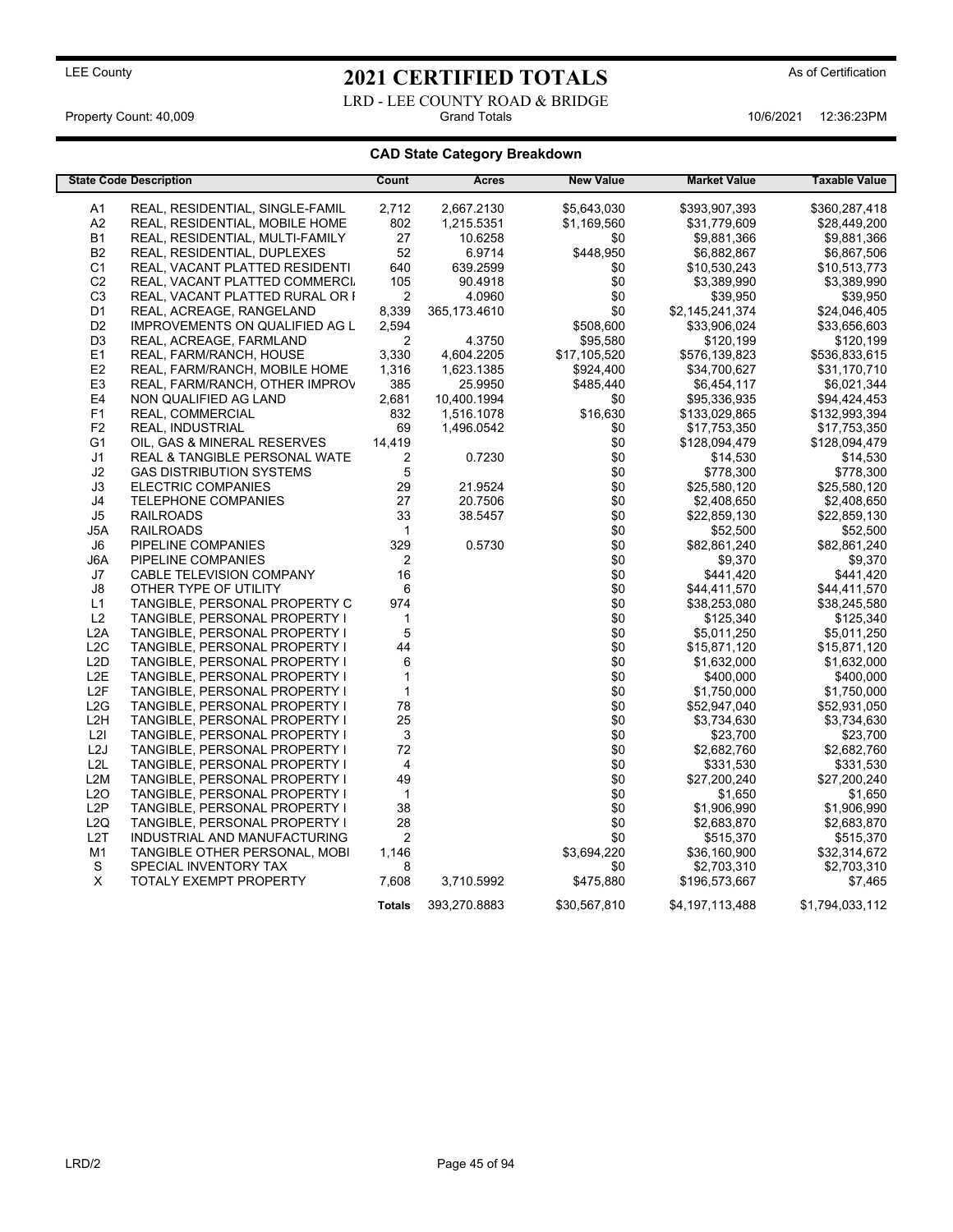LRD - LEE COUNTY ROAD & BRIDGE Property Count: 40,009 **Effective Rate Assumption** 10/6/2021 12:36:23PM

#### **New Value**

**TOTAL NEW VALUE MARKET: \$30,567,810 TOTAL NEW VALUE TAXABLE: \$29,592,434**

|                                         |                                                  | <b>New Exemptions</b>                 |                                    |                                   |  |  |  |  |  |
|-----------------------------------------|--------------------------------------------------|---------------------------------------|------------------------------------|-----------------------------------|--|--|--|--|--|
| <b>Exemption</b>                        | <b>Description</b>                               | Count                                 |                                    |                                   |  |  |  |  |  |
| EX-XI                                   | 11.19 Youth spiritual, mental, and physical dev  | 1                                     | 2020 Market Value                  | \$348,430                         |  |  |  |  |  |
| EX-XN                                   | 11.252 Motor vehicles leased for personal use    | 6                                     | 2020 Market Value                  | \$115,320                         |  |  |  |  |  |
| EX-XV                                   | Other Exemptions (including public property, r   | 5                                     | 2020 Market Value                  | \$177,120                         |  |  |  |  |  |
| EX366                                   | <b>HOUSE BILL 366</b>                            | 1,248                                 | 2020 Market Value                  | \$2,063,030                       |  |  |  |  |  |
|                                         |                                                  | <b>ABSOLUTE EXEMPTIONS VALUE LOSS</b> |                                    | \$2,703,900                       |  |  |  |  |  |
|                                         |                                                  |                                       |                                    |                                   |  |  |  |  |  |
| <b>Exemption</b>                        | <b>Description</b>                               |                                       | Count                              | <b>Exemption Amount</b>           |  |  |  |  |  |
| DP<br>DV <sub>1</sub>                   | <b>DISABILITY</b><br>Disabled Veterans 10% - 29% |                                       | 6<br>1                             | \$48,000<br>\$5,000               |  |  |  |  |  |
| DV3                                     | Disabled Veterans 50% - 69%                      |                                       |                                    | \$10,000                          |  |  |  |  |  |
| DV4                                     | Disabled Veterans 70% - 100%                     |                                       | 7                                  | \$48,320                          |  |  |  |  |  |
| <b>DVHS</b>                             | Disabled Veteran Homestead                       |                                       | 4                                  | \$1,381,004                       |  |  |  |  |  |
| OV65                                    | OVER 65                                          |                                       | 134                                | \$1,494,289                       |  |  |  |  |  |
|                                         |                                                  | <b>PARTIAL EXEMPTIONS VALUE LOSS</b>  | 153                                | \$2,986,613                       |  |  |  |  |  |
|                                         |                                                  |                                       | <b>NEW EXEMPTIONS VALUE LOSS</b>   | \$5,690,513                       |  |  |  |  |  |
|                                         |                                                  | <b>Increased Exemptions</b>           |                                    |                                   |  |  |  |  |  |
| <b>Exemption</b>                        | <b>Description</b>                               |                                       | Count                              | <b>Increased Exemption Amount</b> |  |  |  |  |  |
|                                         |                                                  |                                       |                                    |                                   |  |  |  |  |  |
| <b>INCREASED EXEMPTIONS VALUE LOSS</b>  |                                                  |                                       |                                    |                                   |  |  |  |  |  |
|                                         |                                                  |                                       | <b>TOTAL EXEMPTIONS VALUE LOSS</b> | \$5,690,513                       |  |  |  |  |  |
|                                         | New Ag / Timber Exemptions                       |                                       |                                    |                                   |  |  |  |  |  |
| 2020 Market Value<br>2021 Ag/Timber Use |                                                  | \$411,337<br>\$1,980                  |                                    | Count: 2                          |  |  |  |  |  |
|                                         |                                                  |                                       |                                    |                                   |  |  |  |  |  |
|                                         | <b>NEW AG / TIMBER VALUE LOSS</b>                | \$409,357                             |                                    |                                   |  |  |  |  |  |
|                                         |                                                  | <b>New Annexations</b>                |                                    |                                   |  |  |  |  |  |
|                                         |                                                  | <b>New Deannexations</b>              |                                    |                                   |  |  |  |  |  |
|                                         |                                                  | <b>Average Homestead Value</b>        |                                    |                                   |  |  |  |  |  |
|                                         |                                                  | Category A and E                      |                                    |                                   |  |  |  |  |  |
|                                         | <b>Count of HS Residences</b>                    | <b>Average Market</b>                 | <b>Average HS Exemption</b>        | <b>Average Taxable</b>            |  |  |  |  |  |
|                                         |                                                  |                                       |                                    |                                   |  |  |  |  |  |
|                                         | 3,997                                            | \$186,034                             | \$10,268                           | \$175,766                         |  |  |  |  |  |
|                                         |                                                  | <b>Category A Only</b>                |                                    |                                   |  |  |  |  |  |
|                                         | <b>Count of HS Residences</b>                    | <b>Average Market</b>                 | <b>Average HS Exemption</b>        | <b>Average Taxable</b>            |  |  |  |  |  |
|                                         |                                                  |                                       |                                    |                                   |  |  |  |  |  |
|                                         | 1,805                                            | \$166,433                             | \$11,255                           | \$155,178                         |  |  |  |  |  |
|                                         |                                                  |                                       |                                    |                                   |  |  |  |  |  |
|                                         |                                                  |                                       |                                    |                                   |  |  |  |  |  |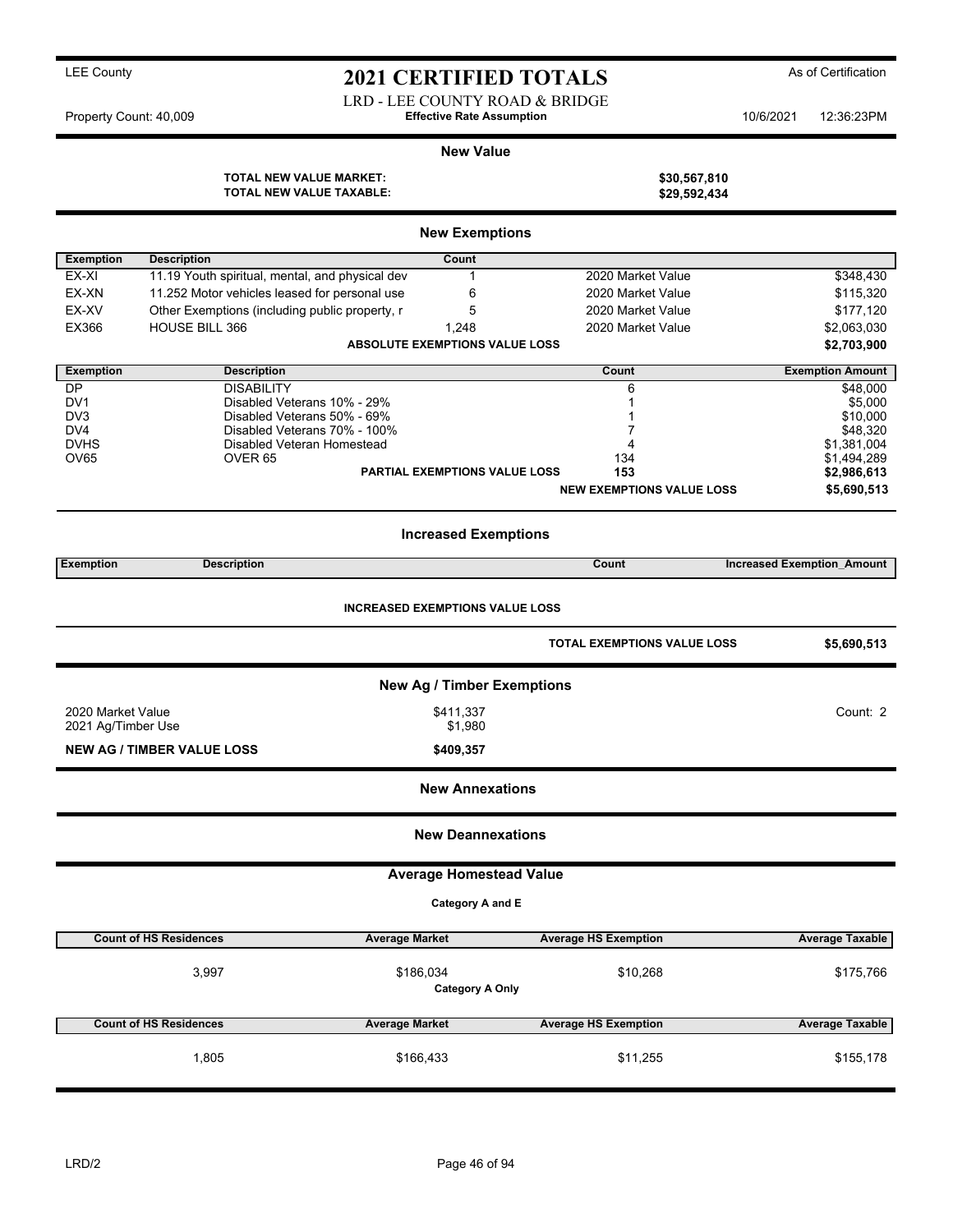LRD - LEE COUNTY ROAD & BRIDGE

**Lower Value Used**

**Count of Protested Properties Total Market Value Total Value Used**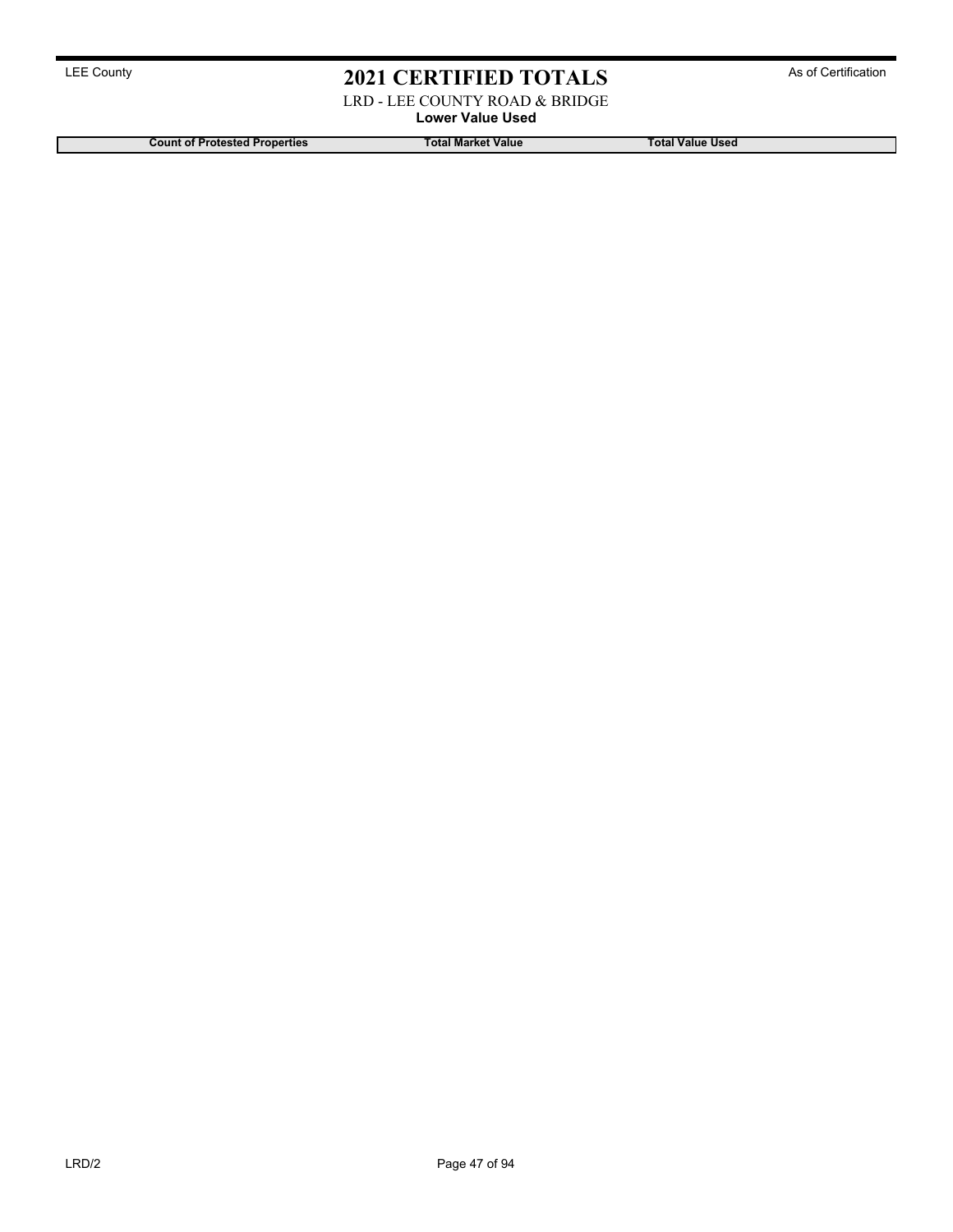| <b>LEE County</b>                                                                                                                       | <b>2021 CERTIFIED TOTALS</b>                         |                   |                          |               | As of Certification                                        |              |            |
|-----------------------------------------------------------------------------------------------------------------------------------------|------------------------------------------------------|-------------------|--------------------------|---------------|------------------------------------------------------------|--------------|------------|
| Property Count: 118                                                                                                                     | <b>SEG - ELGIN ISD</b><br><b>ARB Approved Totals</b> |                   |                          |               | 10/6/2021                                                  | 12:36:16PM   |            |
| Land                                                                                                                                    |                                                      |                   |                          | Value         |                                                            |              |            |
| Homesite:                                                                                                                               |                                                      |                   |                          | 937,600       |                                                            |              |            |
| Non Homesite:                                                                                                                           |                                                      |                   | 2,630,390                |               |                                                            |              |            |
| Ag Market:                                                                                                                              |                                                      |                   | 10,433,700               |               |                                                            |              |            |
| <b>Timber Market:</b>                                                                                                                   |                                                      |                   |                          | 0             | <b>Total Land</b>                                          | $^{(+)}$     | 14,001,690 |
| Improvement                                                                                                                             |                                                      |                   |                          | Value         |                                                            |              |            |
| Homesite:                                                                                                                               |                                                      |                   | 9,567,300                |               |                                                            |              |            |
| Non Homesite:                                                                                                                           |                                                      |                   | 1,072,580                |               | <b>Total Improvements</b>                                  | $^{(+)}$     | 10,639,880 |
| <b>Non Real</b>                                                                                                                         |                                                      | Count             |                          | Value         |                                                            |              |            |
| Personal Property:                                                                                                                      |                                                      | 11                |                          | 442,178       |                                                            |              |            |
| Mineral Property:                                                                                                                       |                                                      | 0                 |                          | 0             |                                                            |              |            |
| Autos:                                                                                                                                  |                                                      | 0                 |                          | 0             | <b>Total Non Real</b>                                      | $^{(+)}$     | 442.178    |
|                                                                                                                                         |                                                      |                   |                          |               | <b>Market Value</b>                                        | $\equiv$     | 25,083,748 |
| Ag                                                                                                                                      |                                                      | <b>Non Exempt</b> |                          | <b>Exempt</b> |                                                            |              |            |
| <b>Total Productivity Market:</b>                                                                                                       |                                                      | 10,433,700        |                          | 0             |                                                            |              |            |
| Ag Use:                                                                                                                                 |                                                      | 110,080           |                          | 0             | <b>Productivity Loss</b>                                   | $(-)$        | 10,323,620 |
| Timber Use:                                                                                                                             |                                                      | 0                 |                          | 0             | <b>Appraised Value</b>                                     | $\equiv$     | 14,760,128 |
| Productivity Loss:                                                                                                                      |                                                      | 10,323,620        |                          | 0             |                                                            |              |            |
|                                                                                                                                         |                                                      |                   |                          |               | <b>Homestead Cap</b>                                       | $(\text{-})$ | 239,156    |
|                                                                                                                                         |                                                      |                   |                          |               | <b>Assessed Value</b>                                      | $=$          | 14,520,972 |
|                                                                                                                                         |                                                      |                   |                          |               | <b>Total Exemptions Amount</b><br>(Breakdown on Next Page) | $(-)$        | 1,135,951  |
|                                                                                                                                         |                                                      |                   |                          |               | <b>Net Taxable</b>                                         | $\equiv$     | 13,385,021 |
| <b>Assessed</b><br>Freeze                                                                                                               | <b>Taxable</b>                                       | <b>Actual Tax</b> | <b>Ceiling</b>           | Count         |                                                            |              |            |
| <b>OV65</b><br>2,298,454                                                                                                                | 1,762,181                                            | 18,962.32         | 19,052.27                | 10            |                                                            |              |            |
| <b>Total</b><br>2,298,454<br><b>Tax Rate</b><br>1.4285000                                                                               | 1,762,181                                            | 18,962.32         | 19,052.27                | 10            | <b>Freeze Taxable</b>                                      | $(\text{-})$ | 1,762,181  |
|                                                                                                                                         |                                                      |                   |                          |               | <b>Freeze Adjusted Taxable</b>                             | $=$          | 11,622,840 |
| APPROXIMATE LEVY = (FREEZE ADJUSTED TAXABLE * (TAX RATE / 100)) + ACTUAL TAX<br>184,994.59 = 11,622,840 * (1.4285000 / 100) + 18,962.32 |                                                      |                   |                          |               |                                                            |              |            |
| Certified Estimate of Market Value:<br>Certified Estimate of Taxable Value:                                                             |                                                      |                   | 25,083,748<br>13,385,021 |               |                                                            |              |            |

| Tax Increment Finance Value: |      |
|------------------------------|------|
| Tax Increment Finance Levy:  | 0.00 |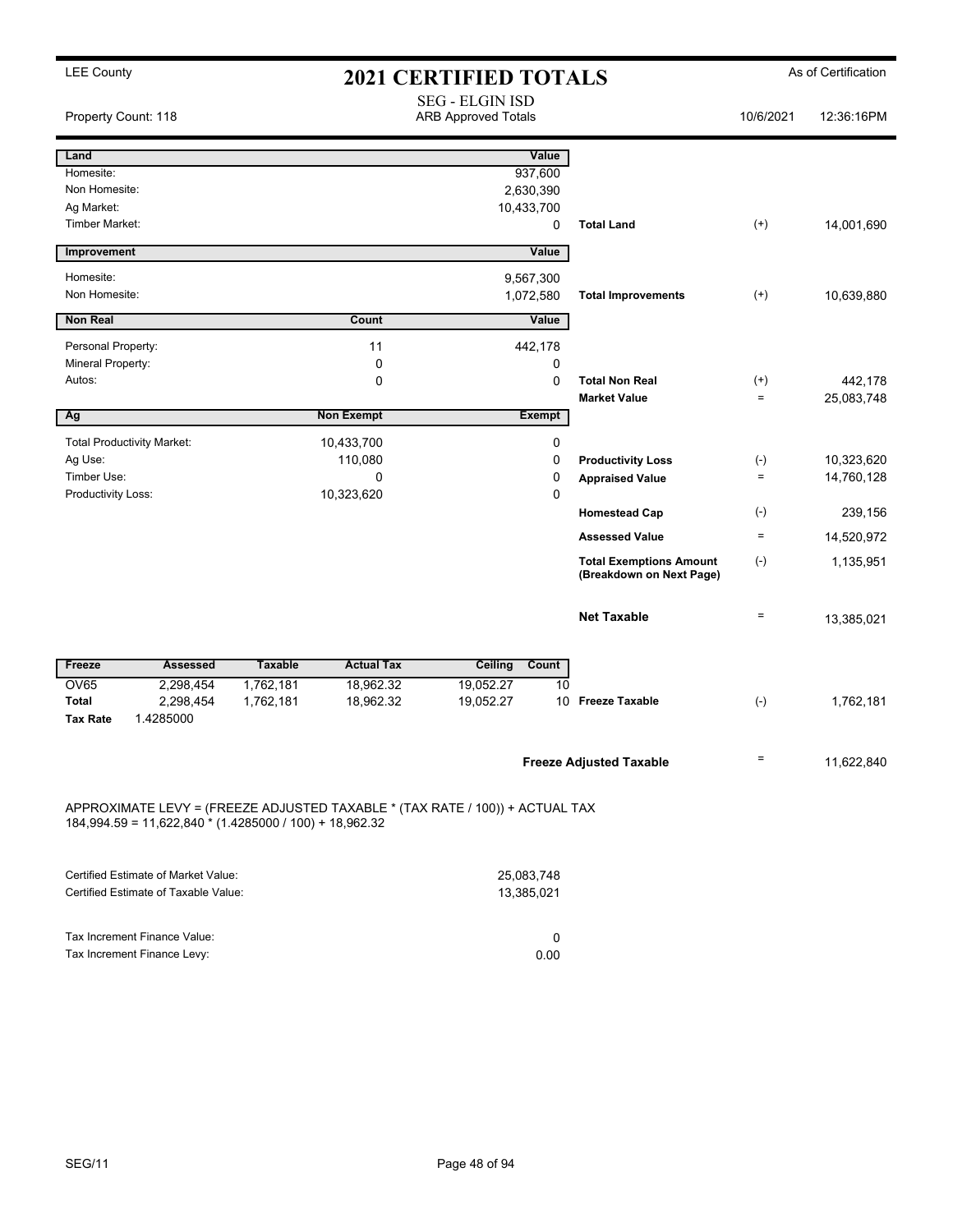SEG - ELGIN ISD Property Count: 118 ARB Approved Totals 10/6/2021 12:36:23PM

| <b>Exemption</b> | Count         | Local | <b>State</b> | <b>Total</b> |
|------------------|---------------|-------|--------------|--------------|
| DV4              |               |       | 13,960       | 13,960       |
| <b>DVHS</b>      |               | 0     | 174,273      | 174,273      |
| EX-XN            |               | υ     | 22,260       | 22,260       |
| EX366            | 4             | υ     | 458          | 458          |
| HS               | 34            | 0     | 825,000      | 825,000      |
| <b>OV65</b>      | 10            | 0     | 100,000      | 100,000      |
|                  | <b>Totals</b> | 0     | 1,135,951    | 1,135,951    |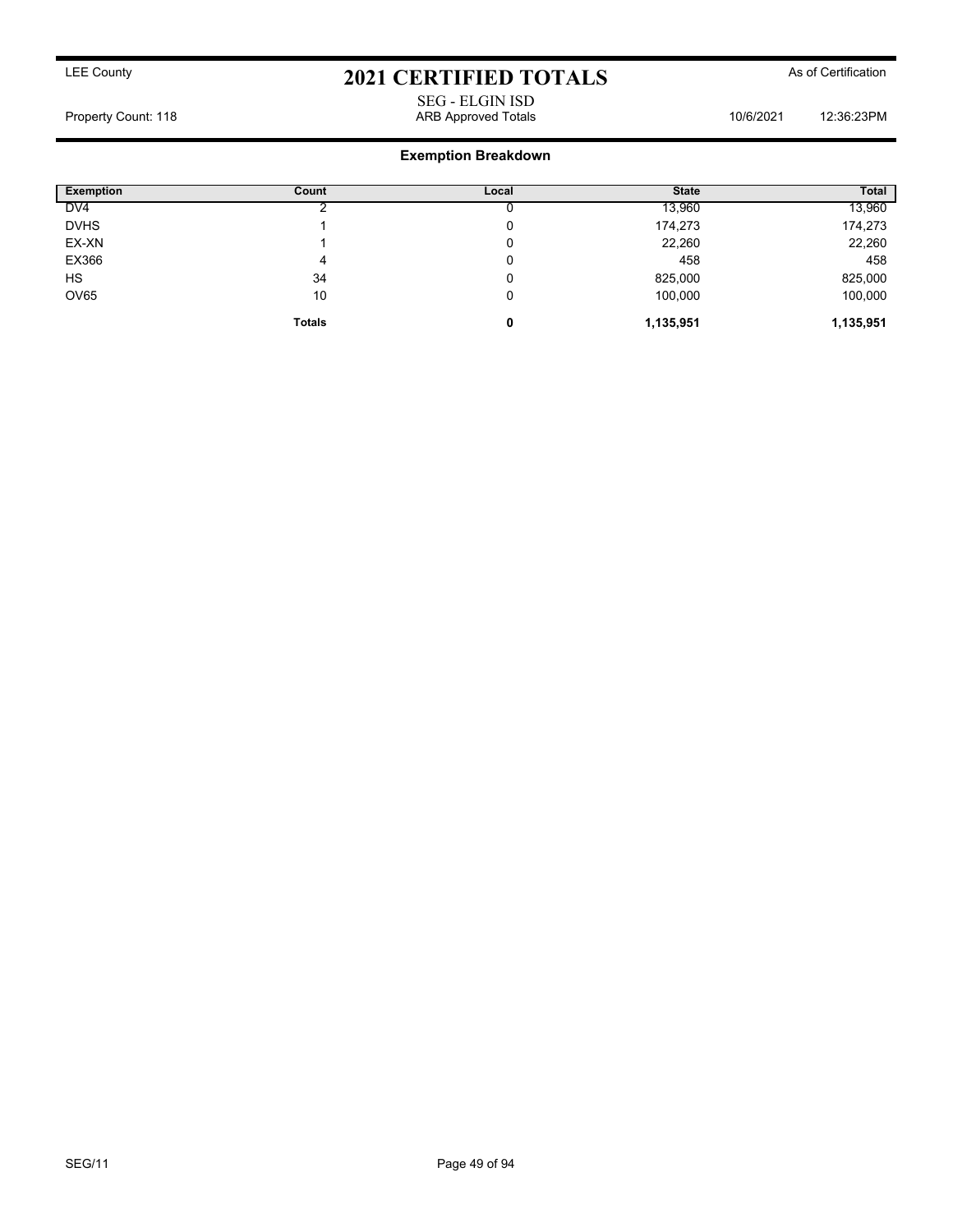| <b>LEE County</b>        |                                                         |                |                                                                              | <b>2021 CERTIFIED TOTALS</b>                  |               |                                                            |                       | As of Certification      |
|--------------------------|---------------------------------------------------------|----------------|------------------------------------------------------------------------------|-----------------------------------------------|---------------|------------------------------------------------------------|-----------------------|--------------------------|
| Property Count: 118      |                                                         |                |                                                                              | <b>SEG - ELGIN ISD</b><br><b>Grand Totals</b> |               |                                                            | 10/6/2021             | 12:36:16PM               |
| Land                     |                                                         |                |                                                                              |                                               | Value         |                                                            |                       |                          |
| Homesite:                |                                                         |                |                                                                              |                                               | 937,600       |                                                            |                       |                          |
| Non Homesite:            |                                                         |                |                                                                              | 2,630,390                                     |               |                                                            |                       |                          |
| Ag Market:               |                                                         |                |                                                                              | 10,433,700                                    |               |                                                            |                       |                          |
| Timber Market:           |                                                         |                |                                                                              |                                               | 0             | <b>Total Land</b>                                          | $^{(+)}$              | 14,001,690               |
| Improvement              |                                                         |                |                                                                              |                                               | Value         |                                                            |                       |                          |
| Homesite:                |                                                         |                |                                                                              | 9,567,300                                     |               |                                                            |                       |                          |
| Non Homesite:            |                                                         |                |                                                                              | 1,072,580                                     |               | <b>Total Improvements</b>                                  | $^{(+)}$              | 10,639,880               |
| <b>Non Real</b>          |                                                         |                | Count                                                                        |                                               | Value         |                                                            |                       |                          |
| Personal Property:       |                                                         |                | 11                                                                           |                                               | 442,178       |                                                            |                       |                          |
| <b>Mineral Property:</b> |                                                         |                | 0                                                                            |                                               | 0             |                                                            |                       |                          |
| Autos:                   |                                                         |                | $\mathbf 0$                                                                  |                                               | 0             | <b>Total Non Real</b>                                      | $^{(+)}$              | 442,178                  |
| Αg                       |                                                         |                | <b>Non Exempt</b>                                                            |                                               | <b>Exempt</b> | <b>Market Value</b>                                        | $\equiv$              | 25,083,748               |
|                          |                                                         |                |                                                                              |                                               |               |                                                            |                       |                          |
|                          | <b>Total Productivity Market:</b>                       |                | 10,433,700                                                                   |                                               | 0             |                                                            |                       |                          |
| Ag Use:<br>Timber Use:   |                                                         |                | 110,080<br>0                                                                 |                                               | 0<br>0        | <b>Productivity Loss</b>                                   | $(\cdot)$<br>$\equiv$ | 10,323,620<br>14,760,128 |
| Productivity Loss:       |                                                         |                | 10,323,620                                                                   |                                               | 0             | <b>Appraised Value</b>                                     |                       |                          |
|                          |                                                         |                |                                                                              |                                               |               | <b>Homestead Cap</b>                                       | $(\cdot)$             | 239,156                  |
|                          |                                                         |                |                                                                              |                                               |               | <b>Assessed Value</b>                                      | $\equiv$              | 14,520,972               |
|                          |                                                         |                |                                                                              |                                               |               | <b>Total Exemptions Amount</b><br>(Breakdown on Next Page) | $(\textnormal{-})$    | 1,135,951                |
|                          |                                                         |                |                                                                              |                                               |               | <b>Net Taxable</b>                                         | $\equiv$              | 13,385,021               |
| Freeze                   | <b>Assessed</b>                                         | <b>Taxable</b> | <b>Actual Tax</b>                                                            | Ceiling Count                                 |               |                                                            |                       |                          |
| <b>OV65</b>              | 2,298,454                                               | 1,762,181      | 18,962.32                                                                    | 19,052.27                                     | 10            |                                                            |                       |                          |
| Total                    | 2,298,454                                               | 1,762,181      | 18,962.32                                                                    | 19,052.27                                     |               | 10 Freeze Taxable                                          | $(\text{-})$          | 1,762,181                |
| <b>Tax Rate</b>          | 1.4285000                                               |                |                                                                              |                                               |               |                                                            |                       |                          |
|                          |                                                         |                |                                                                              |                                               |               | <b>Freeze Adjusted Taxable</b>                             | $=$                   | 11,622,840               |
|                          |                                                         |                |                                                                              |                                               |               |                                                            |                       |                          |
|                          | 184,994.59 = 11,622,840 * (1.4285000 / 100) + 18,962.32 |                | APPROXIMATE LEVY = (FREEZE ADJUSTED TAXABLE * (TAX RATE / 100)) + ACTUAL TAX |                                               |               |                                                            |                       |                          |
|                          | Certified Estimate of Market Value:                     |                |                                                                              | 25,083,748                                    |               |                                                            |                       |                          |
|                          | Certified Estimate of Taxable Value:                    |                |                                                                              | 13,385,021                                    |               |                                                            |                       |                          |
|                          |                                                         |                |                                                                              |                                               |               |                                                            |                       |                          |
|                          | Tax Increment Finance Value:                            |                |                                                                              |                                               | 0             |                                                            |                       |                          |
|                          | Tax Increment Finance Levy:                             |                |                                                                              |                                               | 0.00          |                                                            |                       |                          |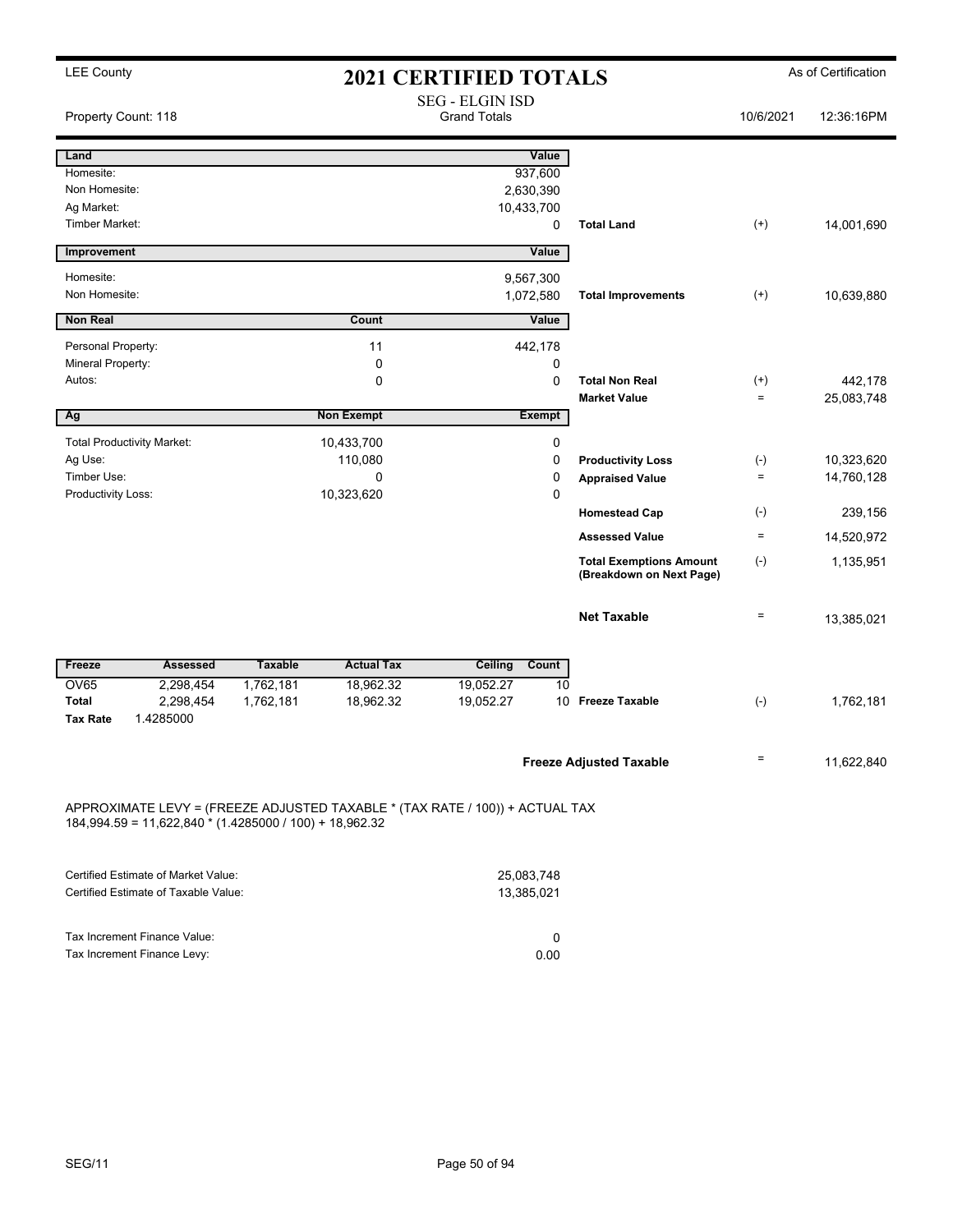## SEG - ELGIN ISD Property Count: 118 **Property Count: 118** Crand Totals **10/6/2021** 12:36:23PM

| <b>Exemption</b> | Count         | Local | <b>State</b> | <b>Total</b> |
|------------------|---------------|-------|--------------|--------------|
| DV <sub>4</sub>  |               |       | 13,960       | 13,960       |
| <b>DVHS</b>      |               | 0     | 174,273      | 174,273      |
| EX-XN            |               | 0     | 22,260       | 22,260       |
| EX366            |               | 0     | 458          | 458          |
| <b>HS</b>        | 34            | 0     | 825,000      | 825,000      |
| OV65             | 10            | 0     | 100,000      | 100,000      |
|                  | <b>Totals</b> | 0     | 1,135,951    | 1,135,951    |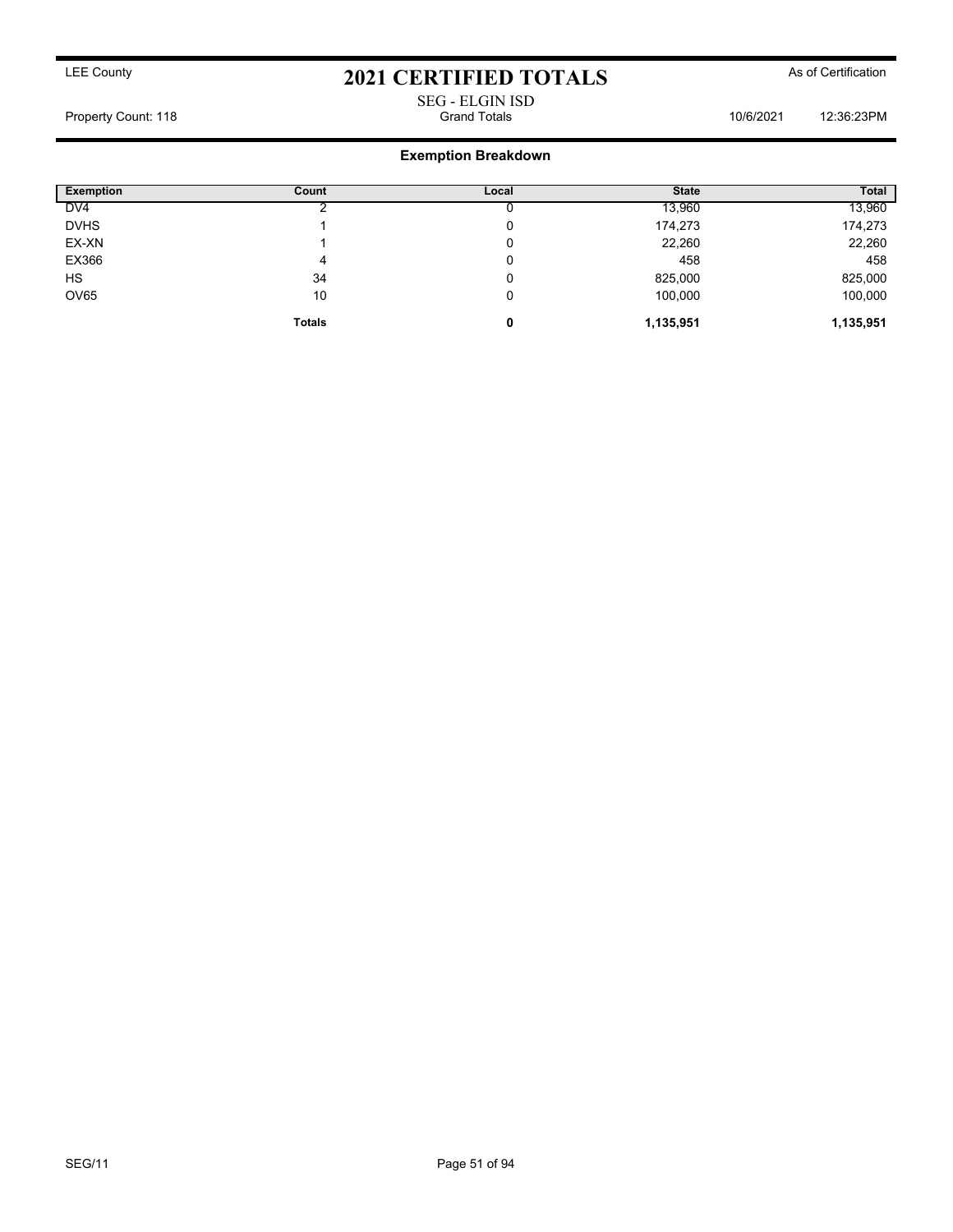SEG - ELGIN ISD<br>ARB Approved Totals

Property Count: 118 **ARB Approved Totals** 10/6/2021 12:36:23PM

## **State Category Breakdown**

|                | <b>State Code Description</b>       | Count  | Acres      | <b>New Value</b> | <b>Market Value</b> | <b>Taxable Value</b> |
|----------------|-------------------------------------|--------|------------|------------------|---------------------|----------------------|
| A              | SINGLE FAMILY RESIDENCE             |        | 12.1870    | \$0              | \$1,336,990         | \$1,166,141          |
| C <sub>1</sub> | VACANT LOTS AND LAND TRACTS         | 8      | 4.0000     | \$0              | \$59,850            | \$59.850             |
|                |                                     |        |            |                  |                     |                      |
| D <sub>1</sub> | <b>QUALIFIED OPEN-SPACE LAND</b>    | 60     | 1.383.4690 | \$0              | \$10.433.700        | \$107.410            |
| D <sub>2</sub> | <b>IMPROVEMENTS ON QUALIFIED OP</b> | 22     |            | \$0              | \$500,570           | \$500,570            |
| Е              | RURAL LAND. NON QUALIFIED OPE       | 56     | 469.3420   | \$567.850        | \$12,150,420        | \$10,996,550         |
| F <sub>2</sub> | INDUSTRIAL AND MANUFACTURIN         | 2      | 1.1720     | \$0              | \$5.450             | \$5.450              |
| J3             | ELECTRIC COMPANY (INCLUDING C       |        |            | \$0              | \$139,630           | \$139,630            |
| J <sub>6</sub> | PIPELAND COMPANY                    |        |            | \$0              | \$272,810           | \$272,810            |
| L1             | COMMERCIAL PERSONAL PROPE           | 4      |            | \$0              | \$7.020             | \$7.020              |
| M <sub>1</sub> | TANGIBLE OTHER PERSONAL, MOB        | 3      |            | \$0              | \$154.590           | \$129.590            |
| x              | TOTALLY EXEMPT PROPERTY             | 5      |            | \$0              | \$22.718            | \$0                  |
|                |                                     | Totals | 1.870.1700 | \$567.850        | \$25,083,748        | \$13,385,021         |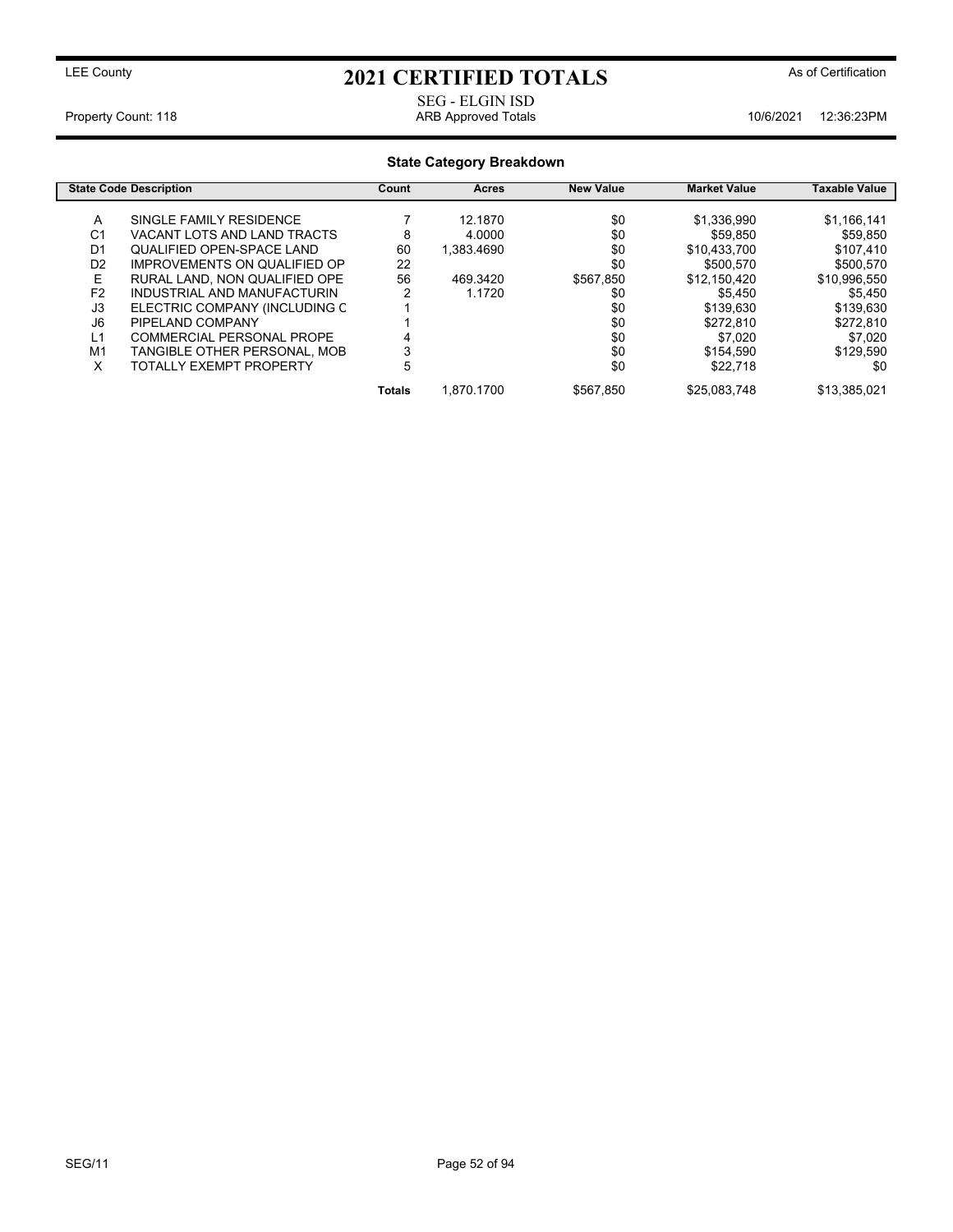SEG - ELGIN ISD

Property Count: 118 **Property Count: 118** Crand Totals 10/6/2021 12:36:23PM

### **State Category Breakdown State Code Description Count Acres New Value Market Value Taxable Value** A SINGLE FAMILY RESIDENCE 7 12.1870 \$0 \$1,336,990 \$1,166,141 VACANT LOTS AND LAND TRACTS 3<br>QUALIFIED OPEN-SPACE LAND \$60 01 QUALIFIED OPEN-SPACE LAND 60 1,383.4690 \$0 \$10,433,700 \$107,410<br>D2 IMPROVEMENTS ON QUALIFIED OP 22 \$0 \$500,570 \$500,570 IMPROVEMENTS ON QUALIFIED OP E RURAL LAND, NON QUALIFIED OPE 56 469.3420 \$567,850 \$12,150,420 \$10,996,550<br>F2 INDUSTRIAL AND MANUFACTURIN 2 1.1720 \$0 \$5,450 \$5,450 \$5,450 F2 INDUSTRIAL AND MANUFACTURIN 2 1.1720 \$0 \$5,450 \$5,450 \$5,450 \$5,450 \$5,450 \$5,450 \$5,450 \$5,450 \$5,450 \$5,450 \$5,450 \$5,450 \$139,630 \$139,630 \$139,630 \$139,630 \$139,630 \$139,630 \$139,630 \$139,630 \$139,630 \$139,630 \$139, J3 ELECTRIC COMPANY (INCLUDING C 1 \$0 \$139,630 \$139,630 J6 PIPELAND COMPANY 1 \$0 \$272,810 \$272,810 L1 COMMERCIAL PERSONAL PROPE 4<br>
M1 TANGIBLE OTHER PERSONAL, MOB 3 3 50 \$154,590 \$154,590 \$129,590 M1 TANGIBLE OTHER PERSONAL, MOB 3 \$0 \$154,590 \$129,590<br>X TOTALLY EXEMPT PROPERTY 5 \$0 \$22,718 \$0 TOTALLY EXEMPT PROPERTY 5 5 \$0 **Totals** 1,870.1700 \$567,850 \$25,083,748 \$13,385,021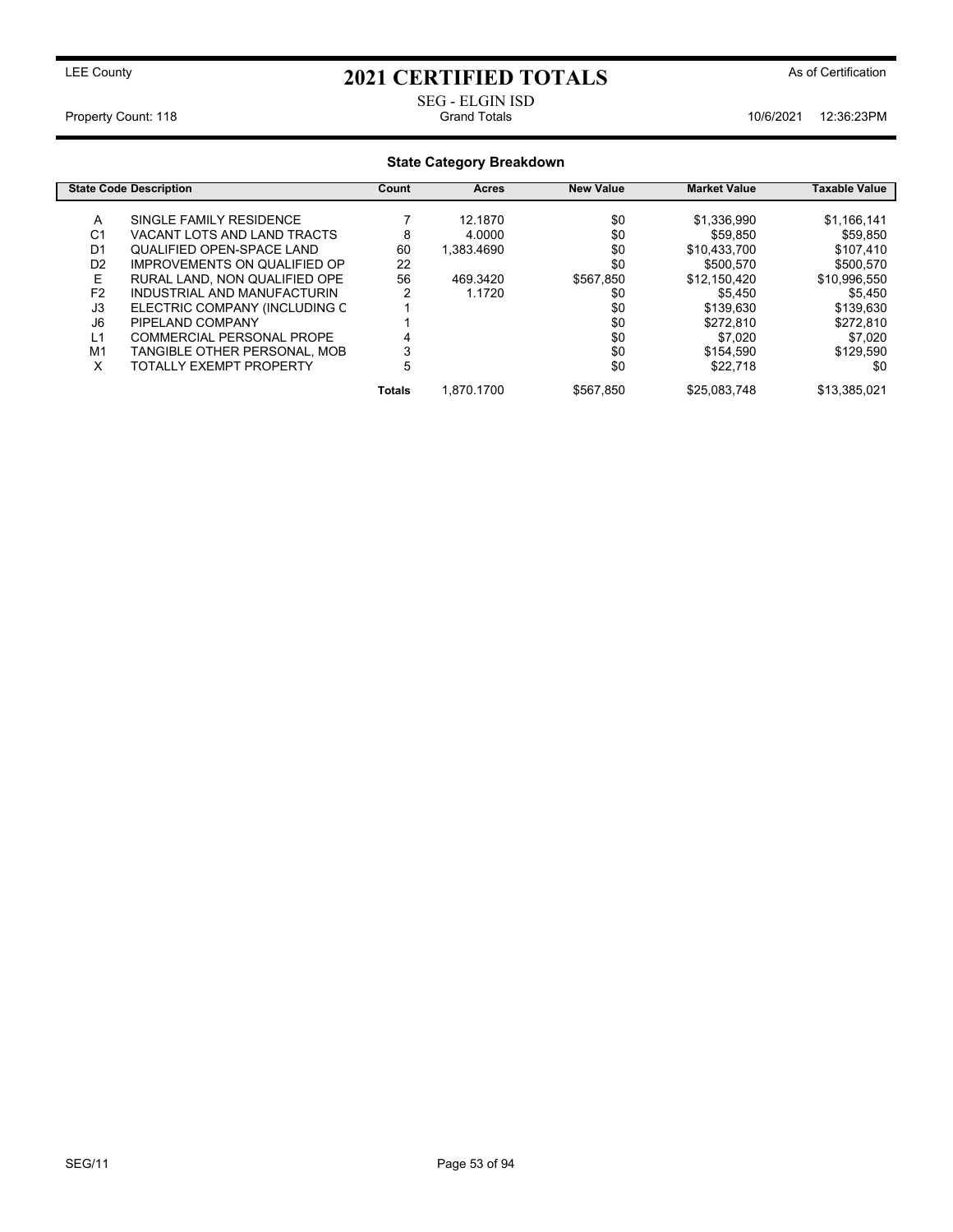SEG - ELGIN ISD<br>ARB Approved Totals

Property Count: 118 **ARB Approved Totals** 10/6/2021 12:36:23PM

## **CAD State Category Breakdown**

|                | <b>State Code Description</b>         | Count  | Acres      | <b>New Value</b> | <b>Market Value</b> | Taxable Value |
|----------------|---------------------------------------|--------|------------|------------------|---------------------|---------------|
| A1             | REAL, RESIDENTIAL, SINGLE-FAMIL       | 6      | 5.9730     | \$0              | \$1,255,300         | \$1,084,451   |
| A <sub>2</sub> | <b>REAL, RESIDENTIAL, MOBILE HOME</b> |        | 6.2140     | \$0              | \$81,690            | \$81,690      |
| C <sub>1</sub> | REAL, VACANT PLATTED RESIDENTI        | 8      | 4.0000     | \$0              | \$59,850            | \$59,850      |
| D <sub>1</sub> | REAL, ACREAGE, RANGELAND              | 60     | 1.383.4690 | \$0              | \$10,433,700        | \$107,410     |
| D <sub>2</sub> | <b>IMPROVEMENTS ON QUALIFIED AG L</b> | 22     |            | \$0              | \$500,570           | \$500,570     |
| E <sub>1</sub> | REAL, FARM/RANCH, HOUSE               | 38     | 74.0820    | \$567,850        | \$9,123,540         | \$8,058,291   |
| E <sub>2</sub> | REAL, FARM/RANCH, MOBILE HOME         | 11     | 13.2390    | \$0              | \$339,320           | \$293,122     |
| E <sub>3</sub> | REAL, FARM/RANCH, OTHER IMPROV        | 3      |            | \$0              | \$270,680           | \$233,998     |
| E4             | NON QUALIFIED AG LAND                 | 24     | 382.0210   | \$0              | \$2,416,880         | \$2,411,139   |
| F <sub>2</sub> | <b>REAL. INDUSTRIAL</b>               |        | 1.1720     | \$0              | \$5,450             | \$5,450       |
| J3             | ELECTRIC COMPANIES                    |        |            | \$0              | \$139,630           | \$139,630     |
| J6             | PIPELINE COMPANIES                    |        |            | \$0              | \$272,810           | \$272,810     |
| L1             | TANGIBLE, PERSONAL PROPERTY C         |        |            | \$0              | \$7.020             | \$7.020       |
| M1             | TANGIBLE OTHER PERSONAL, MOBI         | ۰.     |            | \$0              | \$154,590           | \$129,590     |
| X              | <b>TOTALY EXEMPT PROPERTY</b>         | 5      |            | \$0              | \$22,718            | \$0           |
|                |                                       | Totals | 1.870.1700 | \$567.850        | \$25.083.748        | \$13.385.021  |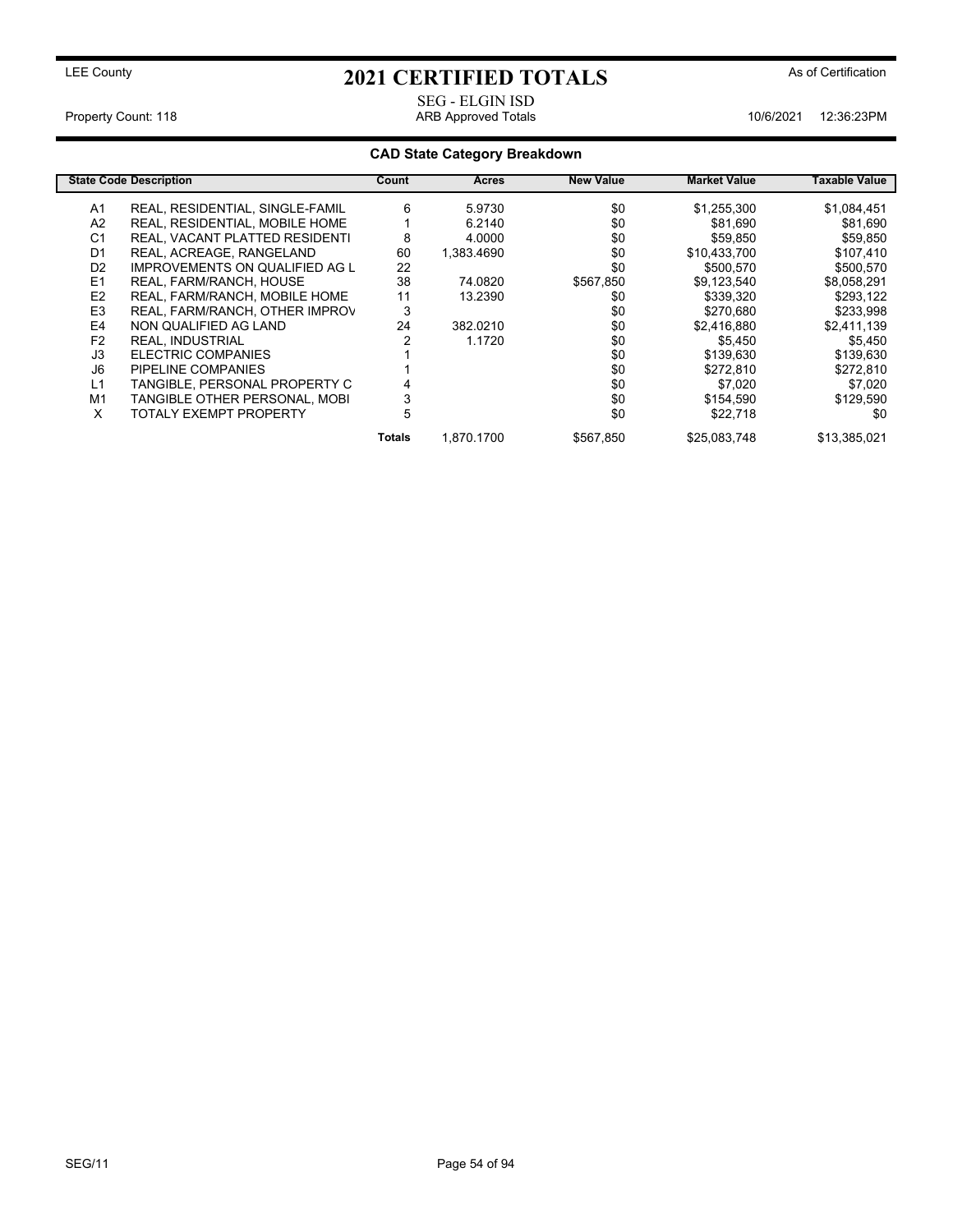# SEG - ELGIN ISD

Property Count: 118 **Property Count: 118** Crand Totals **10/6/2021** 12:36:23PM

## **CAD State Category Breakdown**

|                | <b>State Code Description</b>         | Count  | <b>Acres</b> | <b>New Value</b> | <b>Market Value</b> | Taxable Value |
|----------------|---------------------------------------|--------|--------------|------------------|---------------------|---------------|
| A1             | REAL, RESIDENTIAL, SINGLE-FAMIL       | 6      | 5.9730       | \$0              | \$1,255,300         | \$1,084,451   |
| A <sub>2</sub> | <b>REAL, RESIDENTIAL, MOBILE HOME</b> |        | 6.2140       | \$0              | \$81.690            | \$81,690      |
| C <sub>1</sub> | REAL, VACANT PLATTED RESIDENTI        | 8      | 4.0000       | \$0              | \$59,850            | \$59,850      |
| D <sub>1</sub> | REAL, ACREAGE, RANGELAND              | 60     | 1.383.4690   | \$0              | \$10.433.700        | \$107,410     |
| D <sub>2</sub> | <b>IMPROVEMENTS ON QUALIFIED AG L</b> | 22     |              | \$0              | \$500.570           | \$500,570     |
| E <sub>1</sub> | REAL, FARM/RANCH, HOUSE               | 38     | 74.0820      | \$567,850        | \$9,123,540         | \$8,058,291   |
| E2             | REAL, FARM/RANCH, MOBILE HOME         | 11     | 13.2390      | \$0              | \$339,320           | \$293,122     |
| E <sub>3</sub> | REAL, FARM/RANCH, OTHER IMPROV        | 3      |              | \$0              | \$270,680           | \$233,998     |
| E4             | NON QUALIFIED AG LAND                 | 24     | 382.0210     | \$0              | \$2.416.880         | \$2.411.139   |
| F <sub>2</sub> | <b>REAL, INDUSTRIAL</b>               |        | 1.1720       | \$0              | \$5.450             | \$5,450       |
| J3             | ELECTRIC COMPANIES                    |        |              | \$0              | \$139,630           | \$139,630     |
| J6             | PIPELINE COMPANIES                    |        |              | \$0              | \$272,810           | \$272,810     |
| L1             | TANGIBLE, PERSONAL PROPERTY C         |        |              | \$0              | \$7.020             | \$7.020       |
| M1             | TANGIBLE OTHER PERSONAL, MOBI         |        |              | \$0              | \$154,590           | \$129,590     |
| X              | <b>TOTALY EXEMPT PROPERTY</b>         | 5      |              | \$0              | \$22,718            | \$0           |
|                |                                       | Totals | 1.870.1700   | \$567.850        | \$25,083,748        | \$13.385.021  |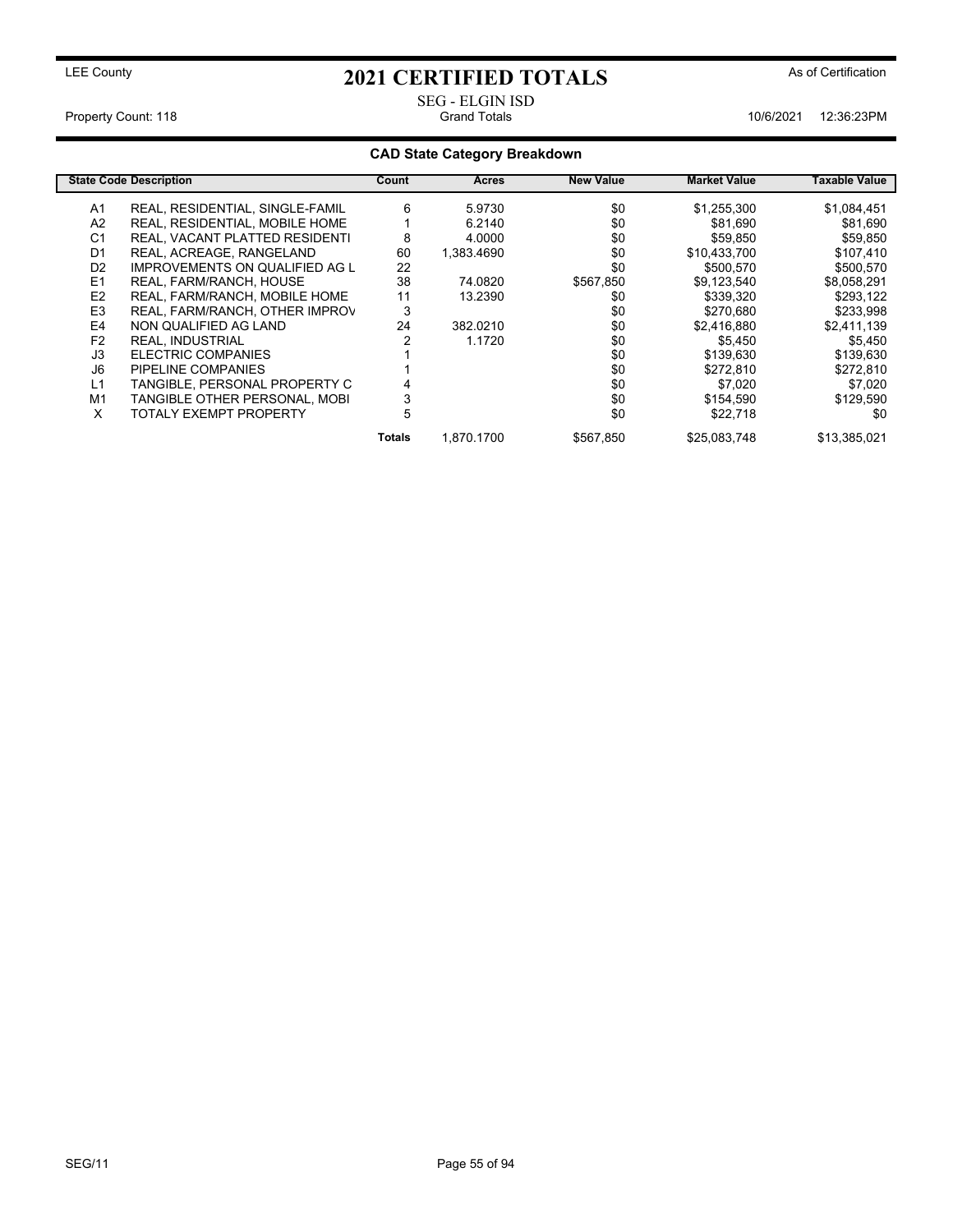|                       |                                                            | <b>New Value</b>                       |                                  |                                   |  |  |  |  |  |
|-----------------------|------------------------------------------------------------|----------------------------------------|----------------------------------|-----------------------------------|--|--|--|--|--|
|                       | <b>TOTAL NEW VALUE MARKET:</b><br>TOTAL NEW VALUE TAXABLE: |                                        | \$567,850<br>\$567,850           |                                   |  |  |  |  |  |
| <b>New Exemptions</b> |                                                            |                                        |                                  |                                   |  |  |  |  |  |
| <b>Exemption</b>      | <b>Description</b>                                         | Count                                  |                                  |                                   |  |  |  |  |  |
| EX-XN                 | 11.252 Motor vehicles leased for personal use              | $\mathbf{1}$                           | 2020 Market Value                | \$0                               |  |  |  |  |  |
| EX366                 | HOUSE BILL 366                                             | 1                                      | 2020 Market Value                | \$0                               |  |  |  |  |  |
|                       |                                                            | <b>ABSOLUTE EXEMPTIONS VALUE LOSS</b>  |                                  | \$0                               |  |  |  |  |  |
| <b>Exemption</b>      | <b>Description</b>                                         |                                        | Count                            | <b>Exemption Amount</b>           |  |  |  |  |  |
|                       |                                                            | PARTIAL EXEMPTIONS VALUE LOSS          |                                  |                                   |  |  |  |  |  |
|                       |                                                            |                                        | <b>NEW EXEMPTIONS VALUE LOSS</b> | \$0                               |  |  |  |  |  |
|                       |                                                            | <b>Increased Exemptions</b>            |                                  |                                   |  |  |  |  |  |
| <b>Exemption</b>      | <b>Description</b>                                         |                                        | Count                            | <b>Increased Exemption Amount</b> |  |  |  |  |  |
|                       |                                                            |                                        |                                  |                                   |  |  |  |  |  |
|                       |                                                            | <b>INCREASED EXEMPTIONS VALUE LOSS</b> |                                  |                                   |  |  |  |  |  |
|                       |                                                            |                                        | TOTAL EXEMPTIONS VALUE LOSS      | \$0                               |  |  |  |  |  |
|                       |                                                            | <b>New Ag / Timber Exemptions</b>      |                                  |                                   |  |  |  |  |  |
|                       |                                                            | <b>New Annexations</b>                 |                                  |                                   |  |  |  |  |  |
|                       |                                                            | <b>New Deannexations</b>               |                                  |                                   |  |  |  |  |  |
|                       |                                                            | <b>Average Homestead Value</b>         |                                  |                                   |  |  |  |  |  |
|                       |                                                            | Category A and E                       |                                  |                                   |  |  |  |  |  |
|                       | <b>Count of HS Residences</b>                              | <b>Average Market</b>                  | <b>Average HS Exemption</b>      | <b>Average Taxable</b>            |  |  |  |  |  |
|                       | 33                                                         | \$230,592                              | \$31,490                         | \$199,102                         |  |  |  |  |  |
|                       |                                                            | <b>Category A Only</b>                 |                                  |                                   |  |  |  |  |  |
|                       | <b>Count of HS Residences</b>                              | <b>Average Market</b>                  | <b>Average HS Exemption</b>      | <b>Average Taxable</b>            |  |  |  |  |  |
|                       | $\overline{\mathbf{4}}$                                    | \$198,313                              | \$40,212                         | \$158,101                         |  |  |  |  |  |
|                       | <b>Lower Value Used</b>                                    |                                        |                                  |                                   |  |  |  |  |  |
|                       | <b>Count of Protested Properties</b>                       | <b>Total Market Value</b>              | <b>Total Value Used</b>          |                                   |  |  |  |  |  |

## LEE County **As of Certification 2021 CERTIFIED TOTALS** As of Certification SEG - ELGIN ISD

Property Count: 118 **Effective Rate Assumption** 10/6/2021 12:36:23PM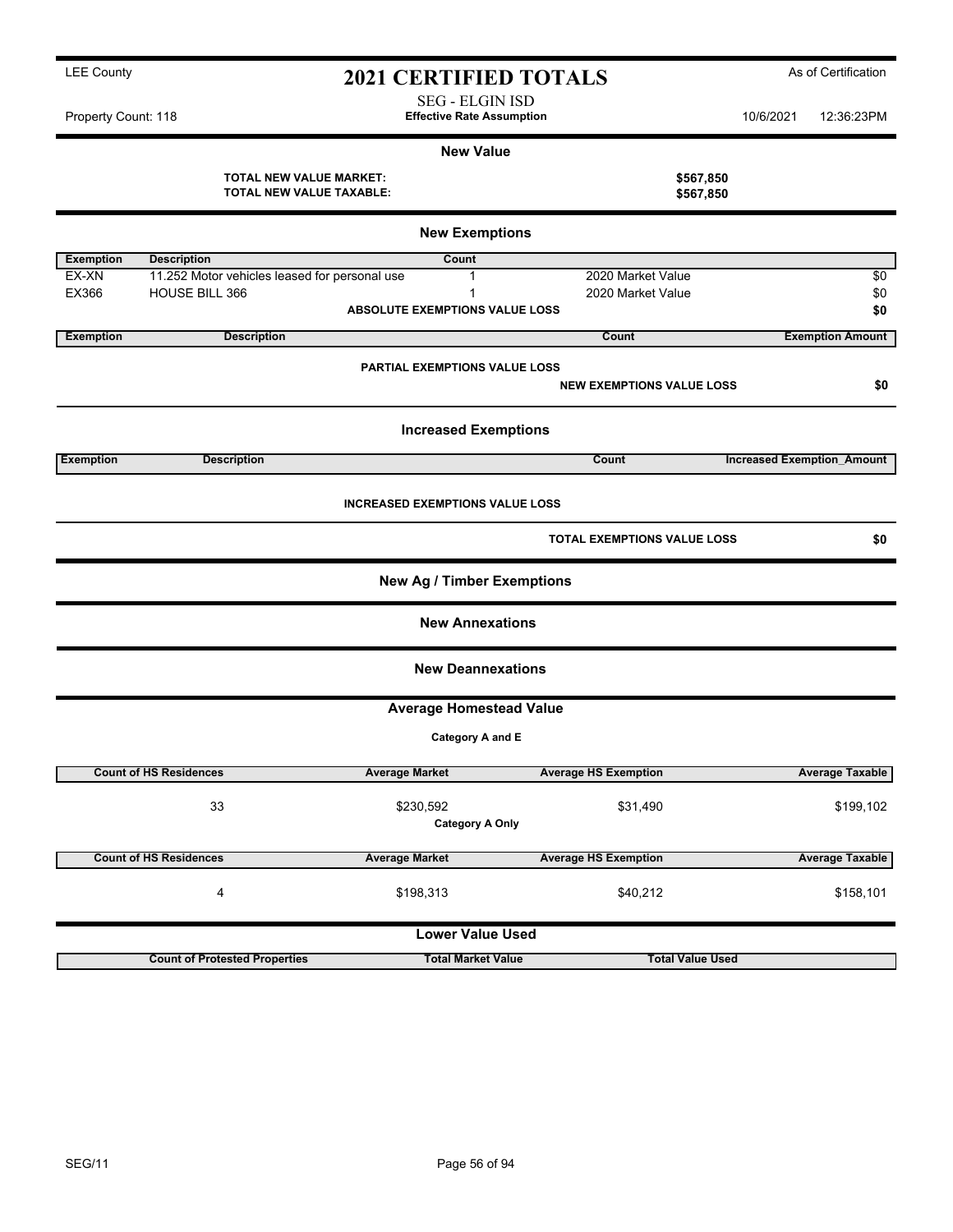| <b>LEE County</b>                                                                                                                              |                                     | <b>2021 CERTIFIED TOTALS</b> |                      |                                                         |                  |                                |                    | As of Certification |
|------------------------------------------------------------------------------------------------------------------------------------------------|-------------------------------------|------------------------------|----------------------|---------------------------------------------------------|------------------|--------------------------------|--------------------|---------------------|
|                                                                                                                                                | Property Count: 24,240              |                              |                      | <b>SGI - GIDDINGS ISD</b><br><b>ARB Approved Totals</b> |                  |                                | 10/6/2021          | 12:36:16PM          |
| Land                                                                                                                                           |                                     |                              |                      |                                                         | Value            |                                |                    |                     |
| Homesite:                                                                                                                                      |                                     |                              |                      |                                                         | 55,893,463       |                                |                    |                     |
| Non Homesite:                                                                                                                                  |                                     |                              |                      |                                                         | 102,091,168      |                                |                    |                     |
| Ag Market:<br><b>Timber Market:</b>                                                                                                            |                                     |                              |                      |                                                         | 881,406,493<br>0 | <b>Total Land</b>              | $^{(+)}$           | 1,039,391,124       |
|                                                                                                                                                |                                     |                              |                      |                                                         |                  |                                |                    |                     |
| Improvement                                                                                                                                    |                                     |                              |                      |                                                         | Value            |                                |                    |                     |
| Homesite:                                                                                                                                      |                                     |                              |                      | 457,446,241                                             |                  |                                |                    |                     |
| Non Homesite:                                                                                                                                  |                                     |                              |                      |                                                         | 249,382,914      | <b>Total Improvements</b>      | $^{(+)}$           | 706,829,155         |
| <b>Non Real</b>                                                                                                                                |                                     |                              | Count                |                                                         | Value            |                                |                    |                     |
| Personal Property:                                                                                                                             |                                     |                              | 1,271                |                                                         | 214,799,385      |                                |                    |                     |
| Mineral Property:                                                                                                                              |                                     |                              | 14,135               |                                                         | 80,369,559       |                                |                    |                     |
| Autos:                                                                                                                                         |                                     |                              | 0                    |                                                         | 0                | <b>Total Non Real</b>          | $^{(+)}$           | 295,168,944         |
|                                                                                                                                                |                                     |                              |                      |                                                         |                  | <b>Market Value</b>            | $\qquad \qquad =$  | 2,041,389,223       |
| Ag                                                                                                                                             |                                     |                              | <b>Non Exempt</b>    |                                                         | Exempt           |                                |                    |                     |
|                                                                                                                                                | <b>Total Productivity Market:</b>   |                              | 881,406,493          |                                                         | 0                |                                |                    |                     |
| Ag Use:                                                                                                                                        |                                     |                              | 9,128,632            |                                                         | 0                | <b>Productivity Loss</b>       | $(-)$              | 872,277,861         |
| Timber Use:<br>Productivity Loss:                                                                                                              |                                     |                              | 0<br>872,277,861     |                                                         | 0<br>0           | <b>Appraised Value</b>         | $\equiv$           | 1,169,111,362       |
|                                                                                                                                                |                                     |                              |                      |                                                         |                  | <b>Homestead Cap</b>           | $(\textnormal{-})$ | 22,699,189          |
|                                                                                                                                                |                                     |                              |                      |                                                         |                  | <b>Assessed Value</b>          | $\qquad \qquad =$  | 1,146,412,173       |
|                                                                                                                                                |                                     |                              |                      |                                                         |                  | <b>Total Exemptions Amount</b> | $(-)$              | 226,813,778         |
|                                                                                                                                                |                                     |                              |                      |                                                         |                  | (Breakdown on Next Page)       |                    |                     |
|                                                                                                                                                |                                     |                              |                      |                                                         |                  | <b>Net Taxable</b>             | $\equiv$           | 919,598,395         |
|                                                                                                                                                |                                     |                              |                      |                                                         |                  |                                |                    |                     |
| Freeze                                                                                                                                         | <b>Assessed</b>                     | <b>Taxable</b>               | <b>Actual Tax</b>    | <b>Ceiling</b>                                          | Count            |                                |                    |                     |
| <b>DP</b>                                                                                                                                      | 5,077,183                           | 3,122,475                    | 26,760.72            | 27,854.22                                               | 44               |                                |                    |                     |
| <b>DPS</b><br><b>OV65</b>                                                                                                                      | 63,668<br>166,335,126               | 22,223<br>109,770,325        | 273.41<br>905,252.66 | 448.97<br>914,158.00                                    | 1<br>993         |                                |                    |                     |
| Total                                                                                                                                          | 171,475,977                         | 112,915,023                  | 932,286.79           | 942,461.19                                              |                  | 1,038 Freeze Taxable           | $(-)$              | 112,915,023         |
| Tax Rate                                                                                                                                       | 1.2303000                           |                              |                      |                                                         |                  |                                |                    |                     |
| <b>Transfer</b>                                                                                                                                | <b>Assessed</b>                     | Taxable                      | Post % Taxable       | <b>Adjustment</b>                                       | Count            |                                |                    |                     |
| <b>OV65</b>                                                                                                                                    | 1,703,350                           | 1,276,725                    | 931,845              | 344,880                                                 | 8                |                                |                    |                     |
| Total                                                                                                                                          | 1,703,350                           | 1,276,725                    | 931,845              | 344,880                                                 |                  | 8 Transfer Adjustment          | $(-)$              | 344,880             |
|                                                                                                                                                |                                     |                              |                      |                                                         |                  | <b>Freeze Adjusted Taxable</b> | $\equiv$           | 806,338,492         |
| APPROXIMATE LEVY = (FREEZE ADJUSTED TAXABLE * (TAX RATE / 100)) + ACTUAL TAX<br>$10,852,669.26 = 806,338,492 * (1.2303000 / 100) + 932,286.79$ |                                     |                              |                      |                                                         |                  |                                |                    |                     |
|                                                                                                                                                | Certified Estimate of Market Value: |                              |                      | 2.041.389.223                                           |                  |                                |                    |                     |

|                                      | $-0.971,000,000$ |
|--------------------------------------|------------------|
| Certified Estimate of Taxable Value: | 919.598.395      |
| Tax Increment Finance Value:         |                  |
| Tax Increment Finance Levy:          | 0.00             |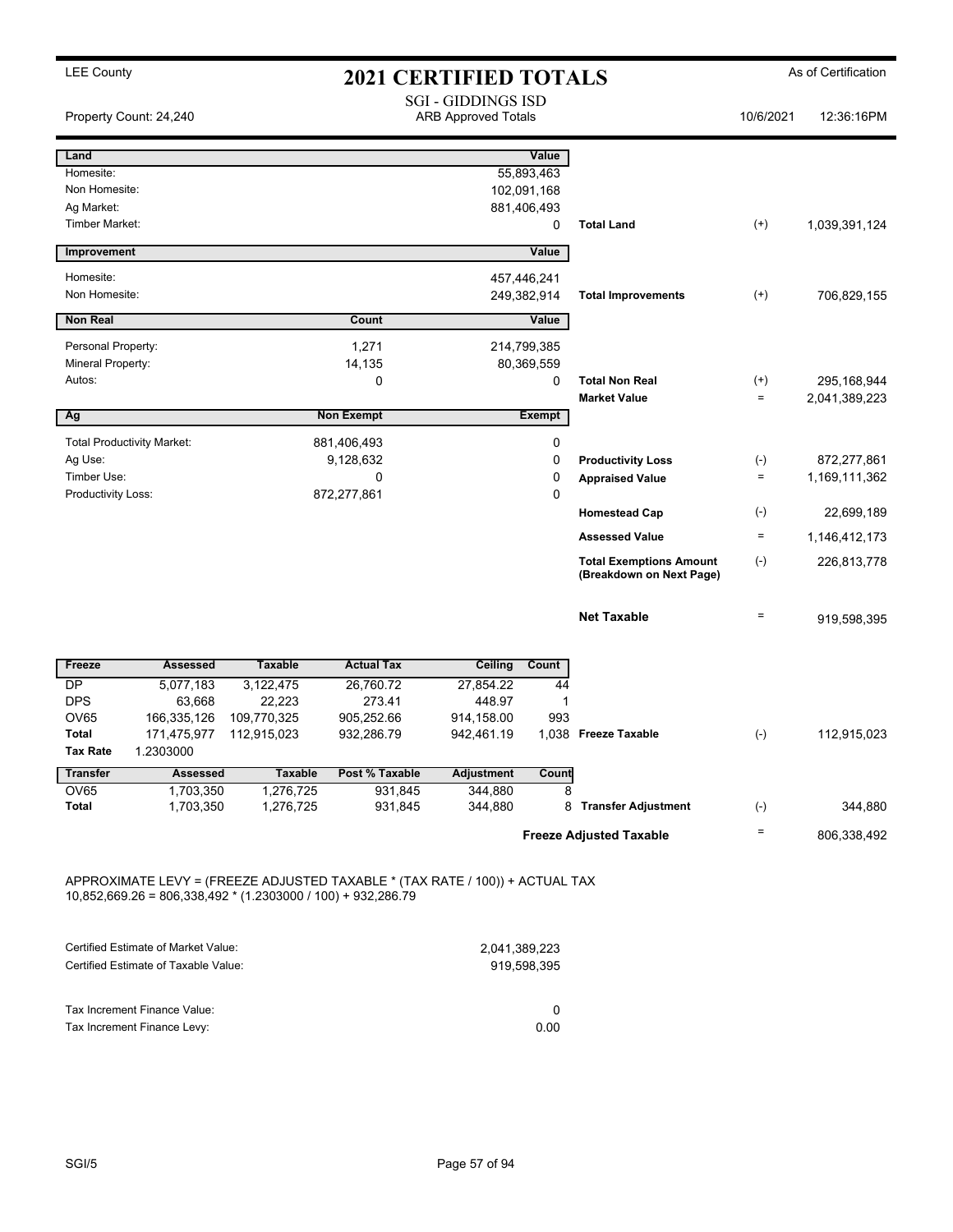## LEE County **2021 CERTIFIED TOTALS** As of Certification SGI - GIDDINGS ISD

Property Count: 24,240 ARB Approved Totals 10/6/2021 12:36:23PM

| <b>Exemption</b> | Count          | Local      | <b>State</b> | Total       |
|------------------|----------------|------------|--------------|-------------|
| CН               |                | 86,980     | 0            | 86,980      |
| <b>DP</b>        | 49             | 0          | 401,064      | 401,064     |
| <b>DPS</b>       |                | 0          | 10,000       | 10,000      |
| DV <sub>1</sub>  | 6              | 0          | 37,000       | 37,000      |
| DV <sub>2</sub>  | 3              | 0          | 22,500       | 22,500      |
| DV3              | 8              | 0          | 86,000       | 86,000      |
| DV3S             |                | 0          | 10,000       | 10,000      |
| DV4              | 52             | $\Omega$   | 460,211      | 460,211     |
| DV4S             | 8              | 0          | 74,890       | 74,890      |
| <b>DVHS</b>      | 29             | 0          | 5,304,950    | 5,304,950   |
| <b>DVHSS</b>     |                | 0          | 113,128      | 113,128     |
| EX               | 25             | 0          | 208,230      | 208,230     |
| EX-XI            | $\overline{2}$ | 0          | 112,430      | 112,430     |
| EX-XN            | 25             | 0          | 1,363,670    | 1,363,670   |
| EX-XR            | 19             | 0          | 3,846,960    | 3,846,960   |
| EX-XU            | 6              | 0          | 426,060      | 426,060     |
| EX-XV            | 361            | 0          | 107,935,430  | 107,935,430 |
| EX-XV (Prorated) |                |            | 2            | 2           |
| EX366            | 4,960          |            | 439,720      | 439,720     |
| <b>HS</b>        | 2,291          | 38,560,671 | 54,730,358   | 93,291,029  |
| OV65             | 1,060          | 2,798,292  | 9,772,232    | 12,570,524  |
| OV65S            |                | 3,000      | 10,000       | 13,000      |
|                  | <b>Totals</b>  | 41,448,943 | 185,364,835  | 226,813,778 |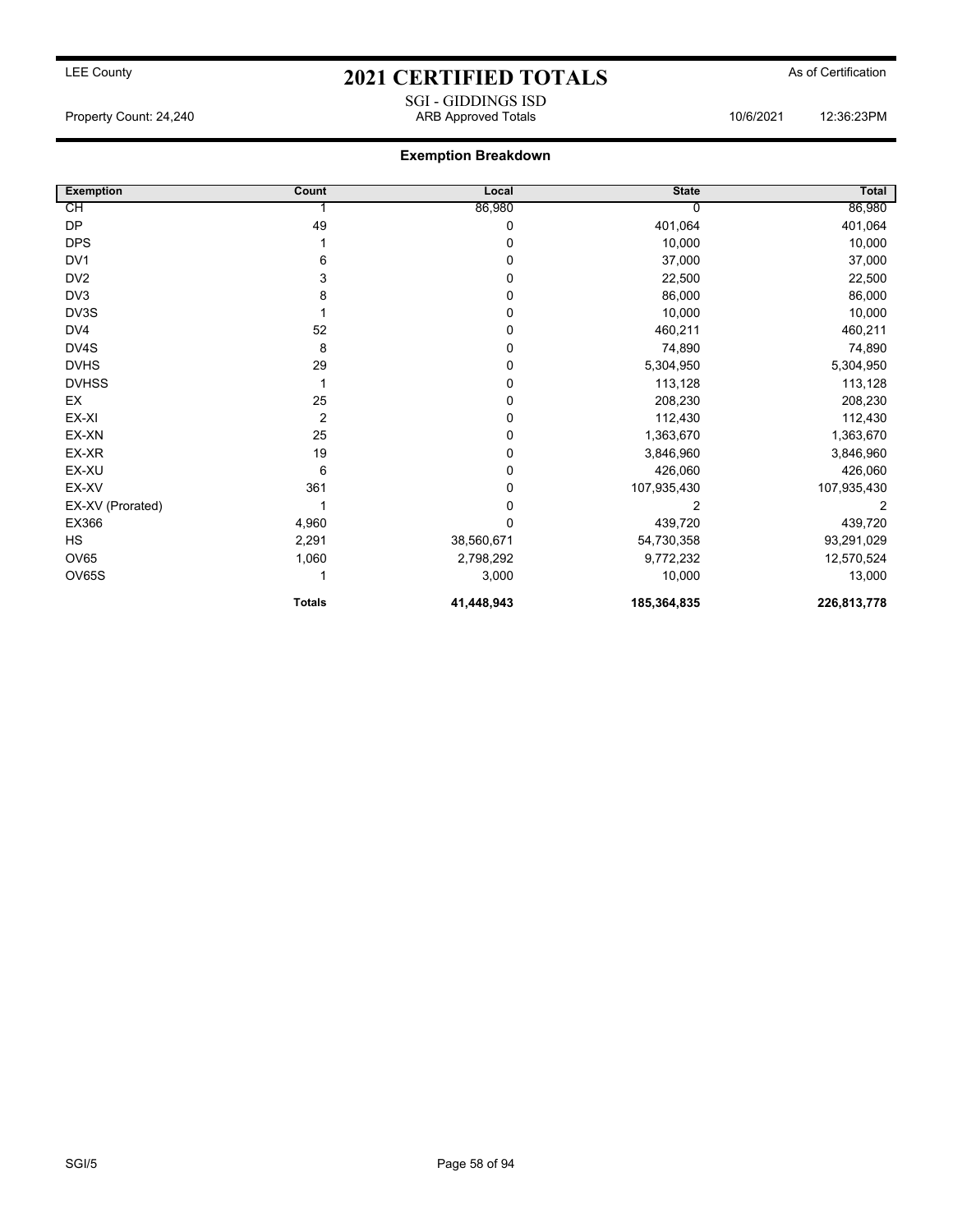| <b>LEE County</b>     |                                   |                                                                | <b>2021 CERTIFIED TOTALS</b>                                                 |                                                  |             |                                                            |                    | As of Certification |
|-----------------------|-----------------------------------|----------------------------------------------------------------|------------------------------------------------------------------------------|--------------------------------------------------|-------------|------------------------------------------------------------|--------------------|---------------------|
|                       | Property Count: 24,240            |                                                                |                                                                              | <b>SGI - GIDDINGS ISD</b><br><b>Grand Totals</b> |             |                                                            | 10/6/2021          | 12:36:16PM          |
| Land                  |                                   |                                                                |                                                                              |                                                  | Value       |                                                            |                    |                     |
| Homesite:             |                                   |                                                                |                                                                              |                                                  | 55,893,463  |                                                            |                    |                     |
| Non Homesite:         |                                   |                                                                |                                                                              |                                                  | 102,091,168 |                                                            |                    |                     |
| Ag Market:            |                                   |                                                                |                                                                              |                                                  | 881,406,493 |                                                            |                    |                     |
| <b>Timber Market:</b> |                                   |                                                                |                                                                              |                                                  | 0           | <b>Total Land</b>                                          | $^{(+)}$           | 1,039,391,124       |
| Improvement           |                                   |                                                                |                                                                              |                                                  | Value       |                                                            |                    |                     |
| Homesite:             |                                   |                                                                |                                                                              |                                                  | 457,446,241 |                                                            |                    |                     |
| Non Homesite:         |                                   |                                                                |                                                                              |                                                  | 249,382,914 | <b>Total Improvements</b>                                  | $^{(+)}$           | 706,829,155         |
| <b>Non Real</b>       |                                   |                                                                | Count                                                                        |                                                  | Value       |                                                            |                    |                     |
| Personal Property:    |                                   |                                                                | 1,271                                                                        |                                                  | 214,799,385 |                                                            |                    |                     |
| Mineral Property:     |                                   |                                                                | 14,135                                                                       |                                                  | 80,369,559  |                                                            |                    |                     |
| Autos:                |                                   |                                                                | 0                                                                            |                                                  | 0           | <b>Total Non Real</b>                                      | $^{(+)}$           | 295,168,944         |
|                       |                                   |                                                                |                                                                              |                                                  |             | <b>Market Value</b>                                        | $\qquad \qquad =$  | 2,041,389,223       |
| Ag                    |                                   |                                                                | <b>Non Exempt</b>                                                            |                                                  | Exempt      |                                                            |                    |                     |
|                       | <b>Total Productivity Market:</b> |                                                                | 881,406,493                                                                  |                                                  | 0           |                                                            |                    |                     |
| Ag Use:               |                                   |                                                                | 9,128,632                                                                    |                                                  | 0           | <b>Productivity Loss</b>                                   | $(\textnormal{-})$ | 872,277,861         |
| Timber Use:           |                                   |                                                                | 0                                                                            |                                                  | 0           | <b>Appraised Value</b>                                     | $\equiv$           | 1,169,111,362       |
| Productivity Loss:    |                                   |                                                                | 872,277,861                                                                  |                                                  | $\mathbf 0$ |                                                            |                    |                     |
|                       |                                   |                                                                |                                                                              |                                                  |             | <b>Homestead Cap</b>                                       | $(\textnormal{-})$ | 22,699,189          |
|                       |                                   |                                                                |                                                                              |                                                  |             | <b>Assessed Value</b>                                      | $\equiv$           | 1,146,412,173       |
|                       |                                   |                                                                |                                                                              |                                                  |             | <b>Total Exemptions Amount</b><br>(Breakdown on Next Page) | $(-)$              | 226,813,778         |
|                       |                                   |                                                                |                                                                              |                                                  |             | <b>Net Taxable</b>                                         | $\equiv$           | 919,598,395         |
| Freeze                | <b>Assessed</b>                   | <b>Taxable</b>                                                 | <b>Actual Tax</b>                                                            | Ceiling                                          | Count       |                                                            |                    |                     |
| <b>DP</b>             | 5,077,183                         | 3,122,475                                                      | 26,760.72                                                                    | 27,854.22                                        | 44          |                                                            |                    |                     |
| <b>DPS</b>            | 63,668                            | 22,223                                                         | 273.41                                                                       | 448.97                                           | 1           |                                                            |                    |                     |
| OV65                  | 166,335,126                       | 109,770,325                                                    | 905,252.66                                                                   | 914,158.00                                       | 993         |                                                            |                    |                     |
| Total                 | 171,475,977                       | 112,915,023                                                    | 932,286.79                                                                   | 942,461.19                                       |             | 1,038 Freeze Taxable                                       | $(-)$              | 112,915,023         |
| Tax Rate              | 1.2303000                         |                                                                |                                                                              |                                                  |             |                                                            |                    |                     |
| <b>Transfer</b>       | Assessed                          | Taxable                                                        | Post % Taxable                                                               | <b>Adjustment</b>                                | Count       |                                                            |                    |                     |
| OV65                  | 1,703,350                         | 1,276,725                                                      | 931,845                                                                      | 344,880                                          | 8           |                                                            |                    |                     |
| Total                 | 1,703,350                         | 1,276,725                                                      | 931,845                                                                      | 344,880                                          |             | 8 Transfer Adjustment                                      | $(\text{-})$       | 344,880             |
|                       |                                   |                                                                |                                                                              |                                                  |             | <b>Freeze Adjusted Taxable</b>                             | $\equiv$           | 806,338,492         |
|                       |                                   | $10,852,669.26 = 806,338,492 * (1.2303000 / 100) + 932,286.79$ | APPROXIMATE LEVY = (FREEZE ADJUSTED TAXABLE * (TAX RATE / 100)) + ACTUAL TAX |                                                  |             |                                                            |                    |                     |

| Certified Estimate of Market Value:  | 2,041,389,223 |
|--------------------------------------|---------------|
| Certified Estimate of Taxable Value: | 919.598.395   |
| Tax Increment Finance Value:         | $^{(1)}$      |
| Tax Increment Finance Levy:          | 0.00          |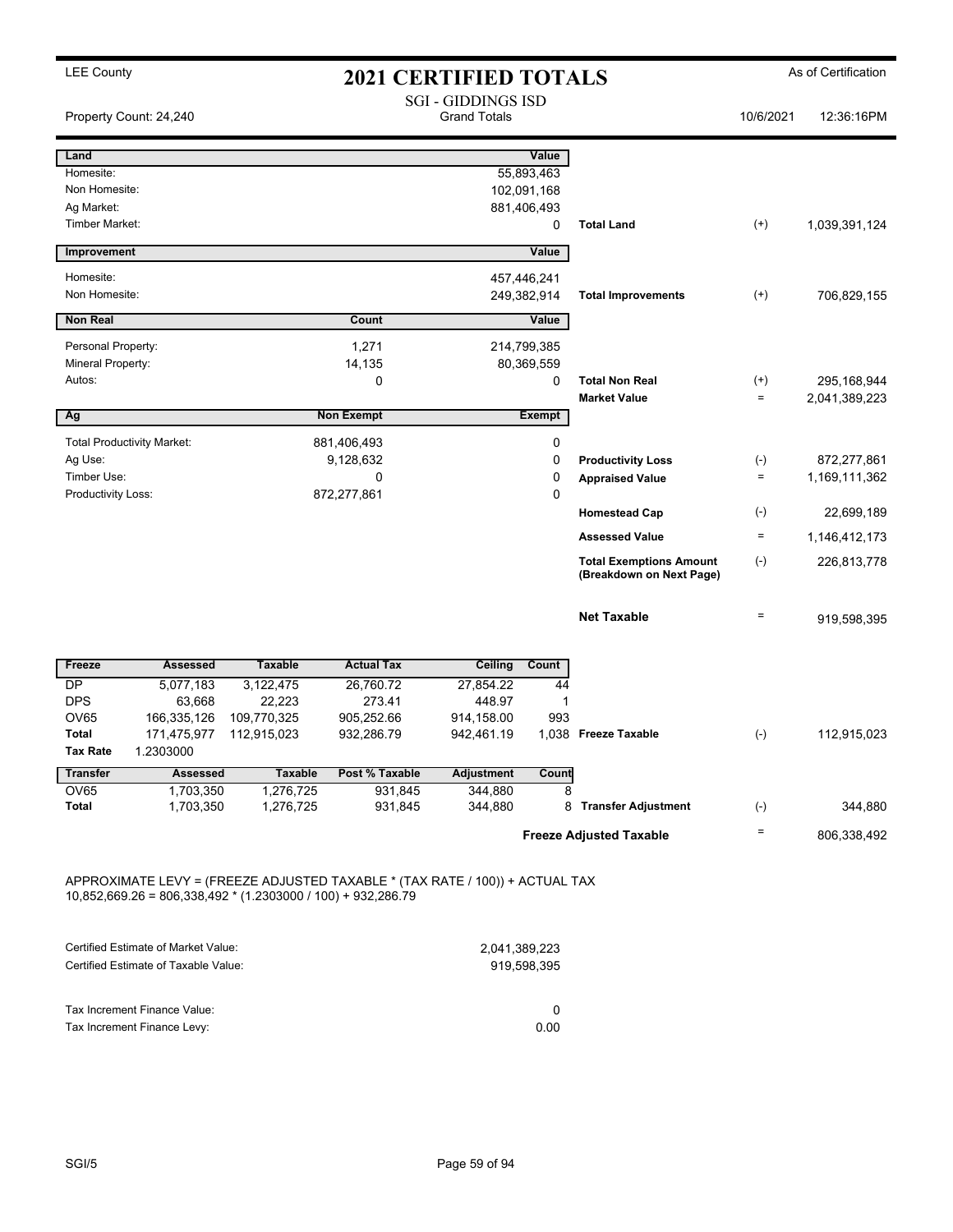## LEE County **2021 CERTIFIED TOTALS** As of Certification SGI - GIDDINGS ISD

Property Count: 24,240 Grand Totals 10/6/2021 12:36:23PM

| <b>Exemption</b> | Count         | Local      | <b>State</b> | Total       |
|------------------|---------------|------------|--------------|-------------|
| CH               |               | 86,980     |              | 86,980      |
| DP               | 49            | 0          | 401,064      | 401,064     |
| <b>DPS</b>       |               | 0          | 10,000       | 10,000      |
| DV1              | 6             | 0          | 37,000       | 37,000      |
| DV <sub>2</sub>  | 3             | 0          | 22,500       | 22,500      |
| DV3              | 8             | 0          | 86,000       | 86,000      |
| DV3S             |               | 0          | 10,000       | 10,000      |
| DV4              | 52            | 0          | 460,211      | 460,211     |
| DV4S             | 8             | 0          | 74,890       | 74,890      |
| <b>DVHS</b>      | 29            | 0          | 5,304,950    | 5,304,950   |
| <b>DVHSS</b>     |               | 0          | 113,128      | 113,128     |
| EX               | 25            | 0          | 208,230      | 208,230     |
| EX-XI            | 2             | 0          | 112,430      | 112,430     |
| EX-XN            | 25            | 0          | 1,363,670    | 1,363,670   |
| EX-XR            | 19            | 0          | 3,846,960    | 3,846,960   |
| EX-XU            | 6             | 0          | 426,060      | 426,060     |
| EX-XV            | 361           | 0          | 107,935,430  | 107,935,430 |
| EX-XV (Prorated) |               | 0          | 2            | 2           |
| EX366            | 4,960         | 0          | 439,720      | 439,720     |
| <b>HS</b>        | 2,291         | 38,560,671 | 54,730,358   | 93,291,029  |
| <b>OV65</b>      | 1,060         | 2,798,292  | 9,772,232    | 12,570,524  |
| OV65S            |               | 3,000      | 10,000       | 13,000      |
|                  | <b>Totals</b> | 41,448,943 | 185,364,835  | 226,813,778 |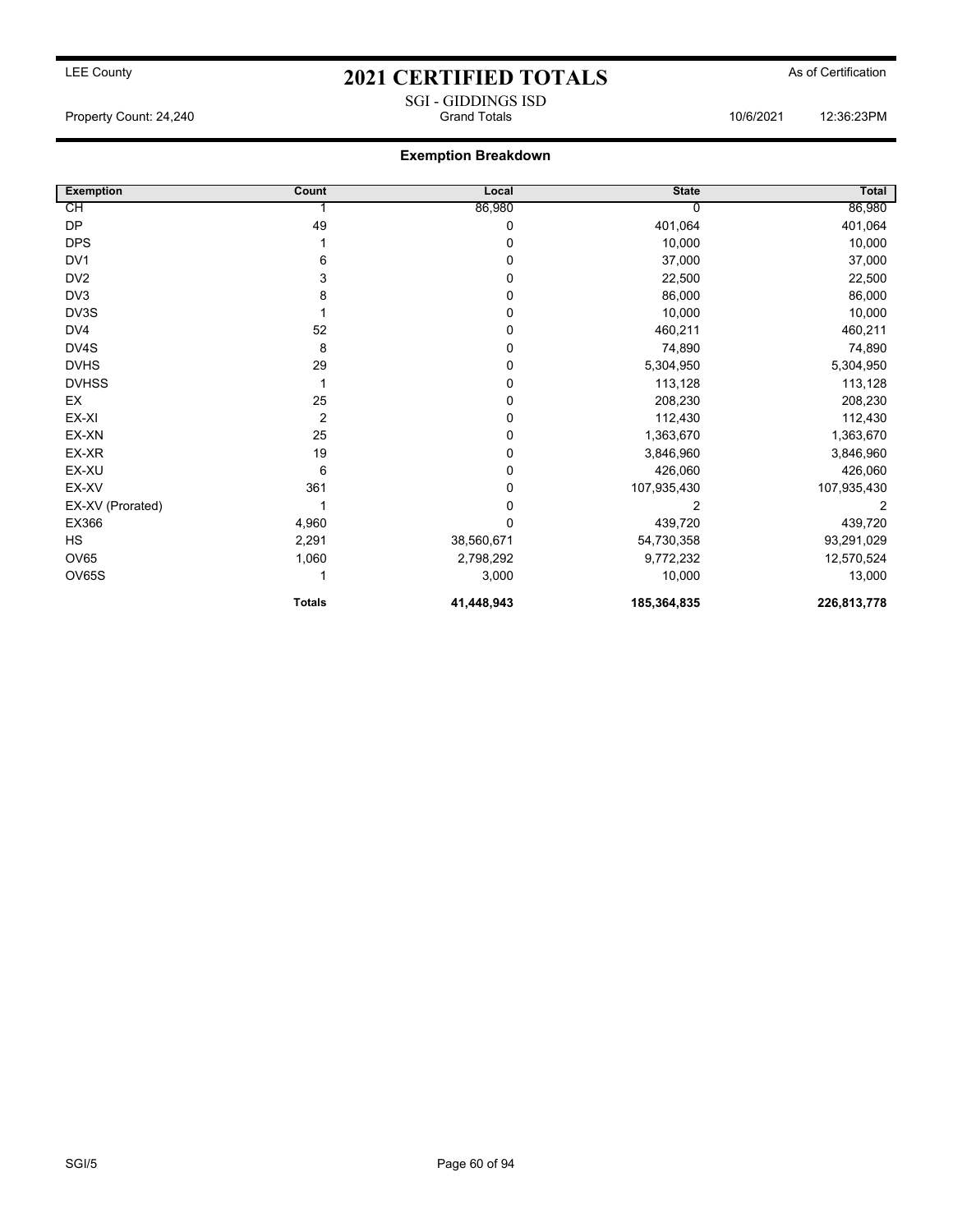SGI - GIDDINGS ISD

Property Count: 24,240 ARB Approved Totals 10/6/2021 12:36:23PM

## **State Category Breakdown**

|                | <b>State Code Description</b>       | Count  | <b>Acres</b> | <b>New Value</b> | <b>Market Value</b> | <b>Taxable Value</b> |
|----------------|-------------------------------------|--------|--------------|------------------|---------------------|----------------------|
|                |                                     |        |              |                  |                     |                      |
| A              | SINGLE FAMILY RESIDENCE             | 2,048  | 1,286.2317   | \$3,629,810      | \$263,009,490       | \$195,718,026        |
| В              | <b>MULTIFAMILY RESIDENCE</b>        | 67     | 12.4846      | \$448,950        | \$14,967,563        | \$14,934,632         |
| C <sub>1</sub> | VACANT LOTS AND LAND TRACTS         | 465    | 210.9779     | \$0              | \$6,490,140         | \$6,473,670          |
| D <sub>1</sub> | <b>QUALIFIED OPEN-SPACE LAND</b>    | 3,877  | 144,302.2547 | \$0              | \$881,406,491       | \$9,087,073          |
| D <sub>2</sub> | <b>IMPROVEMENTS ON QUALIFIED OP</b> | 1,208  |              | \$220,250        | \$14,962,971        | \$14,877,242         |
| Е              | RURAL LAND, NON QUALIFIED OPE       | 2,612  | 6,452.3771   | \$9,177,560      | \$313,600,646       | \$252,132,741        |
| F <sub>1</sub> | <b>COMMERCIAL REAL PROPERTY</b>     | 607    | 959.3049     | \$16,630         | \$113,008,854       | \$113,004,749        |
| F <sub>2</sub> | INDUSTRIAL AND MANUFACTURIN         | 23     | 68.3604      | \$0              | \$7,540,880         | \$7,540,880          |
| G <sub>1</sub> | OIL AND GAS                         | 9,244  |              | \$0              | \$79,823,919        | \$79,823,919         |
| J <sub>1</sub> | <b>WATER SYSTEMS</b>                |        | 0.4260       | \$0              | \$10.680            | \$10,680             |
| J2             | <b>GAS DISTRIBUTION SYSTEM</b>      | 3      |              | \$0              | \$557,490           | \$557,490            |
| J3             | ELECTRIC COMPANY (INCLUDING C       | 15     | 20.7124      | \$0              | \$13,829,420        | \$13,829,420         |
| J4             | TELEPHONE COMPANY (INCLUDI          | 17     | 19.0380      | \$0              | \$1,544,720         | \$1,544,720          |
| J5             | <b>RAILROAD</b>                     | 29     | 38.2057      | \$0              | \$13,272,920        | \$13,272,920         |
| J <sub>6</sub> | PIPELAND COMPANY                    | 178    |              | \$0              | \$46,269,760        | \$46,269,760         |
| J7             | <b>CABLE TELEVISION COMPANY</b>     | 8      |              | \$0              | \$297,610           | \$297,610            |
| J8             | OTHER TYPE OF UTILITY               | 4      |              | \$0              | \$12,163,700        | \$12,163,700         |
| L1             | <b>COMMERCIAL PERSONAL PROPE</b>    | 637    |              | \$0              | \$29,997,695        | \$29,997,695         |
| L2             | INDUSTRIAL AND MANUFACTURIN         | 285    |              | \$0              | \$92,254,850        | \$92,254,850         |
| M <sub>1</sub> | TANGIBLE OTHER PERSONAL, MOB        | 634    |              | \$2,574,150      | \$19,249,167        | \$13,095,843         |
| S              | SPECIAL INVENTORY TAX               | 7      |              | \$0              | \$2,703,310         | \$2,703,310          |
| X              | TOTALLY EXEMPT PROPERTY             | 5,400  | 1,547.4115   | \$23,070         | \$114,426,947       | \$7,465              |
|                |                                     | Totals | 154,917.7849 | \$16,090,420     | \$2,041,389,223     | \$919,598,395        |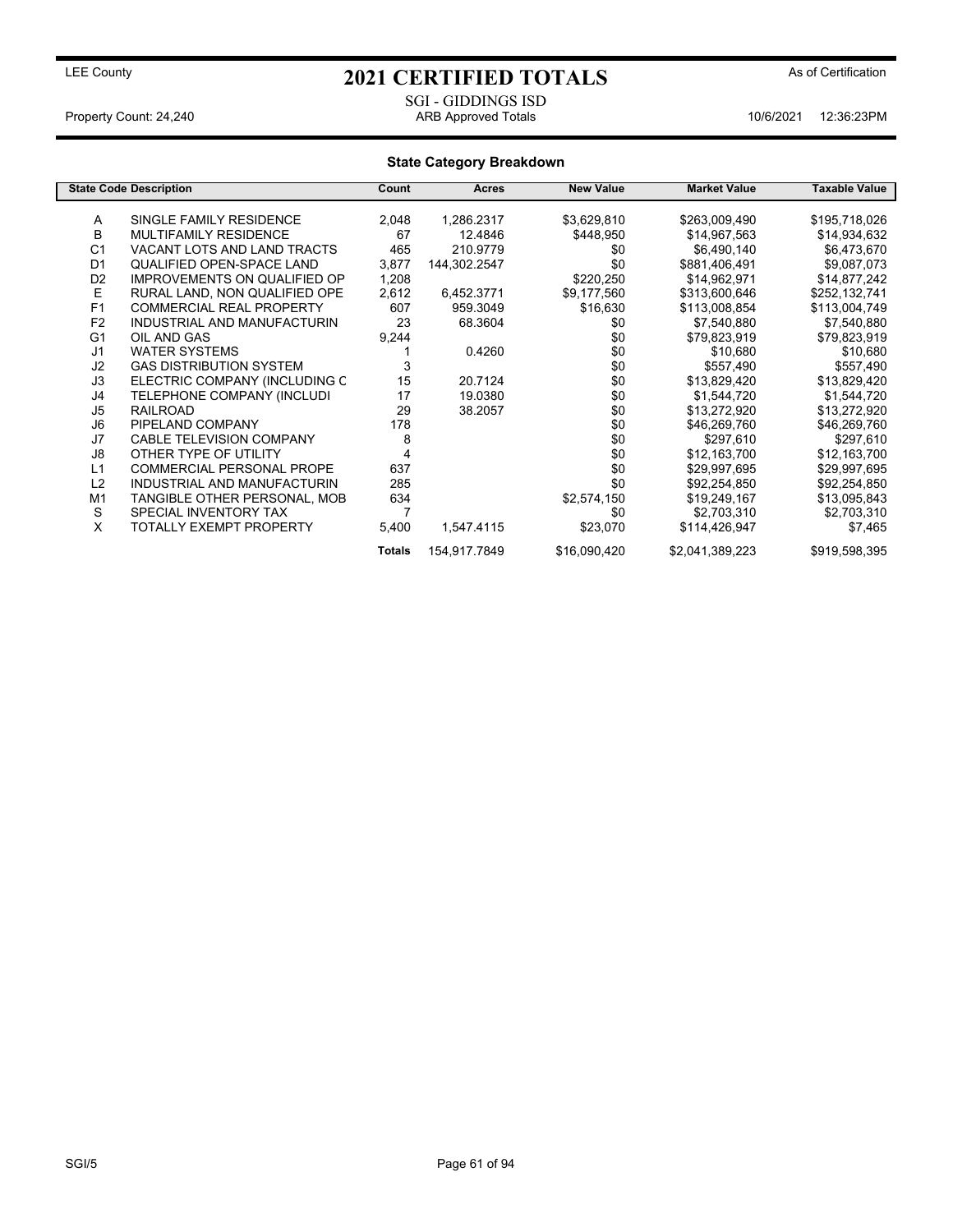# LEE County **As of Certification 2021 CERTIFIED TOTALS** As of Certification

#### SGI - GIDDINGS ISD Property Count: 24,240 **Count: 24,240** Grand Totals **10/6/2021** 12:36:23PM

| <b>State Category Breakdown</b> |                                     |                |              |                  |                     |                      |
|---------------------------------|-------------------------------------|----------------|--------------|------------------|---------------------|----------------------|
|                                 | <b>State Code Description</b>       | Count          | Acres        | <b>New Value</b> | <b>Market Value</b> | <b>Taxable Value</b> |
| A                               | SINGLE FAMILY RESIDENCE             | 2,048          | 1,286.2317   | \$3,629,810      | \$263,009,490       | \$195,718,026        |
| B                               | MULTIFAMILY RESIDENCE               | 67             | 12.4846      | \$448,950        | \$14,967,563        | \$14,934,632         |
| C <sub>1</sub>                  | VACANT LOTS AND LAND TRACTS         | 465            | 210.9779     | \$0              | \$6,490,140         | \$6,473,670          |
| D <sub>1</sub>                  | <b>QUALIFIED OPEN-SPACE LAND</b>    | 3,877          | 144,302.2547 | \$0              | \$881,406,491       | \$9,087,073          |
| D <sub>2</sub>                  | <b>IMPROVEMENTS ON QUALIFIED OP</b> | 1,208          |              | \$220,250        | \$14,962,971        | \$14,877,242         |
| E                               | RURAL LAND, NON QUALIFIED OPE       | 2,612          | 6,452.3771   | \$9,177,560      | \$313,600,646       | \$252,132,741        |
| F <sub>1</sub>                  | <b>COMMERCIAL REAL PROPERTY</b>     | 607            | 959.3049     | \$16,630         | \$113,008,854       | \$113,004,749        |
| F <sub>2</sub>                  | INDUSTRIAL AND MANUFACTURIN         | 23             | 68.3604      | \$0              | \$7,540,880         | \$7,540,880          |
| G <sub>1</sub>                  | OIL AND GAS                         | 9,244          |              | \$0              | \$79,823,919        | \$79,823,919         |
| J <sub>1</sub>                  | <b>WATER SYSTEMS</b>                |                | 0.4260       | \$0              | \$10,680            | \$10,680             |
| J2                              | <b>GAS DISTRIBUTION SYSTEM</b>      | 3              |              | \$0              | \$557,490           | \$557,490            |
| J3                              | ELECTRIC COMPANY (INCLUDING C       | 15             | 20.7124      | \$0              | \$13,829,420        | \$13,829,420         |
| J4                              | TELEPHONE COMPANY (INCLUDI          | 17             | 19.0380      | \$0              | \$1,544,720         | \$1,544,720          |
| J <sub>5</sub>                  | <b>RAILROAD</b>                     | 29             | 38.2057      | \$0              | \$13,272,920        | \$13,272,920         |
| J <sub>6</sub>                  | PIPELAND COMPANY                    | 178            |              | \$0              | \$46,269,760        | \$46,269,760         |
| J7                              | <b>CABLE TELEVISION COMPANY</b>     | 8              |              | \$0              | \$297,610           | \$297,610            |
| J8                              | OTHER TYPE OF UTILITY               | 4              |              | \$0              | \$12,163,700        | \$12,163,700         |
| L1                              | <b>COMMERCIAL PERSONAL PROPE</b>    | 637            |              | \$0              | \$29,997,695        | \$29,997,695         |
| L2                              | INDUSTRIAL AND MANUFACTURIN         | 285            |              | \$0              | \$92,254,850        | \$92,254,850         |
| M <sub>1</sub>                  | TANGIBLE OTHER PERSONAL, MOB        | 634            |              | \$2,574,150      | \$19,249,167        | \$13,095,843         |
| S                               | SPECIAL INVENTORY TAX               | $\overline{7}$ |              | \$0              | \$2,703,310         | \$2,703,310          |
| X                               | TOTALLY EXEMPT PROPERTY             | 5,400          | 1,547.4115   | \$23,070         | \$114,426,947       | \$7,465              |
|                                 |                                     | <b>Totals</b>  | 154,917.7849 | \$16,090,420     | \$2,041,389,223     | \$919,598,395        |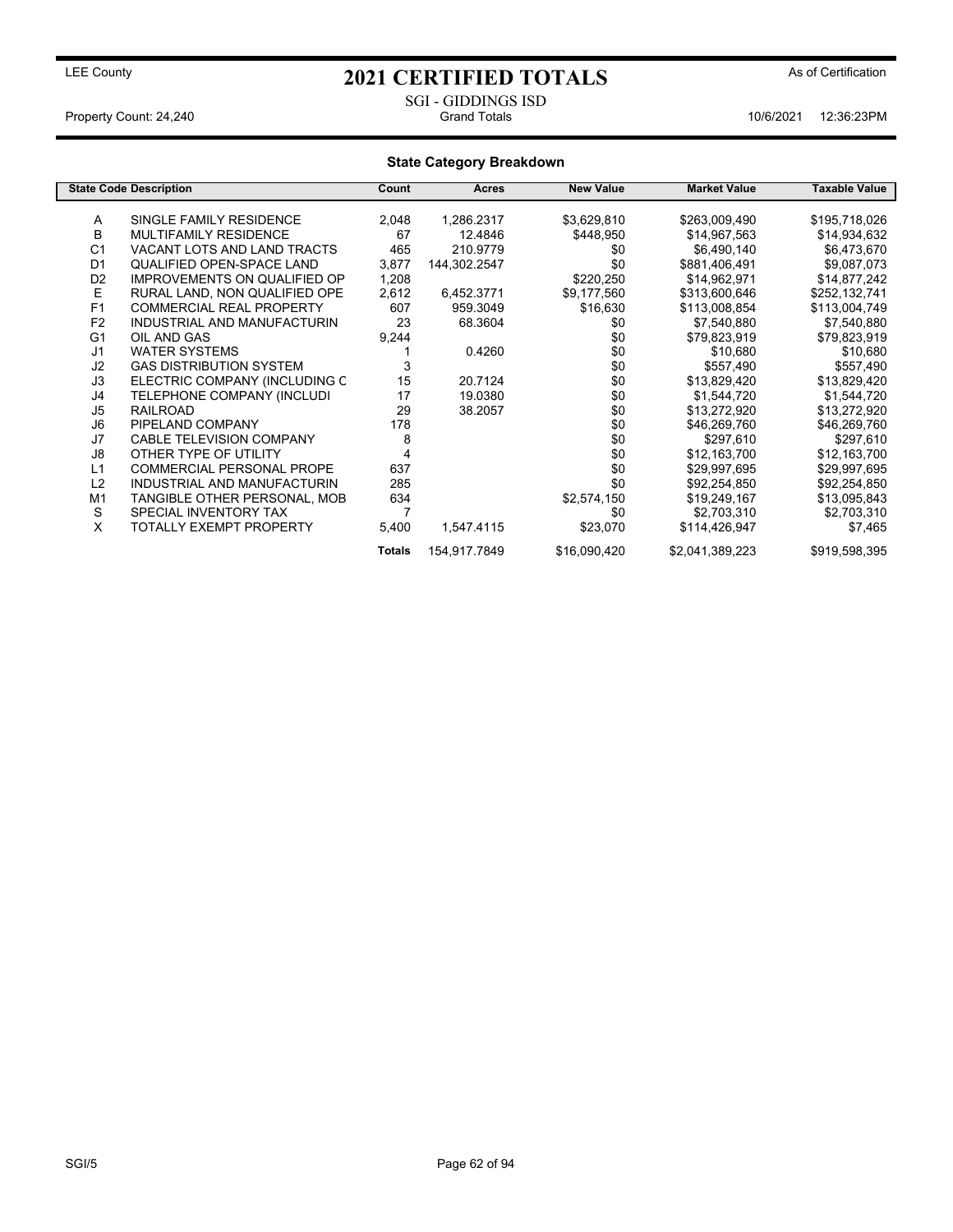# LEE County **As of Certification 2021 CERTIFIED TOTALS** As of Certification

#### SGI - GIDDINGS ISD Property Count: 24,240 ARB Approved Totals 10/6/2021 12:36:23PM

## **CAD State Category Breakdown**

|                        | <b>State Code Description</b>                                  | Count              | <b>Acres</b> | <b>New Value</b> | <b>Market Value</b>     | Taxable Value           |
|------------------------|----------------------------------------------------------------|--------------------|--------------|------------------|-------------------------|-------------------------|
| A1                     | REAL, RESIDENTIAL, SINGLE-FAMIL                                | 1,734              | 962.2074     | \$3,120,440      | \$251,296,486           | \$187,150,650           |
| A2                     | REAL, RESIDENTIAL, MOBILE HOME                                 | 384                | 324.0243     | \$509,370        | \$11,713,004            | \$8,567,377             |
| <b>B1</b>              | REAL, RESIDENTIAL, MULTI-FAMILY                                | 24                 | 10.6258      | \$0              | \$9,053,446             | \$9,053,446             |
| <b>B2</b>              | REAL, RESIDENTIAL, DUPLEXES                                    | 43                 | 1.8588       | \$448,950        | \$5,914,117             | \$5,881,186             |
| C <sub>1</sub>         | REAL, VACANT PLATTED RESIDENTI                                 | 404                | 142.5649     | \$0              | \$3,950,590             | \$3,934,120             |
| C <sub>2</sub>         | REAL, VACANT PLATTED COMMERCI.                                 | 61                 | 68.4130      | \$0              | \$2,539,550             | \$2,539,550             |
| D1                     | REAL, ACREAGE, RANGELAND                                       | 3.887              | 144,532.5828 | \$0              | \$882,748,214           | \$10,428,796            |
| D <sub>2</sub>         | IMPROVEMENTS ON QUALIFIED AG L                                 | 1,208              |              | \$220,250        | \$14,962,971            | \$14,877,242            |
| E <sub>1</sub>         | REAL, FARM/RANCH, HOUSE                                        | 1,494              | 1,938.7871   | \$8,595,270      | \$259,567,711           | \$203,904,291           |
| E <sub>2</sub>         | REAL, FARM/RANCH, MOBILE HOME                                  | 581                | 668.6826     | \$415,660        | \$14,587,976            | \$9,876,125             |
| E <sub>3</sub>         | REAL, FARM/RANCH, OTHER IMPROV                                 | 161                | 25.3250      | \$166,630        | \$2,152,253             | \$2,076,920             |
| E4                     | NON QUALIFIED AG LAND                                          | 1,166              | 3,589.2543   | \$0              | \$35,950,983            | \$34,933,683            |
| F <sub>1</sub>         | REAL, COMMERCIAL                                               | 607                | 959.3049     | \$16,630         | \$113,008,854           | \$113,004,749           |
| F <sub>2</sub>         | <b>REAL, INDUSTRIAL</b>                                        | 21                 | 68.3604      | \$0              | \$7,025,510             | \$7,025,510             |
| G <sub>1</sub>         | OIL, GAS & MINERAL RESERVES                                    | 9,244              |              | \$0              | \$79,823,919            | \$79,823,919            |
| J1                     | <b>REAL &amp; TANGIBLE PERSONAL WATE</b>                       | $\mathbf 1$        | 0.4260       | \$0              | \$10,680                | \$10,680                |
| J2                     | <b>GAS DISTRIBUTION SYSTEMS</b>                                | 3                  |              | \$0              | \$557,490               | \$557,490               |
| J3                     | <b>ELECTRIC COMPANIES</b>                                      | 15                 | 20.7124      | \$0              | \$13,829,420            | \$13,829,420            |
| J4                     | <b>TELEPHONE COMPANIES</b>                                     | 17                 | 19.0380      | \$0              | \$1,544,720             | \$1,544,720             |
| J5                     | <b>RAILROADS</b>                                               | 28                 | 38.2057      | \$0              | \$13,220,420            | \$13,220,420            |
| J5A                    | <b>RAILROADS</b>                                               | $\mathbf{1}$       |              | \$0              | \$52,500                | \$52,500                |
| J6                     | PIPELINE COMPANIES                                             | 177                |              | \$0              | \$46,267,110            | \$46,267,110            |
| J6A                    | PIPELINE COMPANIES                                             | 1                  |              | \$0              | \$2,650                 | \$2,650                 |
| J7                     | CABLE TELEVISION COMPANY                                       | 8                  |              | \$0              | \$297,610               | \$297,610               |
| $\mathsf{J}8$          | OTHER TYPE OF UTILITY                                          | 4                  |              | \$0              | \$12,163,700            | \$12,163,700            |
| L1                     | TANGIBLE, PERSONAL PROPERTY C                                  | 637                |              | \$0              | \$29,997,695            | \$29,997,695            |
| L <sub>2</sub>         | TANGIBLE, PERSONAL PROPERTY I                                  | $\mathbf{1}$       |              | \$0              | \$125,340               | \$125,340               |
| L2A                    | TANGIBLE, PERSONAL PROPERTY I                                  | 5                  |              | \$0              | \$5,011,250             | \$5,011,250             |
| L2C                    | TANGIBLE, PERSONAL PROPERTY I                                  | 39                 |              | \$0              | \$15,165,850            | \$15,165,850            |
| L <sub>2</sub> D       | TANGIBLE, PERSONAL PROPERTY I                                  | 5<br>$\mathbf{1}$  |              | \$0              | \$1,614,670             | \$1,614,670             |
| L <sub>2</sub> E       | TANGIBLE, PERSONAL PROPERTY I                                  |                    |              | \$0              | \$400,000               | \$400,000               |
| L <sub>2F</sub><br>L2G | TANGIBLE, PERSONAL PROPERTY I                                  | $\mathbf{1}$<br>67 |              | \$0<br>\$0       | \$1,750,000             | \$1,750,000             |
| L <sub>2</sub> H       | TANGIBLE, PERSONAL PROPERTY I                                  |                    |              | \$0              | \$35,680,360            | \$35,680,360            |
| L <sub>2</sub>         | TANGIBLE, PERSONAL PROPERTY I<br>TANGIBLE, PERSONAL PROPERTY I | 18<br>3            |              | \$0              | \$3,555,590<br>\$23,700 | \$3,555,590<br>\$23,700 |
| L2J                    | TANGIBLE, PERSONAL PROPERTY I                                  | 64                 |              | \$0              | \$1,664,550             | \$1,664,550             |
| L2L                    | TANGIBLE, PERSONAL PROPERTY I                                  | 3                  |              | \$0              | \$280,770               | \$280,770               |
| L <sub>2</sub> M       | TANGIBLE, PERSONAL PROPERTY I                                  | 43                 |              | \$0              | \$24,412,220            | \$24,412,220            |
| L2O                    | TANGIBLE, PERSONAL PROPERTY I                                  | $\mathbf{1}$       |              | \$0              | \$1,650                 | \$1,650                 |
| L2P                    | TANGIBLE, PERSONAL PROPERTY I                                  | 17                 |              | \$0              | \$962,700               | \$962,700               |
| L <sub>2</sub> Q       | TANGIBLE, PERSONAL PROPERTY I                                  | 17                 |              | \$0              | \$1,606,200             | \$1,606,200             |
| L <sub>2</sub> T       | INDUSTRIAL AND MANUFACTURING                                   | $\overline{2}$     |              | \$0              | \$515,370               | \$515,370               |
| M1                     | TANGIBLE OTHER PERSONAL, MOBI                                  | 634                |              | \$2,574,150      | \$19,249,167            | \$13,095,843            |
| S                      | SPECIAL INVENTORY TAX                                          | $\overline{7}$     |              | \$0              | \$2,703,310             | \$2,703,310             |
| X                      | TOTALY EXEMPT PROPERTY                                         | 5,400              | 1,547.4115   | \$23,070         | \$114,426,947           | \$7,465                 |
|                        |                                                                | <b>Totals</b>      | 154,917.7849 | \$16.090.420     | \$2,041,389,223         | \$919,598,397           |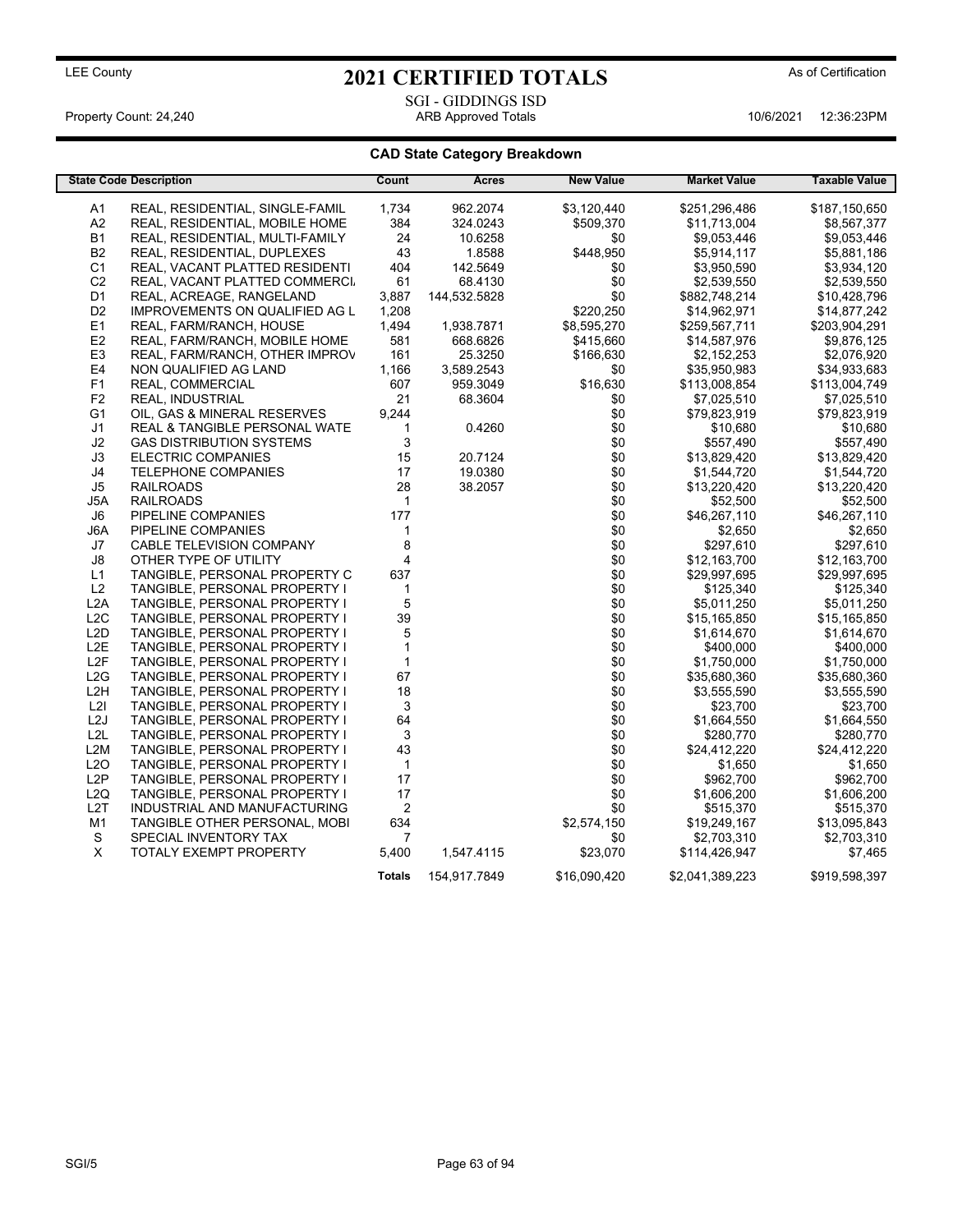## SGI - GIDDINGS ISD<br>Grand Totals Property Count: 24,240 **Count: 24,240** Grand Totals **10/6/2021 12:36:23PM**

## **CAD State Category Breakdown**

|                                      | <b>State Code Description</b>                                  | Count          | Acres        | <b>New Value</b> | <b>Market Value</b> | <b>Taxable Value</b>    |
|--------------------------------------|----------------------------------------------------------------|----------------|--------------|------------------|---------------------|-------------------------|
| A1                                   | REAL, RESIDENTIAL, SINGLE-FAMIL                                | 1,734          | 962.2074     | \$3,120,440      | \$251,296,486       | \$187,150,650           |
| A2                                   | REAL, RESIDENTIAL, MOBILE HOME                                 | 384            | 324.0243     | \$509,370        | \$11,713,004        | \$8,567,377             |
| <b>B1</b>                            | REAL, RESIDENTIAL, MULTI-FAMILY                                | 24             | 10.6258      | \$0              | \$9,053,446         | \$9,053,446             |
| B <sub>2</sub>                       | REAL, RESIDENTIAL, DUPLEXES                                    | 43             | 1.8588       | \$448,950        | \$5,914,117         | \$5,881,186             |
| C <sub>1</sub>                       | REAL, VACANT PLATTED RESIDENTI                                 | 404            | 142.5649     | \$0              | \$3,950,590         | \$3,934,120             |
| C <sub>2</sub>                       | REAL, VACANT PLATTED COMMERCI                                  | 61             | 68.4130      | \$0              | \$2,539,550         | \$2,539,550             |
| D1                                   | REAL, ACREAGE, RANGELAND                                       | 3,887          | 144,532.5828 | \$0              | \$882,748,214       | \$10,428,796            |
| D <sub>2</sub>                       | <b>IMPROVEMENTS ON QUALIFIED AG L</b>                          | 1,208          |              | \$220,250        | \$14,962,971        | \$14,877,242            |
| E <sub>1</sub>                       | REAL, FARM/RANCH, HOUSE                                        | 1,494          | 1,938.7871   | \$8,595,270      | \$259,567,711       | \$203,904,291           |
| E <sub>2</sub>                       | REAL, FARM/RANCH, MOBILE HOME                                  | 581            | 668.6826     | \$415,660        | \$14,587,976        | \$9,876,125             |
| E <sub>3</sub>                       | REAL, FARM/RANCH, OTHER IMPROV                                 | 161            | 25.3250      | \$166,630        | \$2,152,253         | \$2,076,920             |
| E <sub>4</sub>                       | NON QUALIFIED AG LAND                                          | 1,166          | 3,589.2543   | \$0              | \$35,950,983        | \$34,933,683            |
| F <sub>1</sub>                       | REAL, COMMERCIAL                                               | 607            | 959.3049     | \$16,630         | \$113,008,854       | \$113,004,749           |
| F <sub>2</sub>                       | REAL, INDUSTRIAL                                               | 21             | 68.3604      | \$0              | \$7,025,510         | \$7,025,510             |
| G <sub>1</sub>                       | OIL, GAS & MINERAL RESERVES                                    | 9,244          |              | \$0              | \$79,823,919        | \$79,823,919            |
| J <sub>1</sub>                       | <b>REAL &amp; TANGIBLE PERSONAL WATE</b>                       | $\mathbf{1}$   | 0.4260       | \$0              | \$10,680            | \$10,680                |
| J2                                   | <b>GAS DISTRIBUTION SYSTEMS</b>                                | 3              |              | \$0              | \$557,490           | \$557,490               |
| JЗ                                   | ELECTRIC COMPANIES                                             | 15             | 20.7124      | \$0              | \$13,829,420        | \$13,829,420            |
| J4                                   | <b>TELEPHONE COMPANIES</b>                                     | 17             | 19.0380      | \$0              | \$1,544,720         | \$1,544,720             |
| J5                                   | <b>RAILROADS</b>                                               | 28             | 38.2057      | \$0              | \$13,220,420        | \$13,220,420            |
| J5A                                  | <b>RAILROADS</b>                                               | $\mathbf{1}$   |              | \$0              | \$52,500            | \$52,500                |
| J6                                   | PIPELINE COMPANIES                                             | 177            |              | \$0              | \$46,267,110        | \$46,267,110            |
| J6A                                  | PIPELINE COMPANIES                                             | $\mathbf 1$    |              | \$0              | \$2,650             | \$2,650                 |
| J7                                   | CABLE TELEVISION COMPANY                                       | 8              |              | \$0              | \$297,610           | \$297,610               |
| $\mathsf{J}8$                        | OTHER TYPE OF UTILITY                                          | 4              |              | \$0              | \$12,163,700        | \$12,163,700            |
| L1                                   | TANGIBLE, PERSONAL PROPERTY C                                  | 637            |              | \$0              | \$29,997,695        | \$29,997,695            |
| L2                                   | TANGIBLE, PERSONAL PROPERTY I                                  | $\mathbf{1}$   |              | \$0              | \$125,340           | \$125,340               |
| L2A                                  | TANGIBLE, PERSONAL PROPERTY I                                  | 5              |              | \$0              | \$5,011,250         | \$5,011,250             |
| L2C                                  | TANGIBLE, PERSONAL PROPERTY I                                  | 39             |              | \$0              | \$15,165,850        | \$15,165,850            |
| L <sub>2</sub> D                     | TANGIBLE, PERSONAL PROPERTY I                                  | 5              |              | \$0              | \$1,614,670         | \$1,614,670             |
| L <sub>2</sub> E                     | TANGIBLE, PERSONAL PROPERTY I                                  | $\mathbf{1}$   |              | \$0              | \$400,000           | \$400,000               |
| L <sub>2</sub> F                     |                                                                | $\mathbf{1}$   |              | \$0              | \$1,750,000         |                         |
|                                      | TANGIBLE, PERSONAL PROPERTY I<br>TANGIBLE, PERSONAL PROPERTY I | 67             |              | \$0              |                     | \$1,750,000             |
| L <sub>2</sub> G<br>L <sub>2</sub> H |                                                                | 18             |              | \$0              | \$35,680,360        | \$35,680,360            |
| L2I                                  | TANGIBLE, PERSONAL PROPERTY I                                  | 3              |              | \$0              | \$3,555,590         | \$3,555,590<br>\$23,700 |
| L2J                                  | TANGIBLE, PERSONAL PROPERTY I                                  |                |              | \$0              | \$23,700            |                         |
|                                      | TANGIBLE, PERSONAL PROPERTY I                                  | 64             |              |                  | \$1,664,550         | \$1,664,550             |
| L2L                                  | TANGIBLE, PERSONAL PROPERTY I                                  | 3              |              | \$0              | \$280,770           | \$280,770               |
| L2M                                  | TANGIBLE, PERSONAL PROPERTY I                                  | 43             |              | \$0              | \$24,412,220        | \$24,412,220            |
| L2O                                  | TANGIBLE, PERSONAL PROPERTY I                                  | $\mathbf{1}$   |              | \$0              | \$1,650             | \$1,650                 |
| L <sub>2</sub> P                     | TANGIBLE, PERSONAL PROPERTY I                                  | 17             |              | \$0              | \$962,700           | \$962,700               |
| L2Q                                  | TANGIBLE, PERSONAL PROPERTY I                                  | 17             |              | \$0              | \$1,606,200         | \$1,606,200             |
| L <sub>2</sub> T                     | INDUSTRIAL AND MANUFACTURING                                   | $\overline{2}$ |              | \$0              | \$515,370           | \$515,370               |
| M <sub>1</sub>                       | TANGIBLE OTHER PERSONAL, MOBI                                  | 634            |              | \$2,574,150      | \$19,249,167        | \$13,095,843            |
| S                                    | SPECIAL INVENTORY TAX                                          | 7              |              | \$0              | \$2,703,310         | \$2,703,310             |
| X                                    | <b>TOTALY EXEMPT PROPERTY</b>                                  | 5,400          | 1,547.4115   | \$23,070         | \$114,426,947       | \$7,465                 |
|                                      |                                                                | <b>Totals</b>  | 154,917.7849 | \$16,090,420     | \$2,041,389,223     | \$919,598,397           |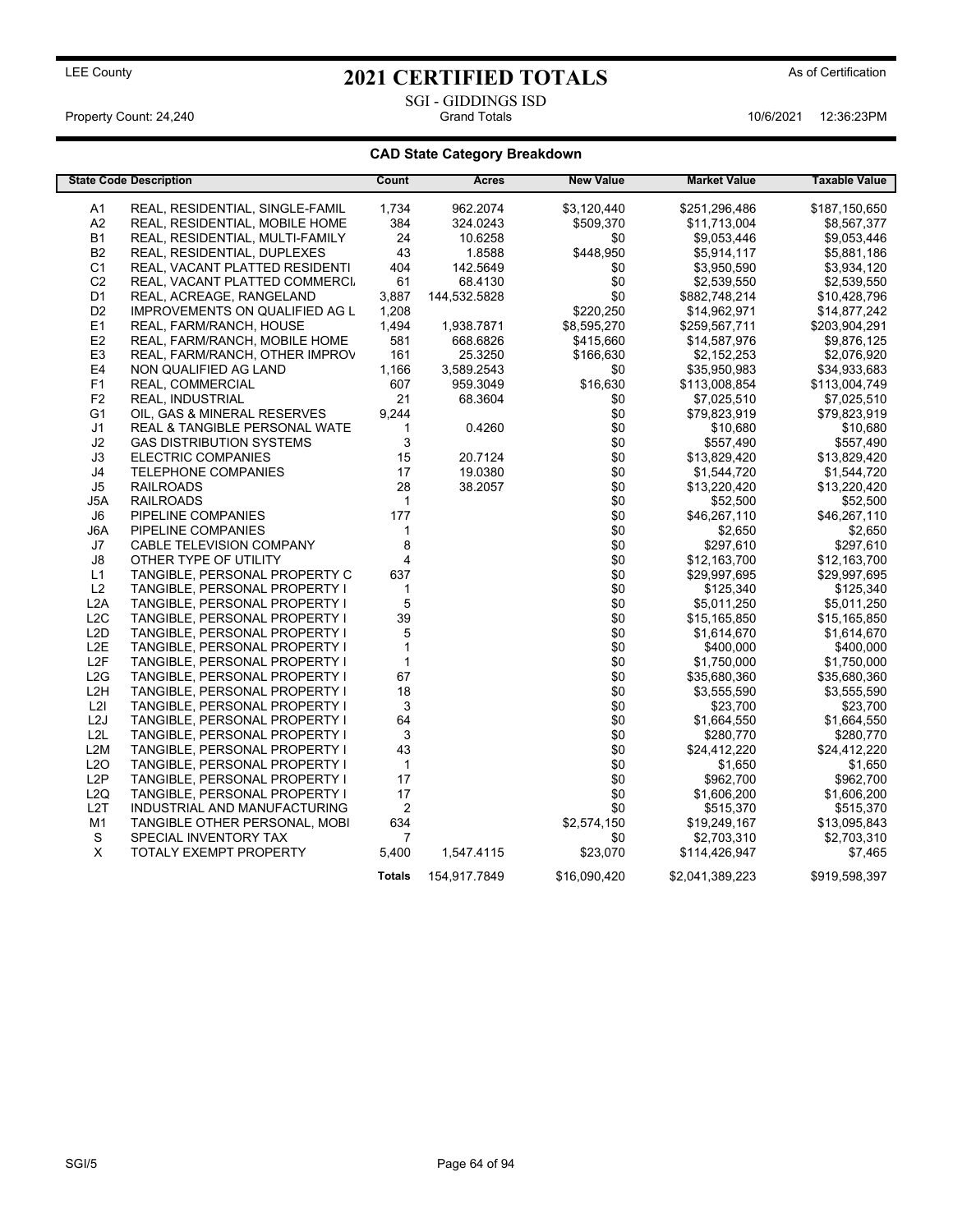| Property Count: 24,240                                                                                         |                                                                                                                                                                                                               | <b>SGI - GIDDINGS ISD</b><br><b>Effective Rate Assumption</b>       |                                                                             | 10/6/2021 | 12:36:23PM                                                                                                                                              |  |  |  |
|----------------------------------------------------------------------------------------------------------------|---------------------------------------------------------------------------------------------------------------------------------------------------------------------------------------------------------------|---------------------------------------------------------------------|-----------------------------------------------------------------------------|-----------|---------------------------------------------------------------------------------------------------------------------------------------------------------|--|--|--|
|                                                                                                                |                                                                                                                                                                                                               | <b>New Value</b>                                                    |                                                                             |           |                                                                                                                                                         |  |  |  |
|                                                                                                                | <b>TOTAL NEW VALUE MARKET:</b><br><b>TOTAL NEW VALUE TAXABLE:</b>                                                                                                                                             |                                                                     | \$16,090,420<br>\$15,166,215                                                |           |                                                                                                                                                         |  |  |  |
|                                                                                                                |                                                                                                                                                                                                               | <b>New Exemptions</b>                                               |                                                                             |           |                                                                                                                                                         |  |  |  |
| <b>Exemption</b>                                                                                               | <b>Description</b>                                                                                                                                                                                            | Count                                                               |                                                                             |           |                                                                                                                                                         |  |  |  |
| EX-XN                                                                                                          | 11.252 Motor vehicles leased for personal use                                                                                                                                                                 | 3                                                                   | 2020 Market Value                                                           |           | \$0                                                                                                                                                     |  |  |  |
| EX-XV                                                                                                          | Other Exemptions (including public property, r                                                                                                                                                                | 3                                                                   | 2020 Market Value                                                           |           | \$177,120                                                                                                                                               |  |  |  |
| EX366                                                                                                          | <b>HOUSE BILL 366</b>                                                                                                                                                                                         | 867                                                                 | 2020 Market Value                                                           |           | \$1,963,430                                                                                                                                             |  |  |  |
|                                                                                                                |                                                                                                                                                                                                               | <b>ABSOLUTE EXEMPTIONS VALUE LOSS</b>                               |                                                                             |           | \$2,140,550                                                                                                                                             |  |  |  |
| <b>Exemption</b>                                                                                               | <b>Description</b>                                                                                                                                                                                            |                                                                     | Count                                                                       |           | <b>Exemption Amount</b>                                                                                                                                 |  |  |  |
| DP<br>DV <sub>1</sub><br>DV <sub>3</sub><br>DV4<br><b>DVHS</b><br><b>HS</b><br><b>OV65</b><br><b>Exemption</b> | <b>DISABILITY</b><br>Disabled Veterans 10% - 29%<br>Disabled Veterans 50% - 69%<br>Disabled Veterans 70% - 100%<br>Disabled Veteran Homestead<br><b>HOMESTEAD</b><br>OVER <sub>65</sub><br><b>Description</b> | <b>PARTIAL EXEMPTIONS VALUE LOSS</b><br><b>Increased Exemptions</b> | 4<br>3<br>1<br>28<br>66<br>104<br><b>NEW EXEMPTIONS VALUE LOSS</b><br>Count |           | \$18,374<br>\$5,000<br>\$10,000<br>\$24,000<br>\$263,882<br>\$1,065,143<br>\$767,448<br>\$2,153,847<br>\$4,294,397<br><b>Increased Exemption Amount</b> |  |  |  |
| <b>INCREASED EXEMPTIONS VALUE LOSS</b>                                                                         |                                                                                                                                                                                                               |                                                                     |                                                                             |           |                                                                                                                                                         |  |  |  |
|                                                                                                                |                                                                                                                                                                                                               |                                                                     | <b>TOTAL EXEMPTIONS VALUE LOSS</b>                                          |           | \$4,294,397                                                                                                                                             |  |  |  |
|                                                                                                                | <b>New Ag / Timber Exemptions</b>                                                                                                                                                                             |                                                                     |                                                                             |           |                                                                                                                                                         |  |  |  |
| 2020 Market Value<br>2021 Ag/Timber Use                                                                        |                                                                                                                                                                                                               | \$411,337<br>\$1,980                                                |                                                                             |           | Count: 2                                                                                                                                                |  |  |  |

## **New Annexations**

**NEW AG / TIMBER VALUE LOSS \$409,357**

**New Deannexations**

**Average Homestead Value**

**Category A and E**

| <b>Count of HS Residences</b> | <b>Average Market</b> | <b>Average HS Exemption</b> | <b>Average Taxable</b> |
|-------------------------------|-----------------------|-----------------------------|------------------------|
| 2,103                         | \$132,448             |                             |                        |
| <b>Count of HS Residences</b> | <b>Average Market</b> | <b>Average HS Exemption</b> | <b>Average Taxable</b> |
| 1.124                         | \$166,882             | \$51,995                    | \$114,887              |

LEE County **As of Certification 2021 CERTIFIED TOTALS** As of Certification

SGI/5 Page 65 of 94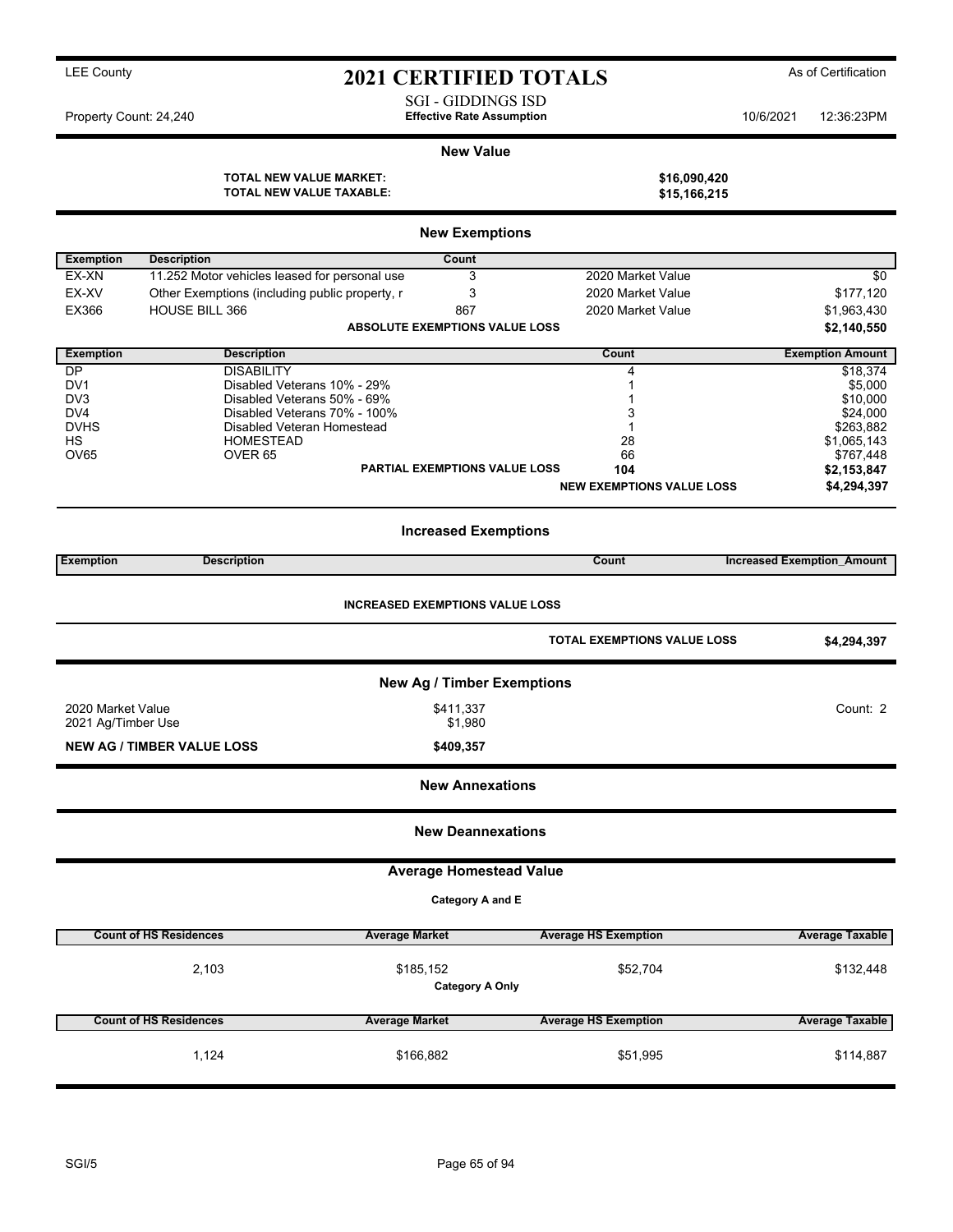#### SGI - GIDDINGS ISD **Lower Value Used**

**Count of Protested Properties Total Market Value Total Value Used**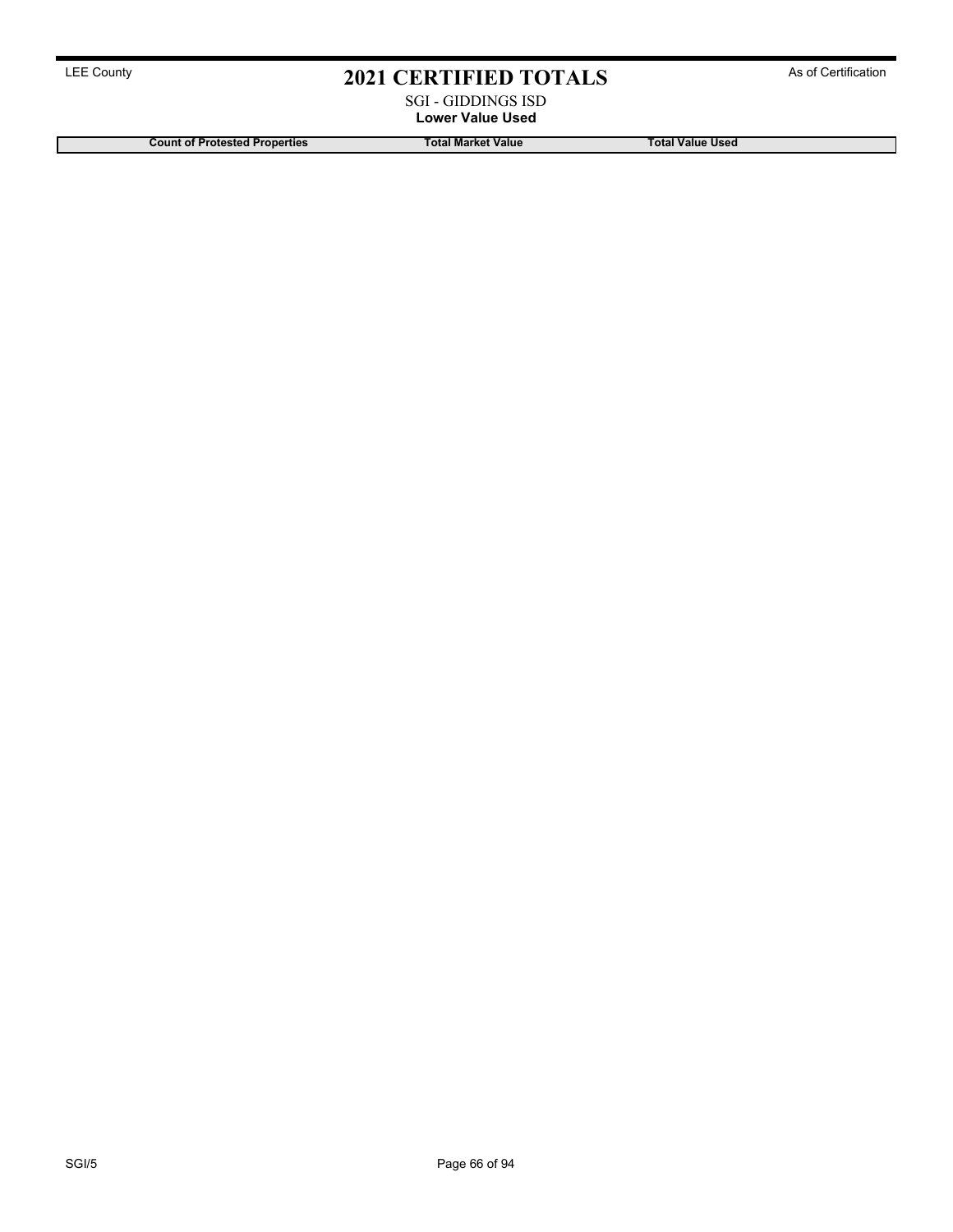|                                                  | Property Count: 7,320                                                                                                                         |                          |                          | <b>SLX - LEXINGTON ISD</b><br><b>ARB Approved Totals</b> |                                   |                                                            | 10/6/2021            | 12:36:16PM                     |
|--------------------------------------------------|-----------------------------------------------------------------------------------------------------------------------------------------------|--------------------------|--------------------------|----------------------------------------------------------|-----------------------------------|------------------------------------------------------------|----------------------|--------------------------------|
| Land<br>Homesite:<br>Non Homesite:<br>Ag Market: |                                                                                                                                               |                          |                          | 966,301,120                                              | Value<br>54,588,006<br>74,887,170 |                                                            |                      |                                |
| <b>Timber Market:</b>                            |                                                                                                                                               |                          |                          |                                                          | 0                                 | <b>Total Land</b>                                          | $^{(+)}$             | 1,095,776,296                  |
| Improvement                                      |                                                                                                                                               |                          |                          |                                                          | Value                             |                                                            |                      |                                |
| Homesite:<br>Non Homesite:                       |                                                                                                                                               |                          |                          | 333,977,475                                              | 91,402,789                        | <b>Total Improvements</b>                                  | $^{(+)}$             | 425,380,264                    |
| <b>Non Real</b>                                  |                                                                                                                                               |                          | Count                    |                                                          | Value                             |                                                            |                      |                                |
| Personal Property:<br>Mineral Property:          |                                                                                                                                               |                          | 404<br>827               | 127, 153, 340                                            | 6,026,230                         |                                                            |                      |                                |
| Autos:                                           |                                                                                                                                               |                          | 0                        |                                                          | 0                                 | <b>Total Non Real</b><br><b>Market Value</b>               | $^{(+)}$<br>$\equiv$ | 133, 179, 570<br>1,654,336,130 |
| Ag                                               |                                                                                                                                               |                          | <b>Non Exempt</b>        |                                                          | <b>Exempt</b>                     |                                                            |                      |                                |
|                                                  | <b>Total Productivity Market:</b>                                                                                                             |                          | 962,951,080              |                                                          | 3,350,040                         |                                                            |                      |                                |
| Ag Use:<br>Timber Use:                           |                                                                                                                                               |                          | 9,866,170<br>0           |                                                          | 25,280<br>0                       | <b>Productivity Loss</b>                                   | $(-)$<br>$\equiv$    | 953,084,910<br>701,251,220     |
| Productivity Loss:                               |                                                                                                                                               |                          | 953,084,910              |                                                          | 3,324,760                         | <b>Appraised Value</b>                                     |                      |                                |
|                                                  |                                                                                                                                               |                          |                          |                                                          |                                   | <b>Homestead Cap</b>                                       | $(-)$                | 18,208,417                     |
|                                                  |                                                                                                                                               |                          |                          |                                                          |                                   | <b>Assessed Value</b>                                      | $\quad \  \  =$      | 683,042,803                    |
|                                                  |                                                                                                                                               |                          |                          |                                                          |                                   | <b>Total Exemptions Amount</b><br>(Breakdown on Next Page) | $(-)$                | 130,254,898                    |
|                                                  |                                                                                                                                               |                          |                          |                                                          |                                   | <b>Net Taxable</b>                                         | $\equiv$             | 552,787,905                    |
| Freeze                                           | <b>Assessed</b>                                                                                                                               | <b>Taxable</b>           | <b>Actual Tax</b>        | <b>Ceiling</b>                                           | Count                             |                                                            |                      |                                |
| <b>DP</b>                                        | 3,340,602                                                                                                                                     | 2,247,594                | 16,123.75                | 16,801.81                                                | $\overline{27}$                   |                                                            |                      |                                |
| <b>OV65</b><br><b>Total</b><br><b>Tax Rate</b>   | 122,917,312<br>126,257,914<br>1.0903000                                                                                                       | 90,017,941<br>92,265,535 | 591,193.04<br>607,316.79 | 601,434.44<br>618,236.25                                 | 756                               | 783 Freeze Taxable                                         | $(-)$                | 92,265,535                     |
| <b>Transfer</b>                                  | <b>Assessed</b>                                                                                                                               | <b>Taxable</b>           | Post % Taxable           | <b>Adjustment</b>                                        | Count                             |                                                            |                      |                                |
| <b>DP</b>                                        | 456,490                                                                                                                                       | 421,490                  | 421,490                  | 0                                                        | 1                                 |                                                            |                      |                                |
| OV65                                             | 1,160,990                                                                                                                                     | 873,990                  | 571,006                  | 302,984                                                  | 8                                 |                                                            |                      |                                |
| Total                                            | 1,617,480                                                                                                                                     | 1,295,480                | 992,496                  | 302,984                                                  |                                   | 9 Transfer Adjustment                                      | $(-)$                | 302,984                        |
|                                                  |                                                                                                                                               |                          |                          |                                                          |                                   | <b>Freeze Adjusted Taxable</b>                             | $\quad \  \  =$      | 460,219,386                    |
|                                                  | APPROXIMATE LEVY = (FREEZE ADJUSTED TAXABLE * (TAX RATE / 100)) + ACTUAL TAX<br>$5,625,088.76 = 460,219,386 * (1.0903000 / 100) + 607,316.79$ |                          |                          |                                                          |                                   |                                                            |                      |                                |
|                                                  | Certified Estimate of Market Value:                                                                                                           |                          |                          |                                                          |                                   |                                                            |                      |                                |
|                                                  | Certified Estimate of Taxable Value:                                                                                                          |                          |                          | 1,654,336,130<br>552,787,905                             |                                   |                                                            |                      |                                |
|                                                  | Tax Increment Finance Value:<br>Tax Increment Finance Levy:                                                                                   |                          |                          |                                                          | $\mathbf 0$<br>0.00               |                                                            |                      |                                |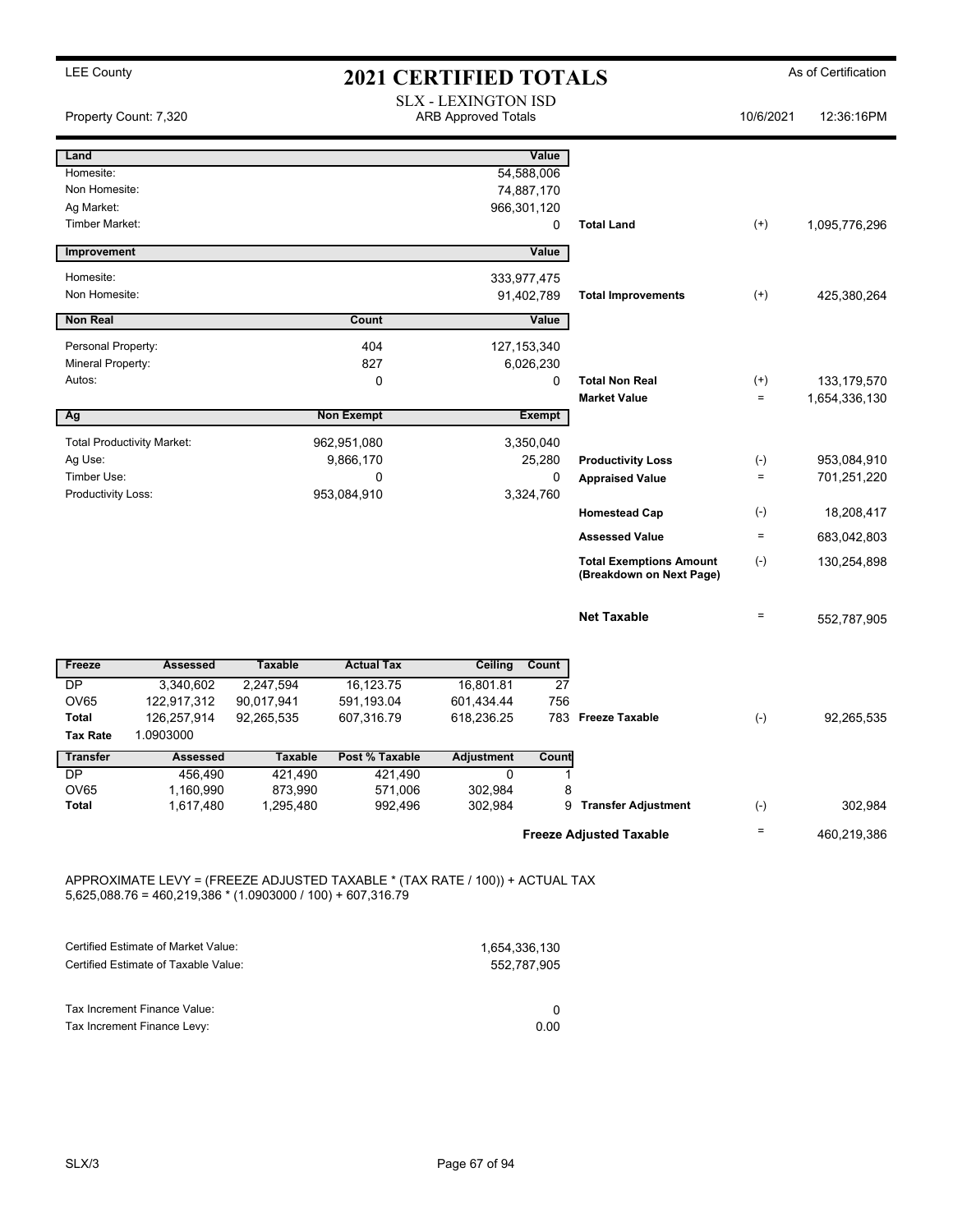## LEE County **2021 CERTIFIED TOTALS** As of Certification SLX - LEXINGTON ISD

Property Count: 7,320 ARB Approved Totals 10/6/2021 12:36:23PM

| <b>Exemption</b>  | Count         | Local       | <b>State</b> | Total       |
|-------------------|---------------|-------------|--------------|-------------|
| СH                | 2             | 101,270     |              | 101,270     |
| DP                | 29            | 0           | 271,999      | 271,999     |
| DV1               |               | 0           | 56,000       | 56,000      |
| DV <sub>1</sub> S |               | 0           | 5,000        | 5,000       |
| DV <sub>2</sub>   | 5             | 0           | 42,000       | 42,000      |
| DV3               | 6             | 0           | 62,000       | 62,000      |
| DV4               | 63            | 0           | 519,538      | 519,538     |
| DV4S              | 10            | 0           | 91,110       | 91,110      |
| <b>DVHS</b>       | 31            | 0           | 5,901,143    | 5,901,143   |
| <b>DVHSS</b>      | 5             | 0           | 509,959      | 509,959     |
| EX                | 5             | 0           | 27,086,630   | 27,086,630  |
| EX-XI             | 3             | 0           | 1,051,780    | 1,051,780   |
| EX-XN             | 13            | 0           | 472,730      | 472,730     |
| EX-XR             | 17            | 0           | 5,560,030    | 5,560,030   |
| EX-XU             | 4             | $\mathbf 0$ | 2,185,155    | 2,185,155   |
| EX-XV             | 190           | 0           | 35,483,035   | 35,483,035  |
| EX366             | 431           | 0           | 48,730       | 48,730      |
| <b>HS</b>         | 1,658         | 0           | 39,564,865   | 39,564,865  |
| <b>OV65</b>       | 808           | 3,964,705   | 7,197,229    | 11,161,934  |
| OV65S             | 4             | 24,000      | 40,000       | 64,000      |
| ${\sf PC}$        |               | 15,990      | 0            | 15,990      |
|                   | <b>Totals</b> | 4,105,965   | 126,148,933  | 130,254,898 |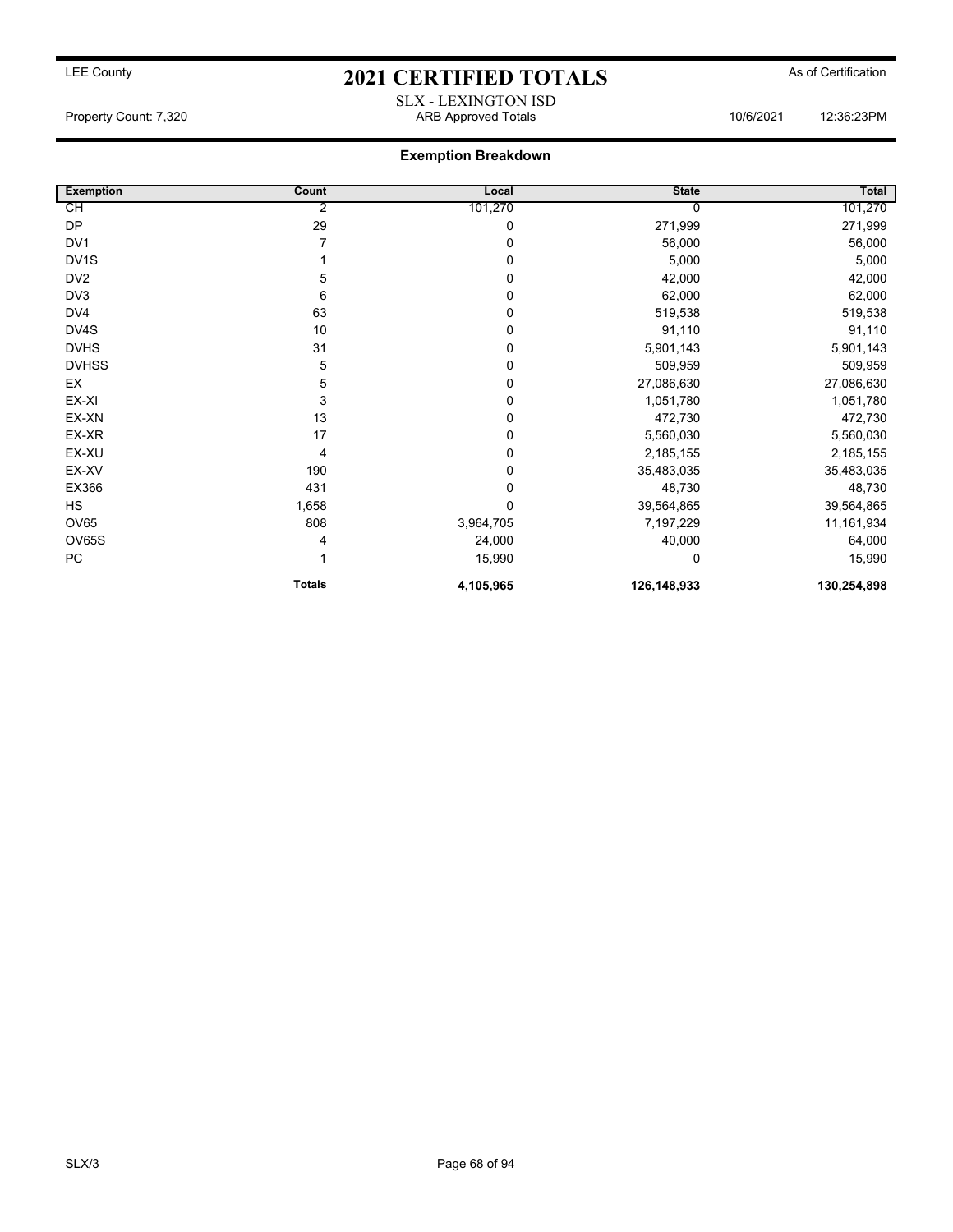LEE County **2021 CERTIFIED TOTALS** As of Certification SLX - LEXINGTON ISD Property Count: 7,320 **Property Count: 7,320** Crand Totals **10/6/2021** 12:36:16PM **Land Value** Homesite: 54,588,006 Non Homesite: 74,887,170<br>
Ag Market: 75,170<br>
966,301.120 966,301,120 Timber Market: 0 **Total Land** (+) 1,095,776,296 **Improvement Value** Homesite: 333,977,475 Non Homesite: 91,402,789 **Total Improvements** (+) 425,380,264 **Non Real Count Value** Personal Property: 27,153,340 Mineral Property: 6,026,230 Autos: 0 0 **Total Non Real** (+) 133,179,570 **Market Value**  $= 1,654,336,130$ **Ag Non Exempt Exempt** Total Productivity Market: 962,951,080 3,350,040 Ag Use: 9,866,170 25,280 **Productivity Loss** (-) 953,084,910 Timber Use: 0 0 **Appraised Value** = 701,251,220 Productivity Loss: 3,324,760 **Homestead Cap** (-) 18,208,417 **Assessed Value** = 683,042,803 **Total Exemptions Amount** (-) **(Breakdown on Next Page)** 130,254,898 **Net Taxable**  $= 552,787,905$ **Freeze Assessed Taxable Actual Tax Ceiling Count** DP 3,340,602 2,247,594 16,123.75 16,801.81 27 OV65 122,917,312 90,017,941 591,193.04 601,434.44 756 Total 126,257,914 92,265,535 607,316.79 618,236.25 783 **Freeze Taxable** (-) 92,265,535 **Tax Rate** 1.0903000 **Transfer Assessed Taxable Post % Taxable Adjustment Count**  DP 456,490 421,490 421,490 0 1 OV65 1,160,990 873,990 571,006 302,984 8 **Total** 1,617,480 1,295,480 992,496 302,984 9 **Transfer Adjustment** (-) 302,984 Freeze Adjusted Taxable **Freeze** Adjusted Taxable

APPROXIMATE LEVY = (FREEZE ADJUSTED TAXABLE \* (TAX RATE / 100)) + ACTUAL TAX 5,625,088.76 = 460,219,386 \* (1.0903000 / 100) + 607,316.79

| 1,654,336,130 |
|---------------|
| 552.787.905   |
|               |
|               |
| 0.00          |
|               |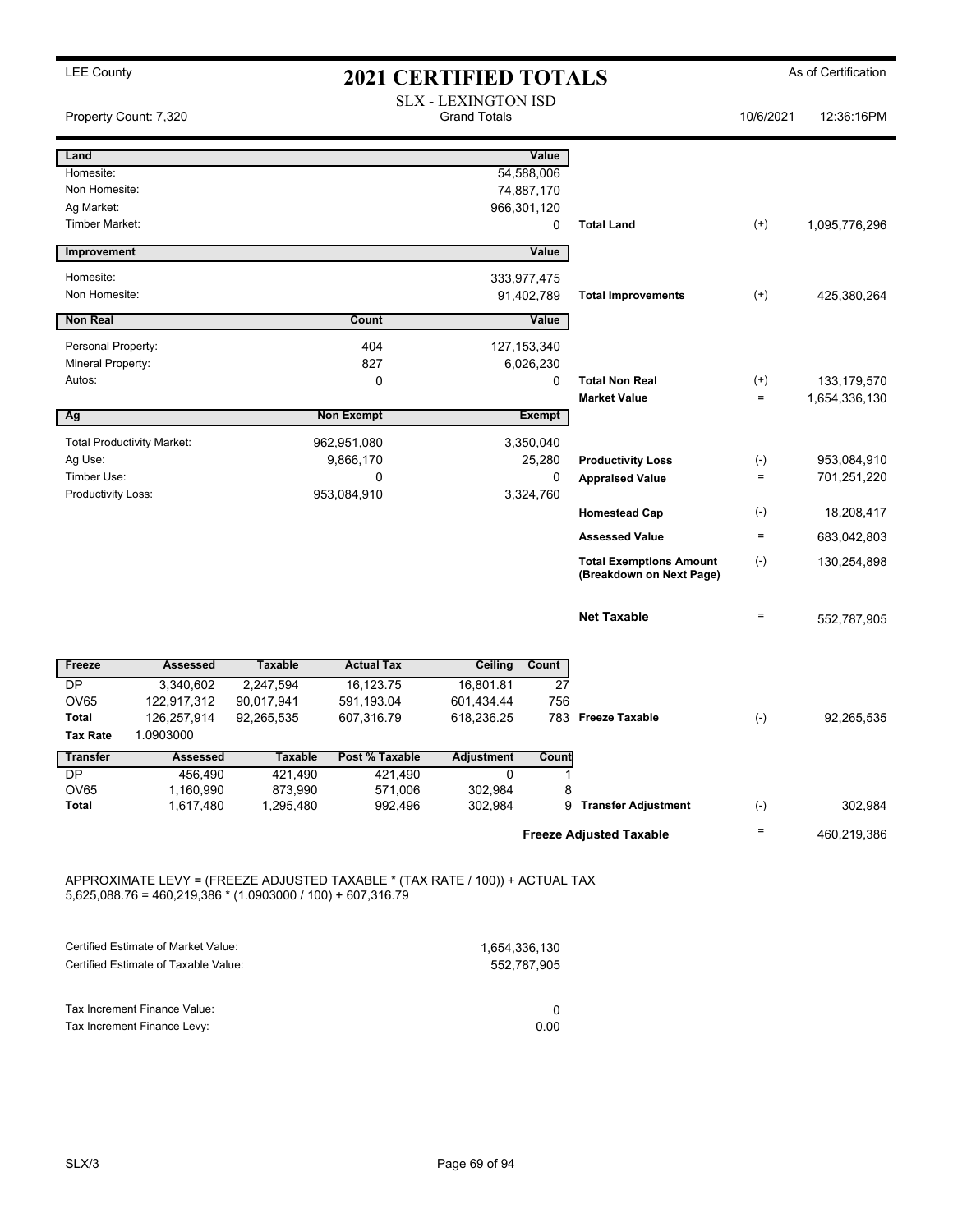## LEE County **2021 CERTIFIED TOTALS** As of Certification SLX - LEXINGTON ISD

Property Count: 7,320 Grand Totals 10/6/2021 12:36:23PM

| <b>Exemption</b>  | Count         | Local       | <b>State</b> | Total       |
|-------------------|---------------|-------------|--------------|-------------|
| СH                | 2             | 101,270     |              | 101,270     |
| <b>DP</b>         | 29            | 0           | 271,999      | 271,999     |
| DV <sub>1</sub>   |               | 0           | 56,000       | 56,000      |
| DV <sub>1</sub> S |               | 0           | 5,000        | 5,000       |
| DV <sub>2</sub>   | 5             | 0           | 42,000       | 42,000      |
| DV3               | 6             | 0           | 62,000       | 62,000      |
| DV4               | 63            | 0           | 519,538      | 519,538     |
| DV4S              | 10            | $\mathbf 0$ | 91,110       | 91,110      |
| <b>DVHS</b>       | 31            | 0           | 5,901,143    | 5,901,143   |
| <b>DVHSS</b>      | 5             | 0           | 509,959      | 509,959     |
| EX                | 5             | 0           | 27,086,630   | 27,086,630  |
| EX-XI             | 3             | 0           | 1,051,780    | 1,051,780   |
| EX-XN             | 13            | 0           | 472,730      | 472,730     |
| EX-XR             | 17            | $\mathbf 0$ | 5,560,030    | 5,560,030   |
| EX-XU             | 4             | 0           | 2,185,155    | 2,185,155   |
| EX-XV             | 190           | $\mathbf 0$ | 35,483,035   | 35,483,035  |
| EX366             | 431           | 0           | 48,730       | 48,730      |
| <b>HS</b>         | 1,658         | 0           | 39,564,865   | 39,564,865  |
| OV65              | 808           | 3,964,705   | 7,197,229    | 11,161,934  |
| <b>OV65S</b>      | 4             | 24,000      | 40,000       | 64,000      |
| <b>PC</b>         |               | 15,990      | $\Omega$     | 15,990      |
|                   | <b>Totals</b> | 4,105,965   | 126,148,933  | 130,254,898 |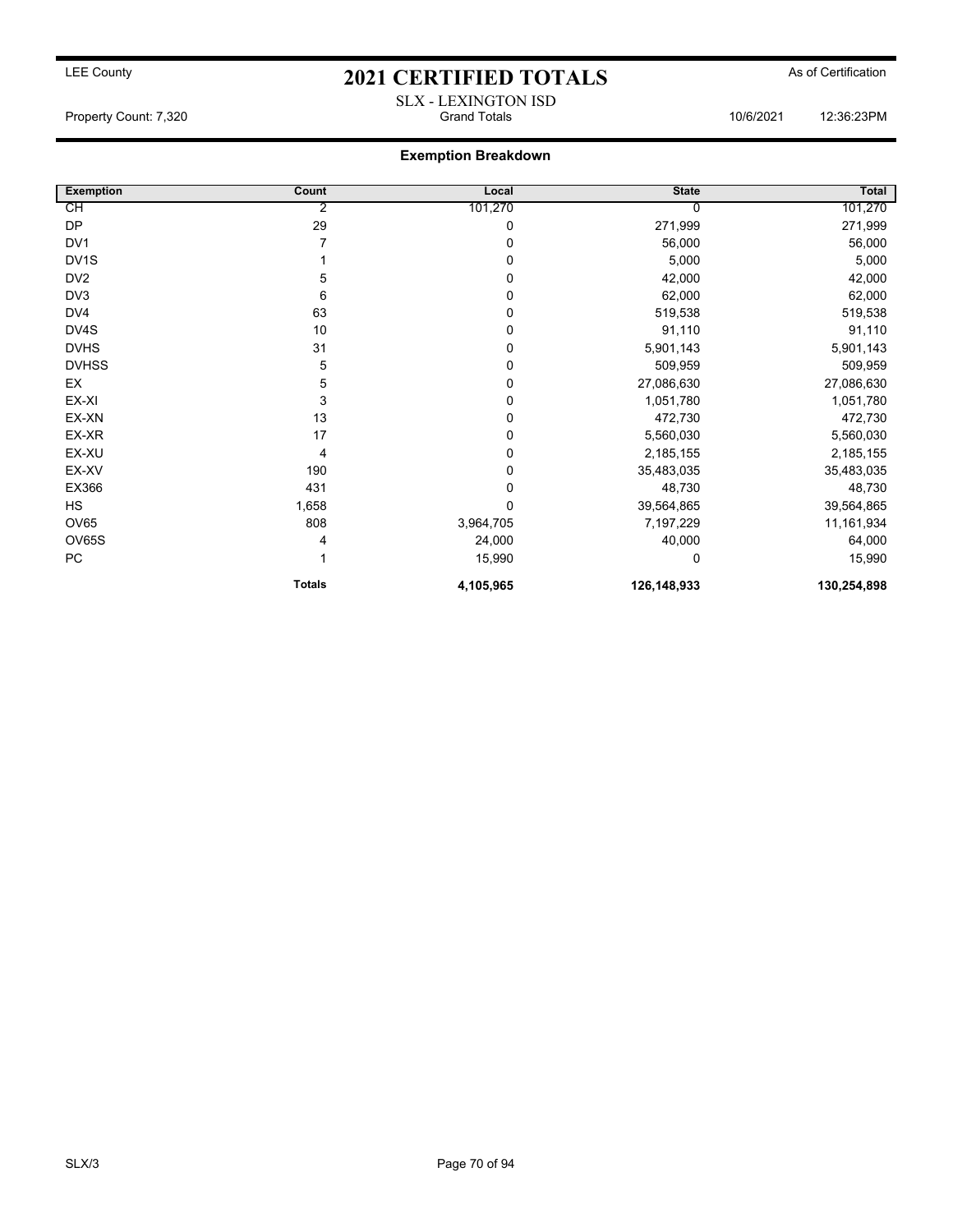#### SLX - LEXINGTON ISD Property Count: 7,320 **ARB Approved Totals** 10/6/2021 12:36:23PM

#### **State Category Breakdown State Code Description Count Acres New Value Market Value Taxable Value** A SINGLE FAMILY RESIDENCE 1,049 2,266.5946 \$2,695,420 \$144,630,430 \$116,604,227<br>B MULTIFAMILY RESIDENCE 11 5.1126 \$0 \$1.681.470 \$1.642.863 B MULTIFAMILY RESIDENCE 11 5.1126 \$0 \$1,681,470 \$1,642,863 C1 VACANT LOTS AND LAND TRACTS 244 499.8207 \$0 \$7,195,333 \$7,195,333<br>D1 QUALIFIED OPEN-SPACE LAND 3,334 165,758.5820 \$0 \$962,951,080 \$9,818,469 QUALIFIED OPEN-SPACE LAND D2 IMPROVEMENTS ON QUALIFIED OP 1,026 \$263,140 \$14,379,946 \$14,245,283<br>E RURAL LAND, NON QUALIFIED OPE 2.288 7.454.6394 \$6.601.740 \$310.656.444 \$266.405.104 E RURAL LAND, NON QUALIFIED OPE 2,288 7,454.6394 \$6,601,740 \$310,656,444 \$266,405,104<br>F1 COMMERCIAL REAL PROPERTY 163 479.7334 \$0 \$16,494,917 \$16,464,377 F1 COMMERCIAL REAL PROPERTY 163 479.7334 \$0 \$16,494,917 \$16,464,377<br>
F2 INDUSTRIAL AND MANUFACTURIN 44 1,426.5218 \$0 \$9,757,560 \$9,757,560 F2 INDUSTRIAL AND MANUFACTURIN 44 1,426.5218 \$0<br>G1 OIL AND GAS \$0 G1 OIL AND GAS 439 \$0 \$5,977,700 \$5,977,700 J2 GAS DISTRIBUTION SYSTEM 2 \$0 \$220,810 \$220,810 ELECTRIC COMPANY (INCLUDING C J4 TELEPHONE COMPANY (INCLUDI 6 1.6300 \$0 \$527,220 \$527,220 J5 RAILROAD 1 0.3400 \$0 \$8,700 \$8,700 J6 PIPELAND COMPANY 38 0.5730 \$0 \$28,125,440 \$28,125,440 J7 CABLE TELEVISION COMPANY 4 \$0 \$28,700 \$28,700 J8 OTHER TYPE OF UTILITY 1 1 1 30 \$31,922,870 L1 COMMERCIAL PERSONAL PROPE 233 233 \$0 \$6,397,540 \$6,390,040<br>L2 INDUSTRIAL AND MANUFACTURIN 48 48 \$0 \$20.020.300 \$20.004.310 INDUSTRIAL AND MANUFACTURIN 48 \$0 \$0<br>TANGIBLE OTHER PERSONAL, MOB 381 \$596,460 M1 TANGIBLE OTHER PERSONAL, MOB 381 \$596,460 \$12,415,000 \$8,493,589<br>X TOTALLY EXEMPT PROPERTY 665 1,795.4054 \$452,810 \$71,989,360 \$0

TOTALLY EXEMPT PROPERTY 665 1,795.4054 \$452,810 \$71,989,360 \$0

**Totals** 179,690.1929 \$10,609,570 \$1,654,336,130 \$552,787,905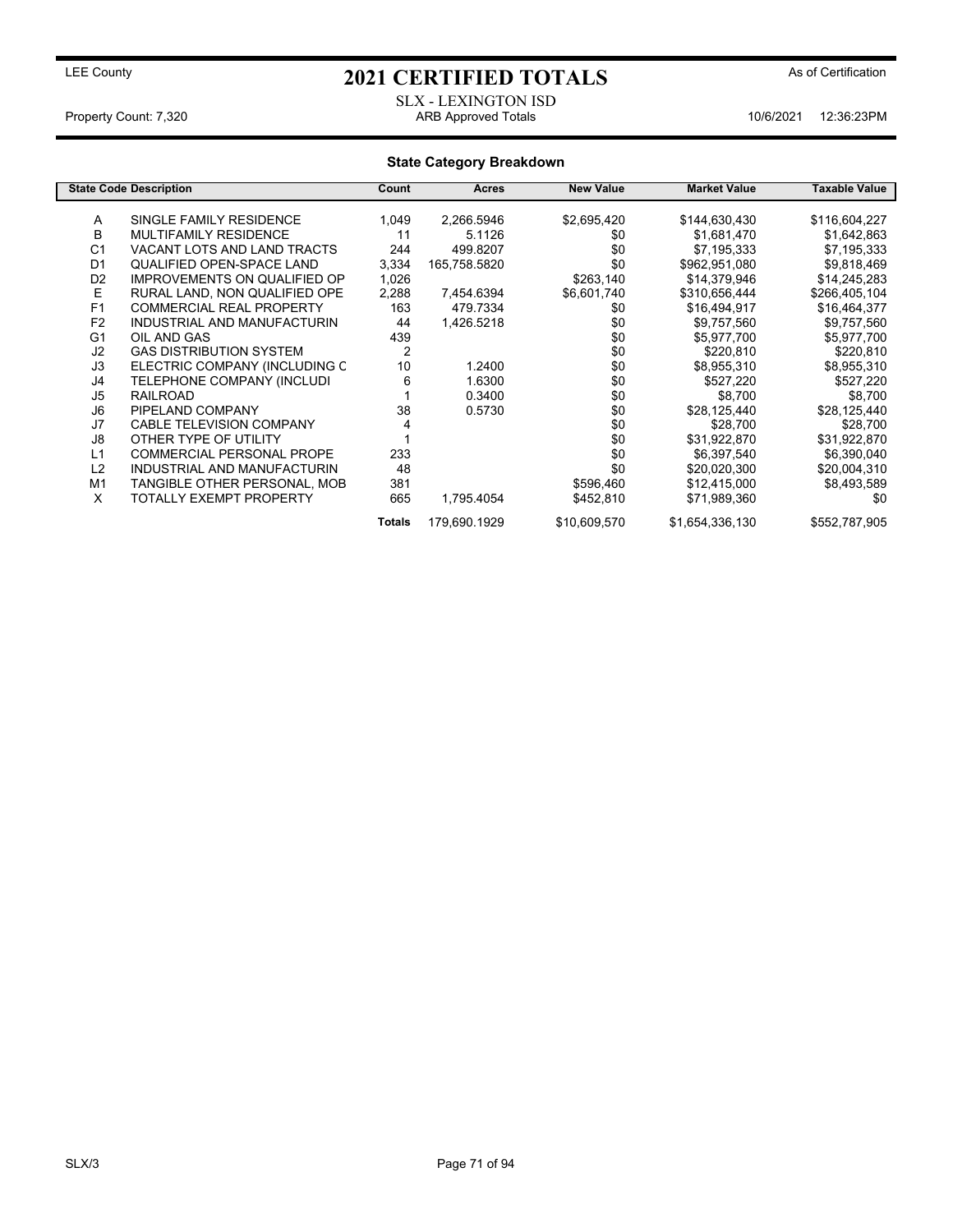SLX - LEXINGTON ISD Property Count: 7,320 **Crand Totals** 10/6/2021 12:36:23PM

#### **State Category Breakdown State Code Description Count Acres New Value Market Value Taxable Value** A SINGLE FAMILY RESIDENCE 1,049 2,266.5946 \$2,695,420 \$144,630,430 \$116,604,227<br>B MULTIFAMILY RESIDENCE 11 5.1126 \$0 \$1.681.470 \$1.642.863 B MULTIFAMILY RESIDENCE 11 5.1126 \$0 \$1,681,470 \$1,642,863 C1 VACANT LOTS AND LAND TRACTS 244 499.8207 \$0 \$7,195,333 \$7,195,333<br>D1 QUALIFIED OPEN-SPACE LAND 3,334 165,758.5820 \$0 \$962,951,080 \$9,818,469 QUALIFIED OPEN-SPACE LAND D2 IMPROVEMENTS ON QUALIFIED OP 1,026 \$263,140 \$14,379,946 \$14,245,283<br>E RURAL LAND, NON QUALIFIED OPE 2.288 7.454.6394 \$6.601.740 \$310.656.444 \$266.405.104 E RURAL LAND, NON QUALIFIED OPE 2,288 7,454.6394 \$6,601,740 \$310,656,444 \$266,405,104<br>F1 COMMERCIAL REAL PROPERTY 163 479.7334 \$0 \$16,494,917 \$16,464,377 F1 COMMERCIAL REAL PROPERTY 163 479.7334 \$0 \$16,494,917 \$16,464,377<br>
F2 INDUSTRIAL AND MANUFACTURIN 44 1,426.5218 \$0 \$9,757,560 \$9,757,560 F2 INDUSTRIAL AND MANUFACTURIN 44<br>G1 OIL AND GAS G1 OIL AND GAS 439 \$0 \$5,977,700 \$5,977,700 J2 GAS DISTRIBUTION SYSTEM 2 \$0 \$220,810 \$220,810 ELECTRIC COMPANY (INCLUDING C J4 TELEPHONE COMPANY (INCLUDI 6 1.6300 \$0 \$527,220 \$527,220 J5 RAILROAD 1 0.3400 \$0 \$8,700 \$8,700 J6 PIPELAND COMPANY 38 0.5730 \$0 \$28,125,440 \$28,125,440 J7 CABLE TELEVISION COMPANY 4 \$0 \$28,700 \$28,700 J8 OTHER TYPE OF UTILITY 1 1 1 30 \$31,922,870 L1 COMMERCIAL PERSONAL PROPE 233 233 \$0 \$6,397,540 \$6,390,040<br>L2 INDUSTRIAL AND MANUFACTURIN 48 48 \$0 \$20.020.300 \$20.004.310 INDUSTRIAL AND MANUFACTURIN 48 \$0 \$0<br>
TANGIBLE OTHER PERSONAL, MOB 381 \$596,460 M1 TANGIBLE OTHER PERSONAL, MOB 381 \$596,460 \$12,415,000 \$8,493,589<br>X TOTALLY EXEMPT PROPERTY 665 1,795.4054 \$452,810 \$71,989,360 \$0 TOTALLY EXEMPT PROPERTY 665 1,795.4054 \$452,810 \$71,989,360 \$0 **Totals** 179,690.1929 \$10,609,570 \$1,654,336,130 \$552,787,905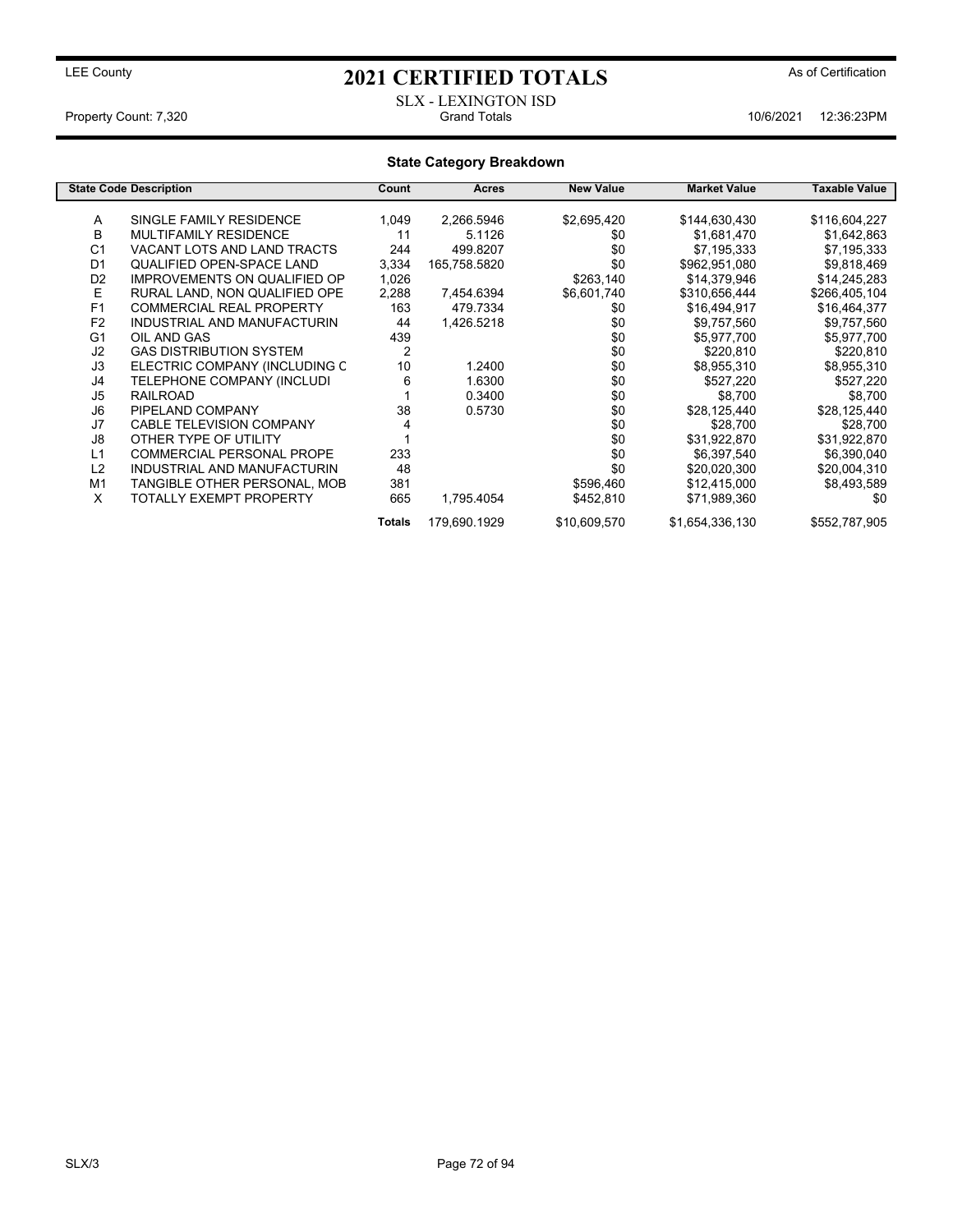### SLX - LEXINGTON ISD Property Count: 7,320 ARB Approved Totals 10/6/2021 12:36:23PM

|                  | <b>State Code Description</b>        | Count            | <b>Acres</b> | <b>New Value</b> | <b>Market Value</b> | <b>Taxable Value</b> |
|------------------|--------------------------------------|------------------|--------------|------------------|---------------------|----------------------|
| A1               | REAL, RESIDENTIAL, SINGLE-FAMIL      | 801              | 1.494.0783   | \$2,239,190      | \$127,601,186       | \$104,083,490        |
| A <sub>2</sub>   | REAL, RESIDENTIAL, MOBILE HOME       | 307              | 772.5163     | \$456,230        | \$17,029,244        | \$12.520.736         |
| <b>B1</b>        | REAL, RESIDENTIAL, MULTI-FAMILY      | 2                |              | \$0              | \$712,720           | \$712,720            |
| <b>B2</b>        | REAL, RESIDENTIAL, DUPLEXES          | 9                | 5.1126       | \$0              | \$968,750           | \$930,143            |
| C <sub>1</sub>   | REAL, VACANT PLATTED RESIDENTI       | 208              | 475.1846     | \$0              | \$6,327,693         | \$6,327,693          |
| C <sub>2</sub>   | REAL, VACANT PLATTED COMMERCI        | 34               | 20.5401      | \$0              | \$827,690           | \$827,690            |
| C <sub>3</sub>   | REAL, VACANT PLATTED RURAL OR I      | 2                | 4.0960       | \$0              | \$39,950            | \$39,950             |
| D <sub>1</sub>   | REAL, ACREAGE, RANGELAND             | 3,337            | 165,832.2425 | \$0              | \$963,396,263       | \$10,263,652         |
| D <sub>2</sub>   | IMPROVEMENTS ON QUALIFIED AG L       | 1,026            |              | \$263,140        | \$14,379,946        | \$14,245,283         |
| D <sub>3</sub>   | REAL, ACREAGE, FARMLAND              | 2                | 4.3750       | \$95,580         | \$120,199           | \$120,199            |
| E1               | REAL, FARM/RANCH, HOUSE              | 1,410            | 2,070.2384   | \$5,839,000      | \$250,701,203       | \$211,901,967        |
| E <sub>2</sub>   | REAL, FARM/RANCH, MOBILE HOME        | 542              | 723.4838     | \$381.930        | \$15.010.980        | \$11,068,700         |
| E <sub>3</sub>   | REAL, FARM/RANCH, OTHER IMPROV       | 156              |              | \$285,230        | \$3,403,904         | \$2,947,038          |
| E <sub>4</sub>   | NON QUALIFIED AG LAND                | 1,050            | 4,582.8817   | \$0              | \$40,974,975        | \$39,922,018         |
| F <sub>1</sub>   | REAL, COMMERCIAL                     | 163              | 479.7334     | \$0              | \$16,494,917        | \$16,464,377         |
| F <sub>2</sub>   | <b>REAL, INDUSTRIAL</b>              | 44               | 1,426.5218   | \$0              | \$9,757,560         | \$9,757,560          |
| G <sub>1</sub>   | OIL, GAS & MINERAL RESERVES          | 439              |              | \$0              | \$5,977,700         | \$5,977,700          |
| J2               | <b>GAS DISTRIBUTION SYSTEMS</b>      | 2                |              | \$0              | \$220,810           | \$220,810            |
| J3               | <b>ELECTRIC COMPANIES</b>            | 10               | 1.2400       | \$0              | \$8,955,310         | \$8,955,310          |
| J <sub>4</sub>   | <b>TELEPHONE COMPANIES</b>           | 6                | 1.6300       | \$0              | \$527,220           | \$527,220            |
| J5               | <b>RAILROADS</b>                     |                  | 0.3400       | \$0              | \$8.700             | \$8,700              |
| J <sub>6</sub>   | PIPELINE COMPANIES                   | 37               | 0.5730       | \$0              | \$28,118,720        | \$28,118,720         |
| J6A              | PIPELINE COMPANIES                   |                  |              | \$0              | \$6,720             | \$6,720              |
| J7               | <b>CABLE TELEVISION COMPANY</b>      | 4                |              | \$0              | \$28,700            | \$28,700             |
| J8               | OTHER TYPE OF UTILITY                |                  |              | \$0              | \$31,922,870        | \$31,922,870         |
| L1               | TANGIBLE, PERSONAL PROPERTY C        | 233              |              | \$0              | \$6,397,540         | \$6,390,040          |
| L2C              | <b>TANGIBLE, PERSONAL PROPERTY I</b> | 3                |              | \$0              | \$457,490           | \$457,490            |
| L2G              | <b>TANGIBLE, PERSONAL PROPERTY I</b> | 6                |              | \$0              | \$15,791,350        | \$15,775,360         |
| L <sub>2</sub> H | TANGIBLE, PERSONAL PROPERTY I        | $\overline{7}$   |              | \$0              | \$179,040           | \$179,040            |
| L <sub>2</sub> J | TANGIBLE, PERSONAL PROPERTY I        | 5                |              | \$0              | \$988,060           | \$988,060            |
| L2M              | TANGIBLE, PERSONAL PROPERTY I        | $\boldsymbol{2}$ |              | \$0              | \$1,001,930         | \$1,001,930          |
| L <sub>2</sub> P | TANGIBLE, PERSONAL PROPERTY I        | 15               |              | \$0              | \$622,140           | \$622,140            |
| L2Q              | TANGIBLE, PERSONAL PROPERTY I        | 10               |              | \$0              | \$980,290           | \$980,290            |
| M <sub>1</sub>   | TANGIBLE OTHER PERSONAL, MOBI        | 381              |              | \$596.460        | \$12,415,000        | \$8,493,589          |
| $\times$         | <b>TOTALY EXEMPT PROPERTY</b>        | 665              | 1,795.4054   | \$452,810        | \$71,989,360        | \$0                  |
|                  |                                      | <b>Totals</b>    | 179,690.1929 | \$10,609,570     | \$1,654,336,130     | \$552.787.905        |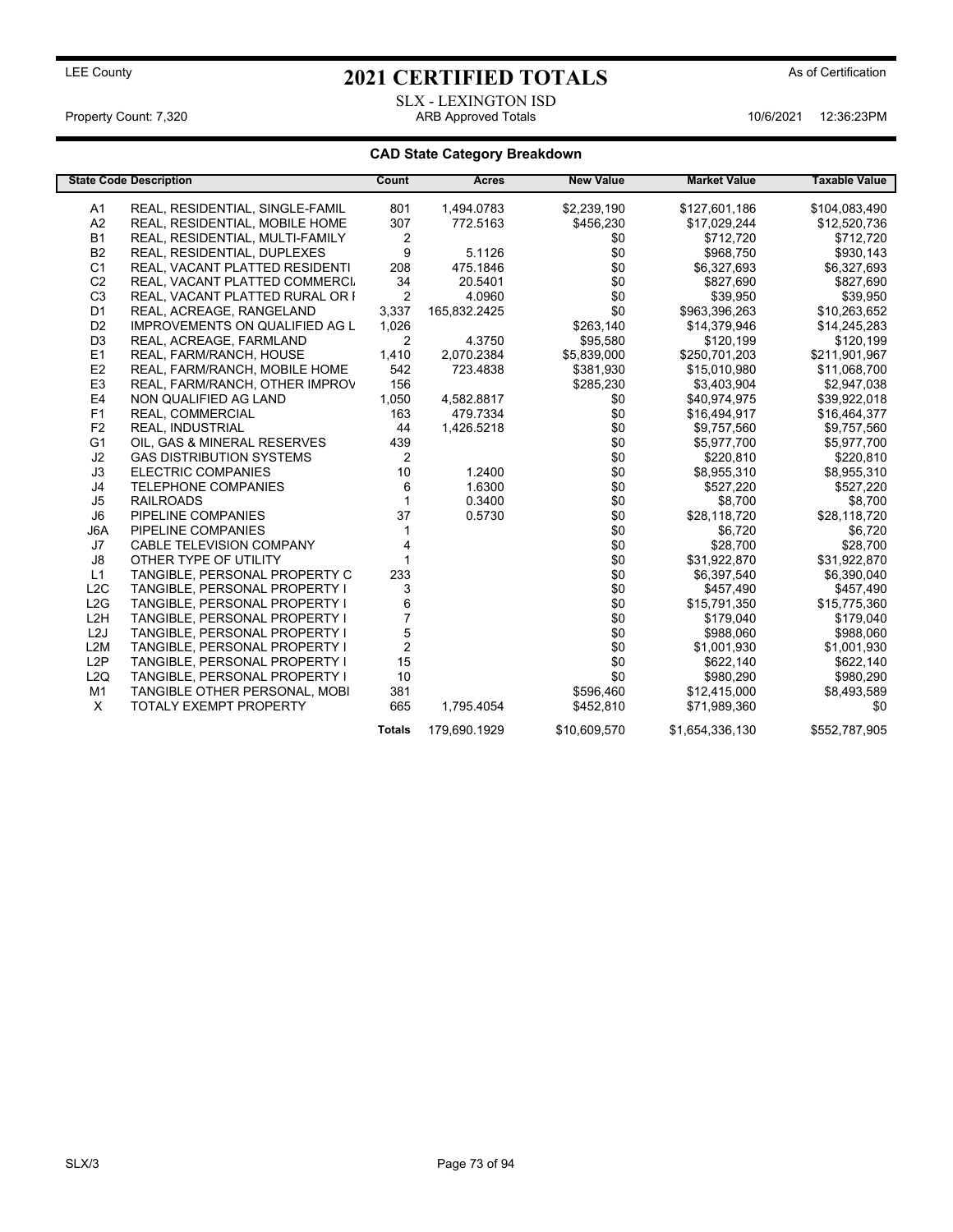### LEE County **2021 CERTIFIED TOTALS** As of Certification SLX - LEXINGTON ISD

Property Count: 7,320 Grand Totals 10/6/2021 12:36:23PM

|                  | <b>State Code Description</b>         | Count          | <b>Acres</b> | <b>New Value</b> | <b>Market Value</b> | <b>Taxable Value</b> |
|------------------|---------------------------------------|----------------|--------------|------------------|---------------------|----------------------|
| A1               | REAL, RESIDENTIAL, SINGLE-FAMIL       | 801            | 1.494.0783   | \$2,239,190      | \$127,601,186       | \$104,083,490        |
| A2               | REAL, RESIDENTIAL, MOBILE HOME        | 307            | 772.5163     | \$456,230        | \$17.029.244        | \$12.520.736         |
| <b>B1</b>        | REAL, RESIDENTIAL, MULTI-FAMILY       | 2              |              | \$0              | \$712,720           | \$712,720            |
| <b>B2</b>        | REAL, RESIDENTIAL, DUPLEXES           | 9              | 5.1126       | \$0              | \$968,750           | \$930,143            |
| C <sub>1</sub>   | REAL, VACANT PLATTED RESIDENTI        | 208            | 475.1846     | \$0              | \$6,327,693         | \$6,327,693          |
| C <sub>2</sub>   | REAL, VACANT PLATTED COMMERCI         | 34             | 20.5401      | \$0              | \$827,690           | \$827,690            |
| C <sub>3</sub>   | REAL, VACANT PLATTED RURAL OR I       | 2              | 4.0960       | \$0              | \$39,950            | \$39,950             |
| D <sub>1</sub>   | REAL, ACREAGE, RANGELAND              | 3,337          | 165,832.2425 | \$0              | \$963,396,263       | \$10,263,652         |
| D <sub>2</sub>   | <b>IMPROVEMENTS ON QUALIFIED AG L</b> | 1,026          |              | \$263,140        | \$14,379,946        | \$14,245,283         |
| D <sub>3</sub>   | REAL, ACREAGE, FARMLAND               | $\overline{c}$ | 4.3750       | \$95,580         | \$120,199           | \$120,199            |
| E1               | REAL, FARM/RANCH, HOUSE               | 1,410          | 2,070.2384   | \$5,839,000      | \$250,701,203       | \$211,901,967        |
| E2               | REAL, FARM/RANCH, MOBILE HOME         | 542            | 723.4838     | \$381,930        | \$15,010,980        | \$11,068,700         |
| E <sub>3</sub>   | REAL, FARM/RANCH, OTHER IMPROV        | 156            |              | \$285,230        | \$3,403,904         | \$2,947,038          |
| E <sub>4</sub>   | NON QUALIFIED AG LAND                 | 1,050          | 4,582.8817   | \$0              | \$40,974,975        | \$39,922,018         |
| F <sub>1</sub>   | <b>REAL. COMMERCIAL</b>               | 163            | 479.7334     | \$0              | \$16,494,917        | \$16,464,377         |
| F <sub>2</sub>   | <b>REAL, INDUSTRIAL</b>               | 44             | 1,426.5218   | \$0              | \$9,757,560         | \$9,757,560          |
| G <sub>1</sub>   | OIL, GAS & MINERAL RESERVES           | 439            |              | \$0              | \$5,977,700         | \$5,977,700          |
| J2               | <b>GAS DISTRIBUTION SYSTEMS</b>       | $\overline{2}$ |              | \$0              | \$220,810           | \$220,810            |
| J3               | <b>ELECTRIC COMPANIES</b>             | 10             | 1.2400       | \$0              | \$8,955,310         | \$8,955,310          |
| J4               | <b>TELEPHONE COMPANIES</b>            | 6              | 1.6300       | \$0              | \$527,220           | \$527,220            |
| J <sub>5</sub>   | <b>RAILROADS</b>                      |                | 0.3400       | \$0              | \$8.700             | \$8,700              |
| J <sub>6</sub>   | PIPELINE COMPANIES                    | 37             | 0.5730       | \$0              | \$28,118,720        | \$28,118,720         |
| J6A              | PIPELINE COMPANIES                    |                |              | \$0              | \$6,720             | \$6,720              |
| J7               | <b>CABLE TELEVISION COMPANY</b>       |                |              | \$0              | \$28,700            | \$28,700             |
| J8               | OTHER TYPE OF UTILITY                 |                |              | \$0              | \$31,922,870        | \$31,922,870         |
| L1               | TANGIBLE, PERSONAL PROPERTY C         | 233            |              | \$0              | \$6,397,540         | \$6,390,040          |
| L2C              | <b>TANGIBLE, PERSONAL PROPERTY I</b>  | 3              |              | \$0              | \$457,490           | \$457,490            |
| L2G              | <b>TANGIBLE, PERSONAL PROPERTY I</b>  | 6              |              | \$0              | \$15,791,350        | \$15,775,360         |
| L <sub>2</sub> H | TANGIBLE, PERSONAL PROPERTY I         | $\overline{7}$ |              | \$0              | \$179,040           | \$179,040            |
| L <sub>2</sub> J | TANGIBLE, PERSONAL PROPERTY I         | 5              |              | \$0              | \$988,060           | \$988,060            |
| L2M              | TANGIBLE, PERSONAL PROPERTY I         | $\overline{c}$ |              | \$0              | \$1,001,930         | \$1,001,930          |
| L <sub>2</sub> P | TANGIBLE, PERSONAL PROPERTY I         | 15             |              | \$0              | \$622,140           | \$622,140            |
| L2Q              | TANGIBLE, PERSONAL PROPERTY I         | 10             |              | \$0              | \$980,290           | \$980,290            |
| M <sub>1</sub>   | TANGIBLE OTHER PERSONAL, MOBI         | 381            |              | \$596,460        | \$12,415,000        | \$8,493,589          |
| X                | <b>TOTALY EXEMPT PROPERTY</b>         | 665            | 1,795.4054   | \$452,810        | \$71,989,360        | \$0                  |
|                  |                                       | <b>Totals</b>  | 179.690.1929 | \$10,609,570     | \$1,654,336,130     | \$552.787.905        |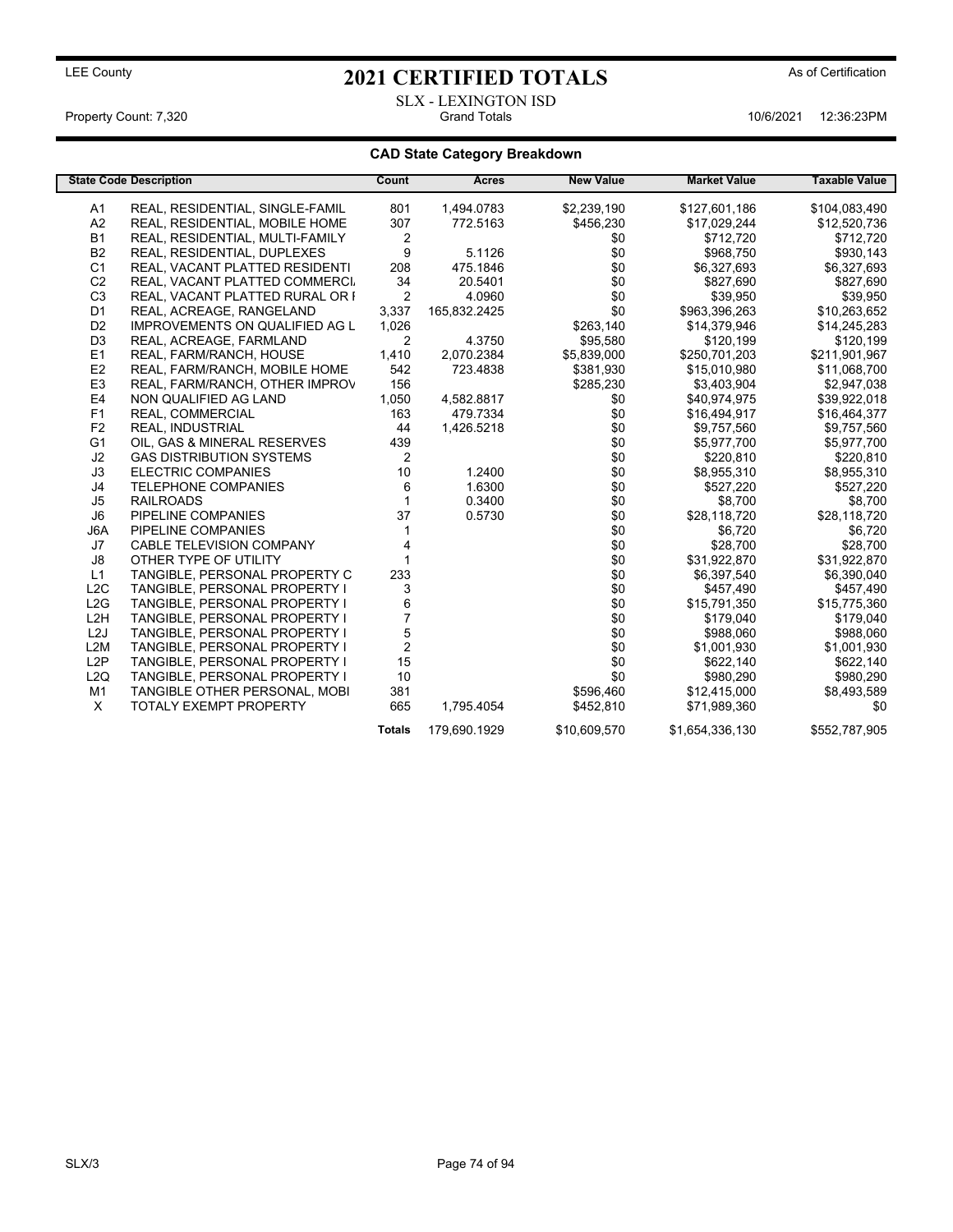| <b>LEE County</b>     |                                                                   | <b>2021 CERTIFIED TOTALS</b>                                   |                                    |                                   | As of Certification     |
|-----------------------|-------------------------------------------------------------------|----------------------------------------------------------------|------------------------------------|-----------------------------------|-------------------------|
| Property Count: 7,320 |                                                                   | <b>SLX - LEXINGTON ISD</b><br><b>Effective Rate Assumption</b> |                                    | 10/6/2021                         | 12:36:23PM              |
|                       |                                                                   | <b>New Value</b>                                               |                                    |                                   |                         |
|                       | <b>TOTAL NEW VALUE MARKET:</b><br><b>TOTAL NEW VALUE TAXABLE:</b> |                                                                | \$10,609,570<br>\$9,952,137        |                                   |                         |
|                       |                                                                   | <b>New Exemptions</b>                                          |                                    |                                   |                         |
| <b>Exemption</b>      | <b>Description</b>                                                | Count                                                          |                                    |                                   |                         |
| EX-XI                 | 11.19 Youth spiritual, mental, and physical dev                   | $\mathbf{1}$                                                   | 2020 Market Value                  |                                   | \$348,430               |
| EX-XN                 | 11.252 Motor vehicles leased for personal use                     | 2                                                              | 2020 Market Value                  |                                   | \$115,320               |
| EX-XV                 | Other Exemptions (including public property, r                    | $\mathbf{1}$                                                   | 2020 Market Value                  |                                   | \$0                     |
| EX366                 | <b>HOUSE BILL 366</b>                                             | 65                                                             | 2020 Market Value                  |                                   | \$57,020                |
|                       |                                                                   | <b>ABSOLUTE EXEMPTIONS VALUE LOSS</b>                          |                                    |                                   | \$520,770               |
| <b>Exemption</b>      | <b>Description</b>                                                |                                                                | Count                              |                                   | <b>Exemption Amount</b> |
| DP                    | <b>DISABILITY</b>                                                 |                                                                | 2                                  |                                   | \$20.000                |
| DV4                   | Disabled Veterans 70% - 100%                                      |                                                                | $\overline{4}$                     |                                   | \$24,320                |
| <b>DVHS</b>           | Disabled Veteran Homestead                                        |                                                                | $\overline{2}$                     |                                   | \$682,860               |
| <b>HS</b>             | <b>HOMESTEAD</b>                                                  |                                                                | 18                                 |                                   | \$425,000               |
| OV65                  | OVER <sub>65</sub>                                                |                                                                | 52                                 |                                   | \$724,979               |
|                       |                                                                   | <b>PARTIAL EXEMPTIONS VALUE LOSS</b>                           | 78                                 |                                   | \$1,877,159             |
|                       |                                                                   |                                                                | <b>NEW EXEMPTIONS VALUE LOSS</b>   |                                   | \$2,397,929             |
|                       |                                                                   | <b>Increased Exemptions</b>                                    |                                    |                                   |                         |
| <b>Exemption</b>      | <b>Description</b>                                                |                                                                | Count                              | <b>Increased Exemption Amount</b> |                         |
|                       |                                                                   | <b>INCREASED EXEMPTIONS VALUE LOSS</b>                         |                                    |                                   |                         |
|                       |                                                                   |                                                                | <b>TOTAL EXEMPTIONS VALUE LOSS</b> |                                   | \$2,397,929             |
|                       |                                                                   | <b>New Ag / Timber Exemptions</b>                              |                                    |                                   |                         |
|                       |                                                                   | <b>New Annexations</b>                                         |                                    |                                   |                         |

### **Average Homestead Value**

**Category A and E**

| <b>Count of HS Residences</b> | <b>Average Market</b> | <b>Average HS Exemption</b> | <b>Average Taxable</b> |
|-------------------------------|-----------------------|-----------------------------|------------------------|
| 522. ا                        | \$158,727             |                             |                        |
| <b>Count of HS Residences</b> | <b>Average Market</b> | <b>Average HS Exemption</b> | <b>Average Taxable</b> |
|                               | \$176,711             | \$36,982                    | \$139,729              |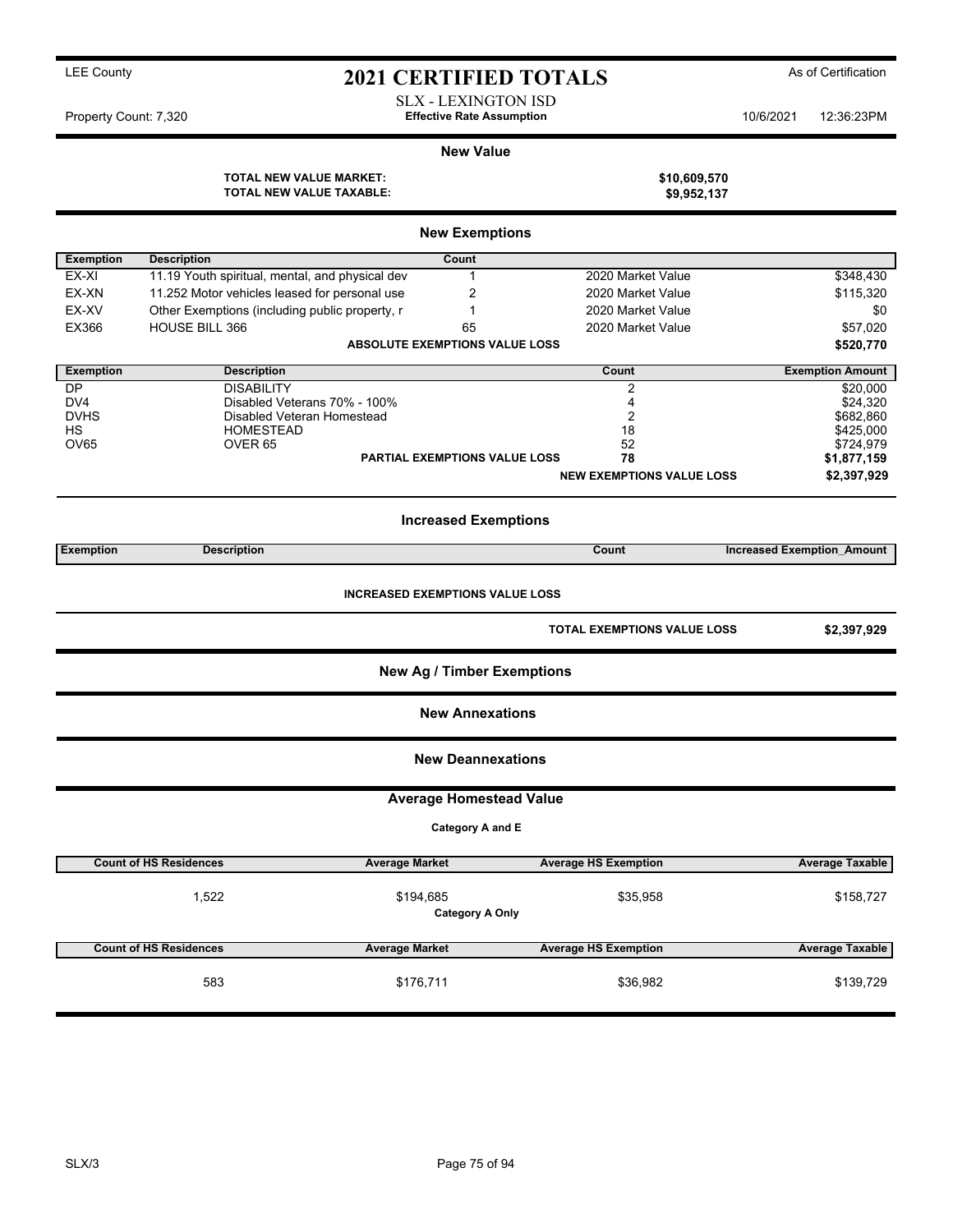### SLX - LEXINGTON ISD **Lower Value Used**

**Count of Protested Properties Total Market Value Total Value Used**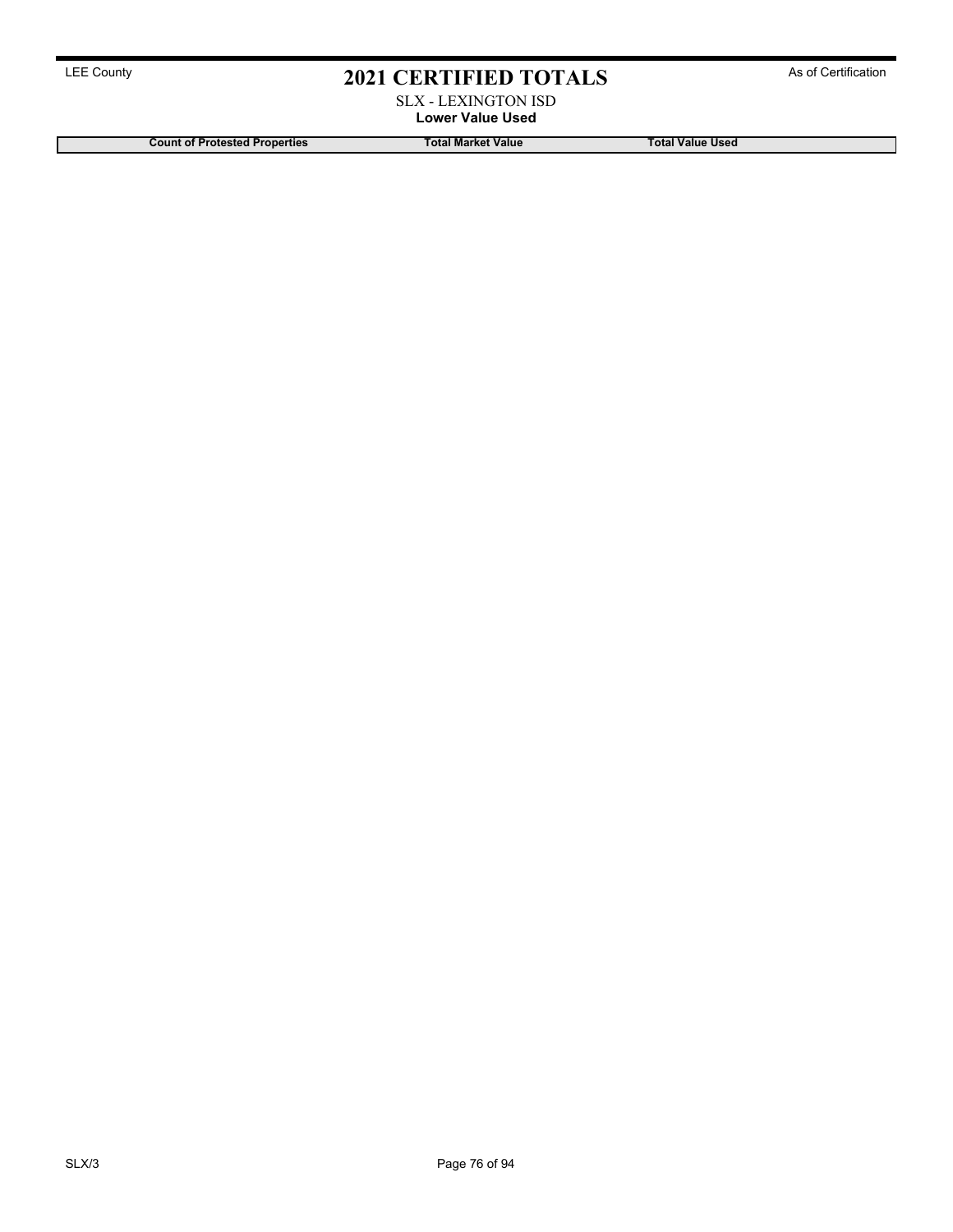### LEE County **2021 CERTIFIED TOTALS** As of Certification WD1 - LEE CO FWD #1

| Property Count: 304               |                   | WDI - LEE CO FWD #I<br><b>ARB Approved Totals</b> |                                                            | 10/6/2021         | 12:36:16PM |
|-----------------------------------|-------------------|---------------------------------------------------|------------------------------------------------------------|-------------------|------------|
| Land                              |                   | Value                                             |                                                            |                   |            |
| Homesite:                         |                   | 1,052,958                                         |                                                            |                   |            |
| Non Homesite:                     |                   | 736,200                                           |                                                            |                   |            |
| Ag Market:                        |                   | 2,446,270                                         |                                                            |                   |            |
| Timber Market:                    |                   | 0                                                 | <b>Total Land</b>                                          | $^{(+)}$          | 4,235,428  |
| Improvement                       |                   | Value                                             |                                                            |                   |            |
| Homesite:                         |                   | 5,752,813                                         |                                                            |                   |            |
| Non Homesite:                     |                   | 4,664,591                                         | <b>Total Improvements</b>                                  | $^{(+)}$          | 10,417,404 |
| <b>Non Real</b>                   | Count             | Value                                             |                                                            |                   |            |
| Personal Property:                | 46                | 2,797,155                                         |                                                            |                   |            |
| Mineral Property:                 | 65                | 53,720                                            |                                                            |                   |            |
| Autos:                            | 0                 | 0                                                 | <b>Total Non Real</b>                                      | $^{(+)}$          | 2,850,875  |
|                                   |                   |                                                   | <b>Market Value</b>                                        | $\qquad \qquad =$ | 17,503,707 |
| Ag                                | <b>Non Exempt</b> | <b>Exempt</b>                                     |                                                            |                   |            |
| <b>Total Productivity Market:</b> | 2,446,270         | 0                                                 |                                                            |                   |            |
| Ag Use:                           | 17,210            | 0                                                 | <b>Productivity Loss</b>                                   | $(-)$             | 2,429,060  |
| Timber Use:                       | 0                 | 0                                                 | <b>Appraised Value</b>                                     | $\equiv$          | 15,074,647 |
| Productivity Loss:                | 2,429,060         | 0                                                 |                                                            |                   |            |
|                                   |                   |                                                   | <b>Homestead Cap</b>                                       | $(\text{-})$      | 228,639    |
|                                   |                   |                                                   | <b>Assessed Value</b>                                      | $\equiv$          | 14,846,008 |
|                                   |                   |                                                   | <b>Total Exemptions Amount</b><br>(Breakdown on Next Page) | $(-)$             | 2,842,130  |
|                                   |                   |                                                   | <b>Net Taxable</b>                                         | $\equiv$          | 12,003,878 |

### APPROXIMATE TOTAL LEVY = NET TAXABLE \* (TAX RATE / 100) 28,125.09 = 12,003,878 \* (0.234300 / 100)

| Certified Estimate of Market Value:                         | 17,503,707 |
|-------------------------------------------------------------|------------|
| Certified Estimate of Taxable Value:                        | 12.003.878 |
| Tax Increment Finance Value:<br>Tax Increment Finance Levy: | 0.00       |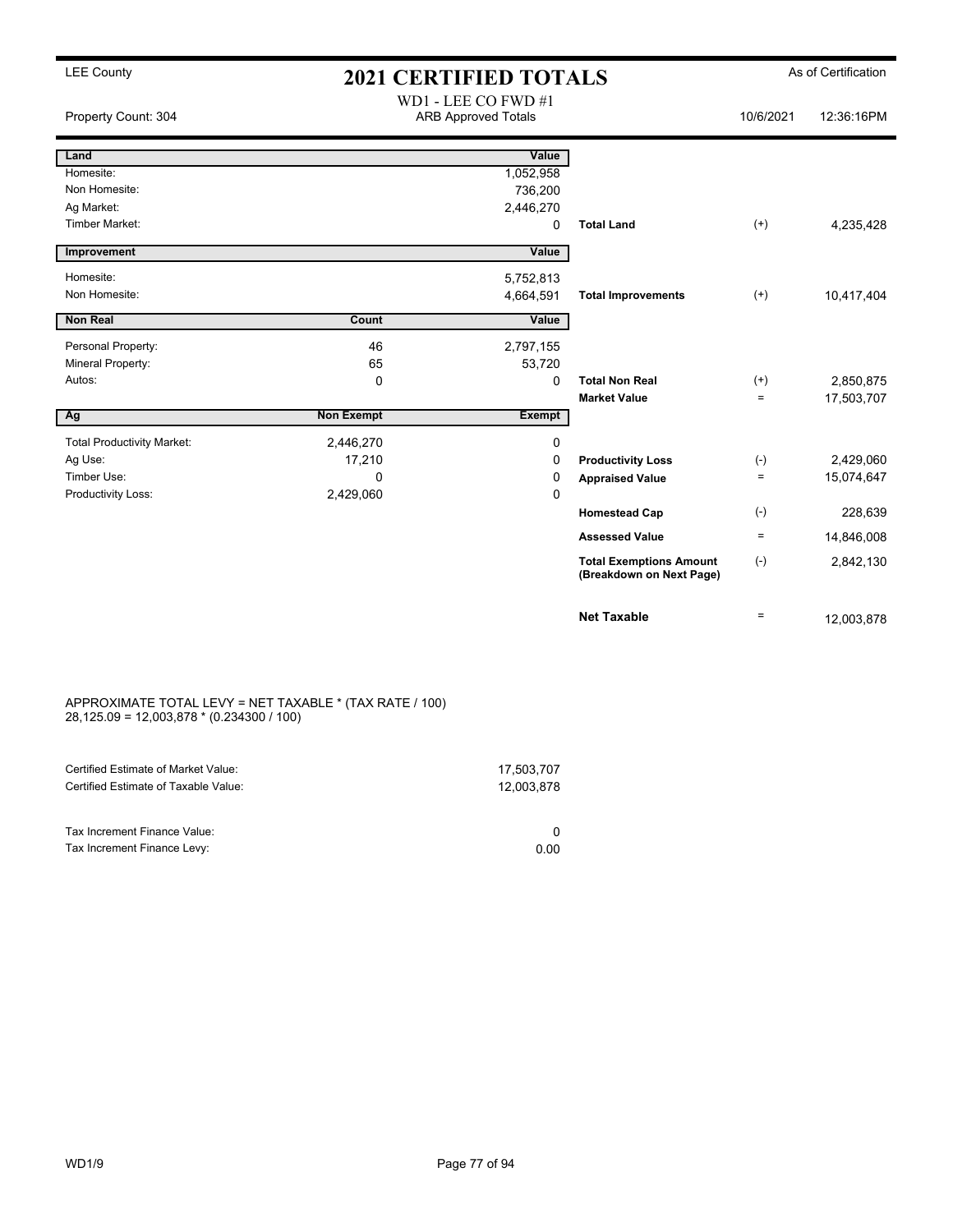WD1 - LEE CO FWD #1 Property Count: 304 ARB Approved Totals 10/6/2021 12:36:23PM

### **Exemption Breakdown**

| <b>Exemption</b> | Count         | Local   | <b>State</b> | <b>Total</b> |
|------------------|---------------|---------|--------------|--------------|
| СH               |               | 198,290 |              | 198,290      |
| EX-XG            |               | 0       | 7,400        | 7,400        |
| EX-XI            |               | 0       | 93,180       | 93,180       |
| EX-XV            | 29            | 0       | 2,537,900    | 2,537,900    |
| EX366            | 61            | 0       | 5,360        | 5,360        |
|                  | <b>Totals</b> | 198,290 | 2,643,840    | 2,842,130    |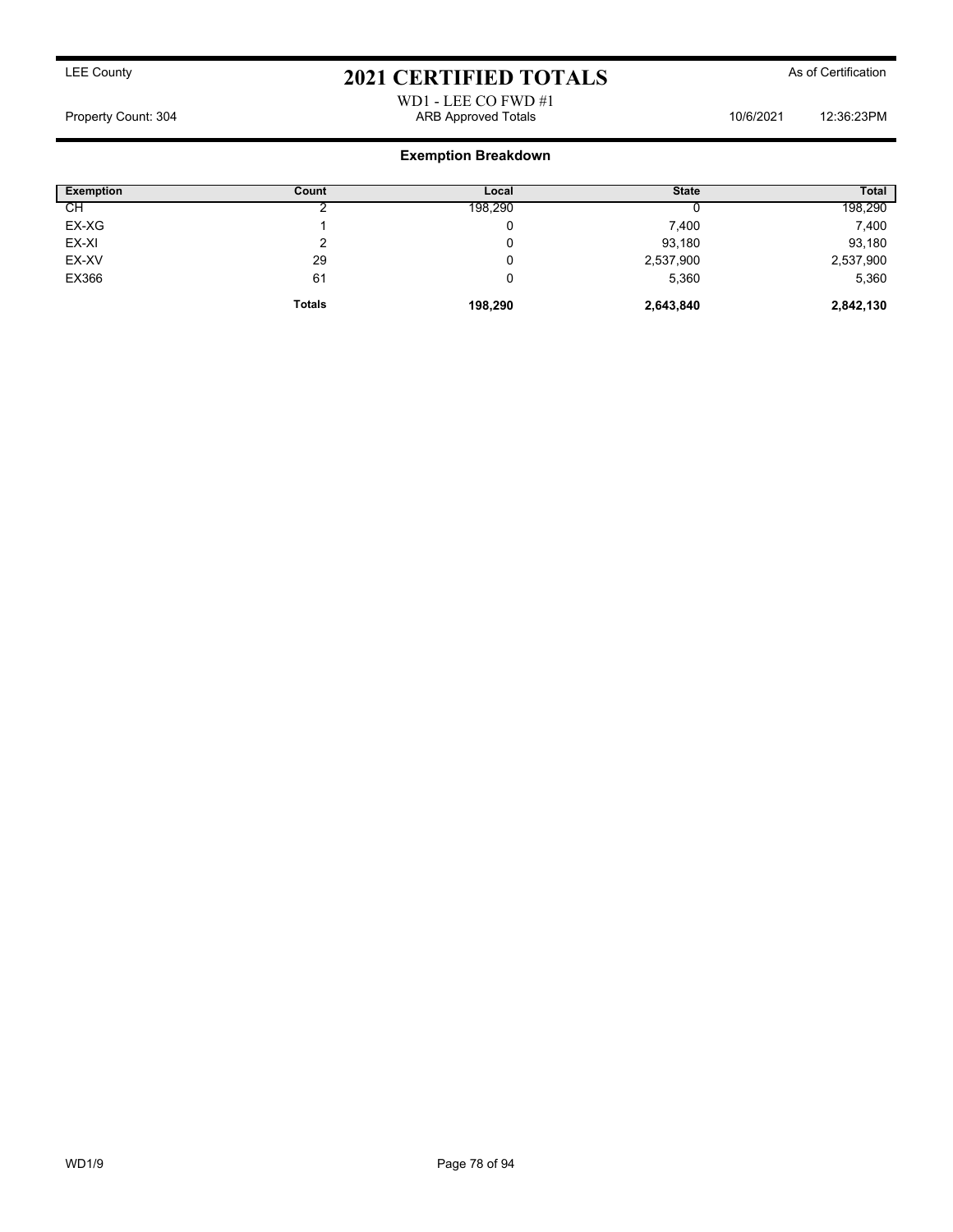| Property Count: 304               |                   | WD1 - LEE CO FWD #1<br><b>Grand Totals</b> |                                                            | 10/6/2021    | 12:36:16PM |
|-----------------------------------|-------------------|--------------------------------------------|------------------------------------------------------------|--------------|------------|
| Land                              |                   | Value                                      |                                                            |              |            |
| Homesite:                         |                   | 1,052,958                                  |                                                            |              |            |
| Non Homesite:                     |                   | 736,200                                    |                                                            |              |            |
| Ag Market:                        |                   | 2,446,270                                  |                                                            |              |            |
| <b>Timber Market:</b>             |                   | 0                                          | <b>Total Land</b>                                          | $(+)$        | 4,235,428  |
| Improvement                       |                   | Value                                      |                                                            |              |            |
| Homesite:                         |                   | 5,752,813                                  |                                                            |              |            |
| Non Homesite:                     |                   | 4,664,591                                  | <b>Total Improvements</b>                                  | $(+)$        | 10,417,404 |
| <b>Non Real</b>                   | Count             | Value                                      |                                                            |              |            |
| Personal Property:                | 46                | 2,797,155                                  |                                                            |              |            |
| Mineral Property:                 | 65                | 53,720                                     |                                                            |              |            |
| Autos:                            | 0                 | 0                                          | <b>Total Non Real</b>                                      | $^{(+)}$     | 2,850,875  |
|                                   |                   |                                            | <b>Market Value</b>                                        | $=$          | 17,503,707 |
| Ag                                | <b>Non Exempt</b> | <b>Exempt</b>                              |                                                            |              |            |
| <b>Total Productivity Market:</b> | 2,446,270         | 0                                          |                                                            |              |            |
| Ag Use:                           | 17,210            | 0                                          | <b>Productivity Loss</b>                                   | $(\text{-})$ | 2,429,060  |
| Timber Use:                       | $\mathbf 0$       | 0                                          | <b>Appraised Value</b>                                     | $\equiv$     | 15,074,647 |
| Productivity Loss:                | 2,429,060         | 0                                          |                                                            |              |            |
|                                   |                   |                                            | <b>Homestead Cap</b>                                       | $(-)$        | 228,639    |
|                                   |                   |                                            | <b>Assessed Value</b>                                      | $=$          | 14,846,008 |
|                                   |                   |                                            | <b>Total Exemptions Amount</b><br>(Breakdown on Next Page) | $(-)$        | 2,842,130  |
|                                   |                   |                                            | <b>Net Taxable</b>                                         | $\equiv$     | 12,003,878 |

### APPROXIMATE TOTAL LEVY = NET TAXABLE \* (TAX RATE / 100) 28,125.09 = 12,003,878 \* (0.234300 / 100)

| Certified Estimate of Market Value:  | 17,503,707 |
|--------------------------------------|------------|
| Certified Estimate of Taxable Value: | 12.003.878 |
|                                      |            |
| Tax Increment Finance Value:         |            |
| Tax Increment Finance Levy:          | 0.00       |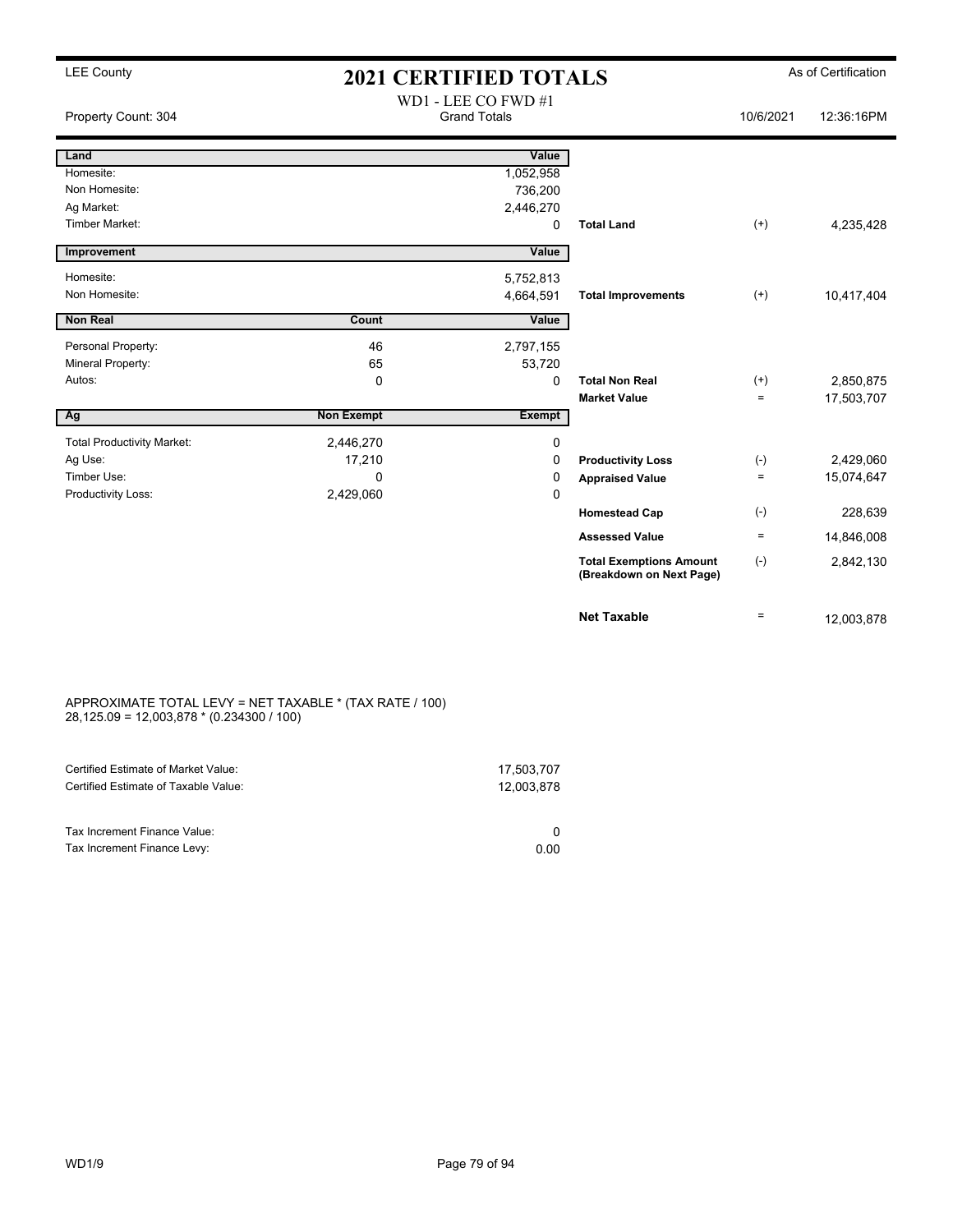### WD1 - LEE CO FWD #1 Property Count: 304 Grand Totals 10/6/2021 12:36:23PM

### **Exemption Breakdown**

| <b>Exemption</b> | Count         | Local   | <b>State</b> | <b>Total</b> |
|------------------|---------------|---------|--------------|--------------|
| СH               |               | 198,290 |              | 198,290      |
| EX-XG            |               | 0       | 7,400        | 7,400        |
| EX-XI            |               | 0       | 93,180       | 93,180       |
| EX-XV            | 29            | 0       | 2,537,900    | 2,537,900    |
| EX366            | 61            | 0       | 5,360        | 5,360        |
|                  | <b>Totals</b> | 198,290 | 2,643,840    | 2,842,130    |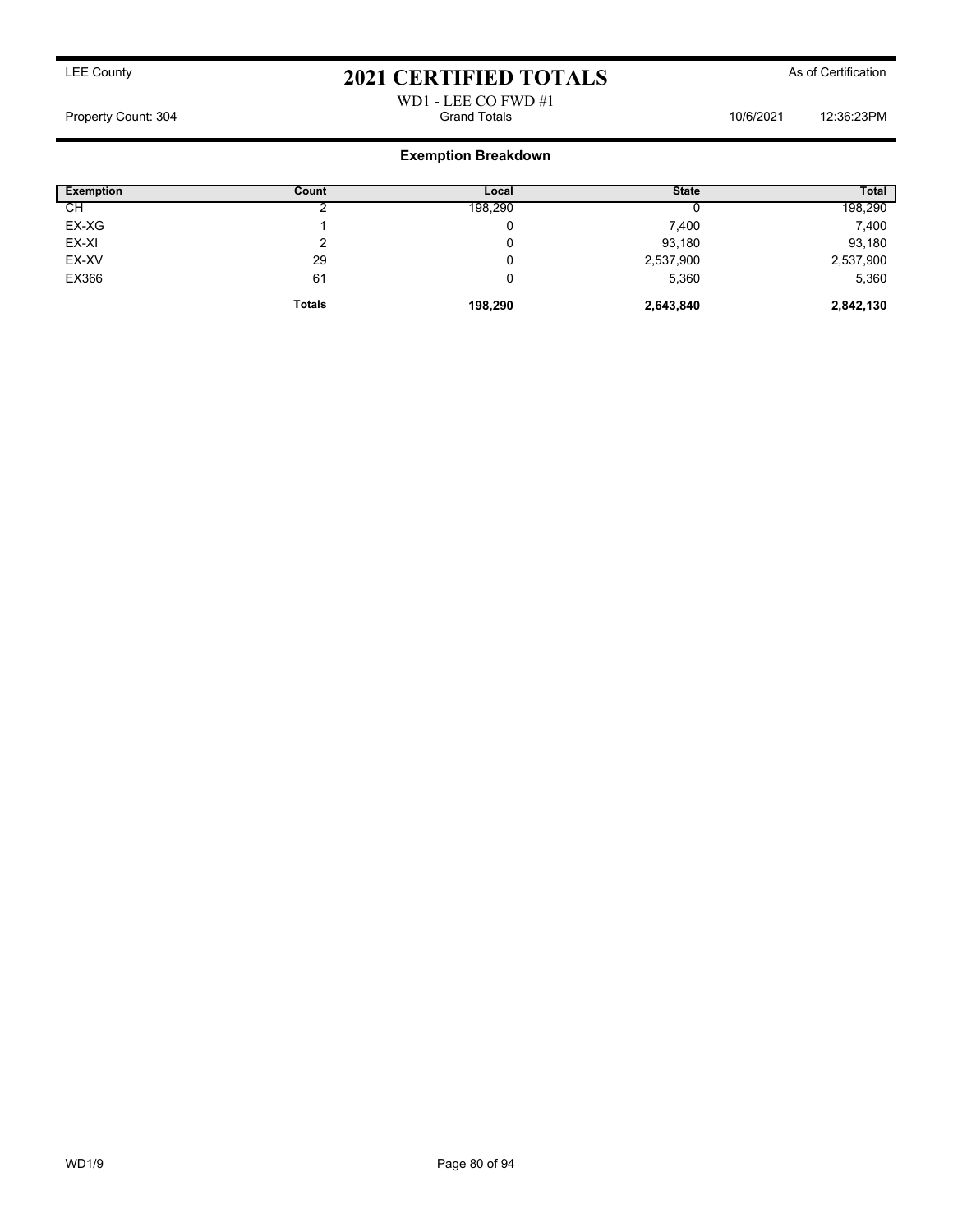### WD1 - LEE CO FWD #1 Property Count: 304 ARB Approved Totals 10/6/2021 12:36:23PM

|                | <b>State Code Description</b>       | Count  | Acres    | <b>New Value</b> | <b>Market Value</b> | Taxable Value |
|----------------|-------------------------------------|--------|----------|------------------|---------------------|---------------|
| Α              | SINGLE FAMILY RESIDENCE             | 80     | 76.7172  | \$151,350        | \$6,211,988         | \$6,015,017   |
| B              | MULTIFAMILY RESIDENCE               |        |          | \$0              | \$115,200           | \$115,200     |
| C <sub>1</sub> | <b>VACANT LOTS AND LAND TRACTS</b>  | 24     | 10.2391  | \$0              | \$98,840            | \$98,840      |
| D <sub>1</sub> | QUALIFIED OPEN-SPACE LAND           | 14     | 394.9546 | \$0              | \$2,446,270         | \$17,210      |
| D <sub>2</sub> | <b>IMPROVEMENTS ON QUALIFIED OP</b> |        |          | \$0              | \$37,580            | \$37,580      |
| E              | RURAL LAND, NON QUALIFIED OPE       | 34     | 19.2686  | \$0              | \$1,562,970         | \$1,535,046   |
| F <sub>1</sub> | <b>COMMERCIAL REAL PROPERTY</b>     | 26     | 13.0895  | \$0              | \$917,214           | \$917,214     |
| G <sub>1</sub> | OIL AND GAS                         | 16     |          | \$0              | \$50,730            | \$50,730      |
| J3             | ELECTRIC COMPANY (INCLUDING C       | 2      |          | \$0              | \$678,030           | \$678,030     |
| J4             | TELEPHONE COMPANY (INCLUDI          |        | 0.0826   | \$0              | \$285,390           | \$285,390     |
| J <sub>5</sub> | <b>RAILROAD</b>                     |        |          | \$0              | \$1,424,310         | \$1,424,310   |
| J <sub>6</sub> | PIPELAND COMPANY                    |        |          | \$0              | \$4,910             | \$4,910       |
| J7             | <b>CABLE TELEVISION COMPANY</b>     |        |          | \$0              | \$27,660            | \$27,660      |
| L1             | COMMERCIAL PERSONAL PROPE           | 20     |          | \$0              | \$293,845           | \$293,845     |
| L <sub>2</sub> | INDUSTRIAL AND MANUFACTURIN         | 3      |          | \$0              | \$93.700            | \$93,700      |
| M <sub>1</sub> | TANGIBLE OTHER PERSONAL, MOB        | 10     |          | \$10,240         | \$412,940           | \$409,196     |
| S              | SPECIAL INVENTORY TAX               |        |          | \$0              | \$0                 | \$0           |
| X              | TOTALLY EXEMPT PROPERTY             | 95     | 22,4473  | \$0              | \$2,842,130         | \$0           |
|                |                                     | Totals | 536.7989 | \$161,590        | \$17,503,707        | \$12,003,878  |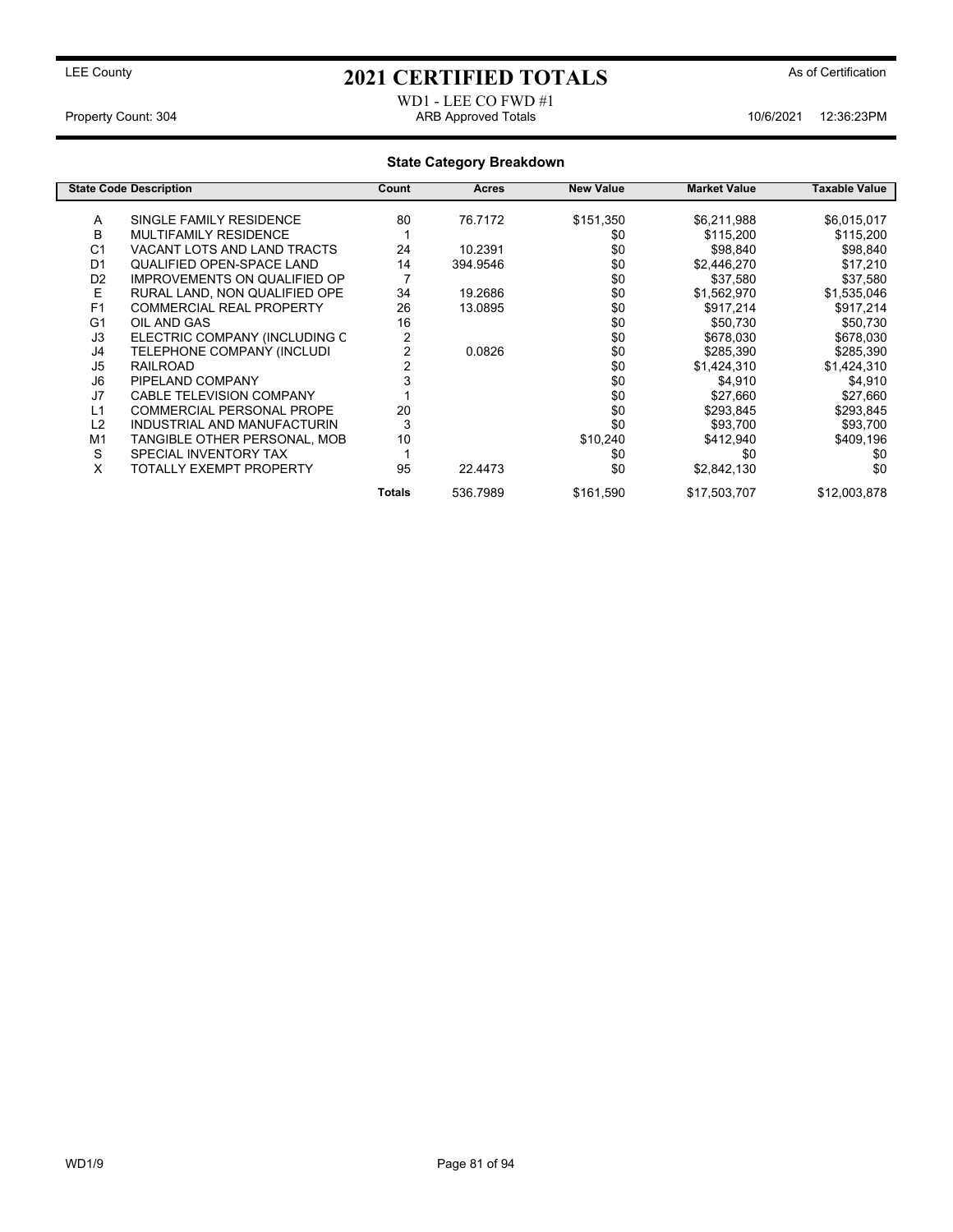### WD1 - LEE CO FWD #1 Property Count: 304 Grand Totals 10/6/2021 12:36:23PM

|                | <b>State Code Description</b>       | Count  | Acres    | <b>New Value</b> | <b>Market Value</b> | Taxable Value |
|----------------|-------------------------------------|--------|----------|------------------|---------------------|---------------|
|                |                                     |        |          |                  |                     |               |
| A              | SINGLE FAMILY RESIDENCE             | 80     | 76.7172  | \$151,350        | \$6,211,988         | \$6,015,017   |
| B              | <b>MULTIFAMILY RESIDENCE</b>        |        |          | \$0              | \$115,200           | \$115,200     |
| C <sub>1</sub> | VACANT LOTS AND LAND TRACTS         | 24     | 10.2391  | \$0              | \$98,840            | \$98,840      |
| D <sub>1</sub> | QUALIFIED OPEN-SPACE LAND           | 14     | 394.9546 | \$0              | \$2,446,270         | \$17,210      |
| D <sub>2</sub> | <b>IMPROVEMENTS ON QUALIFIED OP</b> |        |          | \$0              | \$37,580            | \$37,580      |
| E              | RURAL LAND. NON QUALIFIED OPE       | 34     | 19.2686  | \$0              | \$1,562,970         | \$1,535,046   |
| F <sub>1</sub> | <b>COMMERCIAL REAL PROPERTY</b>     | 26     | 13.0895  | \$0              | \$917,214           | \$917,214     |
| G <sub>1</sub> | OIL AND GAS                         | 16     |          | \$0              | \$50,730            | \$50,730      |
| J3             | ELECTRIC COMPANY (INCLUDING C       |        |          | \$0              | \$678,030           | \$678,030     |
| J4             | TELEPHONE COMPANY (INCLUDI          |        | 0.0826   | \$0              | \$285,390           | \$285,390     |
| J <sub>5</sub> | <b>RAILROAD</b>                     |        |          | \$0              | \$1,424,310         | \$1,424,310   |
| J <sub>6</sub> | PIPELAND COMPANY                    |        |          | \$0              | \$4,910             | \$4,910       |
| J7             | <b>CABLE TELEVISION COMPANY</b>     |        |          | \$0              | \$27,660            | \$27,660      |
| L1             | <b>COMMERCIAL PERSONAL PROPE</b>    | 20     |          | \$0              | \$293,845           | \$293,845     |
| L <sub>2</sub> | INDUSTRIAL AND MANUFACTURIN         | 3      |          | \$0              | \$93,700            | \$93,700      |
| M <sub>1</sub> | TANGIBLE OTHER PERSONAL, MOB        | 10     |          | \$10,240         | \$412,940           | \$409,196     |
| S              | SPECIAL INVENTORY TAX               |        |          | \$0              | \$0                 | \$0           |
| X              | TOTALLY EXEMPT PROPERTY             | 95     | 22.4473  | \$0              | \$2,842,130         | \$0           |
|                |                                     | Totals | 536.7989 | \$161,590        | \$17,503,707        | \$12,003,878  |
|                |                                     |        |          |                  |                     |               |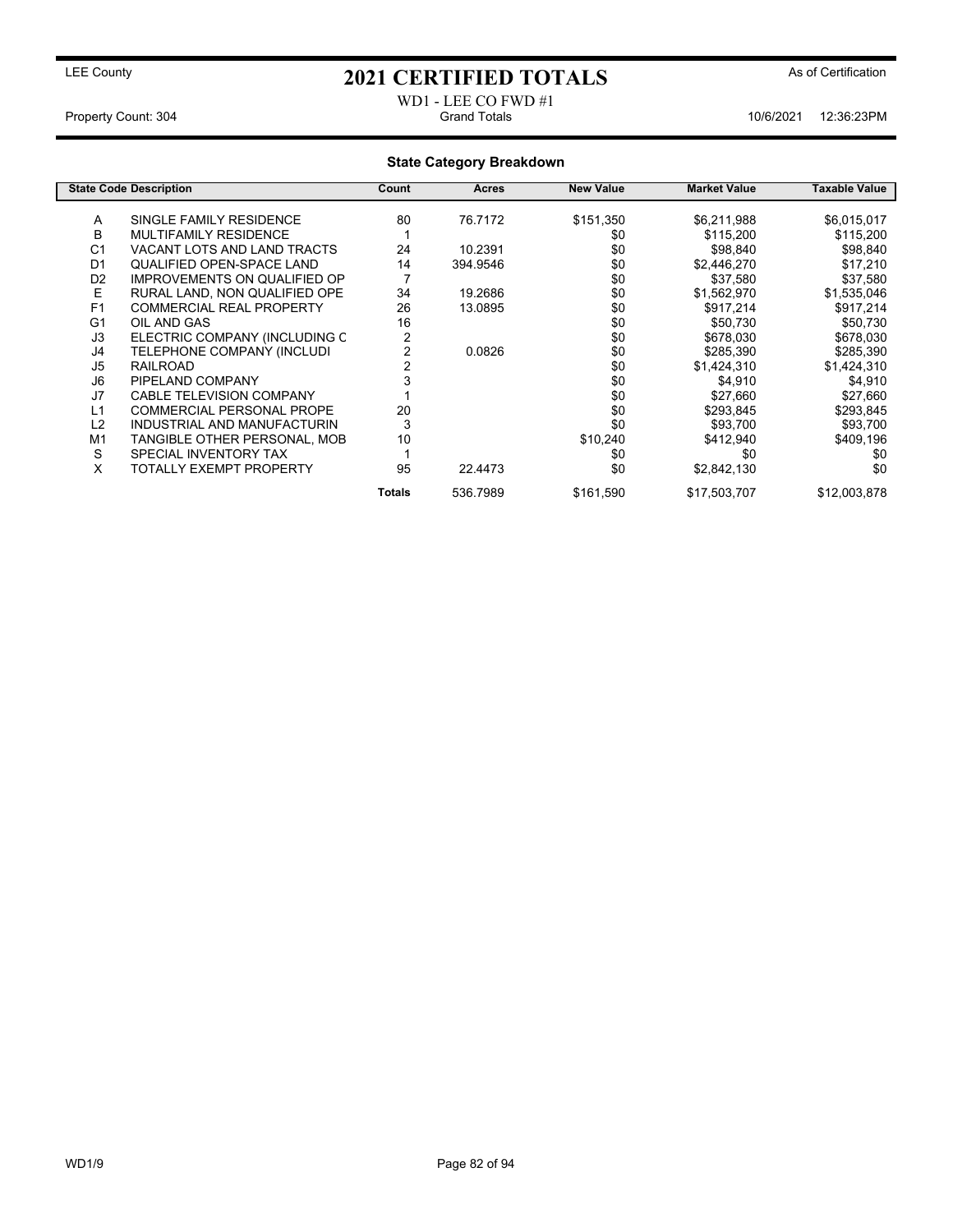### WD1 - LEE CO FWD #1 Property Count: 304 ARB Approved Totals 10/6/2021 12:36:23PM

| <b>State Code Description</b> |                                       | Count          | <b>Acres</b> | <b>New Value</b> | <b>Market Value</b> | <b>Taxable Value</b> |
|-------------------------------|---------------------------------------|----------------|--------------|------------------|---------------------|----------------------|
| A1                            | REAL, RESIDENTIAL, SINGLE-FAMIL       | 59             | 55.3523      | \$126,790        | \$5,631,081         | \$5,451,326          |
| A2                            | REAL, RESIDENTIAL, MOBILE HOME        | 31             | 21.3649      | \$24,560         | \$580,907           | \$563,691            |
| <b>B1</b>                     | REAL, RESIDENTIAL, MULTI-FAMILY       |                |              | \$0              | \$115,200           | \$115,200            |
| C <sub>1</sub>                | REAL, VACANT PLATTED RESIDENTI        | 15             | 8.7004       | \$0              | \$78,630            | \$78,630             |
| C <sub>2</sub>                | REAL, VACANT PLATTED COMMERCI.        | 9              | 1.5387       | \$0              | \$20,210            | \$20,210             |
| D <sub>1</sub>                | REAL, ACREAGE, RANGELAND              | 14             | 394.9546     | \$0              | \$2,446,270         | \$17,210             |
| D <sub>2</sub>                | <b>IMPROVEMENTS ON QUALIFIED AG L</b> |                |              | \$0              | \$37,580            | \$37,580             |
| E1                            | REAL, FARM/RANCH, HOUSE               | 9              | 13.0880      | \$0              | \$1,280,880         | \$1,255,993          |
| E <sub>2</sub>                | REAL, FARM/RANCH, MOBILE HOME         | 2              | 5.4700       | \$0              | \$77,810            | \$77,810             |
| E <sub>3</sub>                | REAL, FARM/RANCH, OTHER IMPROV        | $\overline{2}$ |              | \$0              | \$21,360            | \$21,360             |
| E <sub>4</sub>                | NON QUALIFIED AG LAND                 | 25             | 0.7106       | \$0              | \$182,920           | \$179,883            |
| F <sub>1</sub>                | REAL, COMMERCIAL                      | 26             | 13.0895      | \$0              | \$917,214           | \$917,214            |
| G <sub>1</sub>                | OIL, GAS & MINERAL RESERVES           | 16             |              | \$0              | \$50,730            | \$50,730             |
| J3                            | <b>ELECTRIC COMPANIES</b>             | $\overline{2}$ |              | \$0              | \$678,030           | \$678,030            |
| J4                            | <b>TELEPHONE COMPANIES</b>            |                | 0.0826       | \$0              | \$285,390           | \$285,390            |
| J <sub>5</sub>                | <b>RAILROADS</b>                      |                |              | \$0              | \$1,424,310         | \$1,424,310          |
| J <sub>6</sub>                | PIPELINE COMPANIES                    |                |              | \$0              | \$4,910             | \$4,910              |
| J7                            | <b>CABLE TELEVISION COMPANY</b>       |                |              | \$0              | \$27,660            | \$27,660             |
| L1                            | TANGIBLE, PERSONAL PROPERTY C         | 20             |              | \$0              | \$293,845           | \$293,845            |
| L2M                           | TANGIBLE, PERSONAL PROPERTY I         |                |              | \$0              | \$75,000            | \$75,000             |
| L2P                           | TANGIBLE, PERSONAL PROPERTY I         | $\overline{2}$ |              | \$0              | \$18,700            | \$18,700             |
| M <sub>1</sub>                | TANGIBLE OTHER PERSONAL, MOBI         | 10             |              | \$10,240         | \$412,940           | \$409,196            |
| S                             | SPECIAL INVENTORY TAX                 |                |              | \$0              | \$0                 | \$0                  |
| X                             | TOTALY EXEMPT PROPERTY                | 95             | 22.4473      | \$0              | \$2,842,130         | \$0                  |
|                               |                                       | <b>Totals</b>  | 536.7989     | \$161,590        | \$17,503,707        | \$12,003,878         |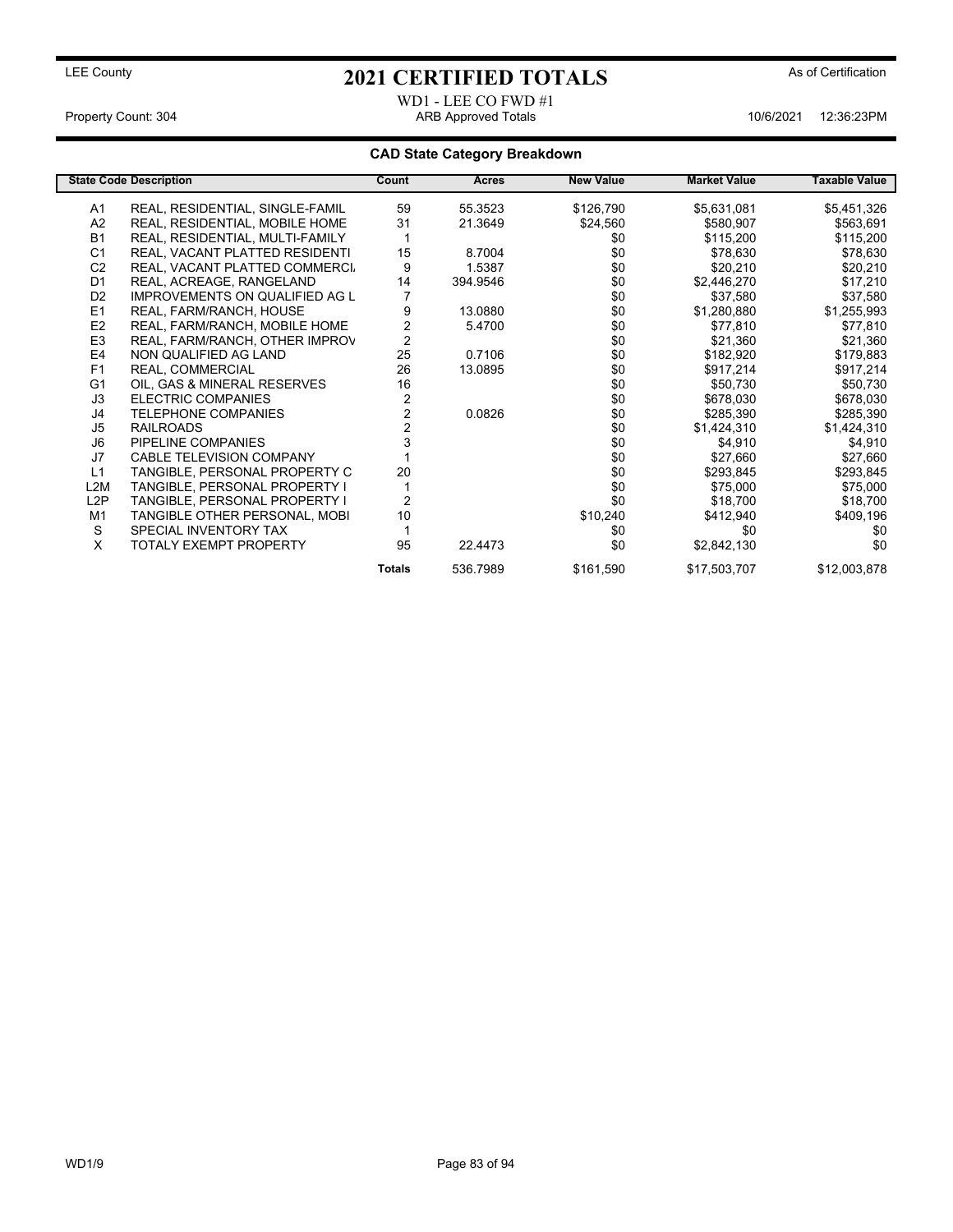# WD1 - LEE CO FWD #1

Property Count: 304 Grand Totals 10/6/2021 12:36:23PM

|                  | <b>State Code Description</b>         | Count  | Acres    | <b>New Value</b> | <b>Market Value</b> | <b>Taxable Value</b> |
|------------------|---------------------------------------|--------|----------|------------------|---------------------|----------------------|
| A1               | REAL, RESIDENTIAL, SINGLE-FAMIL       | 59     | 55.3523  | \$126,790        | \$5,631,081         | \$5,451,326          |
| A2               | REAL, RESIDENTIAL, MOBILE HOME        | 31     | 21.3649  | \$24,560         | \$580,907           | \$563,691            |
| <b>B1</b>        | REAL, RESIDENTIAL, MULTI-FAMILY       |        |          | \$0              | \$115,200           | \$115,200            |
| C <sub>1</sub>   | REAL, VACANT PLATTED RESIDENTI        | 15     | 8.7004   | \$0              | \$78,630            | \$78,630             |
| C <sub>2</sub>   | REAL, VACANT PLATTED COMMERCI         | 9      | 1.5387   | \$0              | \$20,210            | \$20,210             |
| D <sub>1</sub>   | REAL, ACREAGE, RANGELAND              | 14     | 394.9546 | \$0              | \$2,446,270         | \$17,210             |
| D <sub>2</sub>   | <b>IMPROVEMENTS ON QUALIFIED AG L</b> |        |          | \$0              | \$37,580            | \$37,580             |
| E <sub>1</sub>   | REAL, FARM/RANCH, HOUSE               | 9      | 13.0880  | \$0              | \$1,280,880         | \$1,255,993          |
| E2               | REAL, FARM/RANCH, MOBILE HOME         | 2      | 5.4700   | \$0              | \$77,810            | \$77,810             |
| E <sub>3</sub>   | REAL, FARM/RANCH, OTHER IMPROV        | 2      |          | \$0              | \$21,360            | \$21,360             |
| E4               | NON QUALIFIED AG LAND                 | 25     | 0.7106   | \$0              | \$182,920           | \$179,883            |
| F <sub>1</sub>   | REAL, COMMERCIAL                      | 26     | 13.0895  | \$0              | \$917,214           | \$917,214            |
| G <sub>1</sub>   | OIL, GAS & MINERAL RESERVES           | 16     |          | \$0              | \$50,730            | \$50,730             |
| J3               | <b>ELECTRIC COMPANIES</b>             | 2      |          | \$0              | \$678,030           | \$678,030            |
| J4               | <b>TELEPHONE COMPANIES</b>            |        | 0.0826   | \$0              | \$285,390           | \$285,390            |
| J <sub>5</sub>   | <b>RAILROADS</b>                      |        |          | \$0              | \$1,424,310         | \$1,424,310          |
| J <sub>6</sub>   | PIPELINE COMPANIES                    |        |          | \$0              | \$4,910             | \$4,910              |
| J7               | <b>CABLE TELEVISION COMPANY</b>       |        |          | \$0              | \$27,660            | \$27,660             |
| L1               | TANGIBLE, PERSONAL PROPERTY C         | 20     |          | \$0              | \$293,845           | \$293,845            |
| L <sub>2</sub> M | TANGIBLE, PERSONAL PROPERTY I         |        |          | \$0              | \$75,000            | \$75,000             |
| L <sub>2</sub> P | TANGIBLE, PERSONAL PROPERTY I         | 2      |          | \$0              | \$18,700            | \$18,700             |
| M <sub>1</sub>   | TANGIBLE OTHER PERSONAL, MOBI         | 10     |          | \$10,240         | \$412,940           | \$409,196            |
| S                | SPECIAL INVENTORY TAX                 |        |          | \$0              | \$0                 | \$0                  |
| X                | <b>TOTALY EXEMPT PROPERTY</b>         | 95     | 22.4473  | \$0              | \$2,842,130         | \$0                  |
|                  |                                       | Totals | 536.7989 | \$161,590        | \$17,503,707        | \$12,003,878         |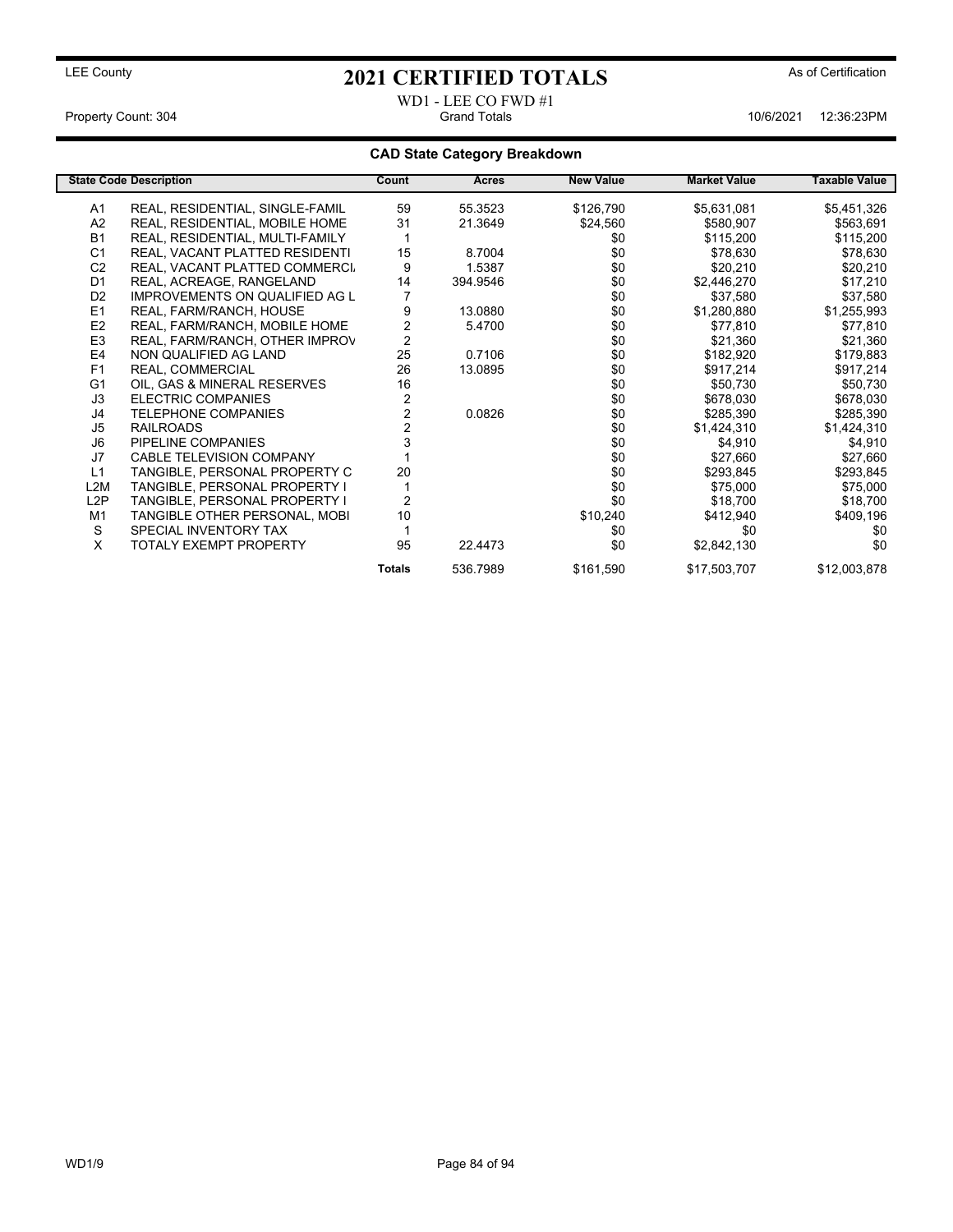| Property Count: 304 |                                                            | <b>Effective Rate Assumption</b>            |                                    | 10/6/2021                         | 12:36:23PM              |
|---------------------|------------------------------------------------------------|---------------------------------------------|------------------------------------|-----------------------------------|-------------------------|
|                     |                                                            | <b>New Value</b>                            |                                    |                                   |                         |
|                     | <b>TOTAL NEW VALUE MARKET:</b><br>TOTAL NEW VALUE TAXABLE: |                                             | \$161,590<br>\$161,590             |                                   |                         |
|                     |                                                            | <b>New Exemptions</b>                       |                                    |                                   |                         |
| <b>Exemption</b>    | <b>Description</b>                                         | Count                                       |                                    |                                   |                         |
| EX366               | HOUSE BILL 366                                             | 10<br><b>ABSOLUTE EXEMPTIONS VALUE LOSS</b> | 2020 Market Value                  |                                   | \$9,010<br>\$9,010      |
| <b>Exemption</b>    | <b>Description</b>                                         |                                             | Count                              |                                   | <b>Exemption Amount</b> |
|                     |                                                            | <b>PARTIAL EXEMPTIONS VALUE LOSS</b>        | <b>NEW EXEMPTIONS VALUE LOSS</b>   |                                   | \$9,010                 |
|                     |                                                            | <b>Increased Exemptions</b>                 |                                    |                                   |                         |
| <b>Exemption</b>    | <b>Description</b>                                         |                                             | Count                              | <b>Increased Exemption Amount</b> |                         |
|                     |                                                            | <b>INCREASED EXEMPTIONS VALUE LOSS</b>      |                                    |                                   |                         |
|                     |                                                            |                                             | <b>TOTAL EXEMPTIONS VALUE LOSS</b> |                                   | \$9,010                 |
|                     |                                                            | <b>New Ag / Timber Exemptions</b>           |                                    |                                   |                         |
|                     |                                                            | <b>New Annexations</b>                      |                                    |                                   |                         |
|                     |                                                            | <b>New Deannexations</b>                    |                                    |                                   |                         |
|                     |                                                            | <b>Average Homestead Value</b>              |                                    |                                   |                         |
|                     |                                                            | Category A and E                            |                                    |                                   |                         |
|                     | <b>Count of HS Residences</b>                              | <b>Average Market</b>                       | <b>Average HS Exemption</b>        |                                   | <b>Average Taxable</b>  |
|                     | 41                                                         | \$106,368<br><b>Category A Only</b>         | \$5,485                            |                                   | \$100,883               |
|                     | <b>Count of HS Residences</b>                              | <b>Average Market</b>                       | <b>Average HS Exemption</b>        |                                   | <b>Average Taxable</b>  |
|                     | 38                                                         | \$103,732                                   | \$5,263                            |                                   | \$98,469                |
|                     |                                                            | <b>Lower Value Used</b>                     |                                    |                                   |                         |
|                     | <b>Count of Protested Properties</b>                       | <b>Total Market Value</b>                   | <b>Total Value Used</b>            |                                   |                         |

LEE County **2021 CERTIFIED TOTALS** As of Certification WD1 - LEE CO FWD #1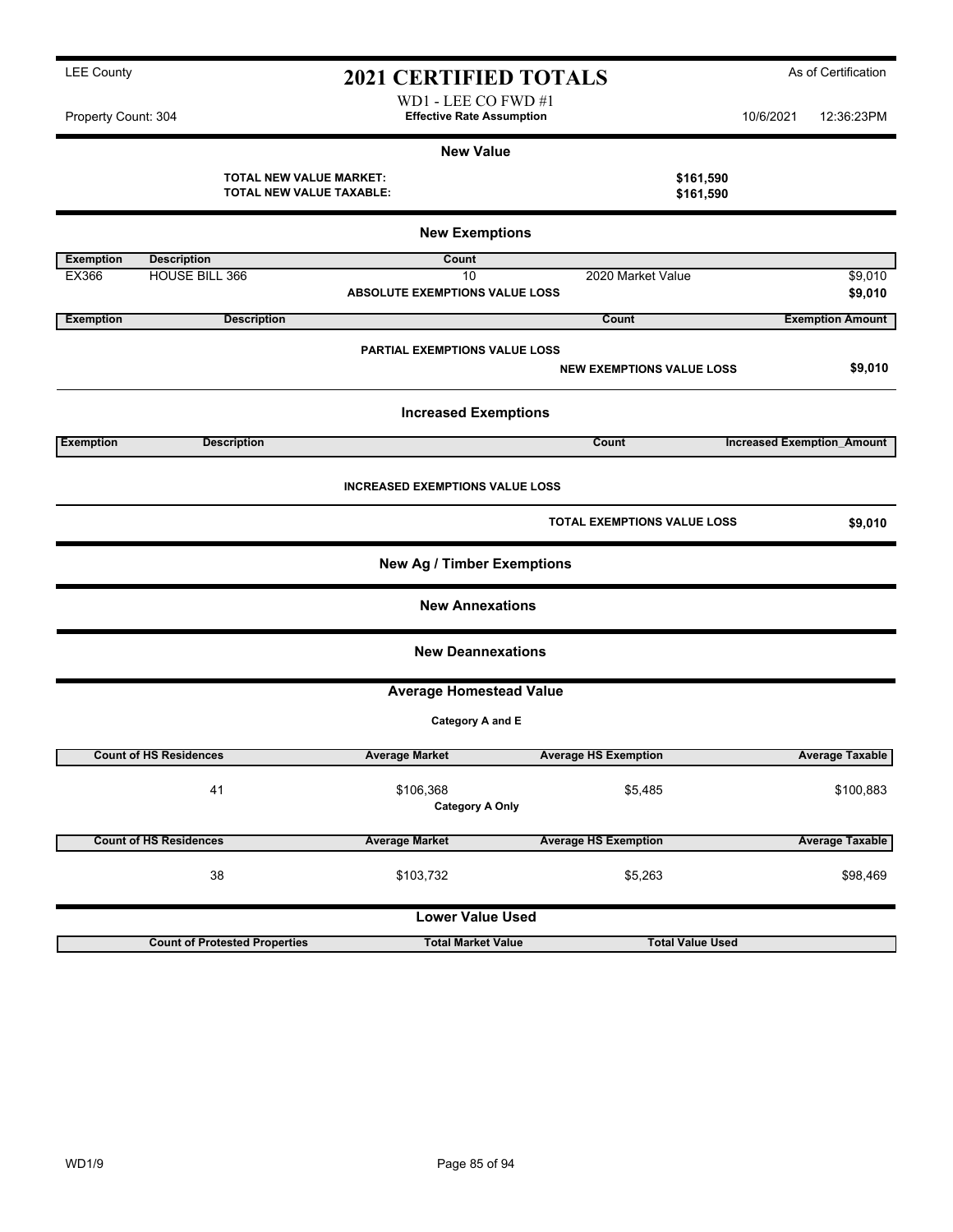## LEE County **As of Certification 2021 CERTIFIED TOTALS** As of Certification

|                                   |                   | <b>WD2 - CUMMINS CREEK WCID</b> |                                                            |           |             |
|-----------------------------------|-------------------|---------------------------------|------------------------------------------------------------|-----------|-------------|
| Property Count: 903               |                   | <b>ARB Approved Totals</b>      |                                                            | 10/6/2021 | 12:36:16PM  |
|                                   |                   |                                 |                                                            |           |             |
| Land                              |                   | Value                           |                                                            |           |             |
| Homesite:                         |                   | 4,606,566                       |                                                            |           |             |
| Non Homesite:                     |                   | 9,278,650                       |                                                            |           |             |
| Ag Market:                        |                   | 39,244,050                      |                                                            |           |             |
| <b>Timber Market:</b>             |                   | 0                               | <b>Total Land</b>                                          | $(+)$     | 53,129,266  |
| Improvement                       |                   | Value                           |                                                            |           |             |
| Homesite:                         |                   | 34,842,059                      |                                                            |           |             |
| Non Homesite:                     |                   | 26,699,636                      | <b>Total Improvements</b>                                  | $(+)$     | 61,541,695  |
| <b>Non Real</b>                   | Count             | Value                           |                                                            |           |             |
| Personal Property:                | 148               | 23,612,865                      |                                                            |           |             |
| Mineral Property:                 | 276               | 12,039,310                      |                                                            |           |             |
| Autos:                            | $\Omega$          | 0                               | <b>Total Non Real</b>                                      | $(+)$     | 35,652,175  |
|                                   |                   |                                 | <b>Market Value</b>                                        | $\equiv$  | 150,323,136 |
| Ag                                | <b>Non Exempt</b> | <b>Exempt</b>                   |                                                            |           |             |
| <b>Total Productivity Market:</b> | 39,244,050        | 0                               |                                                            |           |             |
| Ag Use:                           | 350,630           | 0                               | <b>Productivity Loss</b>                                   | $(-)$     | 38,893,420  |
| Timber Use:                       | $\Omega$          | 0                               | <b>Appraised Value</b>                                     | $\equiv$  | 111,429,716 |
| Productivity Loss:                | 38,893,420        | 0                               |                                                            |           |             |
|                                   |                   |                                 | <b>Homestead Cap</b>                                       | $(-)$     | 1,885,159   |
|                                   |                   |                                 | <b>Assessed Value</b>                                      | $\equiv$  | 109,544,557 |
|                                   |                   |                                 | <b>Total Exemptions Amount</b><br>(Breakdown on Next Page) | $(-)$     | 14,472,798  |
|                                   |                   |                                 | <b>Net Taxable</b>                                         | $\equiv$  | 95,071,759  |

### APPROXIMATE TOTAL LEVY = NET TAXABLE \* (TAX RATE / 100) 19,489.71 = 95,071,759 \* (0.020500 / 100)

| Certified Estimate of Market Value:  | 150.323.136 |
|--------------------------------------|-------------|
| Certified Estimate of Taxable Value: | 95.071.759  |
|                                      |             |
| Tax Increment Finance Value:         |             |
| Tax Increment Finance Levy:          | 0.00        |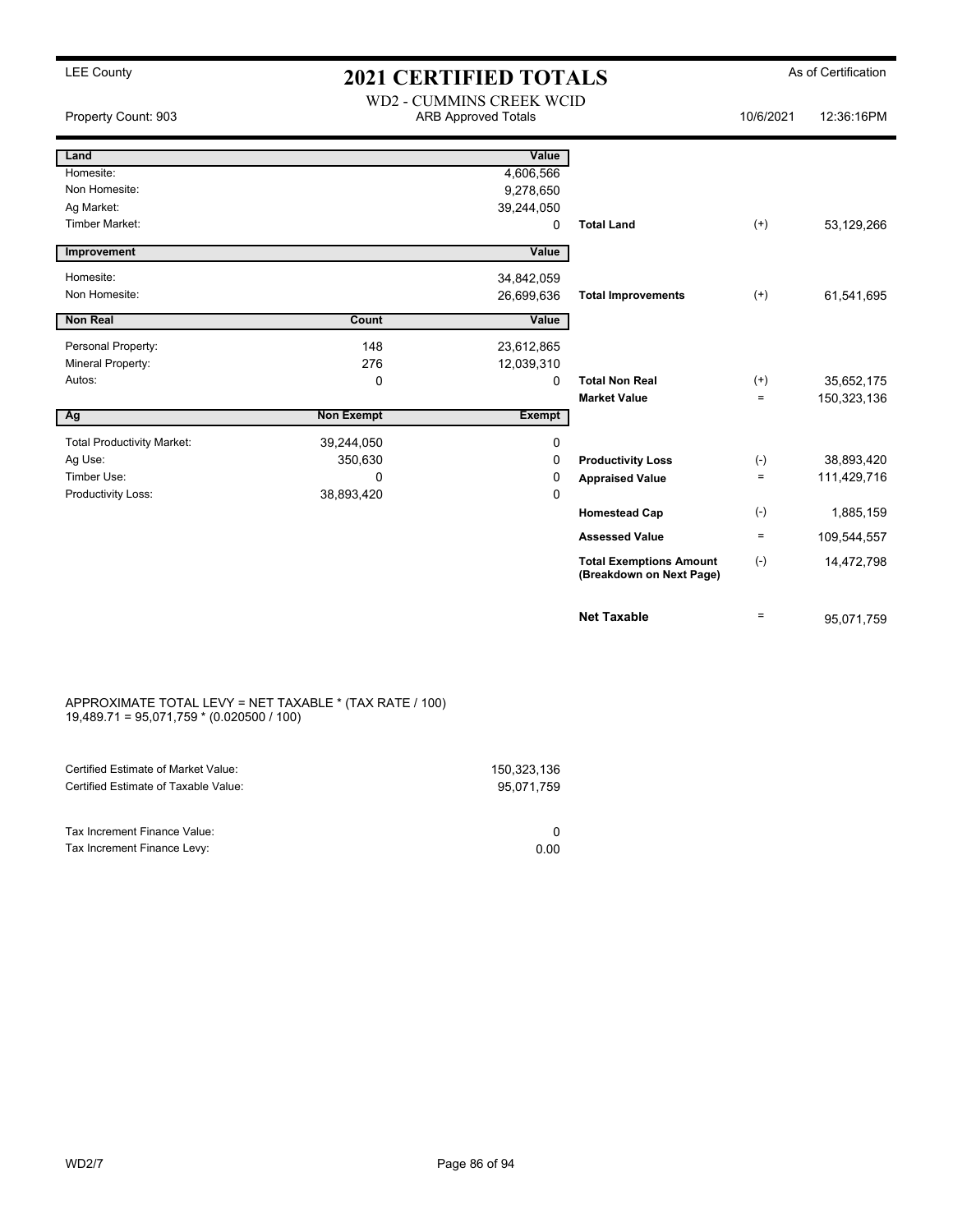WD2 - CUMMINS CREEK WCID Property Count: 903 ARB Approved Totals 10/6/2021 12:36:23PM

### **Exemption Breakdown**

| <b>Exemption</b> | Count         | Local | <b>State</b> | <b>Total</b> |
|------------------|---------------|-------|--------------|--------------|
| DV <sub>4</sub>  |               |       | 56,200       | 56,200       |
| <b>DVHS</b>      | 4             | U     | 993,668      | 993,668      |
| EX               | 6             | 0     | 131,910      | 131,910      |
| EX-XN            | 5             | 0     | 155,090      | 155,090      |
| EX-XR            | ◠             | 0     | 36,350       | 36,350       |
| EX-XV            | 25            | U     | 13,085,180   | 13,085,180   |
| EX366            | 145           | 0     | 14,400       | 14,400       |
|                  | <b>Totals</b> | 0     | 14,472,798   | 14,472,798   |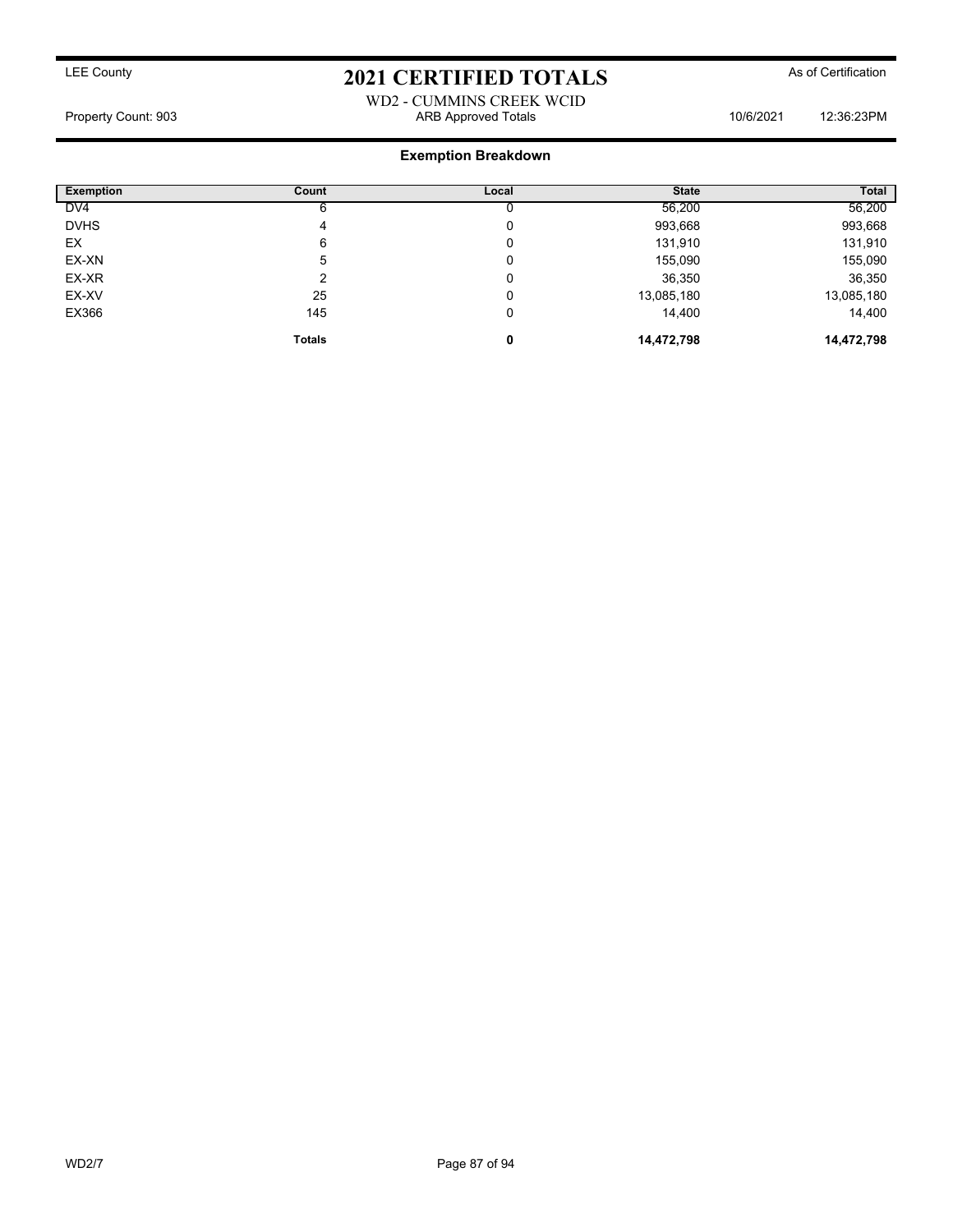### LEE County **2021 CERTIFIED TOTALS** As of Certification WD2 - CUMMINS CREEK WCID

| Property Count: 903               |                   | WDZ - CUMMINS CREEK WCID<br><b>Grand Totals</b> |                                                            | 10/6/2021    | 12:36:16PM  |
|-----------------------------------|-------------------|-------------------------------------------------|------------------------------------------------------------|--------------|-------------|
| Land                              |                   | Value                                           |                                                            |              |             |
| Homesite:                         |                   | 4,606,566                                       |                                                            |              |             |
| Non Homesite:                     |                   | 9,278,650                                       |                                                            |              |             |
| Ag Market:                        |                   | 39,244,050                                      |                                                            |              |             |
| <b>Timber Market:</b>             |                   | 0                                               | <b>Total Land</b>                                          | $^{(+)}$     | 53,129,266  |
| Improvement                       |                   | Value                                           |                                                            |              |             |
| Homesite:                         |                   | 34,842,059                                      |                                                            |              |             |
| Non Homesite:                     |                   | 26,699,636                                      | <b>Total Improvements</b>                                  | $^{(+)}$     | 61,541,695  |
| <b>Non Real</b>                   | Count             | Value                                           |                                                            |              |             |
| Personal Property:                | 148               | 23,612,865                                      |                                                            |              |             |
| Mineral Property:                 | 276               | 12,039,310                                      |                                                            |              |             |
| Autos:                            | 0                 | 0                                               | <b>Total Non Real</b>                                      | $^{(+)}$     | 35,652,175  |
|                                   |                   |                                                 | <b>Market Value</b>                                        | $\equiv$     | 150,323,136 |
| Ag                                | <b>Non Exempt</b> | <b>Exempt</b>                                   |                                                            |              |             |
| <b>Total Productivity Market:</b> | 39,244,050        | 0                                               |                                                            |              |             |
| Ag Use:                           | 350,630           | 0                                               | <b>Productivity Loss</b>                                   | $(-)$        | 38,893,420  |
| Timber Use:                       | 0                 | 0                                               | <b>Appraised Value</b>                                     | $=$          | 111,429,716 |
| Productivity Loss:                | 38,893,420        | 0                                               |                                                            |              |             |
|                                   |                   |                                                 | <b>Homestead Cap</b>                                       | $(\text{-})$ | 1,885,159   |
|                                   |                   |                                                 | <b>Assessed Value</b>                                      | $\equiv$     | 109,544,557 |
|                                   |                   |                                                 | <b>Total Exemptions Amount</b><br>(Breakdown on Next Page) | $(-)$        | 14,472,798  |
|                                   |                   |                                                 | <b>Net Taxable</b>                                         | $\equiv$     | 95,071,759  |

### APPROXIMATE TOTAL LEVY = NET TAXABLE \* (TAX RATE / 100) 19,489.71 = 95,071,759 \* (0.020500 / 100)

| Certified Estimate of Market Value:  | 150.323.136 |
|--------------------------------------|-------------|
| Certified Estimate of Taxable Value: | 95.071.759  |
|                                      |             |
| Tax Increment Finance Value:         |             |
| Tax Increment Finance Levy:          | 0.00        |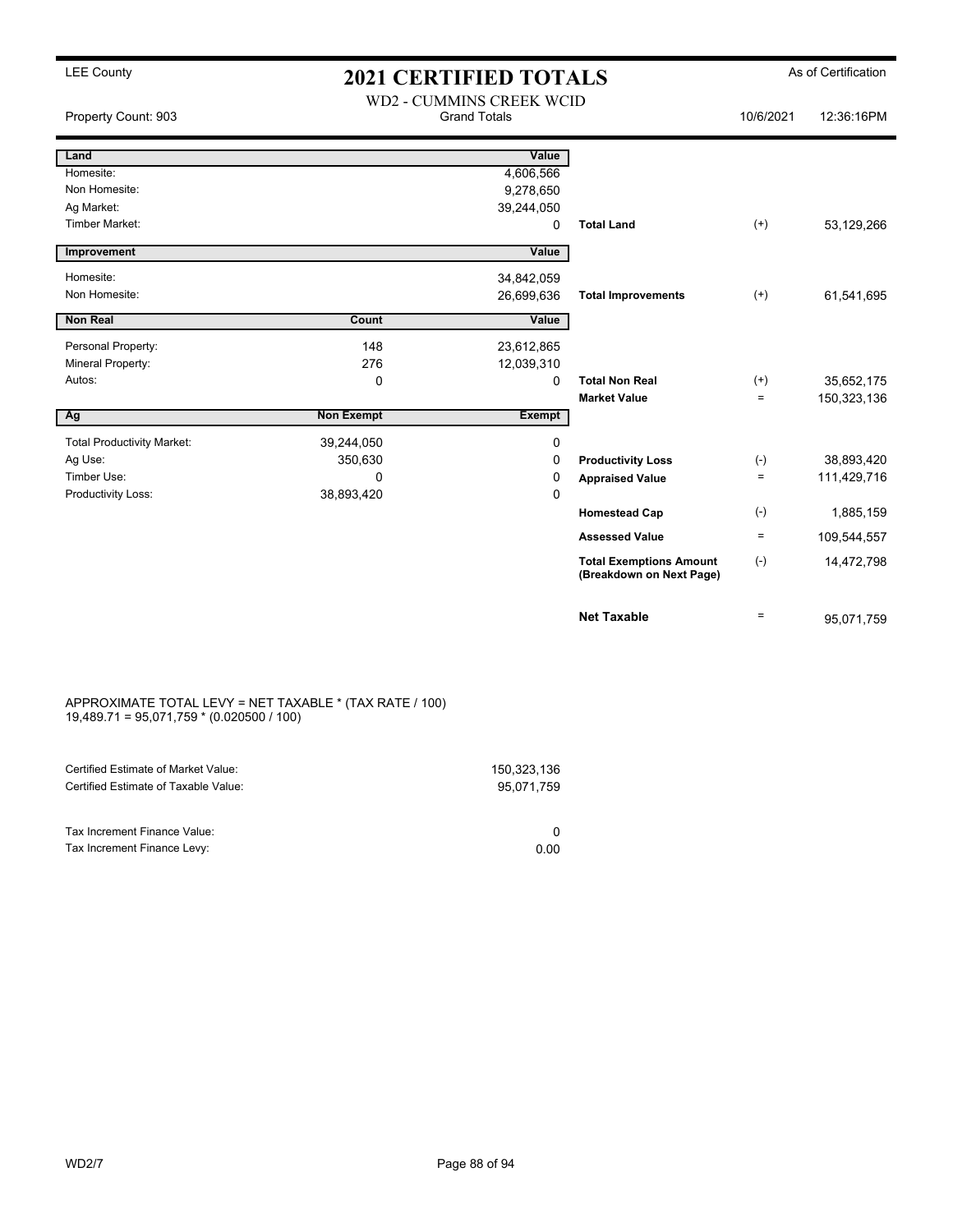### WD2 - CUMMINS CREEK WCID Property Count: 903 Grand Totals 10/6/2021 12:36:23PM

### **Exemption Breakdown**

| <b>Exemption</b> | Count         | Local | <b>State</b> | <b>Total</b> |
|------------------|---------------|-------|--------------|--------------|
| DV <sub>4</sub>  | 6             |       | 56,200       | 56,200       |
| <b>DVHS</b>      | 4             | 0     | 993,668      | 993,668      |
| EX               | 6             | 0     | 131,910      | 131,910      |
| EX-XN            | 5             | 0     | 155,090      | 155,090      |
| EX-XR            | ົ             | 0     | 36,350       | 36,350       |
| EX-XV            | 25            | 0     | 13,085,180   | 13,085,180   |
| EX366            | 145           | 0     | 14,400       | 14,400       |
|                  | <b>Totals</b> | 0     | 14,472,798   | 14,472,798   |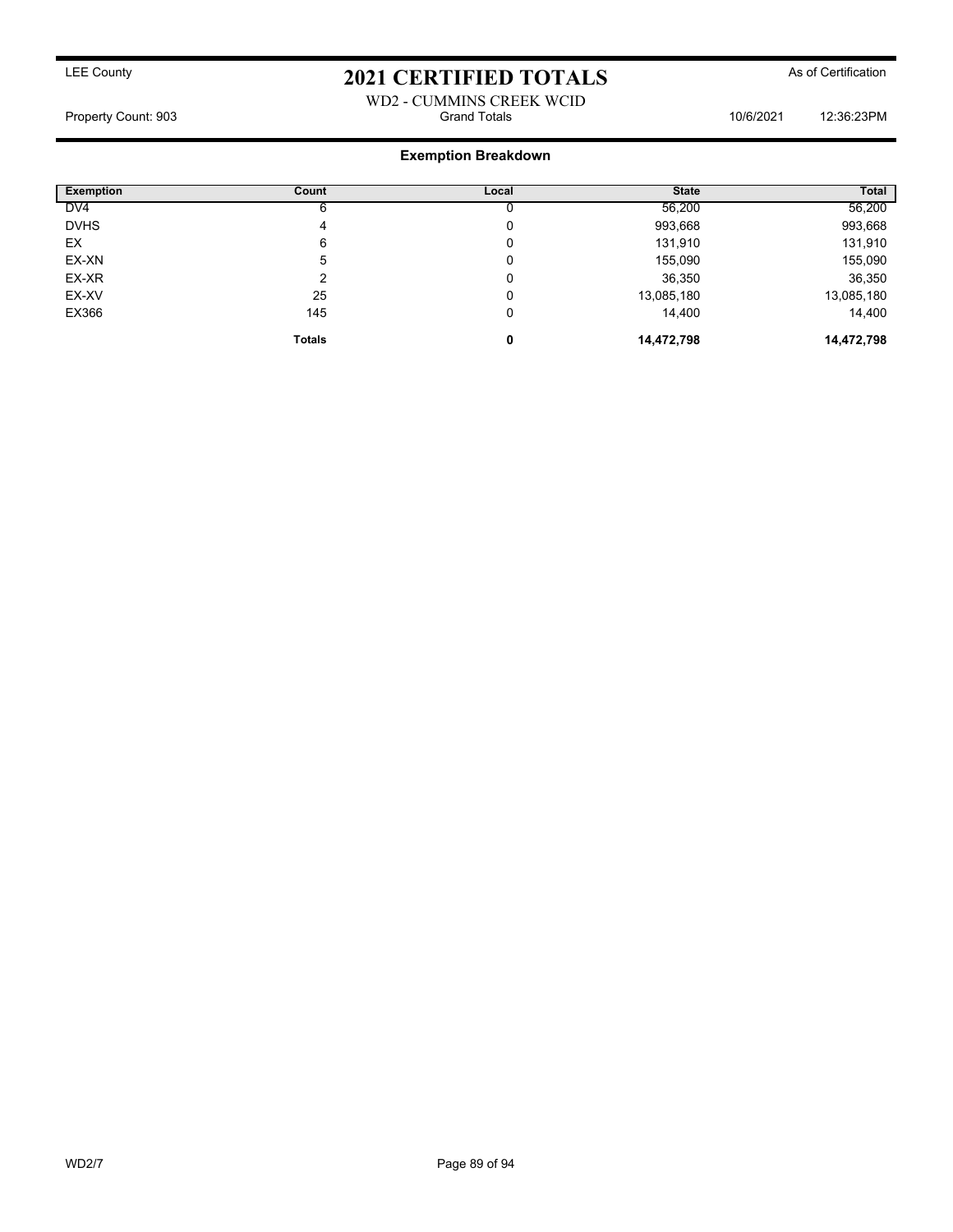### WD2 - CUMMINS CREEK WCID Property Count: 903 ARB Approved Totals 10/6/2021 12:36:23PM

|                | <b>State Code Description</b>       | Count  | Acres      | <b>New Value</b> | <b>Market Value</b> | Taxable Value |
|----------------|-------------------------------------|--------|------------|------------------|---------------------|---------------|
|                |                                     |        |            |                  |                     |               |
| A              | SINGLE FAMILY RESIDENCE             | 102    | 160.9507   | \$128,070        | \$23,217,788        | \$20,777,920  |
| C <sub>1</sub> | VACANT LOTS AND LAND TRACTS         | 21     | 35.3210    | \$0              | \$523,260           | \$512,790     |
| D <sub>1</sub> | QUALIFIED OPEN-SPACE LAND           | 163    | 6,722.8288 | \$0              | \$39,244,050        | \$371,831     |
| D <sub>2</sub> | <b>IMPROVEMENTS ON QUALIFIED OP</b> | 46     |            | \$11,480         | \$443,280           | \$439,477     |
| E              | RURAL LAND. NON QUALIFIED OPE       | 143    | 415.8412   | \$784,710        | \$18,864,810        | \$18,436,897  |
| F <sub>1</sub> | <b>COMMERCIAL REAL PROPERTY</b>     | 48     | 161.5890   | \$0              | \$12,981,720        | \$12,981,720  |
| F <sub>2</sub> | INDUSTRIAL AND MANUFACTURIN         | 5      | 19.9890    | \$0              | \$1,181,120         | \$1,181,120   |
| G <sub>1</sub> | OIL AND GAS                         | 150    |            | \$0              | \$11,982,460        | \$11,982,460  |
| J2             | <b>GAS DISTRIBUTION SYSTEM</b>      |        |            | \$0              | \$17,240            | \$17,240      |
| J3             | ELECTRIC COMPANY (INCLUDING C       |        | 17.1300    | \$0              | \$2,780,070         | \$2,780,070   |
| J4             | TELEPHONE COMPANY (INCLUDI          | 2      |            | \$0              | \$407,090           | \$407,090     |
| J <sub>6</sub> | PIPELAND COMPANY                    | 6      |            | \$0              | \$48,620            | \$48,620      |
| L1             | <b>COMMERCIAL PERSONAL PROPE</b>    | 47     |            | \$0              | \$1,886,265         | \$1,886,265   |
| L2             | INDUSTRIAL AND MANUFACTURIN         | 60     |            | \$0              | \$20,932,570        | \$20,932,570  |
| M <sub>1</sub> | TANGIBLE OTHER PERSONAL, MOB        | 67     |            | \$208,810        | \$2,317,943         | \$2,243,769   |
| S              | SPECIAL INVENTORY TAX               |        |            | \$0              | \$71,920            | \$71,920      |
| X              | TOTALLY EXEMPT PROPERTY             | 183    | 353.1960   | \$2,750          | \$13,422,930        | \$0           |
|                |                                     | Totals | 7,886.8457 | \$1,135,820      | \$150,323,136       | \$95,071,759  |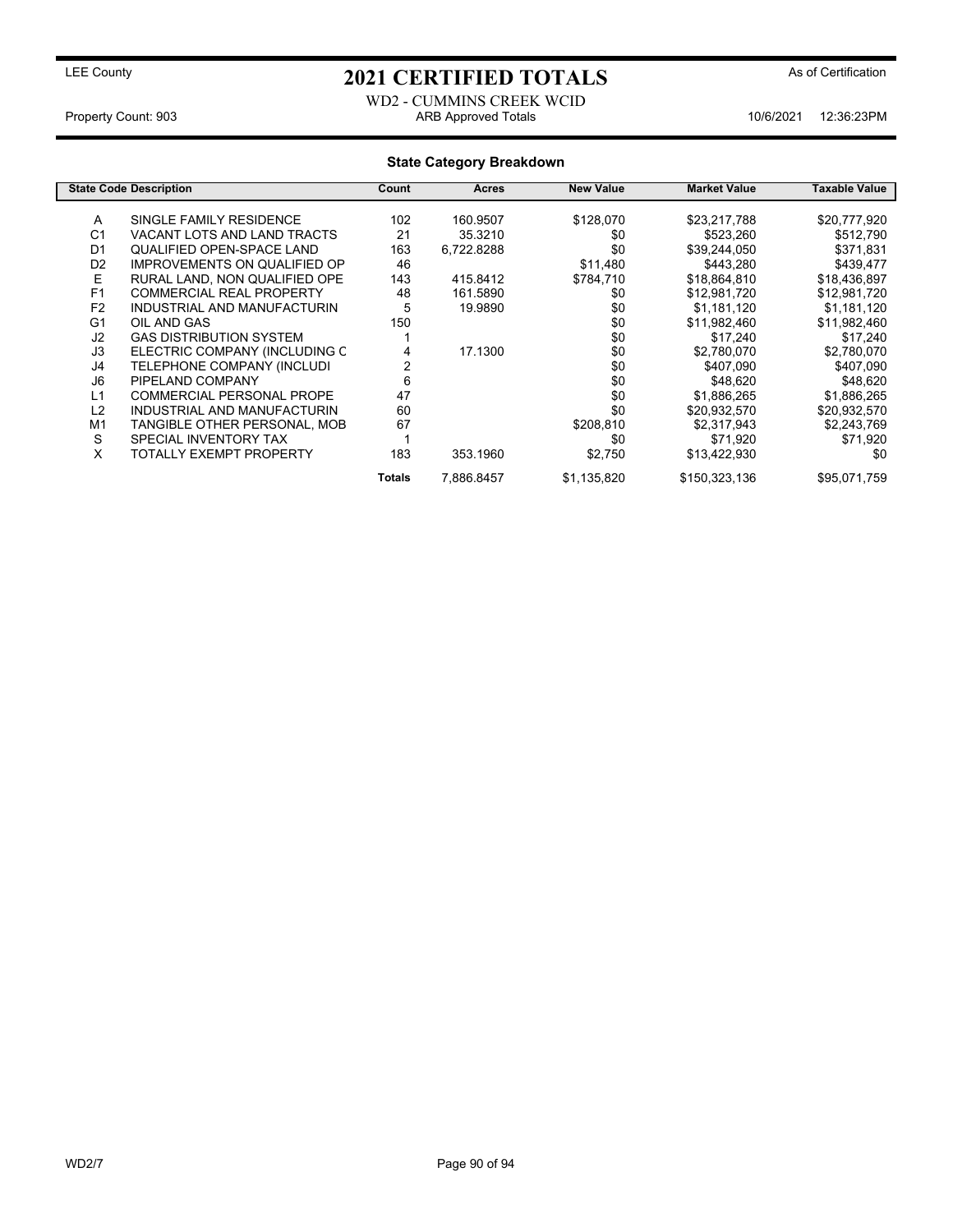WD2 - CUMMINS CREEK WCID Property Count: 903 **Crand Totals** 10/6/2021 12:36:23PM

### **State Category Breakdown State Code Description Count Acres New Value Market Value Taxable Value** A SINGLE FAMILY RESIDENCE 102 160.9507 \$128,070 \$23,217,788 \$20,777,920<br>C1 VACANT LOTS AND LAND TRACTS 21 35.3210 \$0 \$523.260 \$512.790 VACANT LOTS AND LAND TRACTS  $21$  35.3210 \$0 \$523,260 \$512,790 D1 QUALIFIED OPEN-SPACE LAND 163 6,722.8288 \$0 \$39,244,050 \$371,831<br>D2 IMPROVEMENTS ON QUALIFIED OP 46 \$11,480 \$443,280 \$439,477 IMPROVEMENTS ON QUALIFIED OP E RURAL LAND, NON QUALIFIED OPE 143 415.8412 \$784,710 \$18,864,810 \$18,436,897<br>F1 COMMERCIAL REAL PROPERTY 48 161.5890 \$0 \$12.981,720 \$12.981,720 F1 COMMERCIAL REAL PROPERTY 48 161.5890<br>
F2 INDUSTRIAL AND MANUFACTURIN 5 19.9890 \$0 F2 INDUSTRIAL AND MANUFACTURIN 5 19.9890 \$0 \$1,181,120 \$1,181,120 G1 OIL AND GAS 150 \$0 \$11,982,460 \$11,982,460 J2 GAS DISTRIBUTION SYSTEM 1 \$0 \$17,240 \$17,240 J3 ELECTRIC COMPANY (INCLUDING C 4 17.1300 \$0 \$2,780,070 \$2,780,070 TELEPHONE COMPANY (INCLUDI J6 PIPELAND COMPANY 6 \$0 \$48,620 \$48,620 L1 COMMERCIAL PERSONAL PROPE 47 47 \$0 \$1,886,265 \$1,886,265 \$1,886,265 \$1,886,265 \$1,886,265 \$1,886,265 \$1,886,265 \$1,886,265 \$1,886,265 \$1,886,265 \$1,886,265 \$1,886,265 \$1,886,265 \$1,886,265 \$1,886,265 \$1,932,570 \$20,932, INDUSTRIAL AND MANUFACTURIN 60 \$0 \$0<br>TANGIBLE OTHER PERSONAL, MOB 67 \$208,810 M1 TANGIBLE OTHER PERSONAL, MOB 67 \$208,810 \$2,317,943 \$2,243,769 S
SPECIAL INVENTORY TAX
50
50
50
52,750
52,750
52,750
52,750
52,750
52,750
52,750
52,750
52,750
52,750
52,750
52,750
52,750
52,750
52,750
52,750
52,750
52,750
52,750
52,750
52,750
52,750
52,750 TOTALLY EXEMPT PROPERTY 183 353.1960 \$2,750 \$13,422,930 \$0 Totals 7,886.8457 \$1,135,820 \$150,323,136 \$95,071,759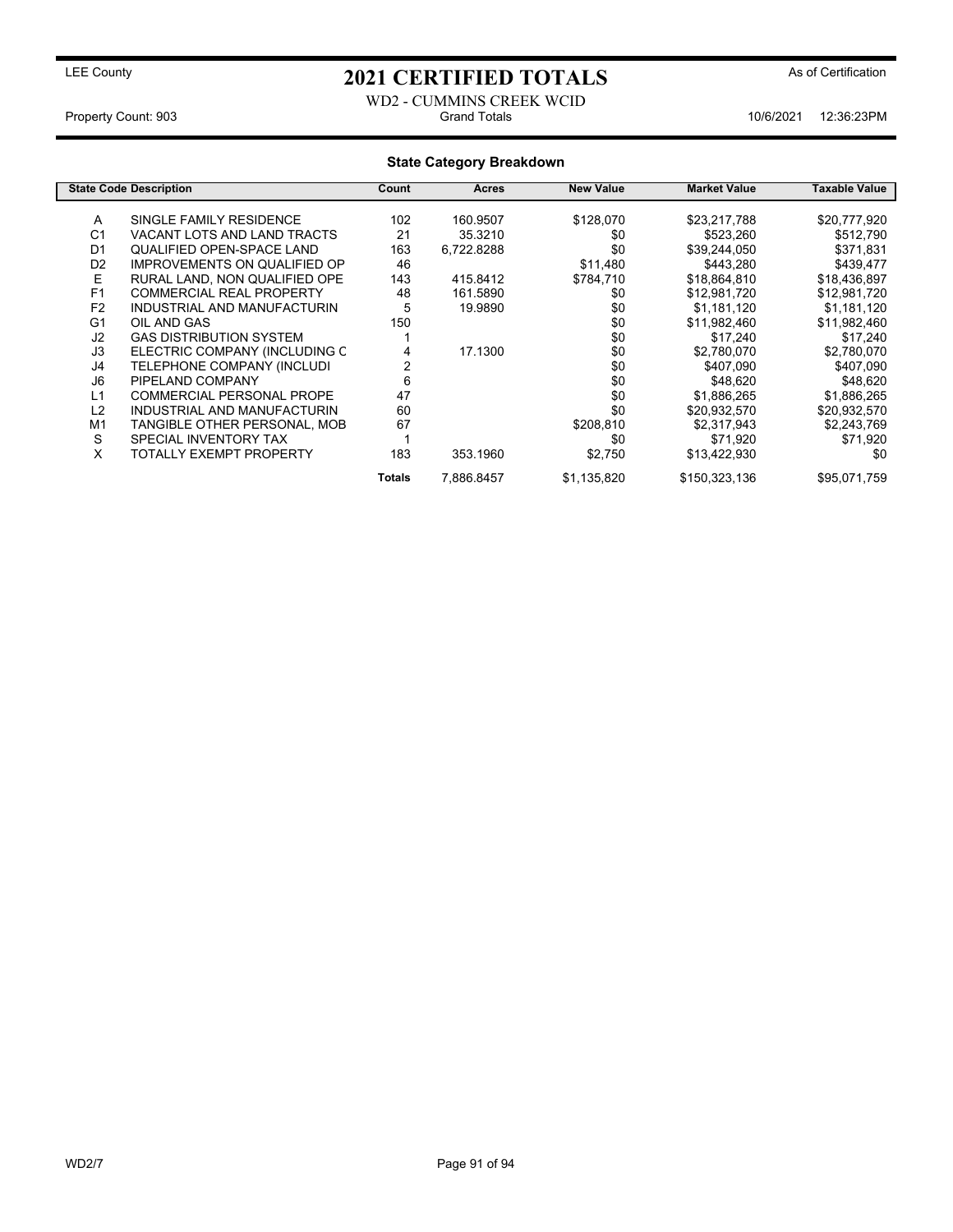WD2 - CUMMINS CREEK WCID Property Count: 903 ARB Approved Totals 10/6/2021 12:36:23PM

|                  | <b>State Code Description</b>         | Count          | Acres      | <b>New Value</b> | <b>Market Value</b> | <b>Taxable Value</b> |
|------------------|---------------------------------------|----------------|------------|------------------|---------------------|----------------------|
| A1               | REAL, RESIDENTIAL, SINGLE-FAMIL       | 77             | 119.1387   | \$108,270        | \$22,128,468        | \$19,845,106         |
| A <sub>2</sub>   | REAL, RESIDENTIAL, MOBILE HOME        | 27             | 41.8120    | \$19,800         | \$1,089,320         | \$932,814            |
| C <sub>1</sub>   | REAL, VACANT PLATTED RESIDENTI        | 13             | 14.8530    | \$0              | \$215,050           | \$204,580            |
| C <sub>2</sub>   | REAL, VACANT PLATTED COMMERCI         | 8              | 20.4680    | \$0              | \$308,210           | \$308,210            |
| D <sub>1</sub>   | REAL, ACREAGE, RANGELAND              | 163            | 6,722.8288 | \$0              | \$39,244,050        | \$371,831            |
| D <sub>2</sub>   | <b>IMPROVEMENTS ON QUALIFIED AG L</b> | 46             |            | \$11,480         | \$443,280           | \$439,477            |
| E1               | REAL, FARM/RANCH, HOUSE               | 67             | 182.2817   | \$784,710        | \$15,520,280        | \$15,144,006         |
| E <sub>2</sub>   | REAL, FARM/RANCH, MOBILE HOME         | 33             | 45.0921    | \$0              | \$1,015,590         | \$996,302            |
| E <sub>3</sub>   | REAL, FARM/RANCH, OTHER IMPROV        | 9              |            | \$0              | \$136,340           | \$123,565            |
| E <sub>4</sub>   | NON QUALIFIED AG LAND                 | 81             | 188.4674   | \$0              | \$2,192,600         | \$2,173,024          |
| F1               | REAL, COMMERCIAL                      | 48             | 161.5890   | \$0              | \$12,981,720        | \$12,981,720         |
| F <sub>2</sub>   | <b>REAL. INDUSTRIAL</b>               | 5              | 19.9890    | \$0              | \$1,181,120         | \$1,181,120          |
| G <sub>1</sub>   | OIL, GAS & MINERAL RESERVES           | 150            |            | \$0              | \$11,982,460        | \$11,982,460         |
| J2               | <b>GAS DISTRIBUTION SYSTEMS</b>       |                |            | \$0              | \$17,240            | \$17,240             |
| J3               | <b>ELECTRIC COMPANIES</b>             |                | 17.1300    | \$0              | \$2,780,070         | \$2,780,070          |
| J4               | <b>TELEPHONE COMPANIES</b>            | 2              |            | \$0              | \$407,090           | \$407,090            |
| J <sub>6</sub>   | PIPELINE COMPANIES                    | 6              |            | \$0              | \$48,620            | \$48,620             |
| L1               | TANGIBLE, PERSONAL PROPERTY C         | 47             |            | \$0              | \$1,886,265         | \$1,886,265          |
| L2A              | TANGIBLE, PERSONAL PROPERTY I         | $\overline{c}$ |            | \$0              | \$3,717,900         | \$3,717,900          |
| L <sub>2</sub> C | TANGIBLE, PERSONAL PROPERTY I         | 10             |            | \$0              | \$1,582,040         | \$1,582,040          |
| L <sub>2</sub> D | TANGIBLE, PERSONAL PROPERTY I         |                |            | \$0              | \$1,161,900         | \$1,161,900          |
| L <sub>2F</sub>  | TANGIBLE, PERSONAL PROPERTY I         |                |            | \$0              | \$1,750,000         | \$1,750,000          |
| L2G              | TANGIBLE, PERSONAL PROPERTY I         | 15             |            | \$0              | \$9,128,560         | \$9,128,560          |
| L <sub>2</sub> H | TANGIBLE, PERSONAL PROPERTY I         | $\sqrt{3}$     |            | \$0              | \$112,770           | \$112,770            |
| L <sub>2</sub> J | TANGIBLE, PERSONAL PROPERTY I         | 17             |            | \$0              | \$200,530           | \$200,530            |
| L2M              | TANGIBLE, PERSONAL PROPERTY I         | 10             |            | \$0              | \$3,245,120         | \$3,245,120          |
| L2P              | TANGIBLE, PERSONAL PROPERTY I         | 1              |            | \$0              | \$33,750            | \$33,750             |
| M1               | TANGIBLE OTHER PERSONAL, MOBI         | 67             |            | \$208,810        | \$2,317,943         | \$2,243,769          |
| S                | SPECIAL INVENTORY TAX                 |                |            | \$0              | \$71,920            | \$71,920             |
| X                | <b>TOTALY EXEMPT PROPERTY</b>         | 183            | 353.1960   | \$2,750          | \$13,422,930        | \$0                  |
|                  |                                       | <b>Totals</b>  | 7,886.8457 | \$1,135,820      | \$150,323,136       | \$95,071,759         |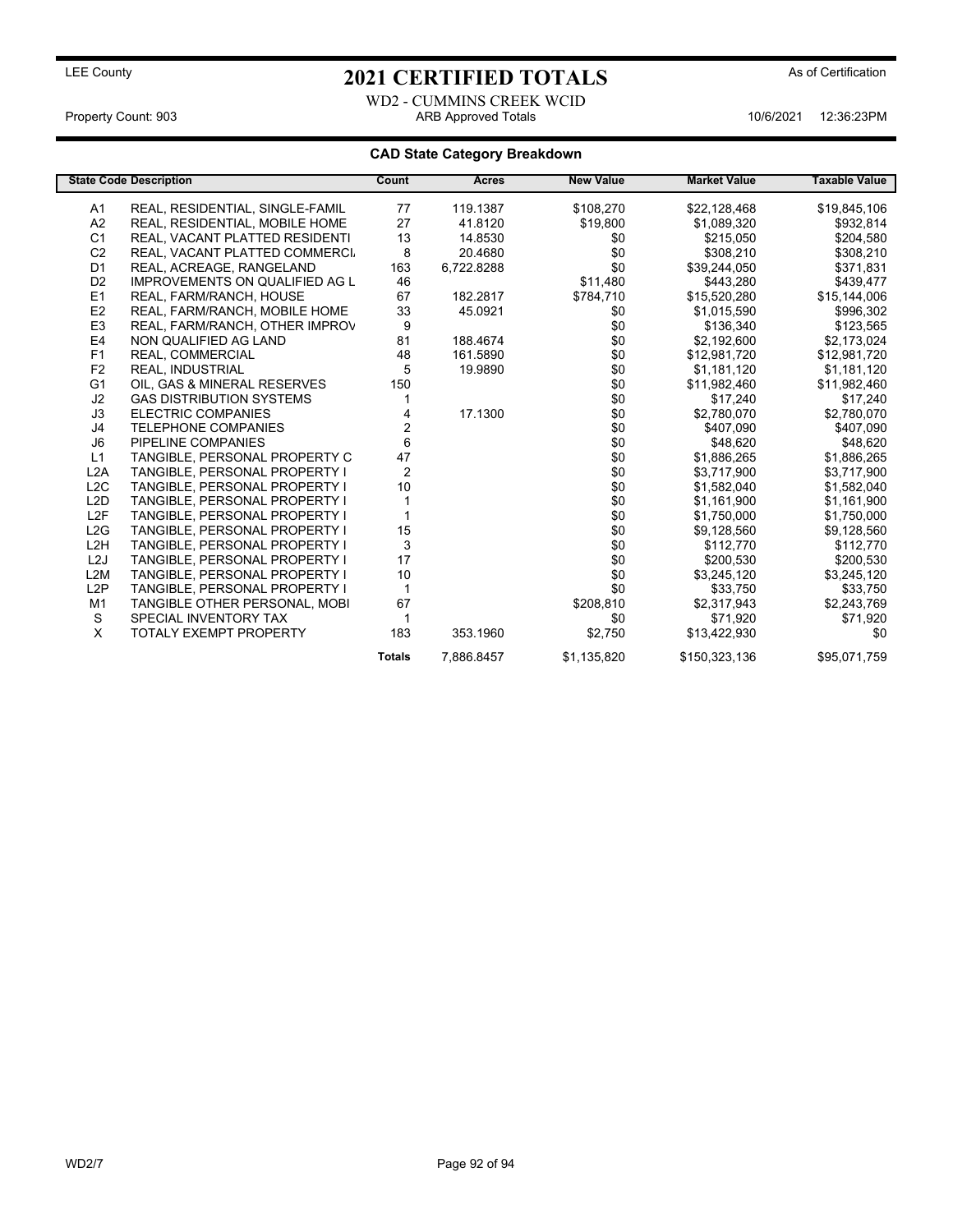WD2 - CUMMINS CREEK WCID Property Count: 903 Grand Totals 10/6/2021 12:36:23PM

|                  | <b>State Code Description</b>         | Count         | <b>Acres</b> | <b>New Value</b> | <b>Market Value</b> | <b>Taxable Value</b> |
|------------------|---------------------------------------|---------------|--------------|------------------|---------------------|----------------------|
| A1               | REAL, RESIDENTIAL, SINGLE-FAMIL       | 77            | 119.1387     | \$108,270        | \$22,128,468        | \$19,845,106         |
| A2               | REAL, RESIDENTIAL, MOBILE HOME        | 27            | 41.8120      | \$19,800         | \$1,089,320         | \$932,814            |
| C <sub>1</sub>   | REAL, VACANT PLATTED RESIDENTI        | 13            | 14.8530      | \$0              | \$215,050           | \$204,580            |
| C <sub>2</sub>   | REAL, VACANT PLATTED COMMERCI         | 8             | 20.4680      | \$0              | \$308,210           | \$308,210            |
| D <sub>1</sub>   | REAL, ACREAGE, RANGELAND              | 163           | 6,722.8288   | \$0              | \$39,244,050        | \$371,831            |
| D <sub>2</sub>   | <b>IMPROVEMENTS ON QUALIFIED AG L</b> | 46            |              | \$11,480         | \$443,280           | \$439,477            |
| E1               | REAL, FARM/RANCH, HOUSE               | 67            | 182.2817     | \$784,710        | \$15,520,280        | \$15,144,006         |
| E2               | REAL, FARM/RANCH, MOBILE HOME         | 33            | 45.0921      | \$0              | \$1,015,590         | \$996,302            |
| E <sub>3</sub>   | REAL, FARM/RANCH, OTHER IMPROV        | 9             |              | \$0              | \$136,340           | \$123,565            |
| E <sub>4</sub>   | NON QUALIFIED AG LAND                 | 81            | 188.4674     | \$0              | \$2,192,600         | \$2,173,024          |
| F1               | REAL, COMMERCIAL                      | 48            | 161.5890     | \$0              | \$12,981,720        | \$12,981,720         |
| F <sub>2</sub>   | <b>REAL. INDUSTRIAL</b>               | 5             | 19.9890      | \$0              | \$1,181,120         | \$1,181,120          |
| G <sub>1</sub>   | OIL, GAS & MINERAL RESERVES           | 150           |              | \$0              | \$11,982,460        | \$11,982,460         |
| J2               | <b>GAS DISTRIBUTION SYSTEMS</b>       |               |              | \$0              | \$17,240            | \$17,240             |
| J3               | <b>ELECTRIC COMPANIES</b>             | 4             | 17.1300      | \$0              | \$2,780,070         | \$2,780,070          |
| J4               | <b>TELEPHONE COMPANIES</b>            | 2             |              | \$0              | \$407,090           | \$407,090            |
| J <sub>6</sub>   | PIPELINE COMPANIES                    | 6             |              | \$0              | \$48,620            | \$48,620             |
| L1               | TANGIBLE, PERSONAL PROPERTY C         | 47            |              | \$0              | \$1,886,265         | \$1,886,265          |
| L2A              | TANGIBLE, PERSONAL PROPERTY I         | 2             |              | \$0              | \$3,717,900         | \$3,717,900          |
| L <sub>2</sub> C | TANGIBLE, PERSONAL PROPERTY I         | 10            |              | \$0              | \$1,582,040         | \$1,582,040          |
| L <sub>2</sub> D | TANGIBLE, PERSONAL PROPERTY I         |               |              | \$0              | \$1,161,900         | \$1,161,900          |
| L <sub>2F</sub>  | TANGIBLE, PERSONAL PROPERTY I         |               |              | \$0              | \$1,750,000         | \$1,750,000          |
| L2G              | TANGIBLE, PERSONAL PROPERTY I         | 15            |              | \$0              | \$9,128,560         | \$9,128,560          |
| L <sub>2</sub> H | TANGIBLE, PERSONAL PROPERTY I         | 3             |              | \$0              | \$112,770           | \$112,770            |
| L <sub>2</sub> J | TANGIBLE, PERSONAL PROPERTY I         | 17            |              | \$0              | \$200,530           | \$200,530            |
| L2M              | <b>TANGIBLE, PERSONAL PROPERTY I</b>  | 10            |              | \$0              | \$3,245,120         | \$3,245,120          |
| L2P              | <b>TANGIBLE, PERSONAL PROPERTY I</b>  | 1             |              | \$0              | \$33,750            | \$33,750             |
| M1               | TANGIBLE OTHER PERSONAL, MOBI         | 67            |              | \$208,810        | \$2,317,943         | \$2,243,769          |
| S                | SPECIAL INVENTORY TAX                 | 1             |              | \$0              | \$71,920            | \$71,920             |
| X                | <b>TOTALY EXEMPT PROPERTY</b>         | 183           | 353.1960     | \$2,750          | \$13,422,930        | \$0                  |
|                  |                                       | <b>Totals</b> | 7,886.8457   | \$1,135,820      | \$150,323,136       | \$95,071,759         |